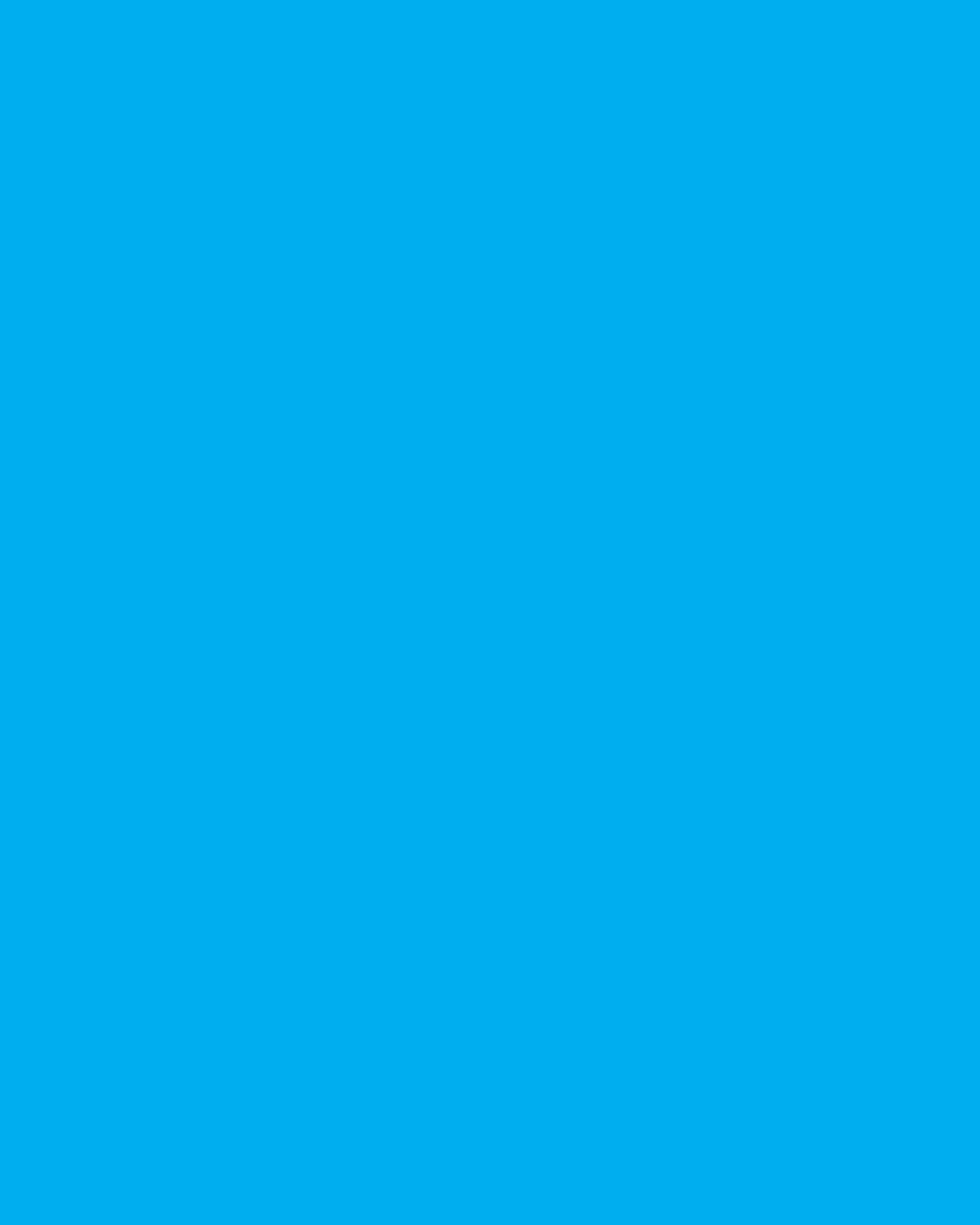# Table of Contents

| Chapter 2: Teachers' Qualifications and                                                        |  |
|------------------------------------------------------------------------------------------------|--|
| Chapter 3: Teachers' Qualifications and<br>Continuing Teacher Education Courses and Programs37 |  |
| Chapter 4: Teachers' Qualifications and                                                        |  |
| Chapter 5: Policy Options Considered by the College71                                          |  |
| Chapter 6: Recommendations Made by the College Council99                                       |  |
|                                                                                                |  |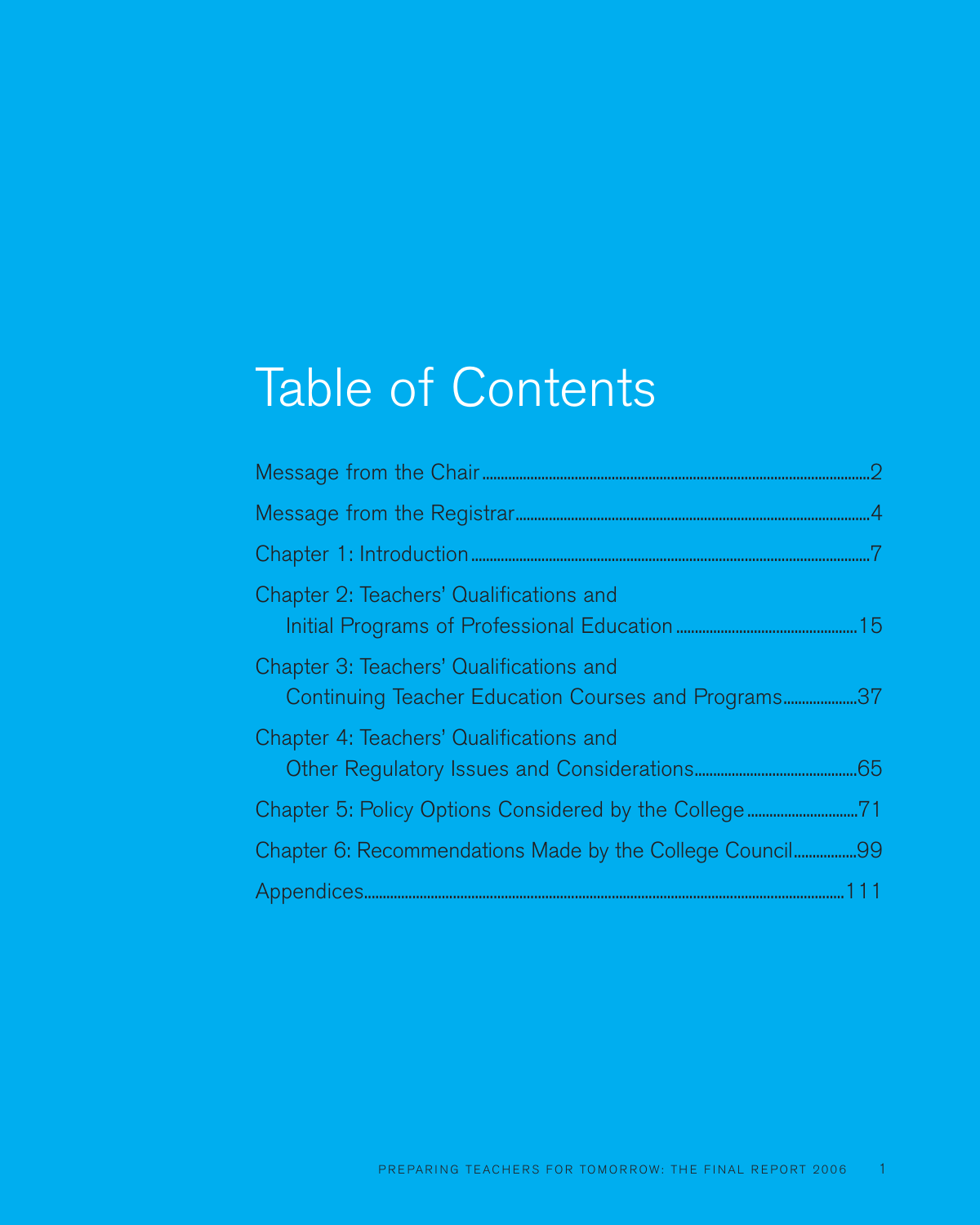# Message from the Chair

# Over the course of these past two years, we have learned a great deal.



On behalf of the Council of the Ontario College of Teachers, it is my pleasure to present to you this final report on the College's Teachers' Qualifications Review that was conducted during the past two years.

After almost 20 months spent listening to and reflecting on the commentary, submissions and advice given to the College through the review process about initial and continuing teacher education, the Council is pleased to report the outcome of its deliberations on the recommended

policy directions for qualifications for Ontario's teaching profession.

Over the course of these past two years, we have learned a great deal. Not only about teachers' qualifications in Ontario and about teachers' qualifications and teacher education practices in other Canadian provinces and other international jurisdictions, but we have also learned how important it is to conduct a transparent process for developing and determining policy direction.

At its September 28-29, 2006 meeting, the Council of the Ontario College of Teachers made significant recommendations regarding amendments to *Regulation 184/97, Teachers' Qualifications*. These amendments, if enacted, will directly impact those entering programs of professional education and current teachers taking additional education courses throughout their career.

The recommendations are the product of an extensive review and consultation process with provincial education stakeholder and other groups across Ontario during the last 18 months. The list of motions that were approved by Council is presented in Chapter 6 of this report.

There are three pieces of legislation that work together to govern teaching qualifications in Ontario. The first of these is titled *Regulation 184/97, Teachers' Qualifications*. This regulation addresses initial and continuing teachers' qualifications and it identifies many of the requirements for the content, structure and format of the professional courses and programs through which these qualifications are acquired.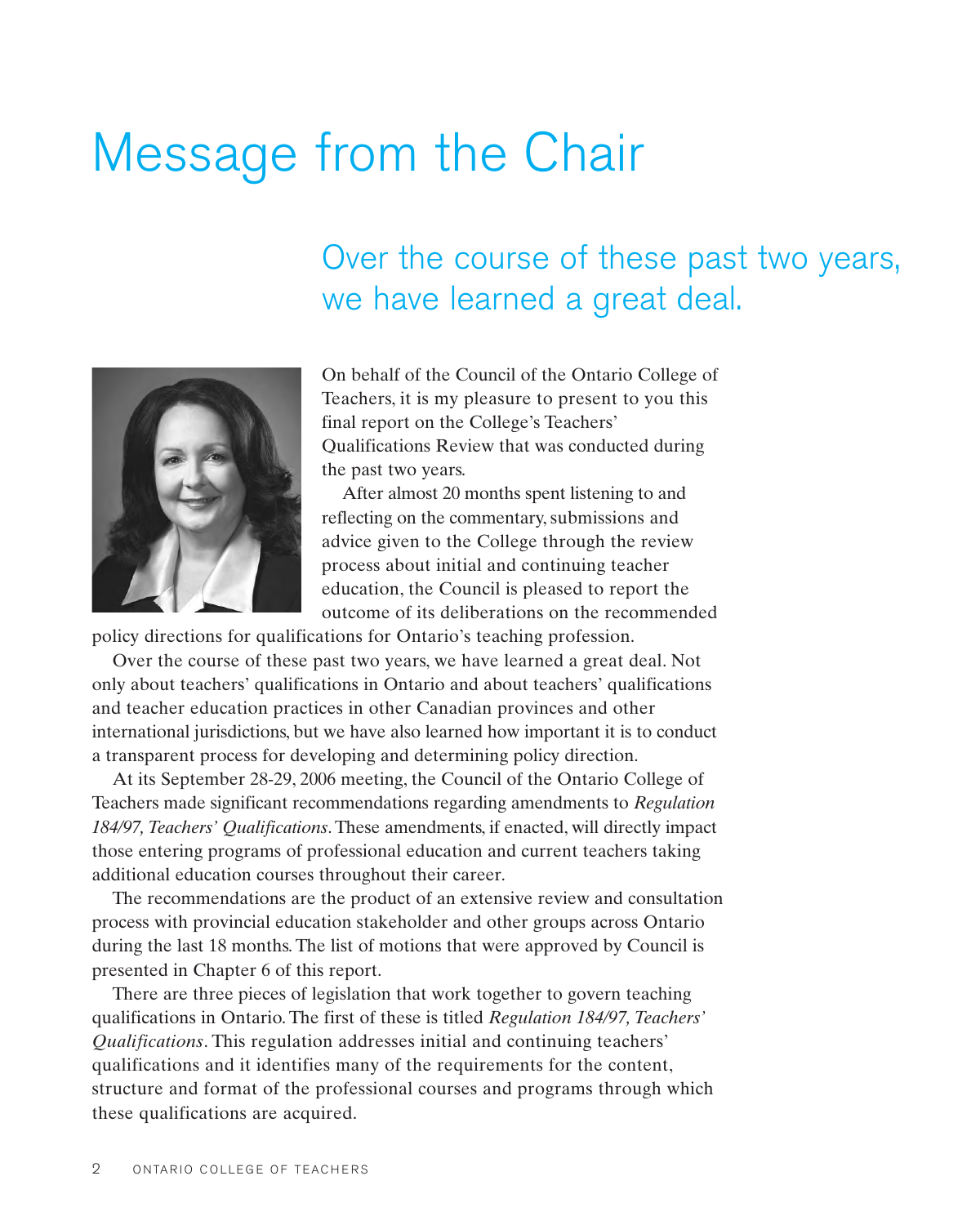The second piece of legislation, *Regulation 347/02, Accreditation of Teacher Education Programs*, establishes the parameters of the College's responsibility to accredit teacher education programs in Ontario by requiring that institutions seeking accreditation of their teacher education programs have particular courses and components included in their programs. On completion of an accredited teacher education program, graduates may apply for certification and registration with the Ontario College of Teachers.

And finally, *Regulation 298, Operations of Schools, General* under the *Education Act* governs teaching assignments in addition to setting requirements in several other areas.

While the College's review of teachers' qualifications focused primarily on *Regulation 184/97, Teachers' Qualifications*, the consultation findings identified policy options that may have implications for the other pieces of legislation. Many of the policy options and some of Council's recommended policy directions presented in this report reflect this finding.

You will note that along with the regulatory amendments, Council approved the development and issuance of a comprehensive report to the education sector and the public about the findings of the Review and the decisions made by Council. Additionally, the Council approved the production of effective practices resources, program guidelines and a professional advisory in several important areas in programs of professional education and continuing teacher education. Council approved the development of a policy framework on the issue of implementing Prior Learning Assessment and Recognition (PLAR). Council also approved the sponsorship of a colloquium to address the delivery of the practicum component in the program of professional education.

Over the last 18 months, Ministry of Education staff have participated in and informed the College's consultation process and review. The College looks forward to working with the ministry officials in the next steps of the regulatory development process in order to fully implement these changes to better prepare teachers for entry into Ontario's classrooms and to enhance the ongoing professional learning of all of the province's teachers.

This policy review has been both an informative and educative process. As the outgoing Chair of the third Council, and on behalf of the Council members, I am honoured to present this report and our policy direction recommendations to you.

I invite you to read this report and share in my hope that Council's recommended policy options will move the teaching profession along a path that will continue to produce high quality Ontario teachers.

Tharlysty Shum

Marilyn A. Laframboise Chair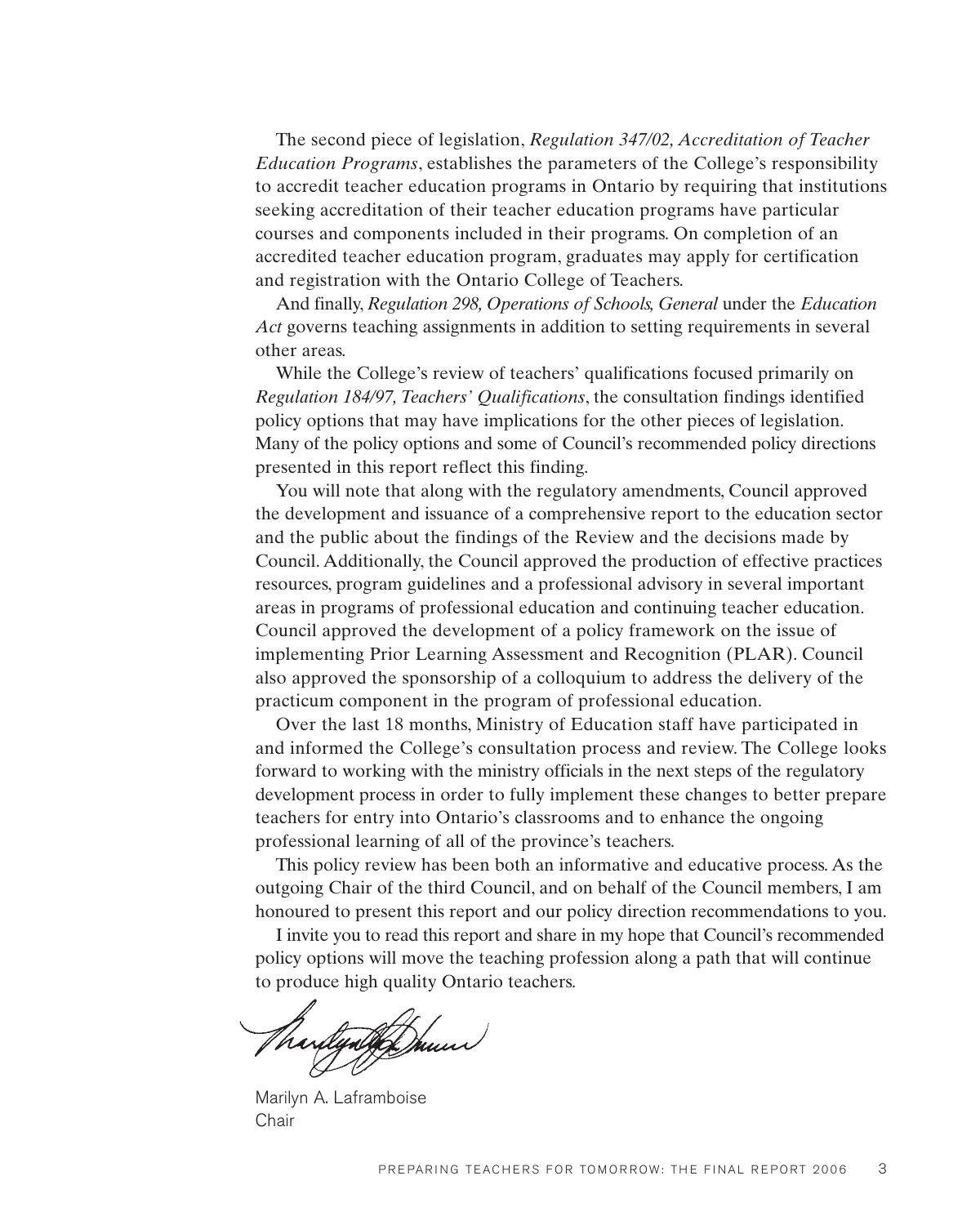# Message from the Registrar

From the beginning, it has been very important that the College's review process be transparent.



I am pleased to join the Chair of the Council of the Ontario College of Teachers in presenting to you this final report on the College's Teachers' Qualifications Review.

The proposed amendments to the regulation governing Ontario's teachers' qualifications and the recommended implementation strategies identified in the motions approved by the Council of the College that are presented in this report would not have been possible without the involvement of the many individuals and

organizations who participated in the consultation process.

From the beginning, it has been very important that the College's review process be transparent. This was accomplished in a variety ways: through the establishment of the external advisory committee, through the requests made to faculties of education and other interested individuals and/or organizations for position papers, briefs and empirical research on initial and continuing teacher education, and through the invitations extended to members, educational partners and others to contribute their perspectives on initial and continuing teacher education in the many consultation sessions held across the province.

The external advisory committee, comprised of representatives from the Ontario Association of Deans of Education, the Ontario Teachers' Federation, the Ministry of Education, the Ministry of Training, Colleges and Universities and principals', supervisory officers' and directors' organizations, were instrumental to this review process. The committee provided advice, commentary and validation of the backgrounders and questionnaires used in the consultation process, advice on the consultation and outreach process, and facilitated the dissemination of accurate information about the process to the field. They encouraged the participation of partners and stakeholders in the consultations, focus groups, and vetting of documents.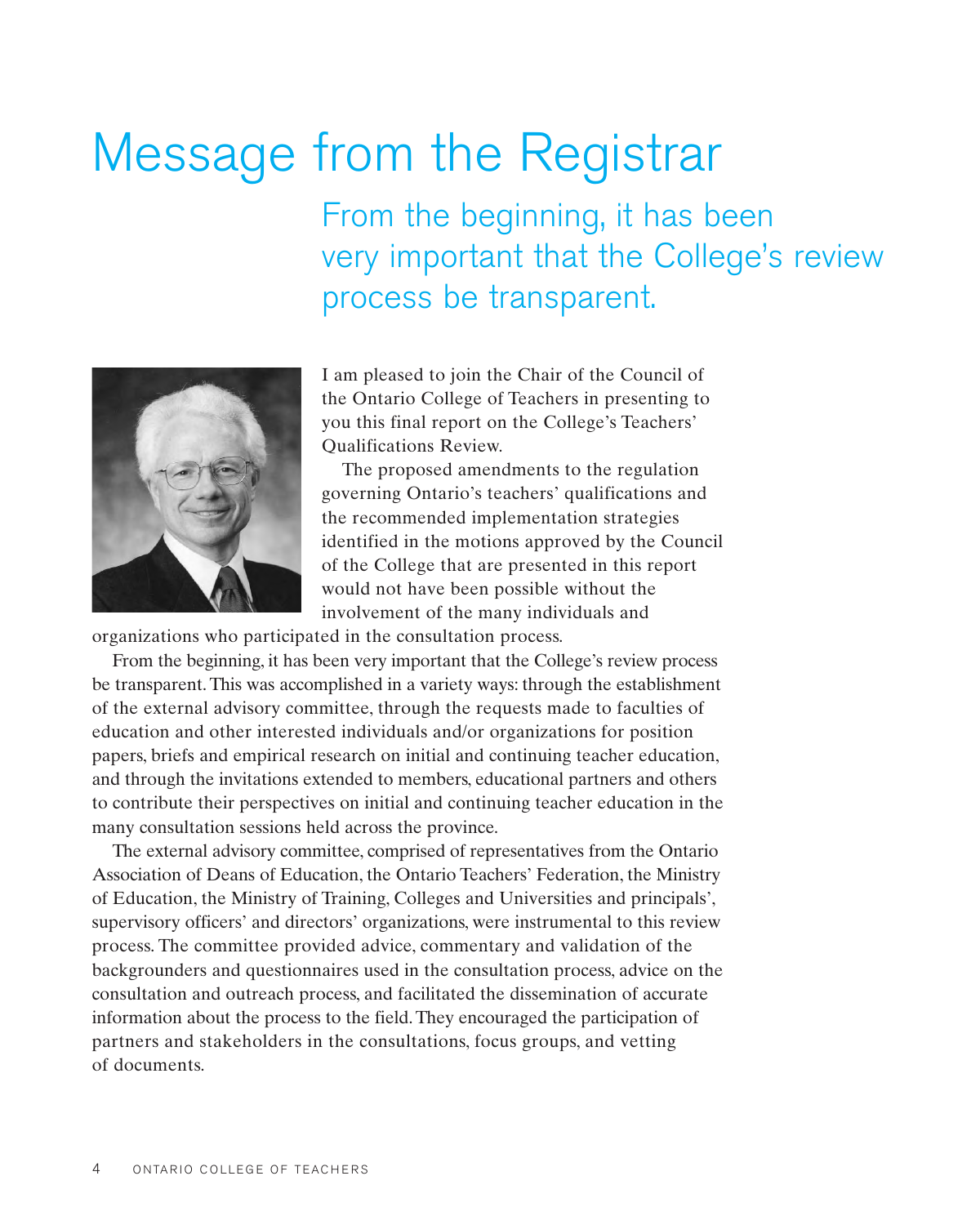The success of the review process is directly attributable to the many thoughtful and well-articulated submissions that we received from individuals, groups and organizations for all three phases of the review. You will see that many of the comments and recommendations for changes to initial and continuing teacher education courses and programs contained in these submissions are reflected in this report. You will also see in the report many other observations that, although not in all instances directly related to regulatory change, are nevertheless important to present. It is my hope that the inclusion of these comments will stimulate and generate further dialogue among members of the profession, faculties of education and the broader educational community.

During the past 18 months, we have engaged in a dialogue with over 1,200 people about the teaching qualifications our members acquire through initial and continuing teacher education courses and programs. Our conversations, which included an online membership survey, involved conducting 39 English and French consultations and validation sessions and seven roundtables across the province. We heard not only about the needs of and challenges faced by particular communities but also about the strengths of the teacher education courses and programs offered by faculties of education and other providers.

We look forward to continuing this dialogue as the next stages of this review unfold through the regulatory development process, the development of new Additional Qualification guidelines and through the various implementation strategies approved by the Council.

Brian P. Mc Sowan

Brian P. McGowan Registrar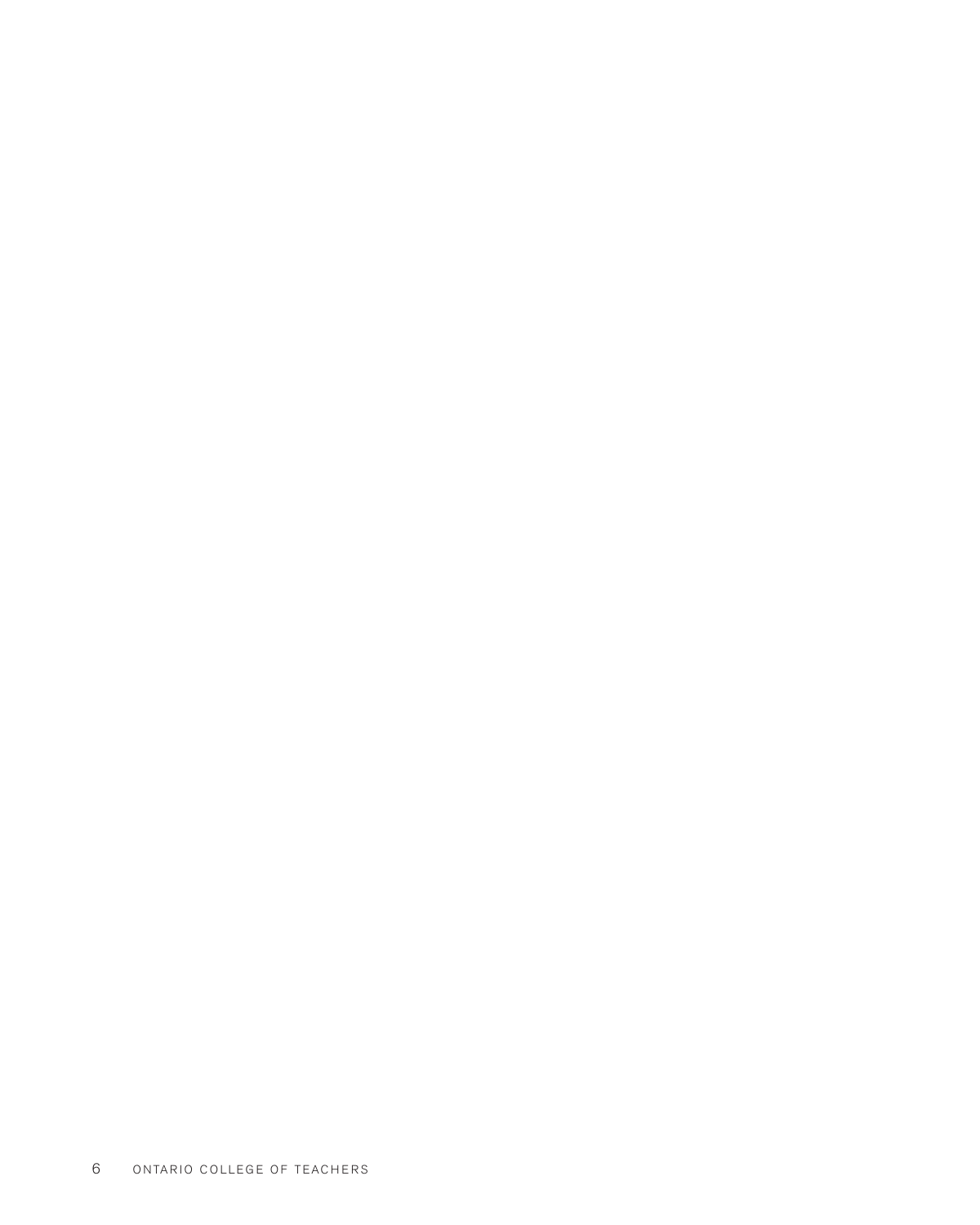# CHAPTER 1 **Introduction**

More than ever, teachers not only have to be competent in their specific subject discipline, but also be able to participate in the development and delivery of interdisciplinary programs and be able to assess student performance in these more complex areas.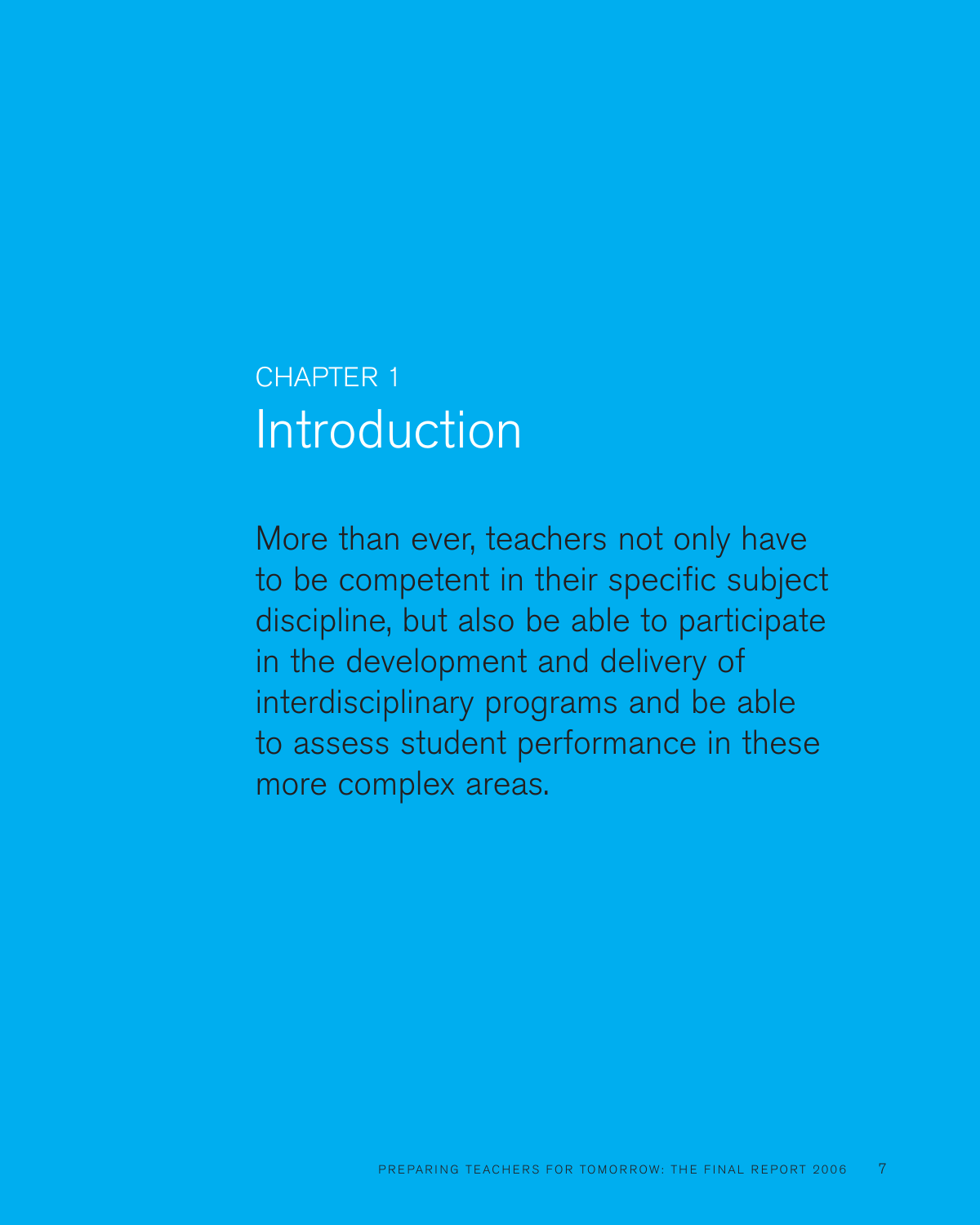The Ontario College of Teachers is committed to ensuring that members of Ontario's teaching profession have the skills and knowledge they will need for the classrooms of tomorrow. The College continues to be confident that candidates who graduate from Ontario's teacher education programs go on to become among the best teachers in the world. The College recognizes as well that in Ontario, as elsewhere, the public's increased expectations for schools and students in recent years has placed increasing demands and expectations on the province's current and prospective teachers.

Teachers today and in the future will need to continue to be responsive to and respectful of the diversity of the students in their classrooms. In particular, they will need to be supportive of students whose first language is not English or French and they will need knowledge and skills to modify programs, instruction and assessment for students with varied and/or special needs.

It will also continue to be important for current and prospective teachers to use computer technology, whether for general curriculum development, specific classroom instruction, or for evaluating student achievement. More than ever, teachers not only have to be competent in their specific subject discipline, but also be able to participate in the development and delivery of interdisciplinary programs and be able to assess student performance in these more complex areas.

The demands and expectations being placed on teachers are perhaps best captured in a discussion paper written in 2003 for an Australian *Inquiry into the Suitability of Current Pre-Service Teacher Training Courses*. The authors of the paper characterize the increasing expectations for teachers in this way: "If society is to promote lifelong and adaptive learners, then the nature of teaching and teacher education must necessarily encourage and reflect those qualities … Stakeholders agree we want to create reflective, adaptive teachers, who are good team workers and are co-learners, rather than just instructors, for their students."

## Teacher Education Policy Contexts

Given the public expectations for schools and students, it should come as little surprise that teaching policy has been on government agendas around the world for a number of years now. In Europe, the United Kingdom, Australia and the United States, as part of their larger policy interests, governments and/or policy organizations have released reports that have emphasized the importance of teacher education policy.

In 2005, for example, the Organization for Economic Co-operation and Development (OECD) issued the report *Teachers Matter: Attracting, Developing and Retaining Effective Teachers*. It attempted to provide a comprehensive analysis of trends and developments in the teacher workforce internationally, evidence on the key factors in attracting, developing and retaining effective teachers, innovative and successful teacher policies and practices, teacher policy

*Teachers today and in the future will need to continue to be responsive to and respectful of the diversity of the students in their classrooms.*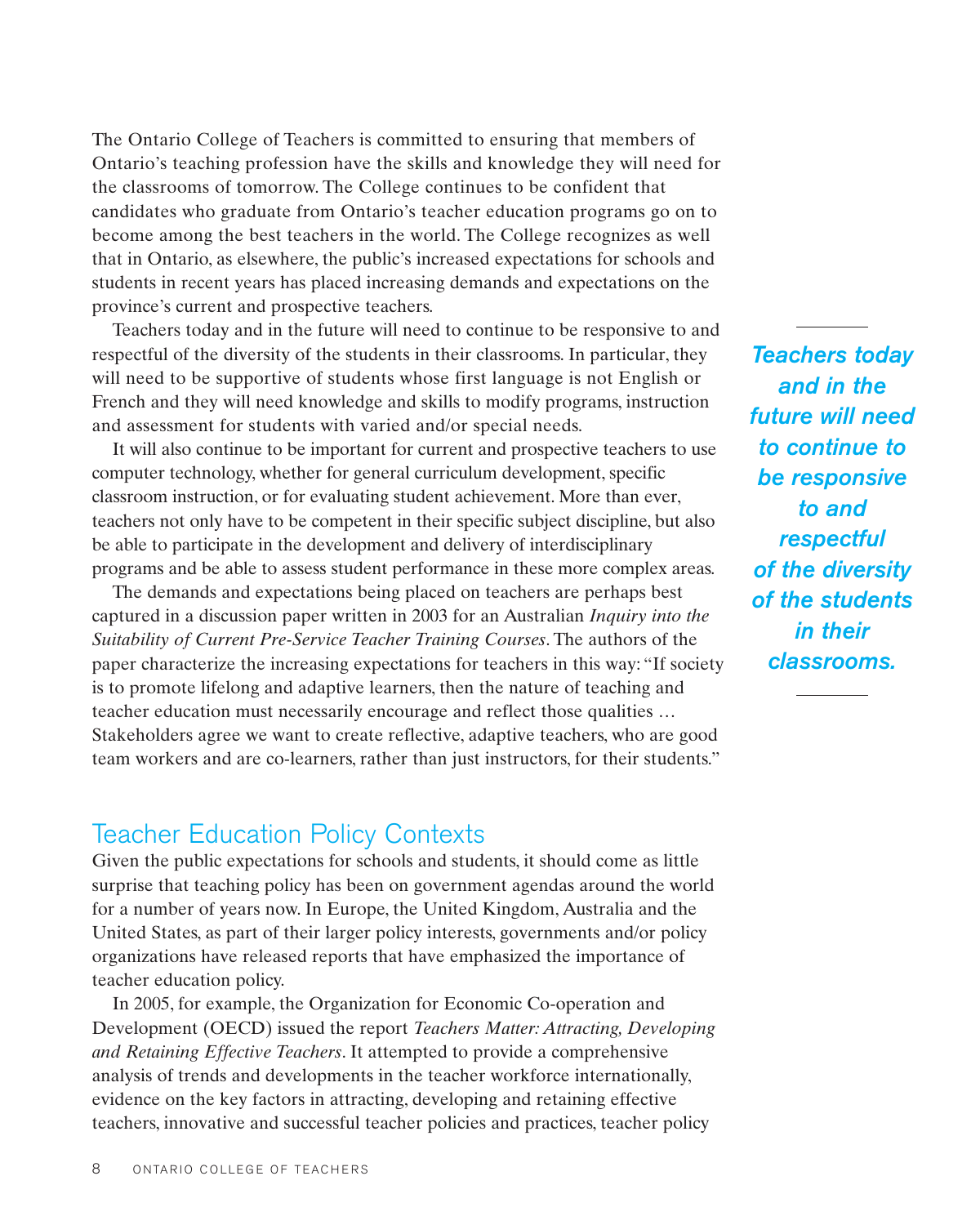options for countries to consider and priorities for future work at national and international levels.

In Australia, also in 2005, the government of Victoria released the final report of its inquiry into the suitability of pre-service teacher education. This comprehensive review sought to determine the range and nature of pre-service teacher education courses and the variation among these courses with regard to content, pedagogy and contact and practicum time. It also investigated a range of pre-service teacher education courses across Australia and internationally to identify how these courses differed and how they were perceived to meet the needs of teachers and education systems for the 21st century.

In the United States, the year 2005 also saw the release of a publication sponsored by the American Education Research Association (AERA) that conducted a comprehensive analysis of the available empirical research on teacher education. This publication, titled *Studying Teacher Education: A Report of the AERA Panel on Research and Teacher Education*, and edited by Marilyn Cochran-Smith and Kenneth Zeichner, examined the available empirical research on teacher education in a number of areas. Among others, the review explored the research on the effects of coursework in the arts and sciences and in the foundations of education, methods courses and field experiences, pedagogical approaches in teacher education and the preparation of teachers for teaching diverse populations and students with disabilities.

## The Ontario Context

Similar to governments in other jurisdictions, each of the past successive governments in the province of Ontario has made education a central focus of its policy priorities with the most recent years witnessing a steadily growing interest in teaching and teacher education policy.

Recommendations arising from reports such as the Royal Commission on Learning (1995), the Expert Panel on Literacy and Numeracy Instruction for Students with Special Needs, Kindergarten to Grade 6 (2004), the introduction of a new Ontario curriculum, changes to the grade-level structure of secondary schools and the recent 'Learning to 18' initiative have each significantly influenced the policy context for teachers' qualifications and teacher education in the province.

The policy context has also been influenced by the Council of the Ontario College of Teachers, which has made many recommendations over the last few years about both teachers' qualifications and initial and continuing programs of professional education.

Between 2000 and 2004, for example, the Council approved over 200 revised Additional Qualification guidelines that have been used in the accreditation of continuing teacher education courses and programs.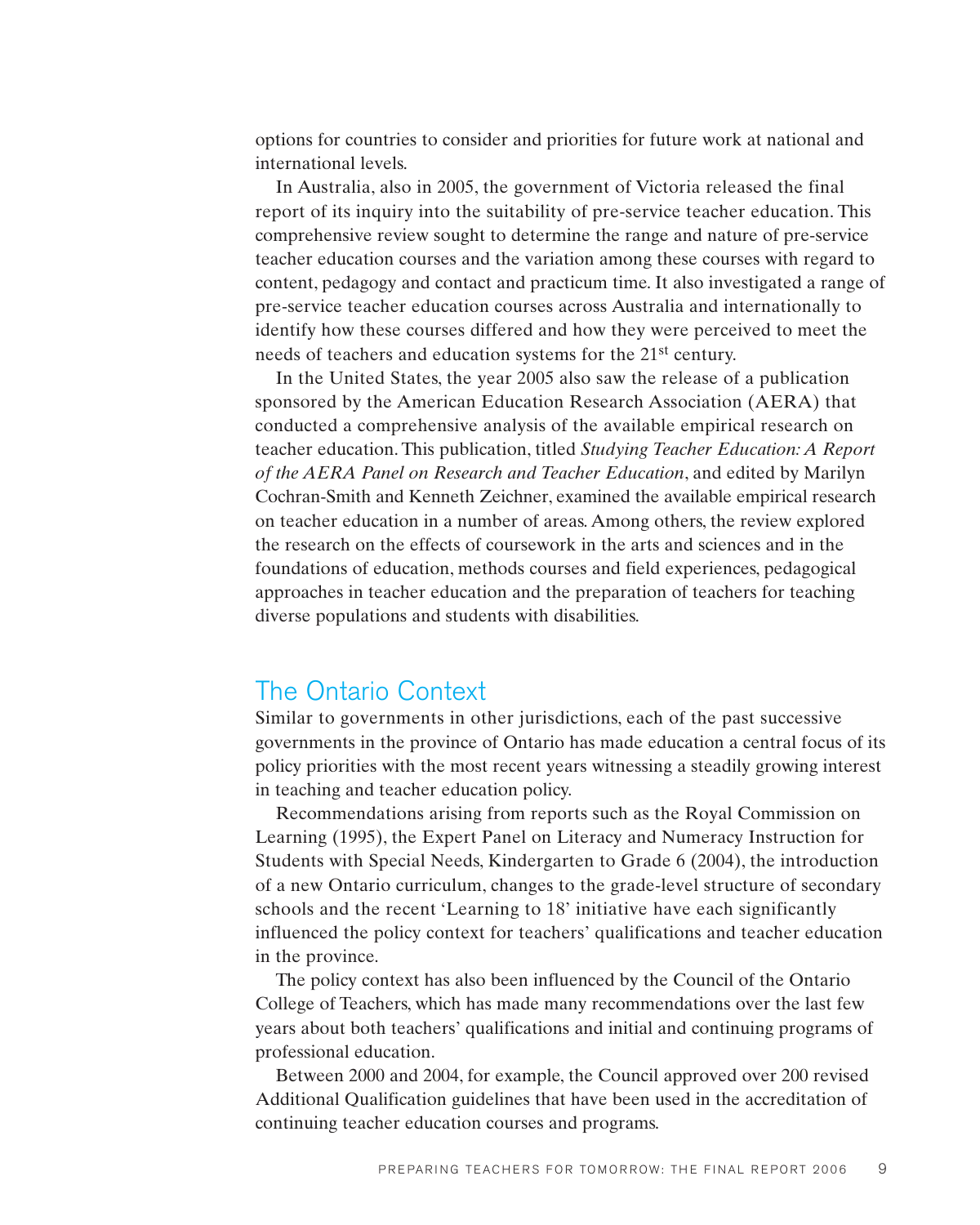In 2000, the Council recommended that studies in foundations of education should include but not be limited to learning and development, history and philosophy of education, sociology of education and education psychology.

In 2001, the Council recommended that special education be an important component of the program of professional education.

Clearly, there could not be a more appropriate time for the Ontario College of Teachers to engage in a formal dialogue with its members and the larger educational community about teachers' qualifications and teacher education policy.

# The Regulation of Teachers' Qualifications and Teacher Education in Ontario

Two objects of the Ontario College of Teachers provide the foundation for this review of teachers' qualifications. These objects are:

- to develop, establish and maintain qualifications for membership in the College
- to develop, provide and accredit educational programs leading to certificates of qualification additional to the certificate required for membership, including but not limited to certificates of qualification as a supervisory officer, and to issue, renew, amend, suspend, cancel, revoke and reinstate such additional certificates.

In varying degrees, there are three pieces of related legislation that govern teachers' qualifications. These are *Regulation 184/97, Teachers' Qualifications* and *Regulation 347/02, Accreditation of Teacher Education Programs* under the *Ontario College of Teachers' Act*, and *Regulation 298, Operation of Schools, General* under the *Education Act*.

*Regulation 184/97, Teachers' Qualifications* specifies the qualifications necessary for obtaining certification and registration with the Ontario College of Teachers. One of the most fundamental of these qualifications is that potential registrants must have obtained an acceptable postsecondary degree and have successfully completed an accredited or acceptable program of professional education. This regulation requires that the program satisfy a number of specific requirements that will prepare individuals to teach in the various school settings in the province – English and French public and Roman Catholic schools, schools that serve Aboriginal<sup>1</sup> communities, and private schools.

*Regulation 347/02, Accreditation of Teacher Education Programs* establishes the parameters of the College's responsibility to accredit teacher education programs in Ontario by requiring that institutions seeking accreditation of their teacher education programs have particular foci and components included in their programs. On completion of an accredited teacher education program,

<sup>&</sup>lt;sup>1</sup> While in most instances this report uses "Aboriginal" to refer to Canada's indigenous peoples, legislative references (for example, in the titles of courses) use the term "Native."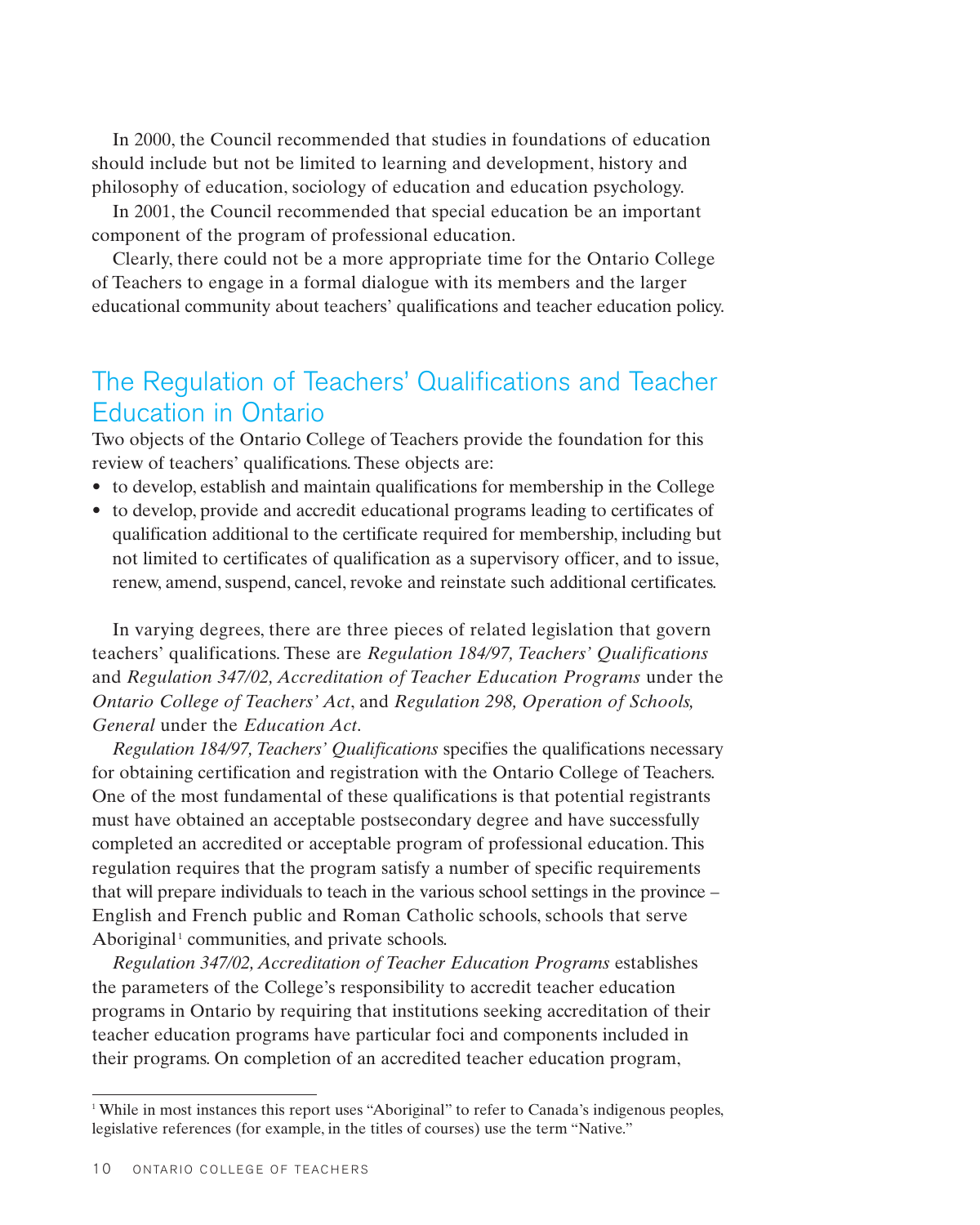candidates may apply for certification and registration with the Ontario College of Teachers.

*Regulation 298, Operations of Schools, General* under the *Education Act* governs teaching assignments based upon teachers' qualifications in addition to setting requirements in several other areas.

## Responsive Regulatory Amendments

Of these three regulations, the first regulation – *Regulation 184/97, Teachers' Qualifications* – has been the most frequently amended over the past decades to respond to immediate pressures and emerging issues.

Some of the amendments were made to enable individuals to obtain teachers' qualifications in particular areas such as Technological Studies so that students' needs were better served. Other amendments reflected changes in teachers' ongoing professional development, in curriculum and in community standards regarding the protection of students and the public. Still more amendments were made to facilitate labour mobility.

In each instance, the amendment reflected a belief that governance and regulation should be responsive, flexible, enabling and sustainable over time, an assumption about regulation that the Council of the Ontario College of Teachers continues to uphold in its policies and practices regarding teachers' qualifications.

In addition to this assumption about regulation, the College's policies and practices also embrace a number of assumptions about teachers' qualifications acquired through initial and continuing teacher education.

## Assumptions about Teachers' Qualifications

The qualification issued by the College under the authority of the *Ontario College of Teachers Act* and the regulations governing teachers' qualifications represents:

- the professional knowledge, skills and abilities a member of the College has acquired through the formal study and experiences comprising initial and continuing teacher education courses and programs
- the commitment that a member of the College has to students and student learning
- the commitment and responsibility that a member of the College has to the continued pursuit of his or her own professional learning.

Ontario's regulated system of qualifications identifies some of the formal routes a member of the College can take to acquire professional knowledge, skills and experiences. The regulation also recognizes that members develop

*In each instance, the amendment reflected a belief that governance and regulation should be responsive, flexible, enabling and sustainable over time.*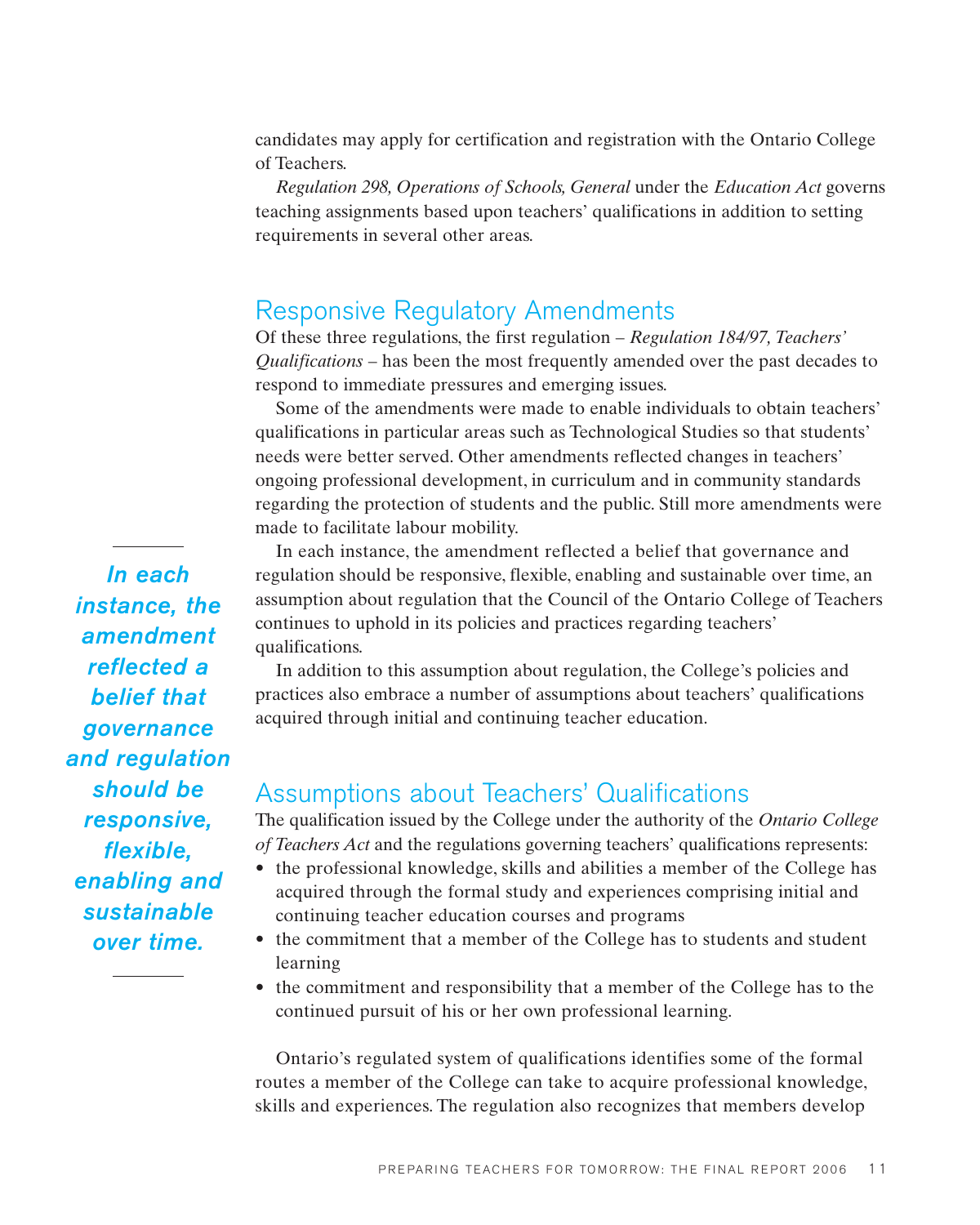knowledge and expertise outside the Additional Qualification system (for example, in master's and doctoral degree programs or diploma programs).

The regulation acknowledges that members enter the profession at various times – immediately after completing postsecondary education and a teacher education program in Ontario, after engaging in another career and/or after completion of teacher education programs in another jurisdiction.

Not surprisingly, these assumptions are congruent with the assumptions about members of the Ontario College of Teachers, which are embedded in the College's *Ethical Standards for the Teaching Profession, Standards of Practice for the Teaching Profession* and *Professional Learning Framework*. The standards acknowledge that members of Ontario's teaching profession strive to be:

- responsive and respectful of the diversity of Ontario's classrooms
- ethical decision-makers who exercise responsible informed professional judgment
- self-directed learners who recognize that their own learning impacts on student learning
- critical and holistic thinkers, creative inquirers, innovators, risk-takers, reflective practitioners and teacher-researchers
- collaborative partners in learning communities.

# Assumptions about Initial and Continuing Programs of Professional Education in Regulation 184/97 and Regulation 347/02

In addition to the assumptions about teachers' qualifications embedded in Regulation 184/97, there are a number of assumptions about initial teacher education programs that are contained in both Regulation 184/97 and Regulation 347/02.

Consistent with the principles of initial teacher education recently adopted by the Association of Canadian Deans of Education, these regulations assume that initial teacher education programs:

- provide a broad base of knowledge, skills and experiences and foster attitudes that will support further learning throughout a teacher's career
- with few and particular exceptions, they are provided through postsecondary institutions to recognize the depth of study, research and academic preparation required
- are based on and designed to foster candidates' understanding and integration of the ethical standards for the teaching profession and the standards of practice
- are developed and implemented in a variety of ways that reflect different institutional and local contexts

*Ontario's regulated system of qualifications identifies some of the formal routes a member of the College can take to acquire professional knowledge, skills and experiences.*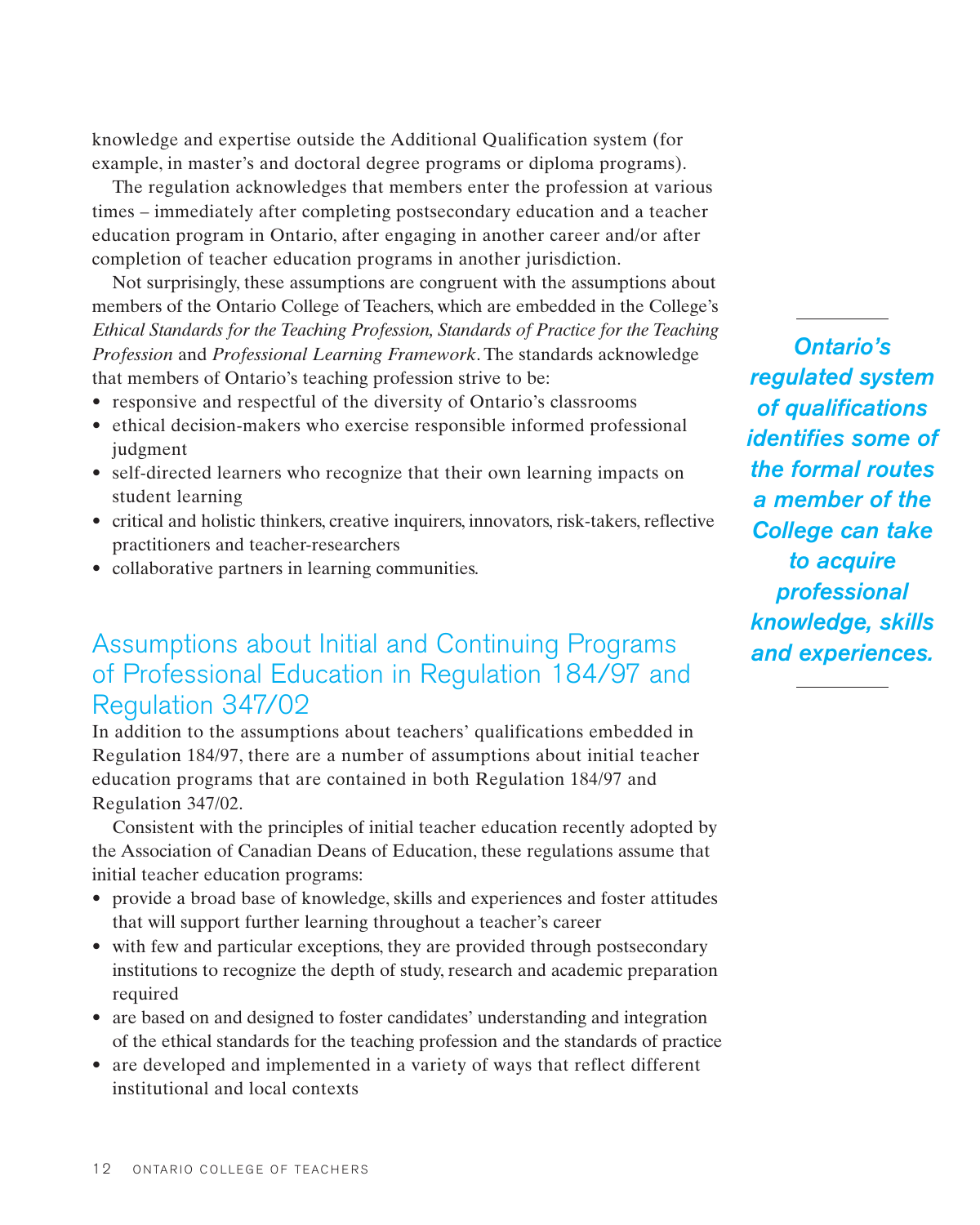- are comprised of learning experiences that have been designed to reflect candidates' prior knowledge acquired through a postsecondary degree or, where appropriate, technological qualifications
- focus on the acquisition and application of knowledge and skills in such areas as instruction and assessment strategies, classroom management, communication and the integration of technology
- are the shared responsibility of the government on behalf of the public, the College, its members, faculties of education and district school boards.

These regulations also assume the following about continuing programs of professional education:

- Professional learning is at the heart of teacher professionalism.
- The goal of professional learning is the ongoing improvement of practice.
- Teacher learning is directly correlated to student learning.
- Professional learning based upon standards of practice provides for an integrated approach to teacher education.
- Exemplary professional learning opportunities are based on the principles of effective learning.
- Professional learning builds on the knowledge and skills acquired in initial teacher education and through teaching practice.
- Teachers plan for and reflect on their professional learning.
- Learning communities enhance professional learning.
- There is a body of professional knowledge that is unique to the teaching profession.
- Teachers contribute to the construction of professional knowledge through their practice and professional discourse.

# Overview of the Review Process and the Organization of the Report

This review of the regulation that governs Ontario's system of teachers' qualifications consisted of:

- identifying and exploring, through an extensive consultation process, the perceptions of College members, educational partners and other interested stakeholders about whether current teachers' qualifications address Ontario's future needs
- using data gathered from this exploration to formulate policy options for consideration by the Council of the Ontario College of Teachers in order to make recommendations for new policy directions that impact on or may require legislative amendments to the regulation of teachers' qualifications in Ontario.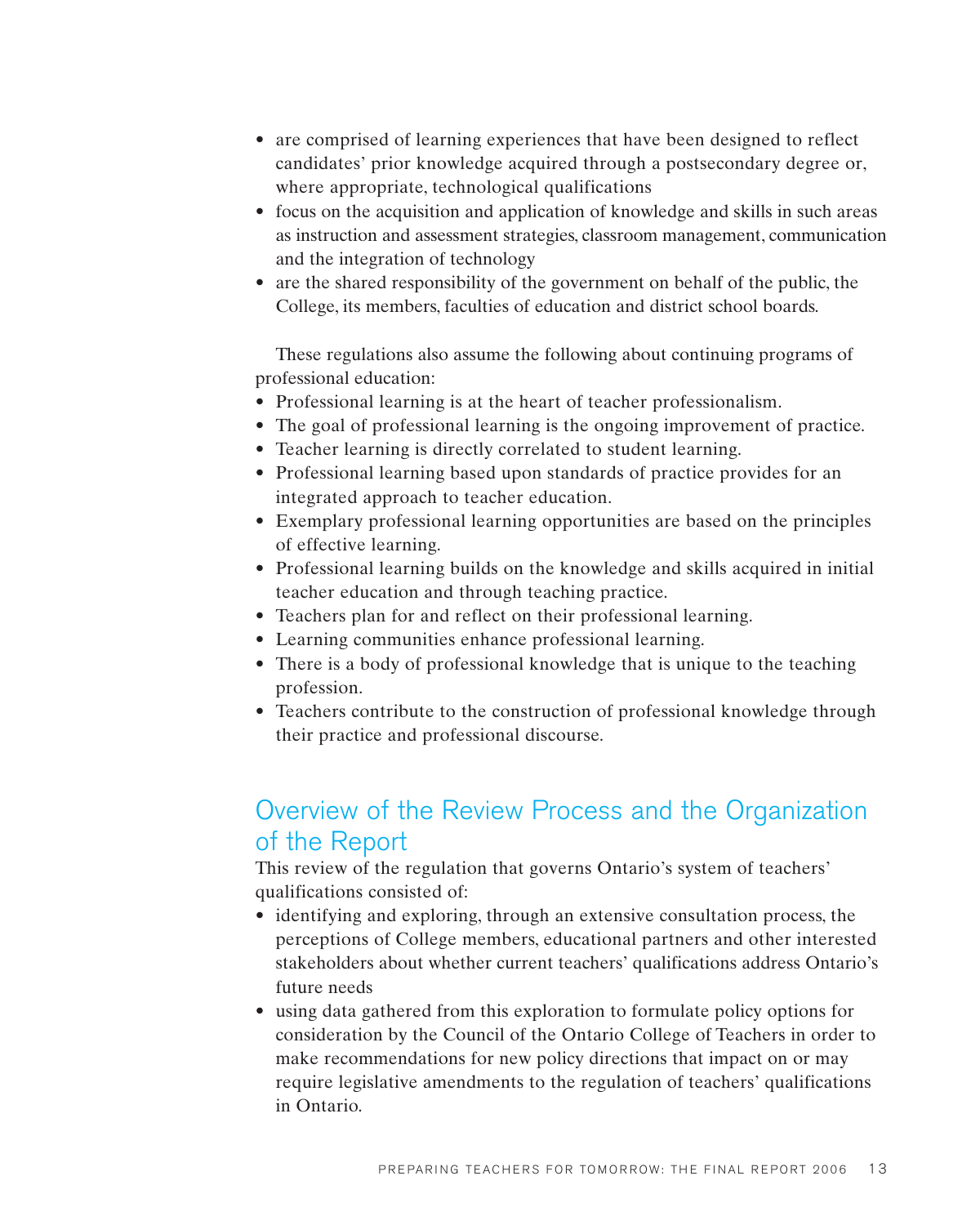This report is organized to reflect these two components of the review. The first part of this report outlines current policies and practices and presents summaries of the data gathered through the consultations.

The second part of the report presents an overview of the iterative policymaking process used by Council to arrive at its policy direction recommendations. This part of the report presents the policy options considered by the Council and the outcomes of Council's deliberations.

Please note the word "consultations" as used in this report broadly refers to all forms of participation by individuals and groups and includes focus groups, roundtables, College presentations, stakeholder submissions and surveys. In some instances, specific types of consultations or meetings were held that may have formally presented information (for example, a Council briefing session), solicited information or sought validation.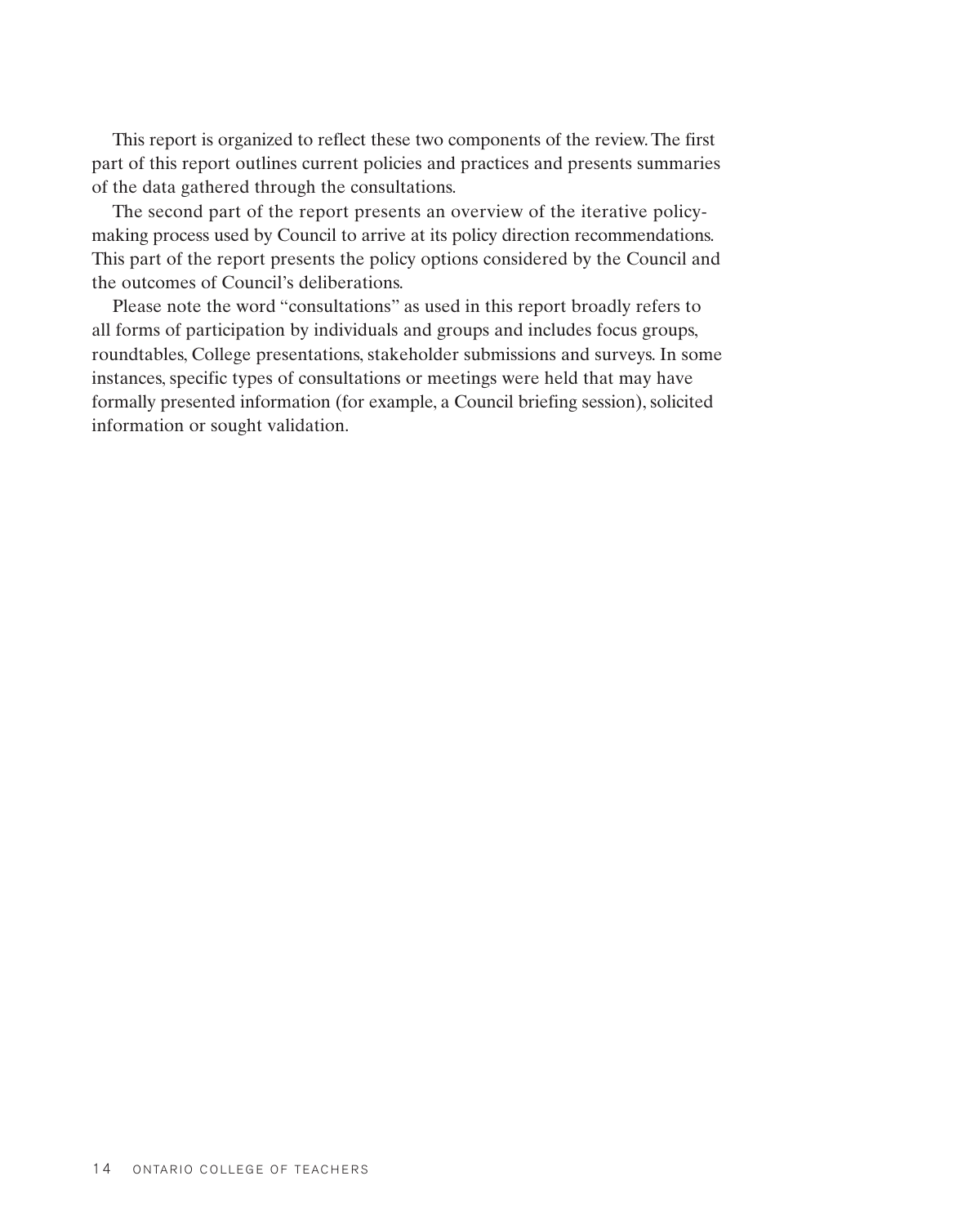# CHAPTER 2 Teachers' Qualifications and Initial Programs of Professional Education

For the majority of teachers, a postsecondary degree is required for entry into or to be completed concurrently with a program of professional education in Ontario.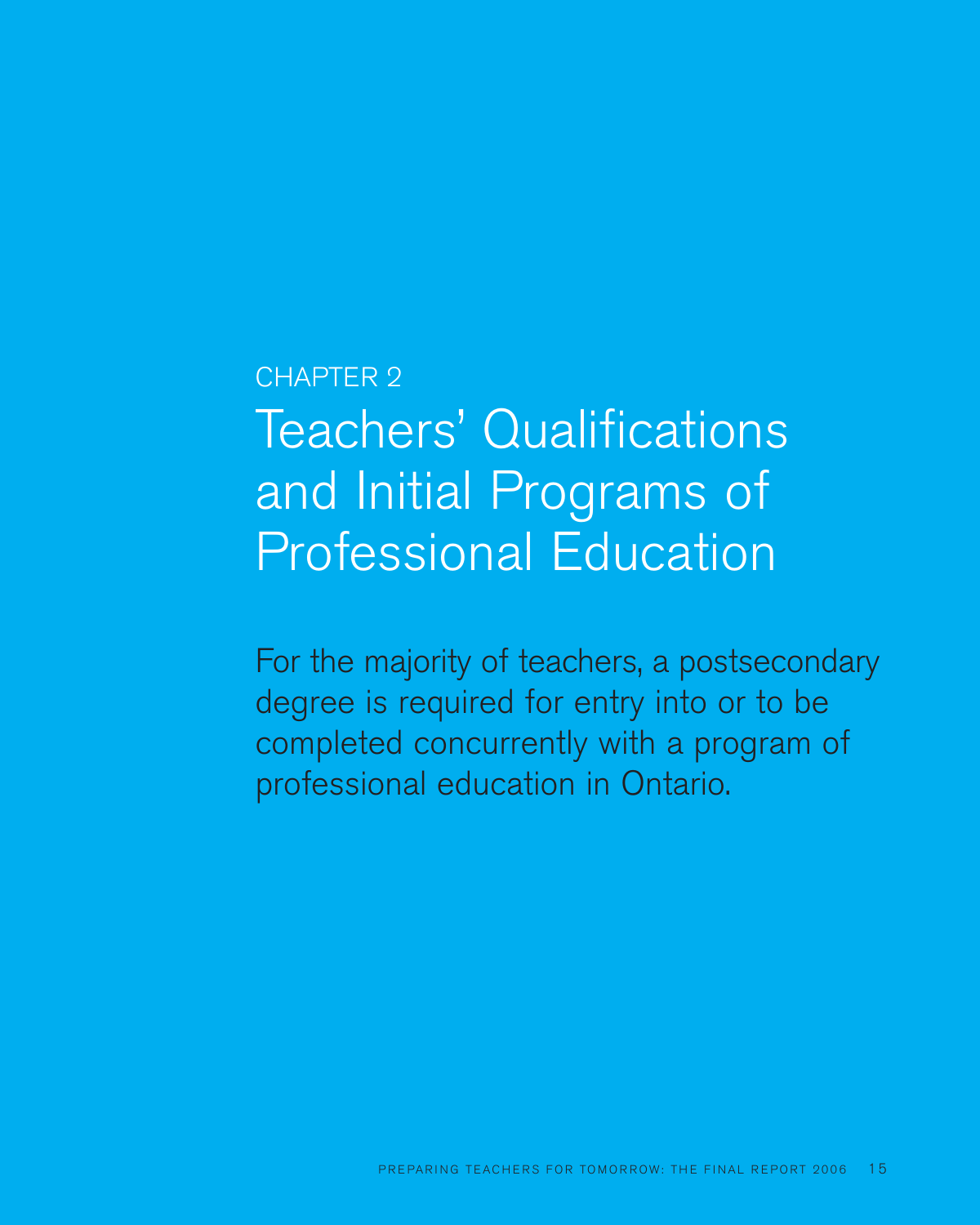## *The Current Regulatory Context of Initial Programs of Professional Education in Ontario*

## Prerequisites for Admission

For the majority of teachers, a postsecondary degree is required for entry into or to be completed concurrently with a program of professional education in Ontario.

Currently, initial programs of professional education are offered at 14 faculties of education in Ontario. While these faculties vary in their admission requirements for entry into a teacher education program, generally they require candidates to have completed two or three courses related to their option in the postsecondary degree as a prerequisite for entry into a particular option in the Intermediate Division and five courses for entry into to a Senior Division option. These options are identified in Schedule A for Intermediate and Senior Division teachers.

Candidates enrolled in French-language professional education programs are required to successfully complete a fluency test upon acceptance into the program or before the program is completed. Approximately two-thirds of Ontario faculties of education have specific postsecondary prerequisites for applicants wishing to teach in the Primary/Junior Division.

Regulation 184/97 permits the Registrar to grant a certificate of qualification if the dean of the college or faculty of education reports that the candidate "holds an acceptable postsecondary degree or qualifications the College considers equivalent thereto, or technological qualifications…" However, neither the Act nor the regulation specifies the content of the degree, its length or when the degree is to be obtained.

In some circumstances, entry into initial teacher education programs is permitted and applicants may become qualified to teach without having a postsecondary degree. The next section details these exceptions.

#### **Technological Studies**

Faculties of education at five of Ontario's universities currently offer initial programs in Technological Studies – Brock University, Queen's University, University of Toronto, the University of Western Ontario and the University of Ottawa for French-language candidates. York University and the University of Windsor have also recently had their proposed programs in Technological Studies accredited.

Programs are offered on a full-time and/or part-time basis. Part-time programs are offered over two or three years.

Candidates for admission must have a combination of academic and technical credentials as well as wage-earning experience in the area in which they want to teach.

*Currently, initial programs of professional education are offered at 14 faculties of education in Ontario.*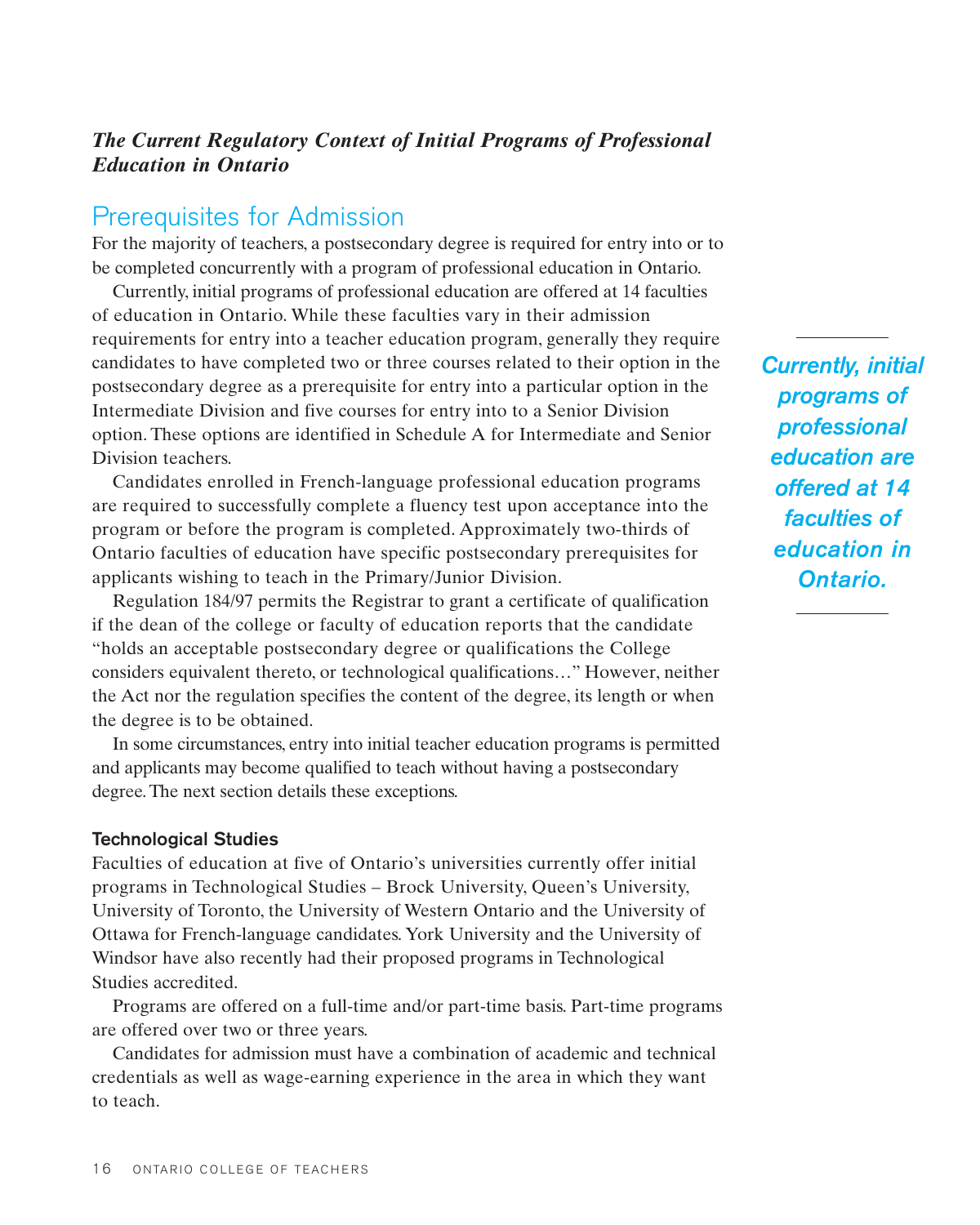In general, candidates must:

- have an Ontario Secondary School Diploma
- demonstrate competency in their broad-based technology areas
- have five years of wage-earning experience.

The requirement of wage-earning experience may be reduced depending on the amount of academic education the candidate has in the technological area. As a prerequisite, several institutions require candidates to have taught on a Letter of Permission in the preceding year in order to enter the program.

#### **Teachers Who Teach in Aboriginal Schools**

Aboriginal teacher education programs are offered in Ontario by several faculties of education. The programs are specifically designed to meet the social and cultural needs of Aboriginal communities and include Aboriginal culture, traditions, languages, literature and indigenous studies. Most candidates are of Aboriginal ancestry. The programs may lead to a Diploma/Certificate in Education or a Bachelor of Education. Programs that focus solely on Native languages lead to a diploma or certificate. Graduates may teach in elementary schools in Aboriginal communities and public school boards.

The faculties of education at Brock University, Lakehead University, Nipissing University, Queen's University and the University of Ottawa offer teacher education programs for persons of Native ancestry. Programs are offered on a full-time and/or part-time basis on campus or in community settings. Part-time programs are offered over two or three years. The faculty of education at Laurentian University has begun to offer a teacher education program premised on the infusion of Aboriginal issues and content into all coursework for all candidates.

In Ontario, regulatory provisions provide opportunities for persons of Native ancestry who hold an Ontario Secondary School Diploma or equivalent to enter teacher education programs that prepare them to teach in the Primary and Junior Divisions.

There are also regulatory provisions for persons who are fluent in a Native language to enter a three-year part-time program to prepare them to teach Native Language as a Second Language. This program is currently available at the Lakehead University and leads to a diploma and a Certificate of Qualification (Restricted). Graduates may teach a Native language in Kindergarten to Grade 8.

#### **Teachers of the Deaf and Hard of Hearing**

Teachers of the Deaf and Hard of Hearing acquire their qualifications through a variety of routes. Currently, candidates who have an acceptable postsecondary degree and who are hearing can complete an initial teacher education program leading to a degree and then enrol in a program leading to the Specialist qualification – The Deaf – identified in Schedule D.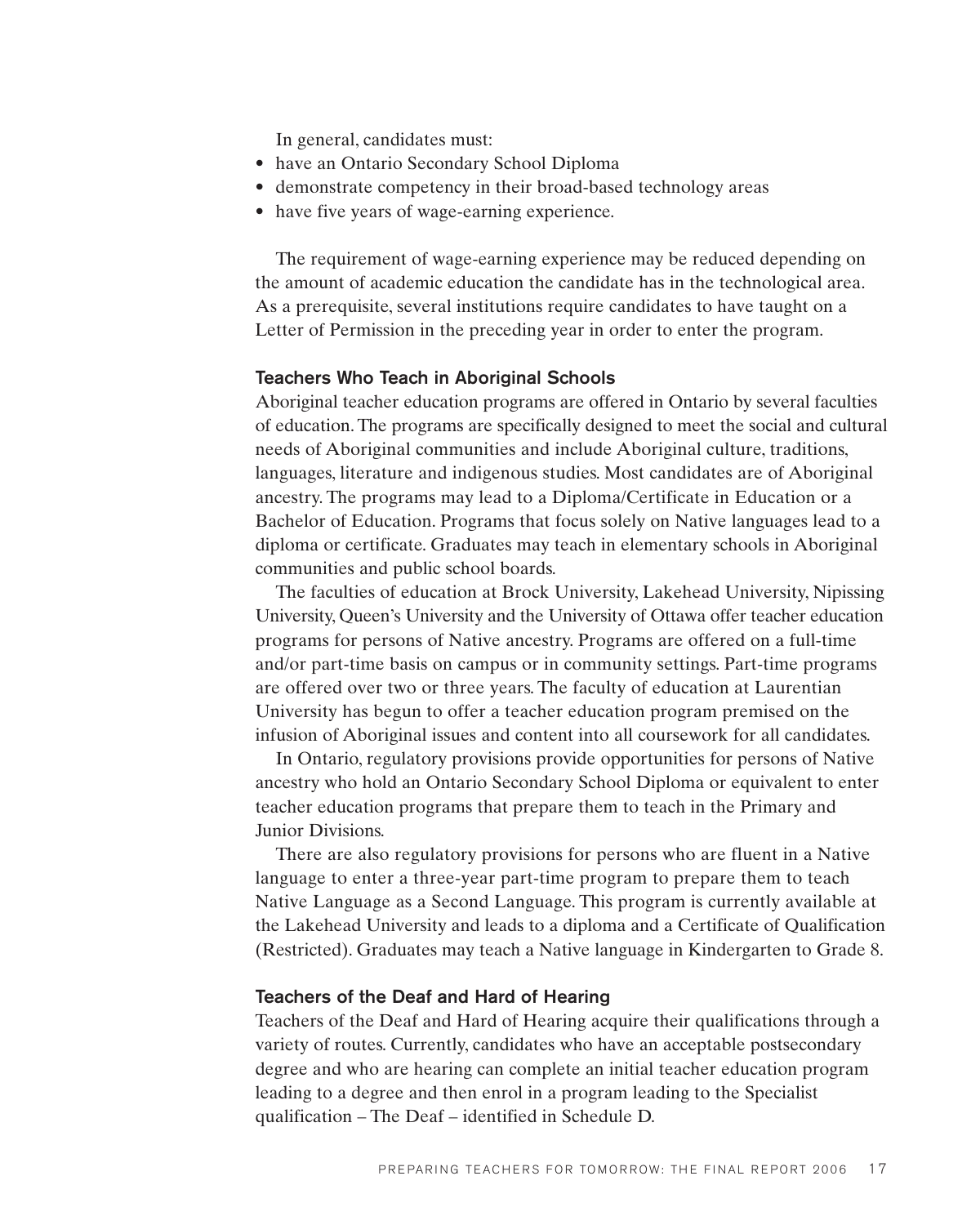Candidates who are deaf or hard of hearing may acquire their specialist qualification in the same way. However, the regulation also enables a teacher who has an acceptable postsecondary degree but who is unable to complete the Bachelor of Education program as a result of hearing impairment to complete an Ontario accredited program of teacher education for teaching the Deaf and Hard of Hearing. The Certificate of Qualification (Restricted) issued by the Registrar on completion enables the teacher to teach the Deaf and Hard of Hearing.

Candidates who have completed an acceptable teacher education program outside Ontario for teaching the Deaf and Hard of Hearing are eligible for a Certificate of Qualification (Limited, Restricted) if they are deaf or hard of hearing, have an acceptable postsecondary degree and are certified in the jurisdiction in which they completed their initial teacher education program. Once the teacher accumulates a year of experience successfully teaching the Deaf and Hard of Hearing, the Registrar may issue a Certificate of Qualification (Restricted).

There are currently no faculties of education in Ontario who offer the program of professional education for teaching the Deaf and Hard of Hearing.

## Other Prerequisites

In addition to evidence of academic achievement, some faculties require an essay and/or a personal disposition to teach inventory; others require evidence of experience with children, and some conduct interviews to learn more about a candidate's experience.

# Content of the Program of Professional Education in Ontario

Programs of professional education in Ontario prepare teachers to teach in the Primary/Junior Divisions, the Junior/Intermediate Divisions, the Intermediate/ Senior Divisions or Technological Studies. These programs are currently required to include learning and development throughout the Primary, Junior, Intermediate and Senior Divisions, teaching methods designed to meet the individual needs of pupils, the acts and regulations respecting education, a review of curriculum guidelines issued by the Minister of Education relating to all of the divisions and a study of curriculum development.

The programs consist of foundation courses, methodology or pedagogy courses, and a practicum. Programs are required to maintain a balance between theory and practice, and they are required to offer a curriculum that is current and reflects the application of current research in teacher education. The divisions and components of the program must represent a wide knowledge base and include courses on human development and learning in the teaching of theory and foundation courses.

Some faculties offer courses that address the needs of particular communities (for example, the Aboriginal community or the Catholic community).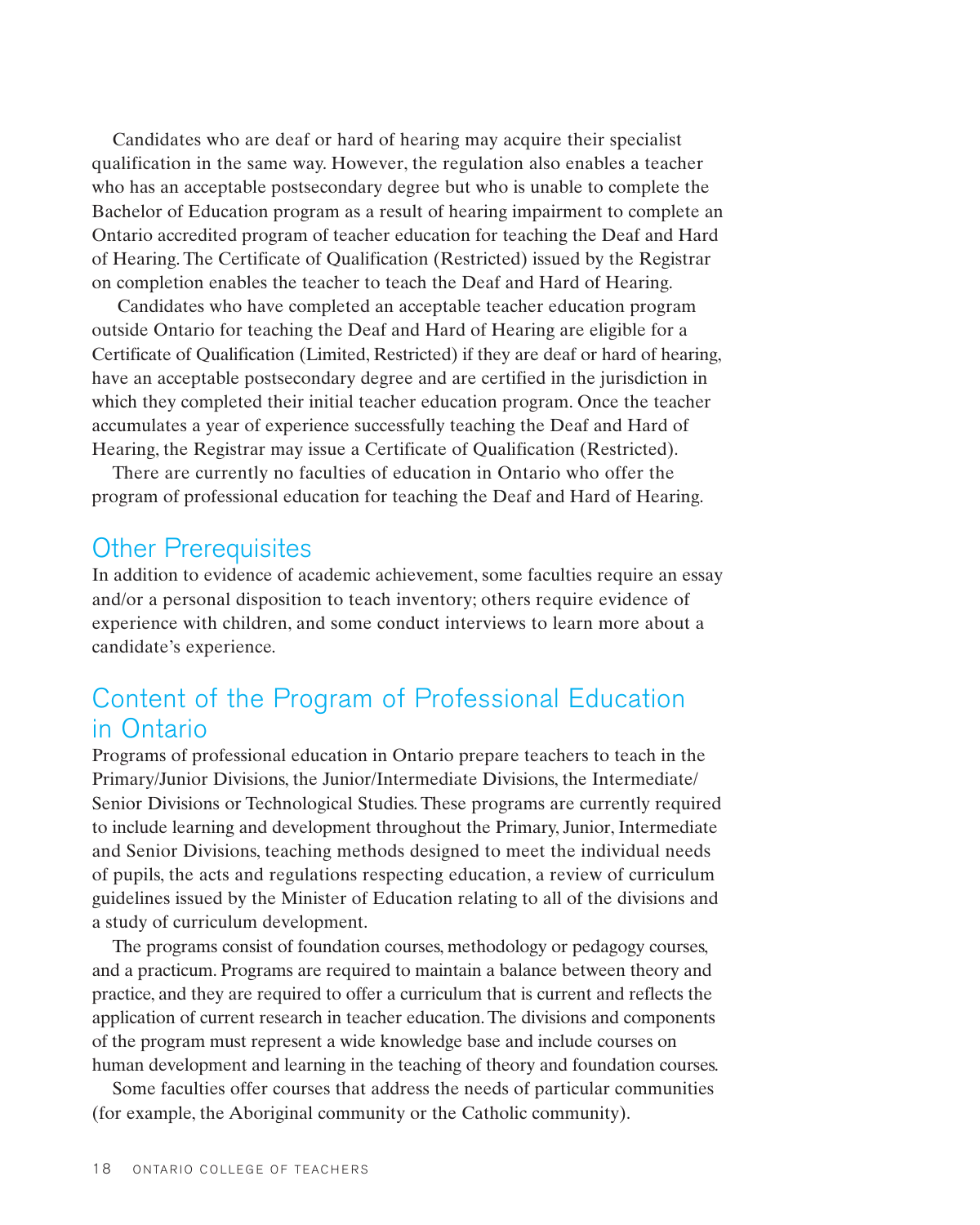# Length of the Program of Professional Education in Ontario

The length of the program of professional education is not specified in regulation. However, in practice, most consecutive or concurrent programs coincide with the eight-month length of the academic year. Longer programs at the Ontario Institute for Studies in Education at the University of Toronto (OISE/UT) lead to MA or MT degrees. Redeemer University College has an 18-month program.

### **The Practicum**

Regulation 184/97 currently requires that the practicum be a minimum of 40 days and that it consist of a period of observation and practice teaching. In current practice, most initial teacher education programs in Ontario allot 60 days to the practicum.

Regulation 347/02 requires that the practicum include observation and practice teaching in an instructional setting in schools or other situations that use the Ontario curriculum or situations approved by the College. The practicum must enable every teacher education candidate the opportunity to participate in settings related to each division for which they are seeking qualification and at least one of the subject areas of the program that is relevant to the candidate. Each student must be supervised and assessed by an experienced teacher (defined in the *Education Act* as a "member of the Ontario College of Teachers") and have a faculty member appointed as an advisor.

Programs vary with respect to assigning credit to the practicum. In some programs, the practicum is considered one of the five required courses; in others, the practicum is undertaken in addition to the five credit courses.

The structure of the practicum also varies. For example, in some programs, the practicum is full-time. A candidate spends periods of time observing in the classroom followed by longer periods of practice teaching under the supervision of an experienced teacher. In other programs, the practicum is more intermittent. A candidate spends short periods of observation in preparation for shorter or longer periods of teaching practice.

# Structure and Delivery Format of Initial Programs of Professional Education in Ontario

In Ontario, programs of professional education are offered in faculties of education concurrently and consecutively. *Regulation 347/02, Accreditation of Teacher Education Programs* defines a concurrent program as "a program of professional education that is undertaken at the same time as a program leading to a postsecondary degree in a discipline other than education." It defines a consecutive program as "a program of professional education that is not a concurrent program."

*The practicum must enable every teacher education candidate the opportunity to participate in settings related to each division for which they are seeking qualification.*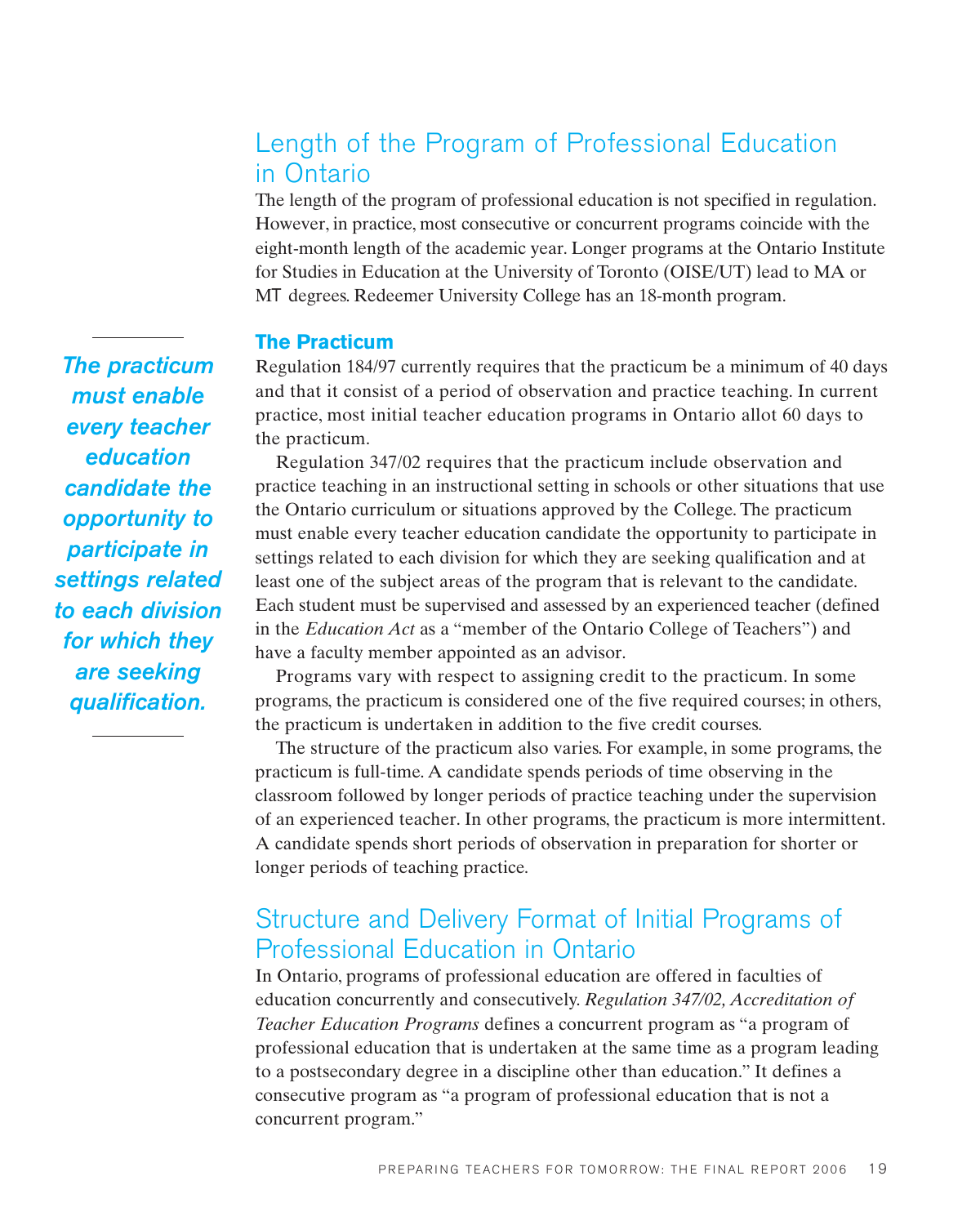Regulation 184/97 enables a program of professional education to be offered that has varied coursework instruction periods, practicum and reflective inquiry opportunities and internship periods. This kind of program can be offered at the postsecondary or postgraduate level, as full-time, part-time, multi-session or extended programs, at satellite campuses, face-to-face, through online/distance education or any combination of these. The program may also include options for school-based or employment-based entry (with flexible entry and exit arrangements for programs such as Technological Studies).

Currently in Ontario, there are flexibly structured programs for areas such as Aboriginal teacher education, Technological Studies and French first-language teachers.

The Ontario College of Teachers grants certificates of qualification and registration to all who have successfully completed a program of professional education and who have met the requirements for certification. In the case of multi-session programs, applicants are granted initial certification that can be limited to 12 months, be amended by extensions and/or may restrict the practice of the teacher to a specific area (for example, teachers of Native languages).

To address the shortage of teachers in the French-language community, the Ontario College of Teachers has given initial accreditation to two French-language programs of professional education. A significant proportion of these programs is offered through a distance education format. That mode of delivery is being externally evaluated as the programs are implemented.

## *Consulting about Initial Programs of Professional Education*

The consultation about initial programs of professional education began with a call to faculties of education and other interested individuals and/or organizations for position papers, briefs and empirical research about initial teacher education. A backgrounder and questionnaire were developed that presented an overview of current policies and practices about initial programs of professional education in Ontario, practices in other national and international jurisdictions and where available, an overview of relevant empirical research. The questionnaire addressed five domains: program prerequisites/co-requisites, program content, length of program, practicum, and program structure and delivery.

Following a provincial stakeholder meeting to launch the review in the spring of 2005, a backgrounder and questionnaire were developed specifically for initial programs of professional education. These were posted on the College web site and members were invited to complete them.

These documents also formed the basis for a series of English and French roundtables and member focus group consultations that were held across the province in six communities in the spring of 2005. Participants in these consultations included College members (teachers, principals, district school

*To address the shortage of teachers in the French-language community, the Ontario College of Teachers has given initial accreditation to two Frenchlanguage programs of professional education.*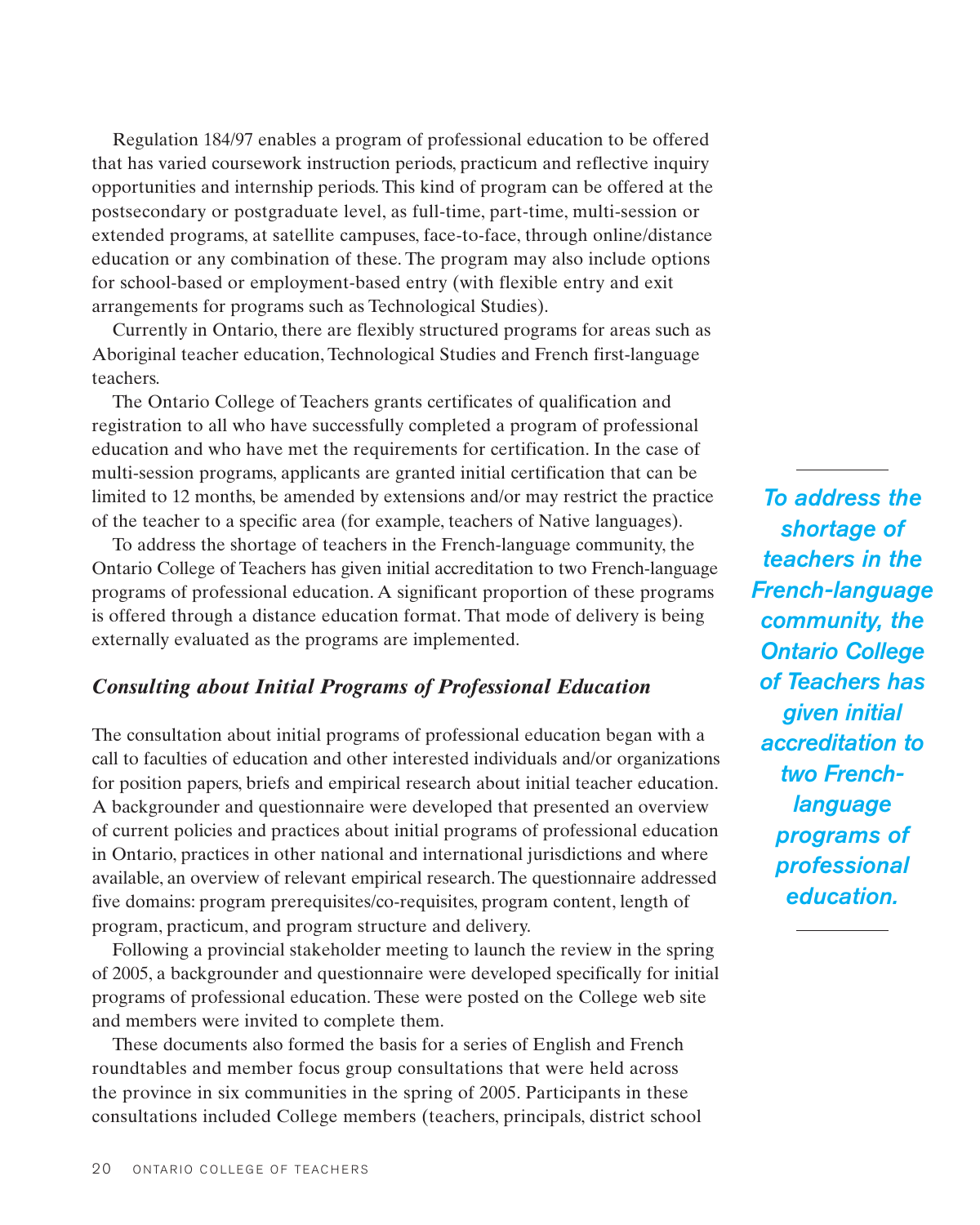board administrative staff and local federation representatives), stakeholder representatives and members of the public.

In addition to these consultations, a specific session was held with Council members in April 2005 and another was held with the Association of Education Registrars of Ontario Universities (AEROU).

#### **Specific Programs**

Due to the specific nature of the programs of Technological Studies, teaching the Deaf and Hard of Hearing and Aboriginal teacher education, a specific consultation process for both initial and continuing programs of professional education was designed and conducted in the early fall of 2005.

Following an extension of invitations to interested individuals and organizations/groups to submit position papers, briefs and research on these specific programs to the College, consultations were held in seven communities between October and early November 2005. Sessions were held in both English and French and involved both presentation and roundtable formats.

Participants at these sessions included education stakeholders, members of the College and public, including representatives from the Deaf and Hard of Hearing and Aboriginal communities as well as community colleges.

The data gathered during these consultations were analyzed by College staff and reported to several College committees – the Standards of Practice and Education Committee, the Accreditation Committee and the Registration Appeals Committee.

## *Consultation Comments about Initial Programs of Professional Education in Ontario*

## Prerequisites for Admission

Generally, the consultation revealed no consensus on specific pre- and corequisites. However, most of the submissions called for more consistency among faculties in setting admission standards.

There was general agreement that Intermediate/Senior Division candidates should have strong subject content in their degrees and that Junior/Intermediate Division candidates needed to have some subject expertise. But there was less agreement on the content of the degrees for candidates in the Primary/Junior Divisions. Some suggested that a generalist degree was best, but others recommended that the postsecondary degree include, at a minimum, courses in mathematics, science and English. The Ontario English Catholic Teachers' Association (OECTA) recommended that candidates have a full complement of high school courses, including English/français, math/science and social science. There were also some recommendations that all candidates be required to have had courses in psychology and sociology in their postsecondary degrees.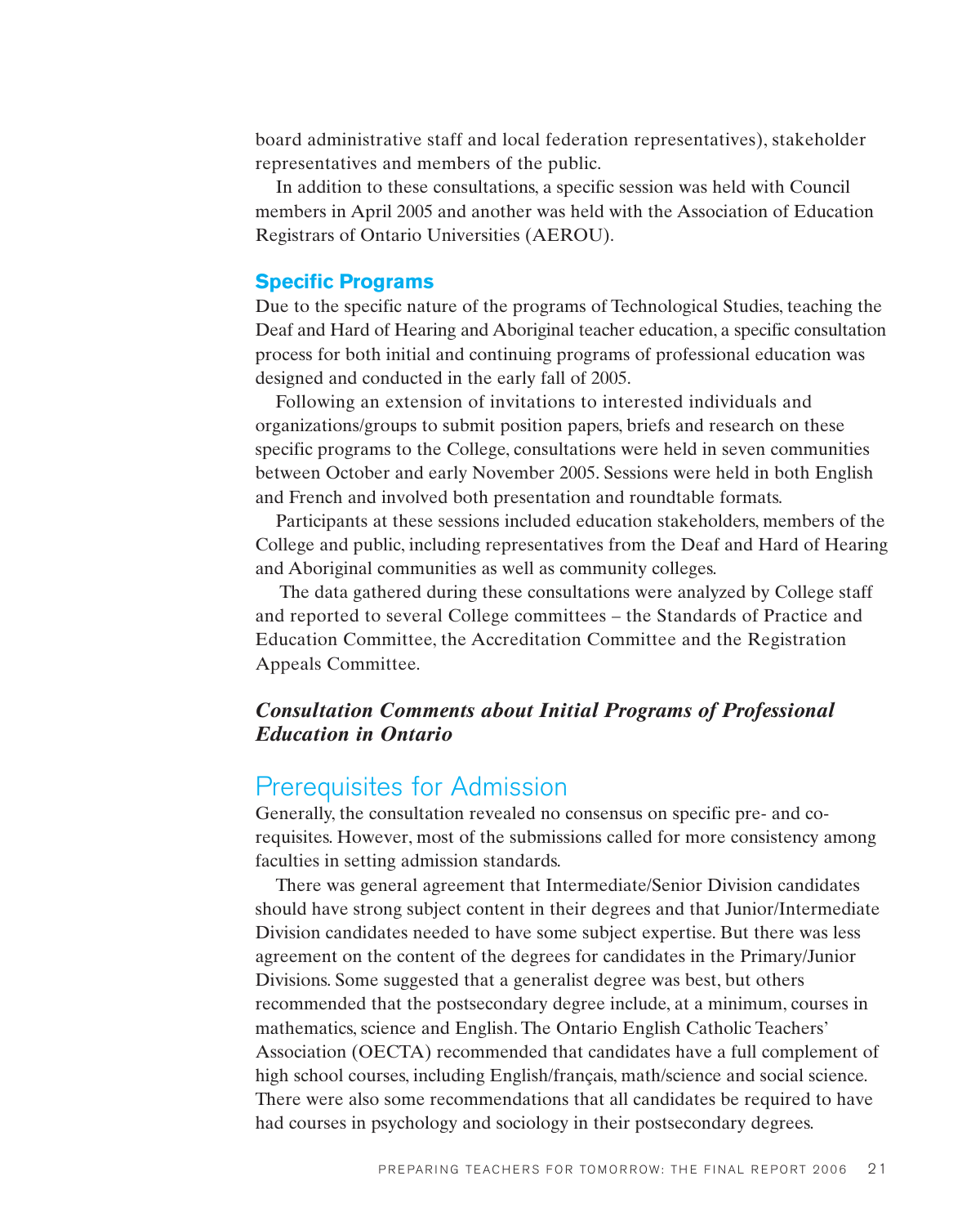A number of submissions recommended that degree requirements be standardized for all faculties while no consensus emerged among faculty representatives themselves. The Association of Education Registrars of Ontario Universities called for giving the faculties flexibility to set their own prerequisites, while some faculties were very specific in the content they would like to see required in the postsecondary degree.

The consultations also pointed out that strict prerequisites could be perceived to be a barrier for second career applicants to faculties.

The Ontario Public School Boards' Association (OPSBA), a group of teachers from one elementary school and some individual submissions suggested that prior experience working with children is a highly valued attribute. Others questioned how much experience would be required, and while some said such experience was valuable, they believed it should not be required.

Most respondents urged caution in the use of "disposition to teach" inventories in the application process, with many viewing these instruments as but one tool among many others. The Ontario Teachers' Federation (OTF) urged that selection criteria be inclusive so that Ontario's schools will benefit from a diverse pool of teacher candidates. OECTA emphasized that admission to faculties should not hinge entirely on high marks and warned against admission requirements that would "create gender or cultural bias."

Language proficiency in English or French was considered very important by a number of respondents, including committees of the College Council, participants in the provincial consultation process, some school boards, subject associations, and specific focus organizations such as the Canadian Coalition for Immigrant Children and Youth.

#### **Technological Studies**

Two perspectives emerged with respect to the prerequisites required for entry into a program of professional education for teachers of Technological Studies.

The most prevalent view, as exemplified by the OTF, held that other than providing some updating, clarification and standardization, the current prerequisites should be retained. The existing ways of meeting the prerequisites should be maintained for maximum flexibility, while still retaining specialized trades expertise as the basis for all routes into the program. The definition of proof of competence should be clarified and updated to reflect the fact that broad-based technologies contain several skill areas. To address safety concerns, the proof of competence itself should be rigorous and based on actual experience in the area. The definition of work experience should be standardized in terms of hours. This position was supported by the Ontario Secondary School Teachers' Federation, the Ontario Council for Technology Education (OCTE), OISE/UT and the University of Western Ontario. Queen's University proposed several options: that the work experience requirement be documented with detailed

*The existing ways of meeting the prerequisites should be maintained for maximum flexibility, while still retaining specialized trades expertise as the basis for all routes into the program.*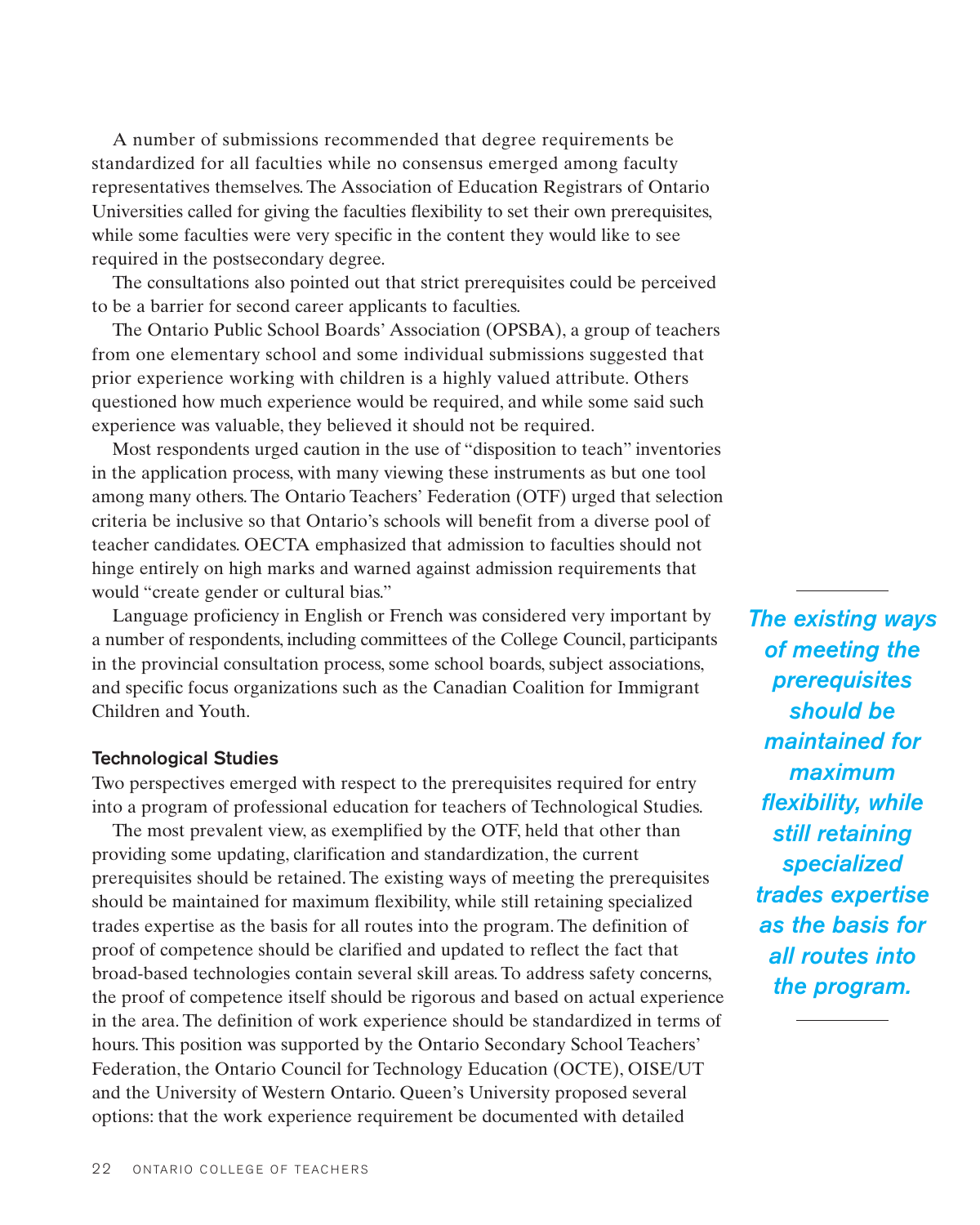letters from employers, that Schedules A and B be collapsed into one schedule and that the high-school diploma entry route be eliminated with at least a diploma or a degree from a College of Applied Arts and Technology (CAAT) or a postsecondary degree being the new prerequisite for entry into the initial teacher education program.

The review revealed that discussion continues to occur about the kind of work experience required. OTF, OPSBA and faculty participants from University of Ottawa suggested that "wage-earning experience" did not need to be "continuous" and they proposed that apprenticeships and postsecondary co-operative education placements should be deemed acceptable proxies for experience. Queen's and York universities also recommended a more flexible approach to work experience that would include paid co-op work during college/university programs. The University of Ottawa recommended eliminating the continuous work experience requirement. While they agreed that the work experience did not need to be continuous, the Ontario Council for Technology Education and OISE/UT, the University of Western Ontario and the Inter-faculty Technological Education Council (ITEC) recommended adding the word "skilled" before every reference to "wage-earning experience." Further, the OCTE and ITEC responses emphasized their position that apprenticeship and co-op experiences should not be acceptable proxies for work experience. ITEC members also called for centralizing and standardizing the testing of technical competence.

The participants in the validation sessions supported the notion of skilled work experience. They recommended that the requirement for continuous employment be maintained but that the length be reduced, and they suggested that the minimum work experience requirement be completed within a degree program.

OTF also recommended a fourth route into the program of professional education. It would enable certain postsecondary degrees granted outside Ontario that include a broad-based technology major be recognized for entry into the program provided they meet the prerequisites for work experience and demonstrated skills competency.

Sir Sandford Fleming and Seneca colleges proposed a completely new approach to the recruitment and education of Technological Studies teachers that would allow young high school students to plan a career path to lead to teaching Technological Studies. These colleges recommended that graduates of their new four-year degree programs be permitted to go directly into teacher education programs. Depending on their postsecondary programs, such candidates could be ideally suited to teach not only Schedule B subjects, but could also qualify for Schedule A subjects. The proposal also suggested that the co-operative and laboratory components of these degree programs should be considered to meet the work experience requirement. This perspective was supported by York University, which also suggested that graduates of three-year diploma programs could become eligible for entry into the initial teacher education program with one additional year of paid experience.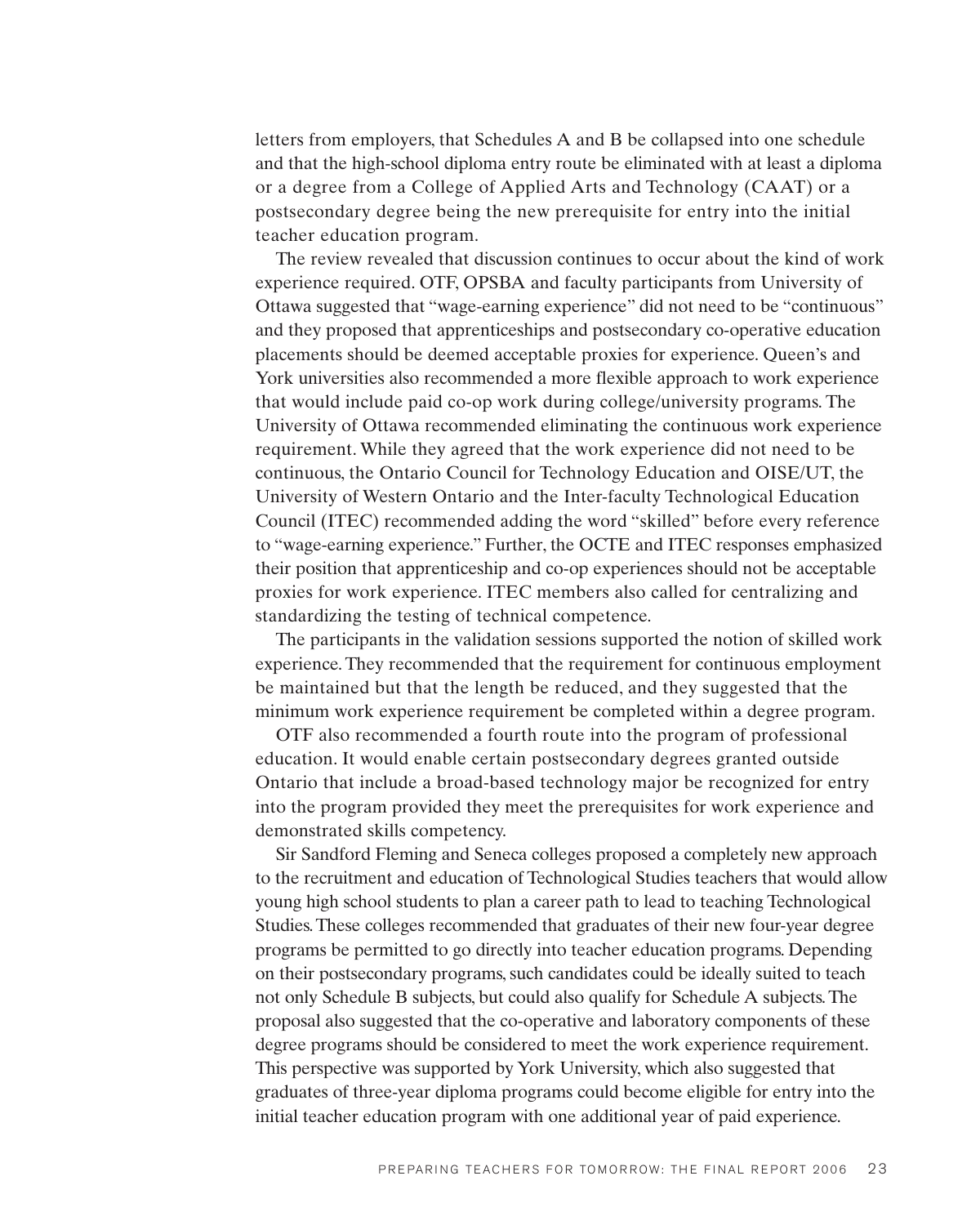Queen's University also recommended that Schedules A and B to be collapsed into one schedule, and the representatives from this institution suggested admitting only those individuals who have acquired a CAAT diploma or a postsecondary degree.

OCTE recommended that technological education be divided into two streams that distinguished between science and technology educators for Grades 1 to 8 and Technological Studies educators for Grades 9 to12. OCTE proposed further that the latter group would need to retain the combination of skilled wage-earning experience and formal education, while the former group could also include a route of formal education only in a technical university setting.

#### **Teachers Who Teach in Aboriginal Schools**

With regard to Aboriginal teacher education, an important issue was whether there should be a move towards requiring a postsecondary degree as a prerequisite. At the Ottawa roundtable, it was pointed out that an increasing number of teacher candidates in the Aboriginal teacher education program have a degree, but that the non-degree certificate should not be phased out as it would negatively affect the more isolated Aboriginal communities where there is still a shortage of teachers and role models for young people, especially male teachers.

Most agreed that graduates of the Aboriginal teacher education certificate program should be encouraged to continue their education and obtain a degree. The Northern Nishnawbe group and the Thunder Bay community group felt particularly strongly that Aboriginal teachers would be better prepared if they had a degree before entering the program. However, those who do not have a degree should definitely be encouraged to continue their education to obtain the degree. A participant in the latter group felt that 10 years would not be an unreasonable time in which to require a teacher to obtain a degree. Nevertheless, many groups – including the Queen's University working group – also emphasized that there are still many remote communities where it is difficult to find even Grade 12 graduates to enter a teacher education program. Those who do graduate from such a program and return to their communities to teach face serious problems of accessibility and other barriers to continuing their education after initial certification. Almost all groups commented on the accessibility issue in Northern Ontario.

Participants in the validation sessions supported the requirement of a degree for entry to teacher education for all Aboriginal candidates but recommended that it not be enacted until there was a sufficient number of candidates who could meet the requirements.

Another issue that received attention was the difficulty of finding candidates for teaching Aboriginal languages with sufficient fluency in the language for entry into the teacher education program. It was pointed out that those who have good facility in the language make the best teachers. Knowledge of Aboriginal languages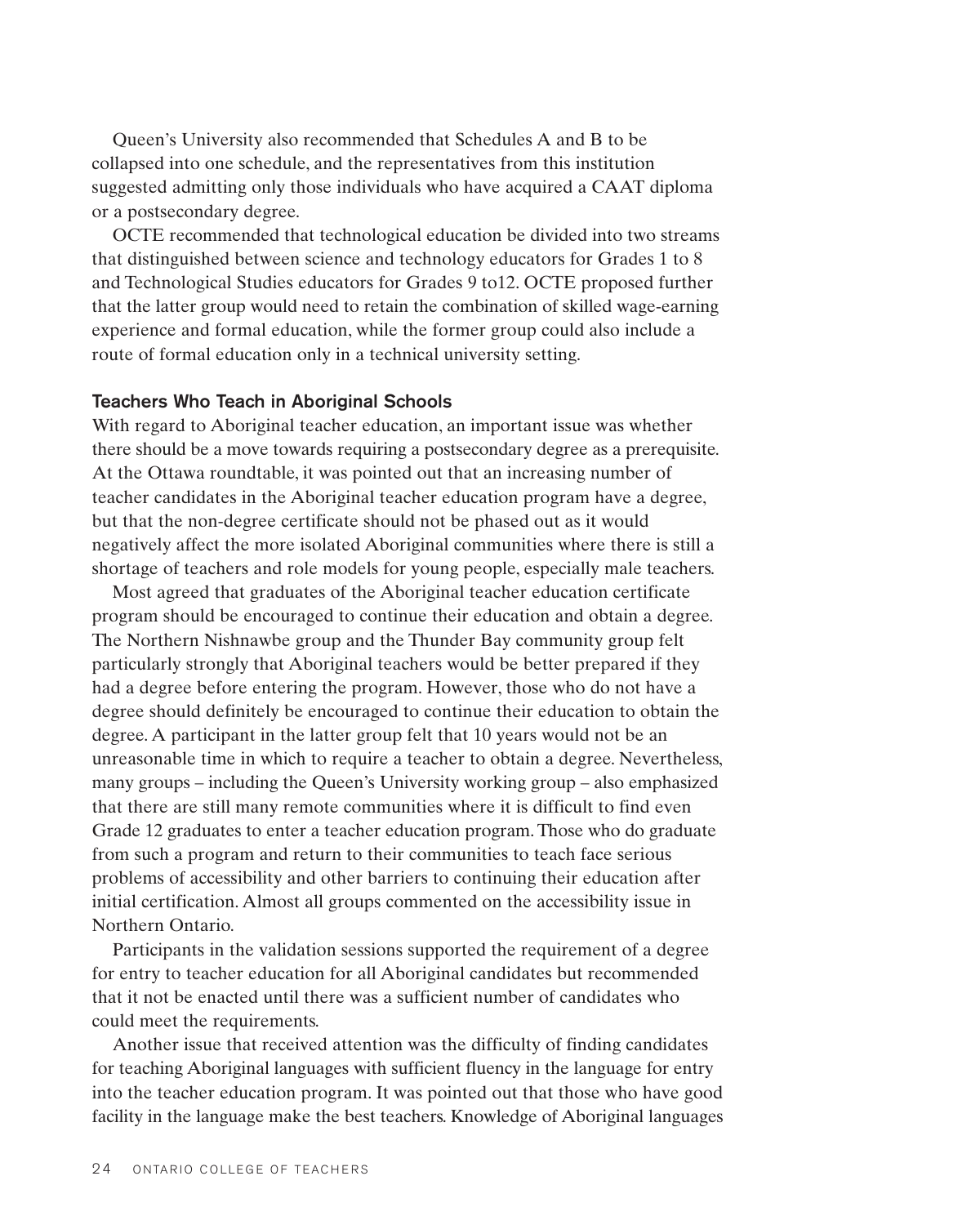is declining. It was suggested that more effort needs to be made at the community level to train people in the language, a recommendation that is not within the College's jurisdiction.

The Ottawa roundtable group suggested that colleges should connect with the communities to provide more resource links for language study. The Ottawa group suggested that entry-level fluency might be relaxed to a functional knowledge. Other groups suggested that candidates be enabled to study the language at the same time as they are receiving their training to teach the language. The London group also pointed out that since Aboriginal languages were originally oral languages, some people with good oral language fluency do not have writing skills to prepare them for higher learning.

#### **Teachers of the Deaf and Hard of Hearing**

The Ontario Association of the Deaf and the Ontario Cultural Society of the Deaf recommended that York University, as the only English-language faculty of education currently offering Deaf education qualifications, continue to offer the certificate program to enable those with Bachelor of Science in Education degrees from Gallaudet or other American colleges to enter the program and obtain the Certificate of Qualification (Restricted).

The Canadian Cultural Society of the Deaf also held this view, proposing that this policy deprives deaf children of having deaf teachers as role models. The Minister's Advisory Council on Special Education (MACSE) indicated its support for making special provisions to allow candidates who are deaf to complete the BEd regardless of their deafness, but thought that the requirement for them to have a BEd as a prerequisite for the Specialist program is appropriate. The Canadian Hearing Society suggested that special consideration should be given to deaf candidates with American Sign Language/Langue des signes québécoise (ASL/LSQ) skills.

## Content of Programs of Professional Education in Ontario

Both participants' commentaries and submissions suggested that while general support continues to be evident for the content that is already identified in the regulations, there is a perception that additional content should be prescribed or regulated to ensure that the programs are consistent in faculties across the province and prepare candidates for the realities of the Ontario classroom. Suggested additional requirements included pedagogy courses for subject specific and crosscurricular issues, special education, and other government policy initiatives such as a focus on literacy and numeracy.

### **Foundation Courses**

Most submissions confirmed that the foundation courses should include child psychology and development, history and philosophy of education, the Ontario

*The Canadian Hearing Society suggested that special consideration should be given to deaf candidates with American Sign Language/ Langue des signes québécoise (ASL/LSQ) skills.*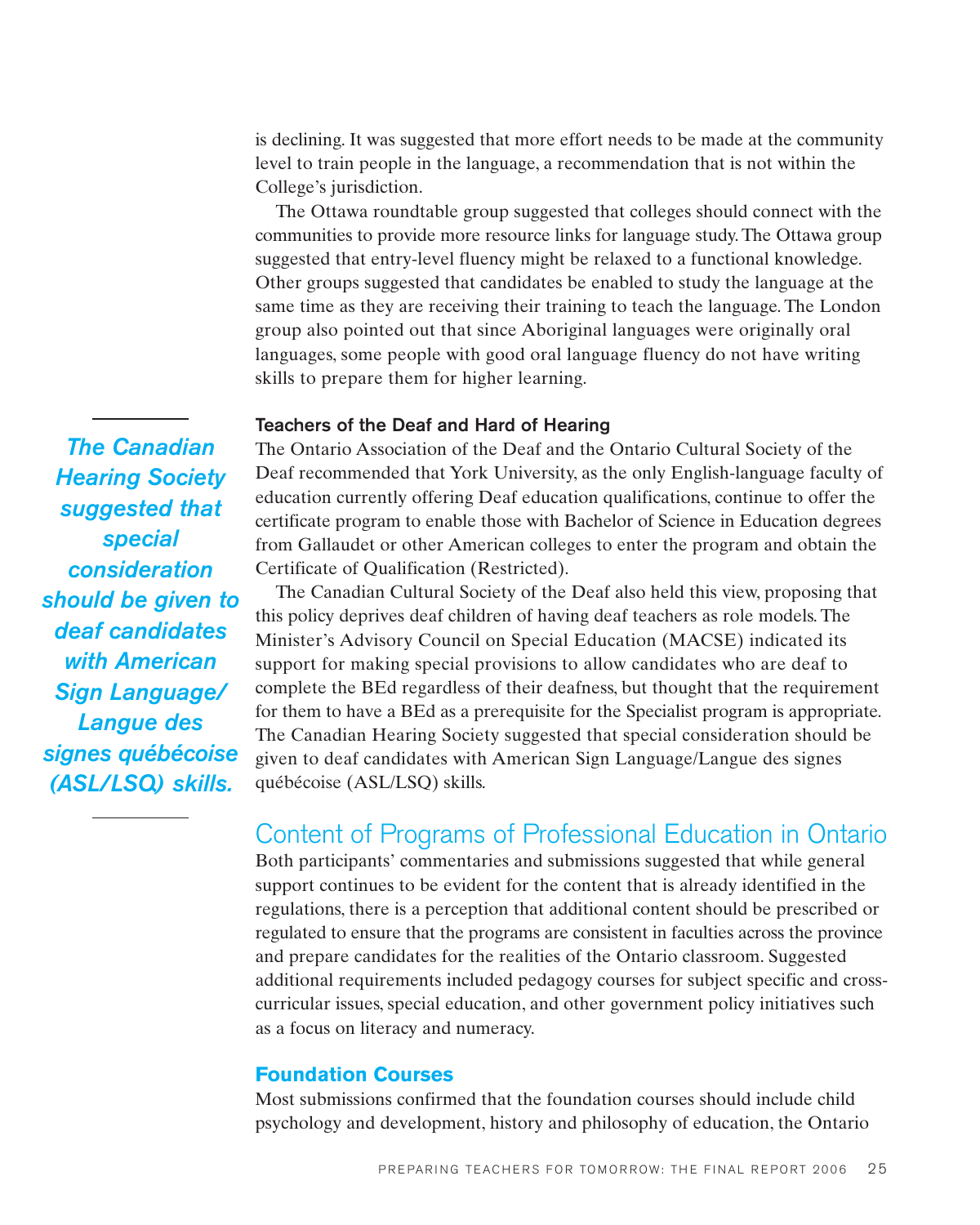context, and legislation directly and indirectly associated with teaching and Ministry of Education curriculum requirements.

The Institute for Catholic Education asked that Catholic candidates be offered, as part of the required foundation courses, a course dealing with issues in Catholic education. French-language groups asked for a special focus on some issues particularly relevant to many of their schools, such as multi-grade classes and teaching in French minority settings.

Some participants in the consultations on specific programs proposed that with the changing demographics and the substantive increase in the number of Aboriginal students now living in urban centres (more than 50 per cent of Canada's Aboriginal people live in urban centres with one-third of them under the age of 18), all teachers should be much more aware of Aboriginal history, culture and experience and become familiar with the needs of and challenges faced by Aboriginal students. The message conveyed during these consultations suggested that these children are better served with more hands-on learning, teaching materials that make use of community resources and different evaluation strategies. One group suggested that a specific course on Aboriginal Studies become a part of the program of professional education for all candidates.

Participants from the University of Ottawa proposed that faculties of education be the only providers of teacher education for Technological Studies and that the course content for Technological Studies provide the same basic education as for general studies teachers.

## **Methodology or Pedagogy Courses**

Given that most students with exceptionalities are now integrated into regular classroom settings for all or part of their instructional days, it was suggested that the regulatory requirement for teaching methods to meet "the individual needs of pupils" be strengthened to apply to students with exceptionalities and that special education be a required component in the methodology courses for all teacher candidates. This idea was supported by OTF, OPSBA, the Ontario Federation of Home and School Associations and the Learning Disabilities Association of Ontario.

These organizations, along with other groups such as the English as a Language/English Literacy Development Resource Group of Ontario, the Canadian Coalition for Immigrant Children and Youth and individual school boards also insisted that there should be a focus on the diversity of the student population and that teachers should be taught to address different learning styles and be sensitive to cultural differences.

While the courses many Ontario faculties of education currently offer in their program of professional education have these as their focus, the consultation suggested there was a need for a general methodology or pedagogy course with a specific focus on generic aspects of teaching and learning strategies, assessment

*One group suggested that a specific course on Aboriginal Studies become a part of the program of professional education for all candidates.*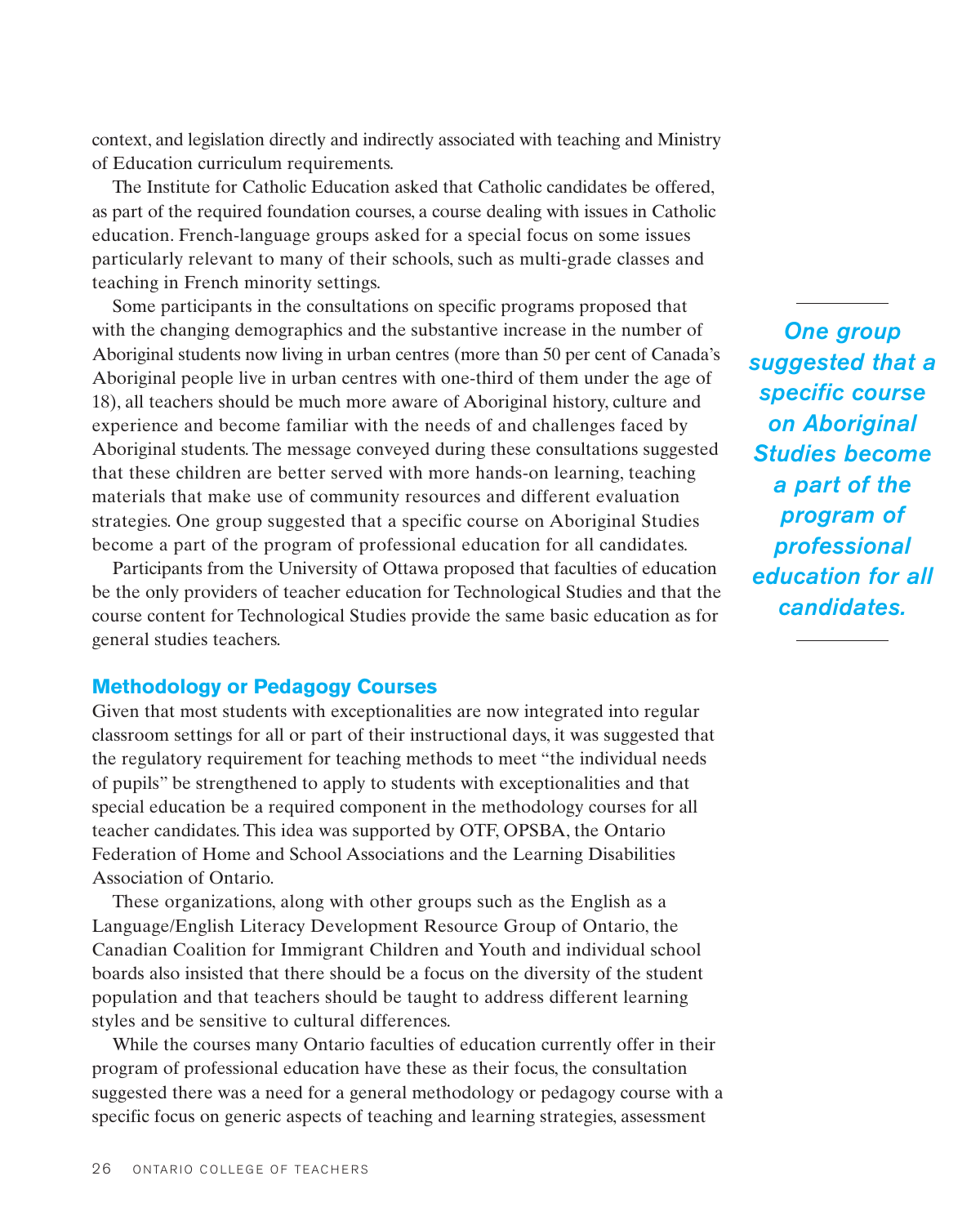and evaluation, classroom management, learning styles, special education issues, equity, integration of technology, and literacy and numeracy. In addition, the data revealed support for subject methodology courses that would address these same aspects in a manner appropriate to the specific subject and division. Both OTF and OECTA indicated that not only candidates in Primary/Junior programs but also those in Junior/Intermediate programs should be prepared to teach all areas of the curriculum.

Both OTF and OECTA recommended that the regulation be much more specific about the required content of the program and listed a number of topics to be added, including the Ontario context, of which standards, diversity and professional conduct would be a component. The English groups in the provincial consultation process, some faculty members of OISE/UT and the Ontario Federation of Home and School Associations also emphasized the need to include assessment methodology in both general and subject-specific methodology courses.

The Ontario School Counsellor's Association (OSCA) proposed that "in order to properly support [the] new emphasis on Guidance and Career education and the concomitant need for qualified teachers with the necessary background to deliver these courses. . ., Guidance be instituted as a teachable subject" in initial programs of professional education.

Several submissions including those from representatives of the Ontario Ministry of Natural Resources and the Ontario Association for Geographic and Environmental Education highlighted the importance of retaining Environmental Science as a teachable subject.

#### **Technological Studies**

Few respondents commented on the content of the program of professional education for teachers of Technological Studies. Queen's University recommended that the program include theory, psychology and sociology of education; equity, exceptionality and cultural considerations; curriculum development and program approaches; teaching methods; reflection on practice and action research; classroom management and student assessment; and specific to technology studies, the technological process and its varied methods and planning for the instructional environment of practical classes and laboratories and managing and maintaining these facilities.

OPSBA suggested that the program should not simply be a variation of the standard teacher preparation program, but that it must address the perspective of teacher candidates who have spent years in the workforce, are experts in their field and are not entering the program from a four-year academic degree. These candidates, therefore, may benefit from methods of learning that emphasize a project orientation. The courses should deal with such topics as creating curriculum around one's trade, adolescent development, understanding the school-community relationship and education law. There should also be a mentorship component.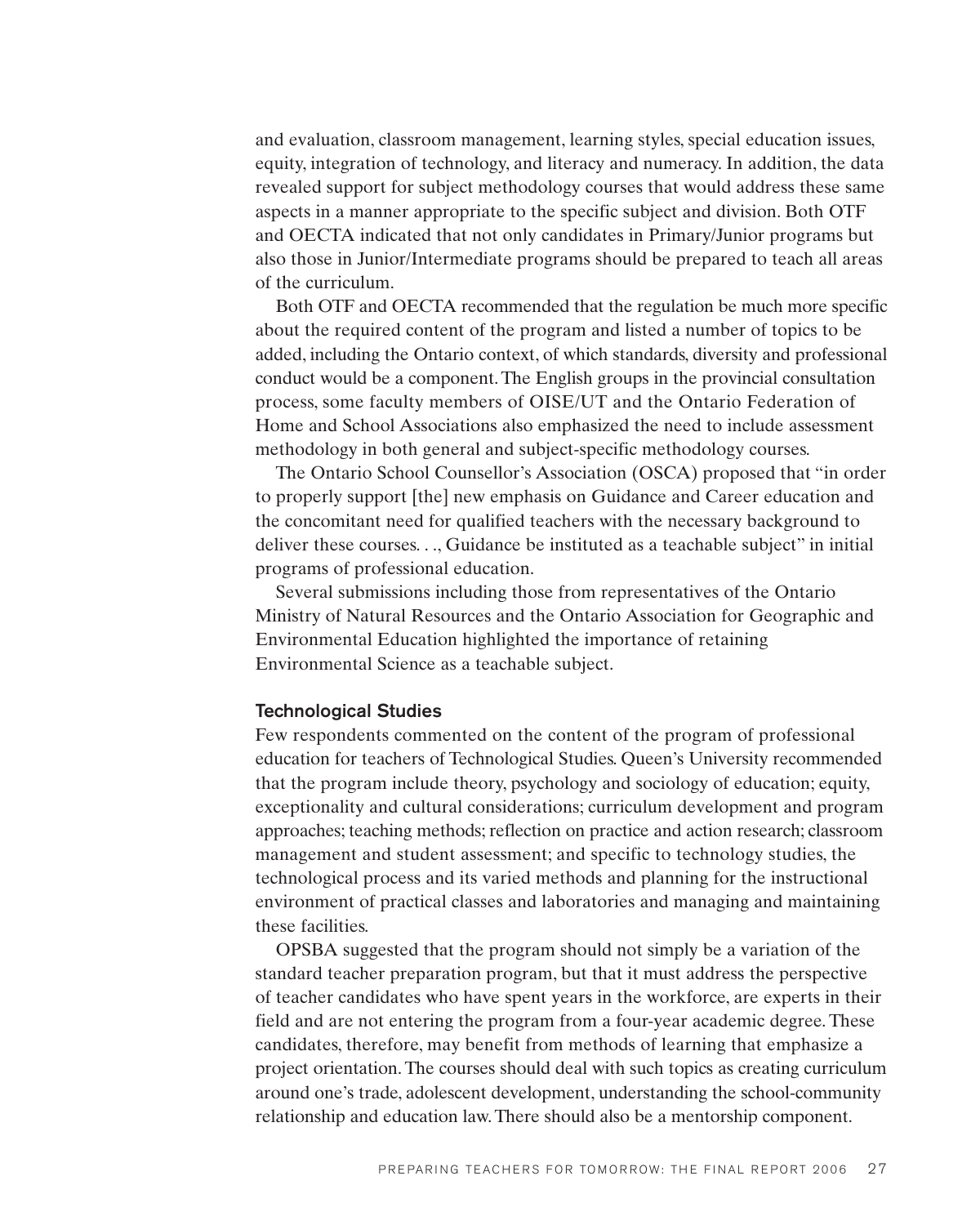#### **Teachers Who Teach in Aboriginal Schools**

Recommendations regarding the content of the initial programs of teacher education for teachers who teach Aboriginal children encompassed both Aboriginal teacher education programs and regular programs of professional education. The Ottawa roundtable recommended Aboriginal awareness courses in regular programs of professional education, so all teachers would be much more aware of Aboriginal history and issues. They also recommended that all teacher candidates be trained in teaching students with different learning styles, since many of them will be teaching in public schools where Aboriginal children attend and some will teach in Aboriginal communities.

Aboriginal children are better served with more hands-on learning and different evaluation strategies. In any case, all students – Aboriginal and non-Aboriginal – should become more familiar with Aboriginal history in order to improve relations between and understanding of Canada's Aboriginal and non-Aboriginal communities, and a teacher educated in Aboriginal issues can be a much more effective teacher of Aboriginal and non-Aboriginal students alike.

These positions were also supported by the London and Sudbury roundtables and the Northern Nishnawbe presentation. These groups also commented that this is particularly important at the secondary school level where there are fewer Aboriginal teachers.

An Aboriginal community group in Thunder Bay recommended there be more emphasis on ethics and standards in teacher training so that there will be teachers for Aboriginal children who are dedicated and committed to the teaching positions they have accepted.

#### **Teachers of the Deaf and Hard of Hearing**

Comments about the content of the program for teachers of the Deaf and Hard of Hearing are presented in the next chapter of this report, which addresses continuing teacher education.

## Length of the Program of Professional Education in Ontario

The review comments, submissions and presentations suggested that there was general agreement that the program needed to be longer than eight months in order to allow for a longer practicum and additional course content.

Faculties of education recommendations ranged from increasing the program's length to 12 months or two years. The English-language provincial consultations also recommended an increase to 12 months.

OTF recommended that the length of the program correspond to the length of the school year. The OTF submission also suggested that any increase in the length beyond one year would lead to more financial hardship and may not necessarily produce better teachers. OTF did not support teacher education programs offered as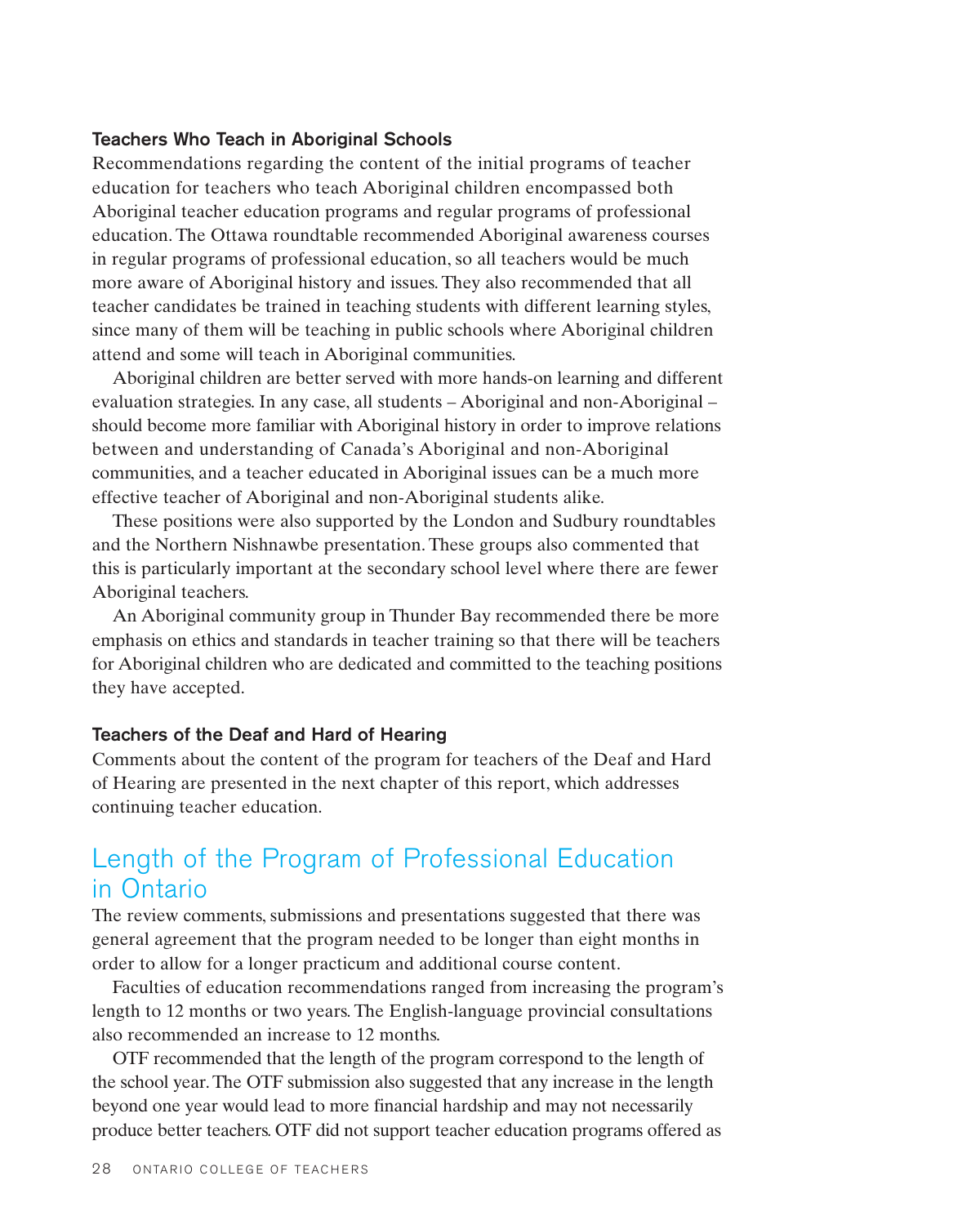master's programs because of the perception that such programs confer master status on teachers who have not yet acquired a depth and breadth of teaching practice.

Some school board comments suggested that the program be lengthened by an additional year, and one individual submission recommended that the program consist of two years plus an apprenticeship program.

#### **Technological Studies**

There were few comments on the length of the program. Queen's University faculty suggested that while the eight months is not long enough for those candidates who enter the program with a secondary school diploma, eight months may be an adequate duration for those candidates who enter the program with a CAAT diploma or a postsecondary degree.

#### **Teachers Who Teach in Aboriginal Schools**

There were no comments made about the length of the program of professional education.

#### **Teachers of the Deaf and Hard of Hearing**

Comments made about program duration for these teachers is presented in the next chapter.

## The Practicum

#### **Practicum Length**

*Almost all comments about the length of the practicum suggested that its length be 60 days or longer.*

Almost all comments about the length of the practicum suggested that its length be 60 days or longer. OTF recommended that the practicum be a minimum of 60 days duration. Council committees recommended that the practicum component comprise one-third of the initial teacher education program. Faculties of education recommended a longer practicum but did not specify the length.

#### **Technological Studies**

The ITEC group recommended that the practicum for Technological Studies teachers be the same minimum of 60 days as for other programs. This position was also supported by OTF and Queen's University, while OISE/UT and the University of Western Ontario respondents proposed that a 40-day practicum is of sufficient duration. Queen's also recommended that more research be done on various practicum models and length and location of the practicum in teacher education programs.

OISE/UT, the University of Western Ontario and the ITEC group proposed a reduction in the period of successful teaching in Ontario for multi-session programs so that it is equivalent to the observation and practice teaching requirements in other initial teacher education programs.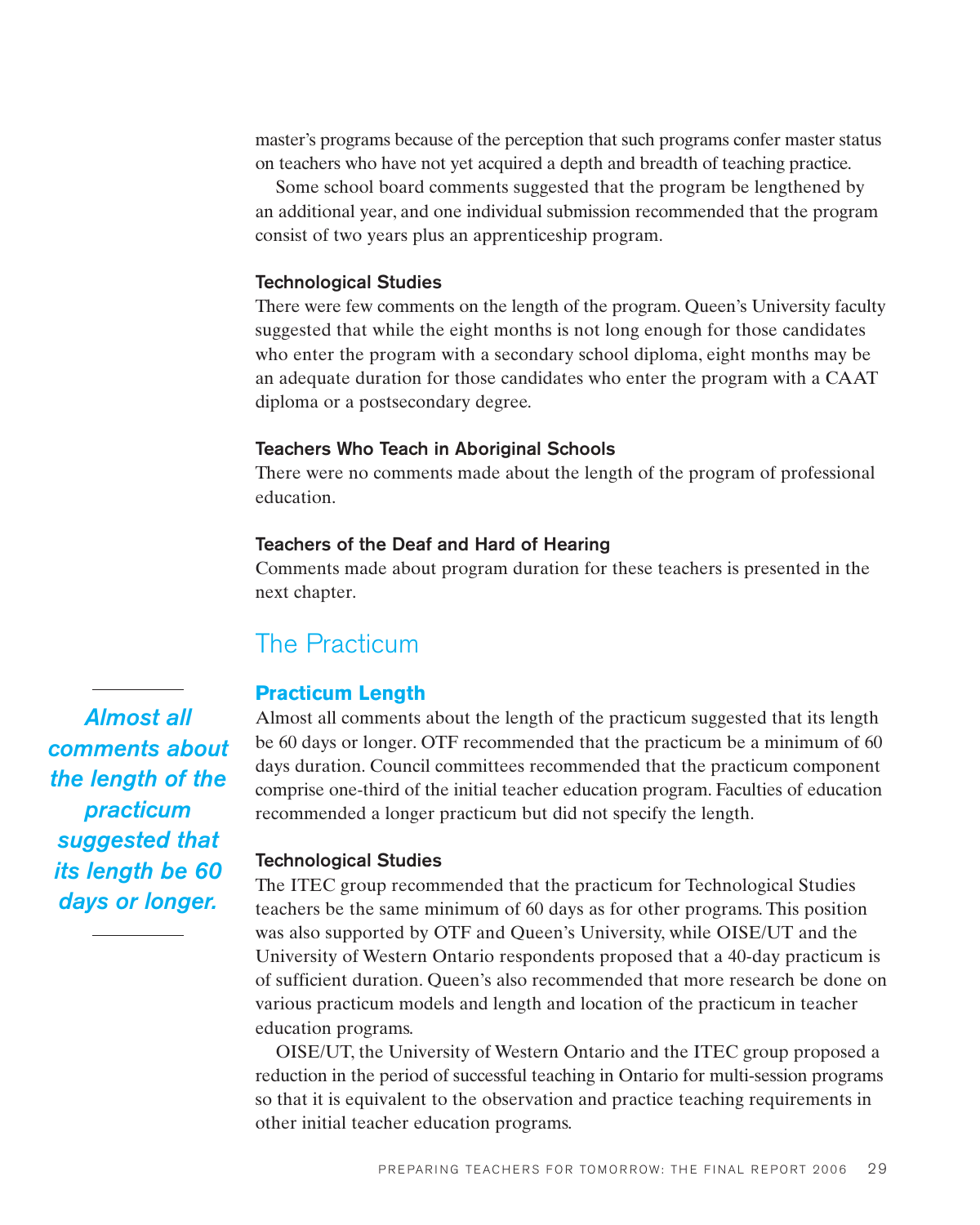#### **Teachers Who Teach in Aboriginal Schools**

There were also some comments on the practicum that suggested the practicum in Aboriginal teacher education programs should be at least the same 60 days in length as the practicum in regular programs and that candidates serving their practicum in isolated communities need to receive more feedback and support from the faculties of education.

#### **Teachers of the Deaf and Hard of Hearing**

Comments about the practicum in the program for teachers of the Deaf and Hard of Hearing are presented in the next chapter that addresses continuing teacher education.

## **Focus of Practicum**

The consultation yielded a consensus that, in addition to observation and practice teaching, the practicum should enable candidates to have diverse sets of experiences throughout the entire school year. Ideally, these should occur in the whole school setting and include observation in special education settings, participation in staff meetings, parent-teacher interviews and extra-curricular activities.

The provincial consultation process and a submission from a group of teachers from one school and a group of OISE/UT faculty emphasized that, in particular, candidates should experience what happens in schools during the beginning of the school year. OPSBA emphasized that the practicum should enable the greatest possible diversity of experiences. Many felt that the practicum should enable candidates to experience a progression from observation through to acquiring an increasing degree of responsibility in the classroom.

The Canadian Cultural Society of the Deaf (CCSD) recommended that all candidates have a practicum experience in deaf education, while the Learning Disability Association of Ontario (LDAO) suggested that students should work with learning disabled students and observe and/or participate in the delivery of services provided by paraprofessionals, other professionals and support persons. Several individual submissions as well as the provincial consultation process also referenced the need for observation in special education settings.

### **Organization and Placement of the Practicum**

Many respondents suggested that the practicum experience should be divided into blocks of at least two weeks. Some school boards cautioned that the blocks not be so long as to prevent time for reflection and preparation between sessions.

OECTA's submission indicated that placements should occur in publicly funded classrooms only, while the provincial consultations suggested that placements could occur in private schools on a limited basis, as well as in non-classroom settings for a maximum of 10 days.

*The practicum should enable candidates to have diverse sets of experiences throughout the entire school year.*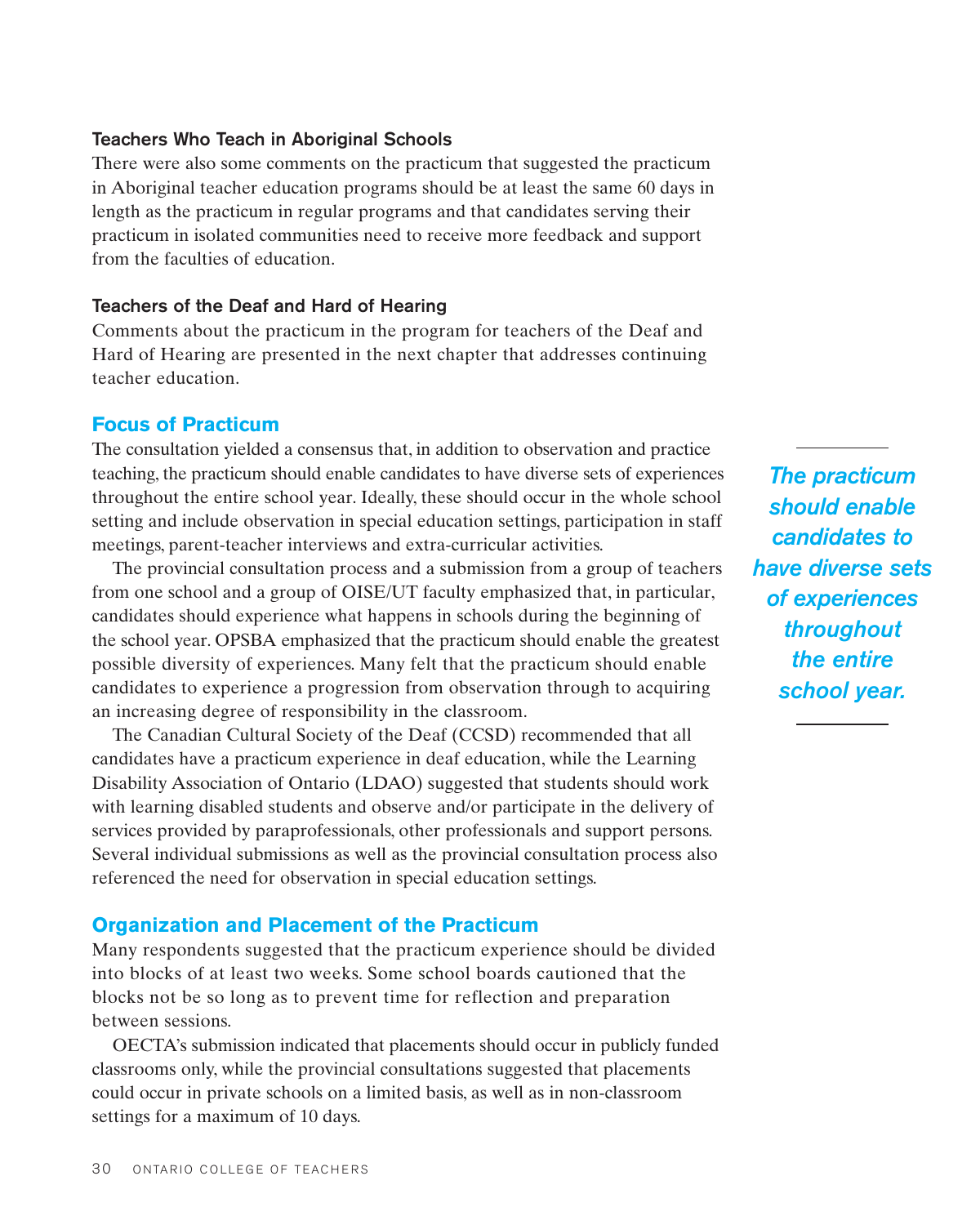The committees of the College Council also wanted to limit placements in non-classroom settings but suggested that placements in settings outside Ontario or in international programs might also be beneficial. Some faculties of education and a group of OISE/UT faculty members suggested that community placements might give the candidates a better understanding of the social aspects of teaching.

#### **Supervision of the Practicum**

Most respondents saw the supervision of candidates during the practicum as a joint responsibility of faculty staff and associate teachers.

The provincial consultations and the committees of the College Council recommended more professional learning and support for associate teachers who, these committees perceived, should be carefully selected for their expertise and mentoring skills. The committees of the Council also suggested there should be financial support for associate teachers. It was also pointed out that consideration be given to the number of candidates assigned to an associate teacher. Some participants suggested that associate teachers' professional learning should include a focus on assessment and observation. While some identified the principal's involvement as key to the success of the placement, others pointed out that principals should play no role in the supervision of teacher candidates, except in special circumstances.

## Structure and Delivery Format of Initial Programs of Professional Education in Ontario

### **Grade Groupings**

While OADE supported a change in grade groupings to define them as elementary or secondary in order to increase flexibility for faculties and have the groupings align with the current K-8, 9-12 curriculum guidelines, a change was not identified in the other participant data. The faculty of education at Nipissing University indicated that the current groupings and the corresponding ways that schools are organized and structured enable some smaller communities to retain secondary schools that might otherwise be closed because of low student enrolment.

#### **Delivery Formats**

Most respondents stated that the flexibility provided by the variety of structures enabled access and attracted a variety of candidates suitable for Ontario schools. The diversity in program structure was also perceived to recognize unique circumstances and enable faculties to work from different conceptual frameworks.

The one proviso that almost all respondents emphasized was that regardless of the program structure, the learning expectations for candidates must be consistent.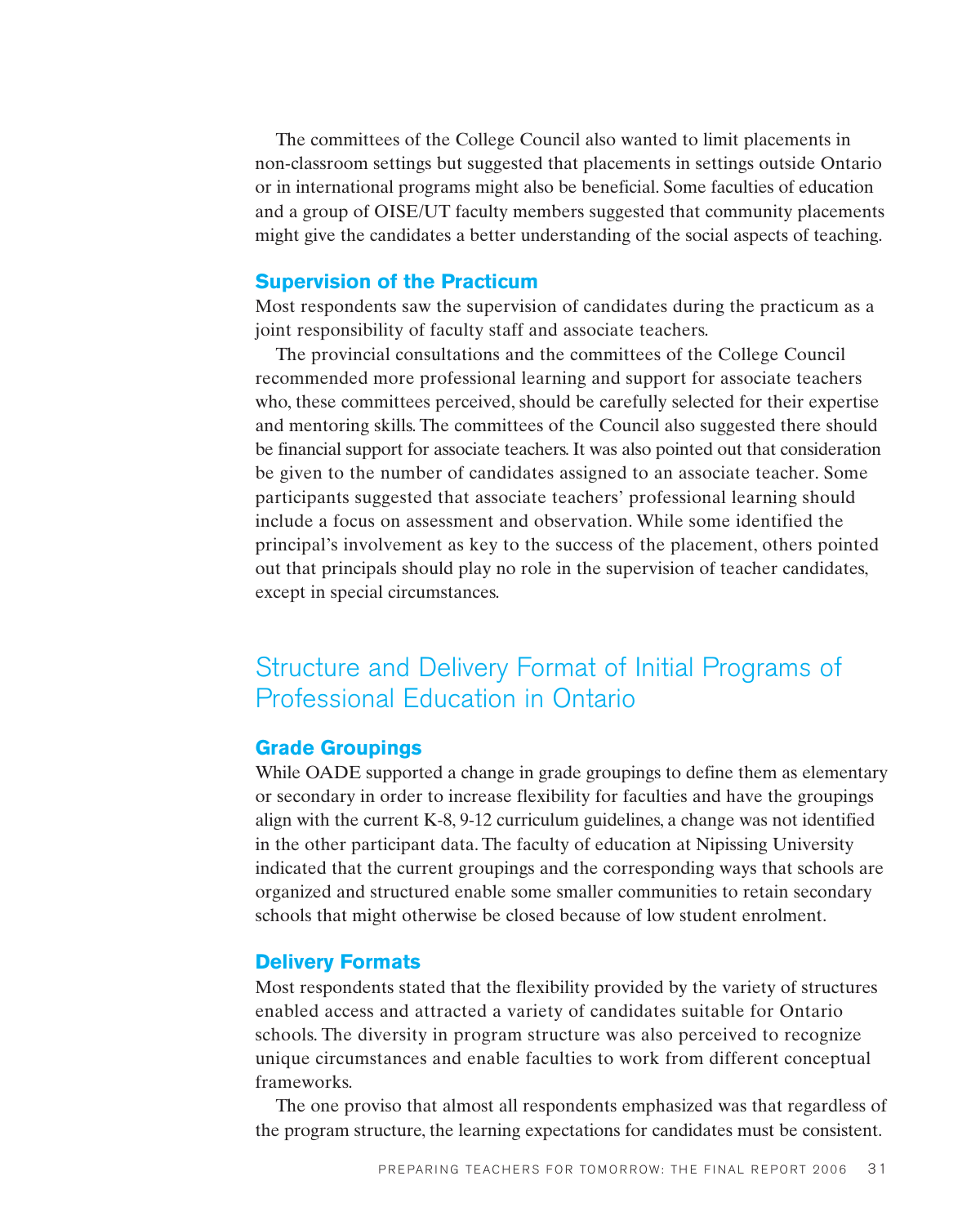Regardless of delivery format, all programs must have the same components, provide candidates with similar practicum opportunities and make similar resources available to them.

Almost all respondents expressed some reservation about teacher education programs being delivered exclusively through distance education.While participants agreed that this delivery method broadens providers' programming options and benefited candidates in remote communities, there was concern that candidates would not have the same interactive experience that other teacher candidates would have. There was agreement that candidates definitely needed to do the practicum in a regular school setting. OTF and OECTA recommended that if any portion of the program was to be delivered asynchronously, it should be limited to foundation courses.

#### **Concurrent Programs**

Respondents suggested that the concurrent program provides more opportunity for practical experiences, makes a stronger connection between theory and practice and enables candidates to gain a better understanding of the nature of teaching. Some participants pointed out that an important consideration might be that concurrent program candidates must make an early commitment to teaching. Others highlighted the possibility that it may be more difficult to switch into or out of concurrent or four-year Bachelor of Education programs. There was general agreement that these programs were more beneficial for candidates planning to teach in elementary than in secondary schools because of the requirement that secondary candidates obtain a required number of subject matter courses in the postsecondary degree.

#### **Part-time Programs**

Participants viewed programs offered on a part-time basis as being especially beneficial for second-career candidates since these programs enable candidates to continue to work. Again, however, respondents expressed concerns that candidates should have a practicum experience that is consistent with the regulatory requirements.

#### **Four-year Bachelor of Education Programs**

Participants suggested that the four-year Bachelor of Education degree (which is not currently offered in Ontario) with its focus on education enabled candidates to receive more breadth and depth in courses, particularly in methodology or pedagogy. These programs were also perceived to provide more opportunity for practice teaching. However, such programs may limit a candidate's opportunity to pursue other careers that require a postsecondary degree in the arts or sciences.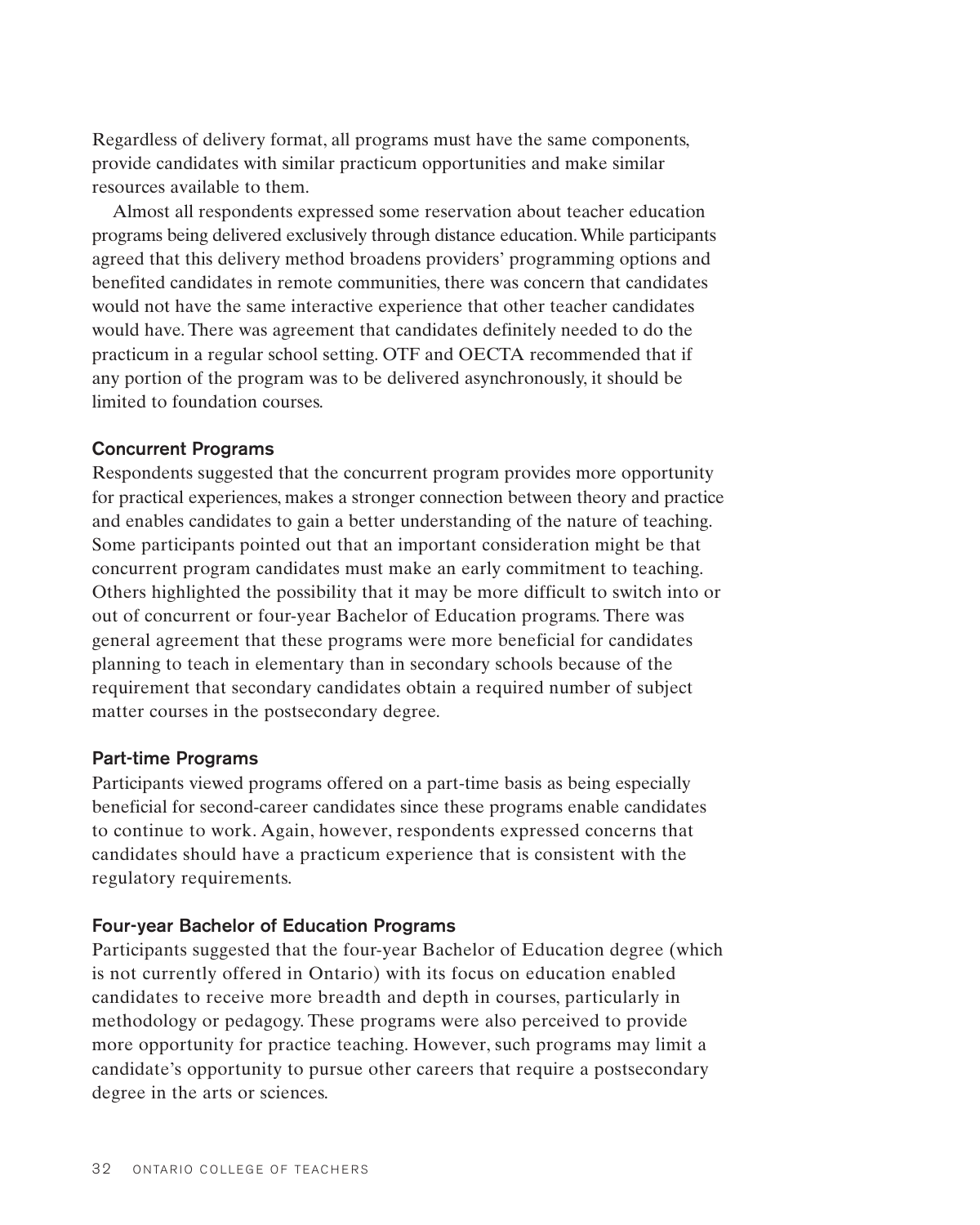### **Multi-Session Programs Leading to Certificate of Qualification (Limited)**

Programs delivered through multi-session were considered useful in preparing teachers for areas of shortage, special needs and to accommodate the challenges sometimes posed by geography. However, these programs were not considered appropriate for regular use. Again, it was emphasized that the program content for candidates in multi-session programs should be consistent with that of other programs.

#### **School-Based Programs**

School boards, provincial education organizations, provincial consultations and the OTF agreed that school-based programs are beneficial to all stakeholders in that they are perceived to strengthen the theory/practice relationship. They give candidates a stronger appreciation of the school setting, not just the classroom. The one drawback of these programs is that they may limit a candidate's experience to one school. The faculties of education did not comment on this option.

#### **Employment-Based Programs**

There was limited support for employment-based programs in Ontario although both the provincial consultations and the committees of the College Council agreed that these programs would be beneficial for internationally educated teachers.

#### **Extended Programs**

Few submissions commented on extended programs. OADE advocated a two-year program. The provincial consultation process elicited comments that extended programs might allow for more opportunities for the teacher education program to mirror the school year. The comments also pointed out that extended programs might place a greater financial burden on candidates and create staffing problems for faculties.

Echoing the findings from the consultation process, the committees of the Council responses suggested that these programs might provide additional opportunities for candidates. However, there was no strong support for extended programs.

#### **Satellite Programs**

Programs offered on satellite campuses were considered by a number of respondents to be a valuable option that should remain available. Respondents in the Frenchlanguage provincial consultations remarked that programs delivered on satellite campuses are an essential alternative for the highly dispersed francophone community.

#### **Technological Studies**

OTF, OPSBA and a few individual submissions recommended that multi-session teacher education programs be continued and that the first session take place in

*The comments also pointed out that extended programs might place a greater financial burden on candidates and create staffing problems for faculties.*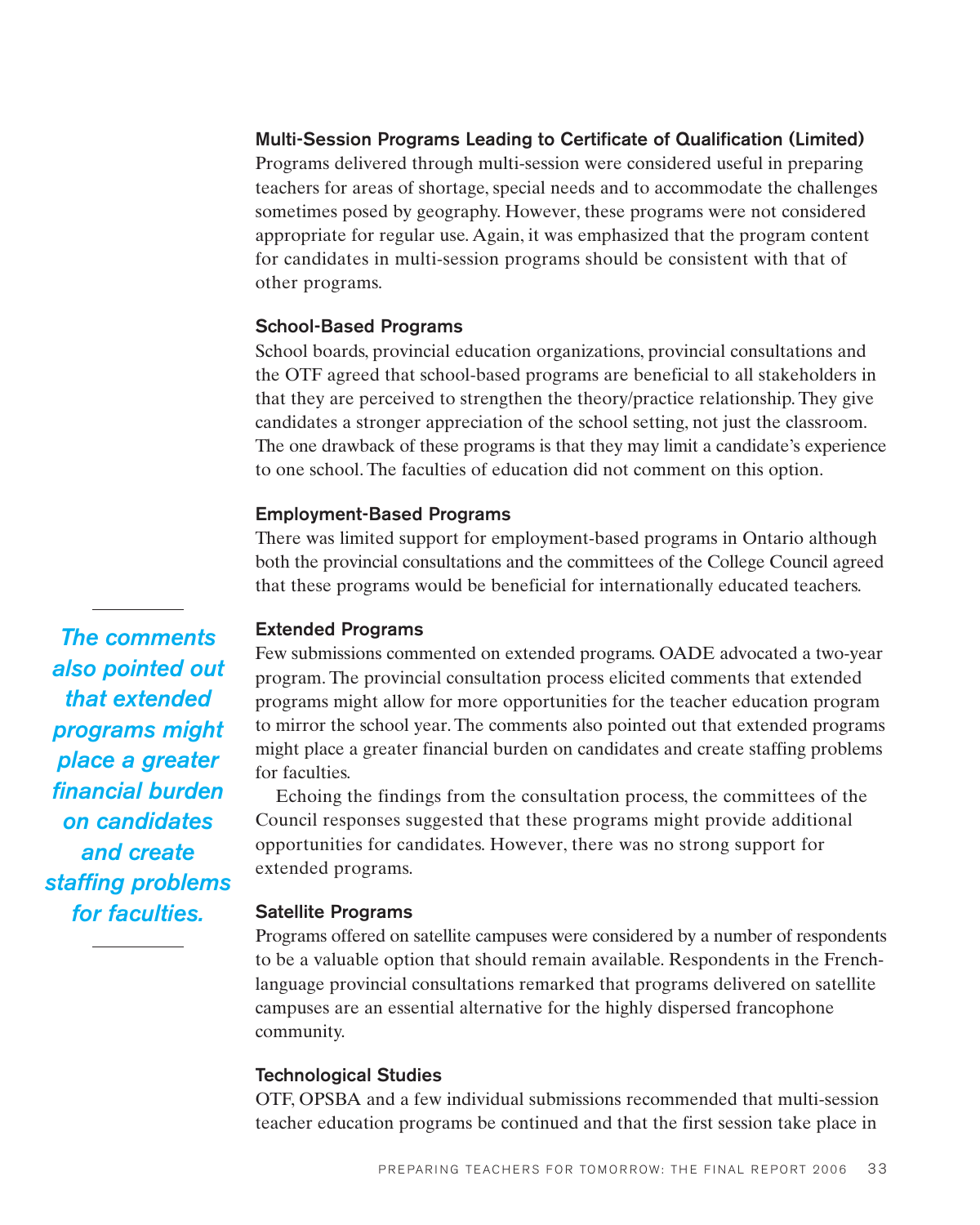the summer to respond to the unique requirements of the candidates who enrol in these programs.

Comments by several faculties regarding the length of the period of successful teaching between the summers would suggest that they also support the continuation of this model of delivery.

## Other Comments

### **Technological Studies**

There were a number of comments on the importance of technological education in secondary schools and the need to prepare and certify teachers of Technological Studies in a way that will allow them to be perceived to have a status equal to all other teachers.

Both the University of Western Ontario faculty and the Ottawa area French-language groups identified concerns and made recommendations about technological education programs in elementary and secondary schools.

OCTE maintained that there must be a pathway for both those with degrees and those who have industry-specific training to become qualified Grade 1 to 8 science and technology teachers, and that Technological Studies teachers should be able to become qualified in general studies areas such as mathematics or science.

OCTE also recommended that the current division between the seven broadbased technologies and the two computer studies curriculum areas be removed and that all subject areas under Technological Studies be deemed the same with similar requirements.

OTF and OCTE both recommended that there should be a distinction made between courses related to computer applications that these groups perceived to be properly taught by academic teachers and Computer Engineering Technology and software development for a variety of uses, which should require Technological Studies qualifications.

Several respondents commented on the qualifications for Communication Technology. Some individuals proposed that this area should meet the same strict Technological Studies prerequisite requirements, while others suggested that the entry requirements should be based on the skills candidates present and not on where and how they acquired those skills. It was suggested that Prior Learning Assessment and Recognition (PLAR) might resolve this issue.

ITEC recommended that reference to Intermediate and Senior qualifications "as indicated on the applicant's certificate of qualification" be eliminated since the Certificate of Qualification issued to Technological Studies teachers does not include a reference to Intermediate or Senior experience.

Queen's University emphasized that Technological Studies courses in the various schedules must change when the secondary school curriculum is reviewed and revised.

*OCTE maintained that there must be a pathway for both those with degrees and those who have industry-specific training to become qualified Grade 1 to 8 science and technology teachers.*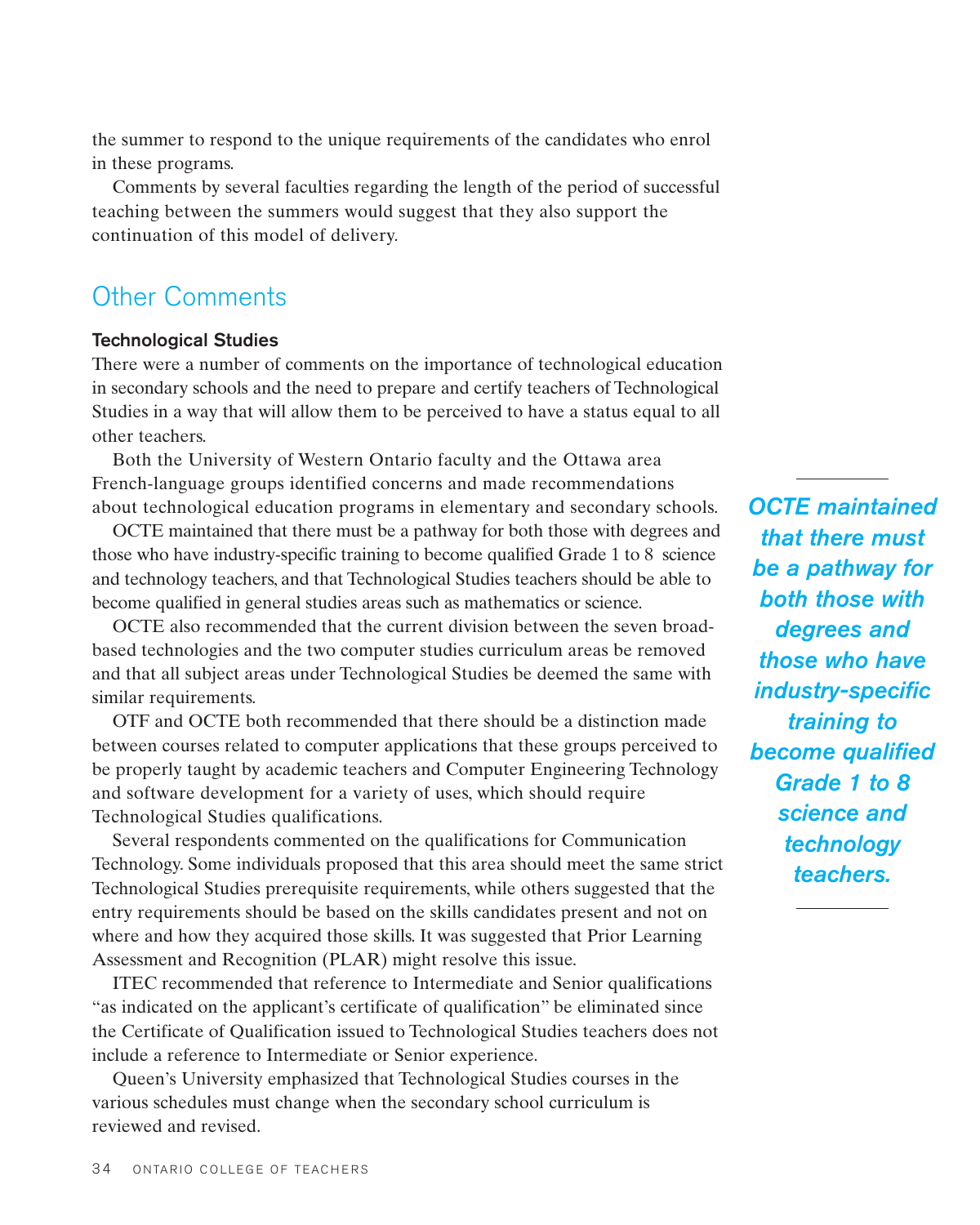There were also comments on programs provided by community colleges and on apprenticeship programs that are outside the jurisdiction of the College and, therefore, outside the scope of this review.

#### **Teachers Who Teach in Aboriginal Schools**

Lakehead University recommended a less restricted certificate for graduates of the Teachers of Native Languages programs.

It was suggested that more effort be made to provide off-campus programs in or close to northern Aboriginal communities.This would provide more opportunities for teacher candidates who cannot easily travel from their communities to receive training and for those who are already teaching to continue their professional education.

A number of groups including the London roundtable group and Moving Forward Aboriginal group in Toronto, also recommended that there be a career path that would allow for various steps of recognition to move an Aboriginal teacher from initial certification to a BEd and beyond for other roles within the Aboriginal education system.

Recommendations were provided for programs of teacher training for elders and other community education support workers to enable them to participate more effectively in school programs to improve the knowledge and understanding of Aboriginal culture among students. This would help to improve the self-esteem of Aboriginal students and encourage them to continue their education. The London roundtable emphasized the need for elders to tell the stories that would give Aboriginal children a better understanding of their own culture and history. The Toronto Moving Forward group recommended that opportunities be found to enable Aboriginal support workers to obtain teaching certificates in their communities.

The Ottawa roundtable also suggested that the College should consider allowing some very good Aboriginal institutions to become providers of Aboriginal teacher education programs.

It was recommended by several groups that there be a representative from the Aboriginal community appointed to the Council of the College.

A representative of Chippewa First Nation in attendance at the Toronto consultation session identified the Report of the Royal Commission on Aboriginal Peoples and a 2005 announcement on Aboriginal education by the Council of Ministers of Education (CMEC) as good sources of recommendations for Aboriginal teacher education. This group also made recommendations regarding recognition of Aboriginal languages by universities and the need for postsecondary institutions to introduce initiatives to attract more Aboriginal students.

There were also many comments on issues such as the content of elementary and secondary school curriculum, funding and the governance of Aboriginal education.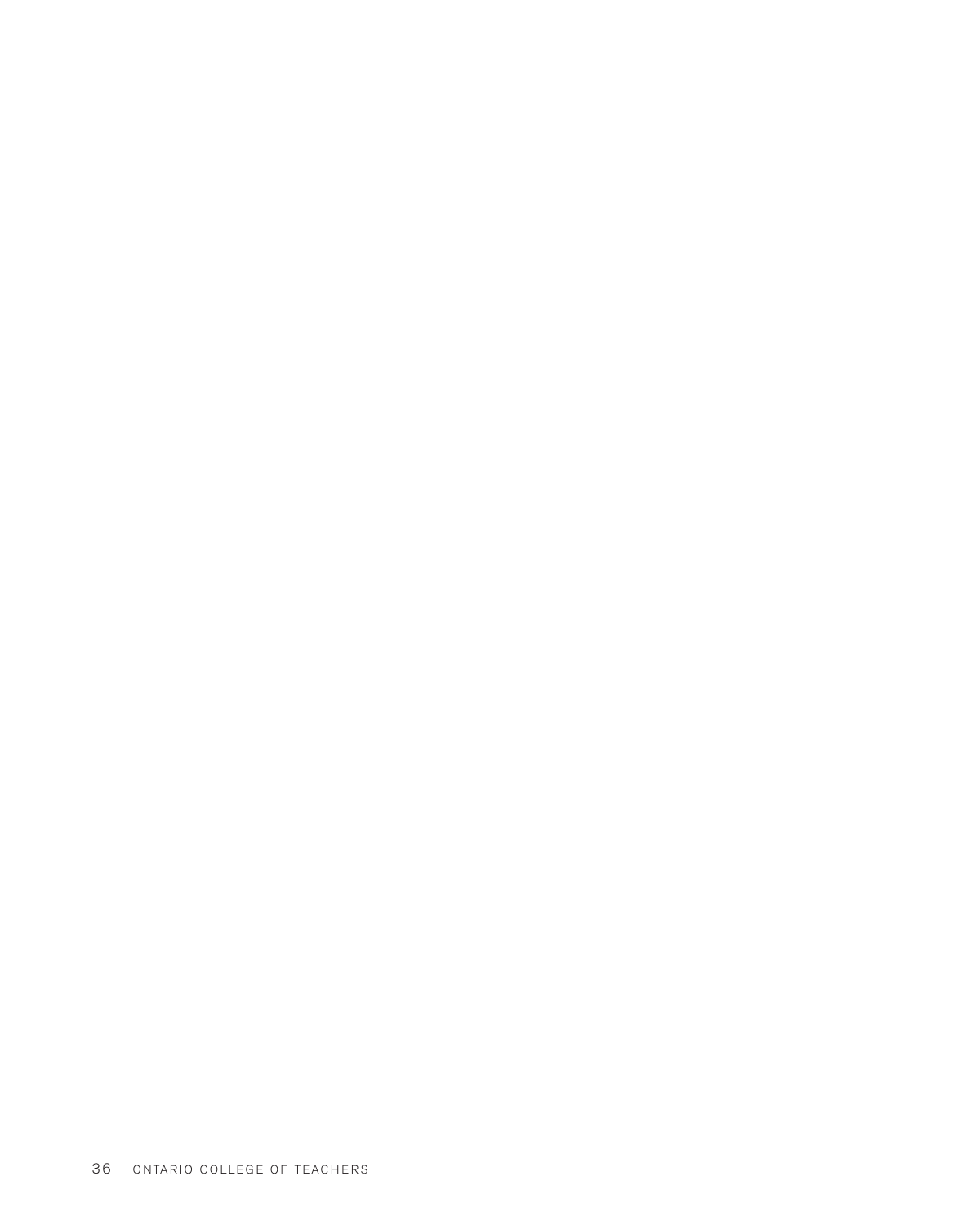# CHAPTER 3 Teachers' Qualifications and Continuing Teacher Education Courses and Programs

Ongoing professional learning is viewed as integral to effective practice and to student learning.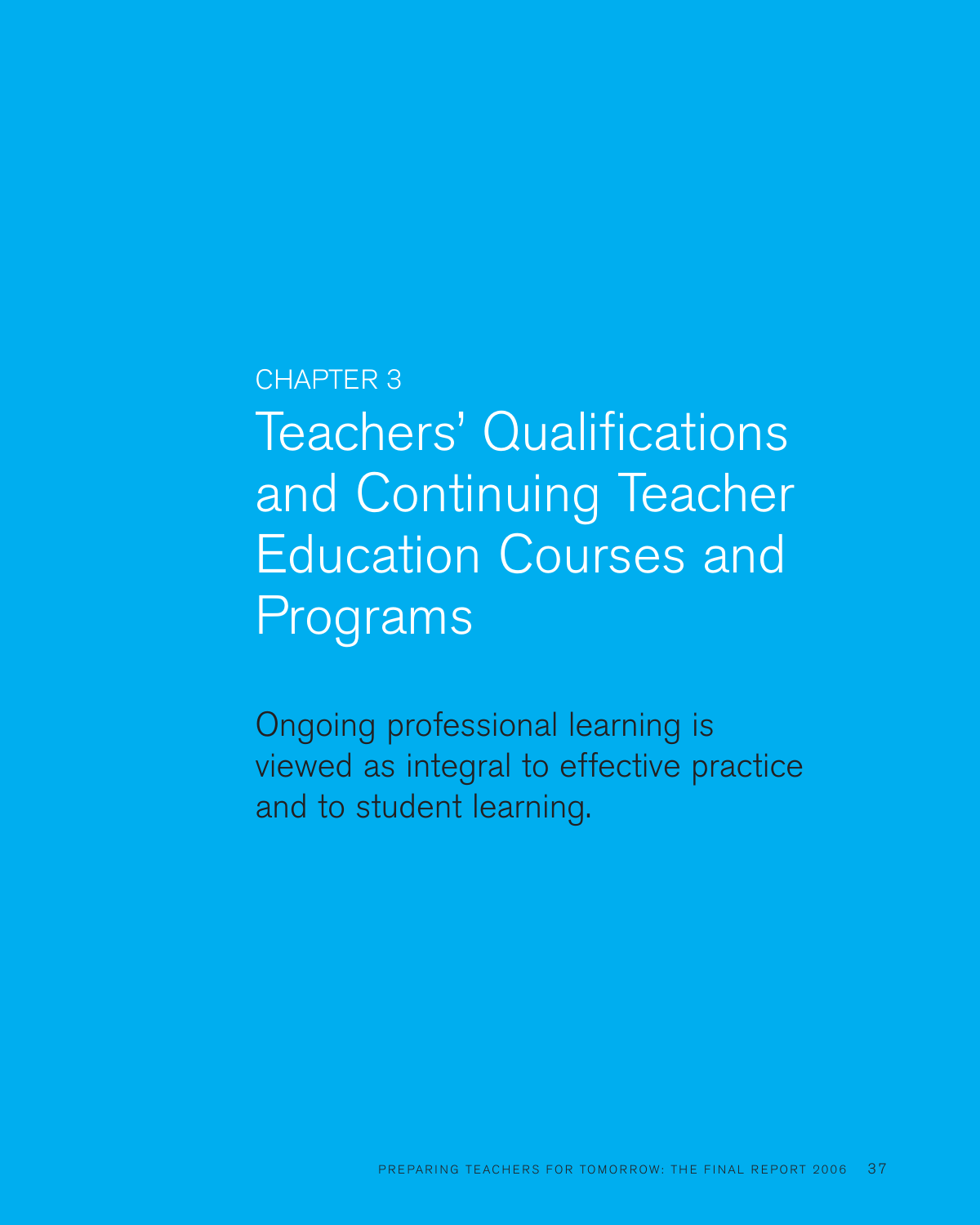# Introduction

The importance of continuing teacher education has been recognized by the Ontario College of Teachers since its creation in 1996. One of the College's *Standards of Practice for the Teaching Profession (1999, 2006)*, ongoing professional learning, is viewed as integral to effective practice and to student learning. This standard acknowledges that professional practice and self-directed learning are informed by experience, research, collaboration and knowledge.

The College's *Professional Learning Framework for the Teaching Profession*, approved by the College Council in 2000, describes the many ways in which members of Ontario's teaching profession engage in professional learning.

The Professional Learning Framework acknowledges that professional learning may take a variety of forms. Following their initial program of professional education, members of the College complete courses or programs that are identified in *Regulation 184/97, Teachers' Qualifications* or they stay current and up to date in many ways beyond completing Additional Qualification courses and programs. They participate in or facilitate professional development activities, mentor colleagues, join professional networks, engage in research activities and complete post-graduate degrees.

# The Current Regulatory Context

### **Purposes of Additional Qualifications**

While there are some similarities with Scotland, Ontario is relatively distinct in having a regulated system of continuing education for members of its teaching profession. This formal system of Additional Basic Qualifications and Additional Qualifications, the course options of which are identified in Schedules A-E in Regulation 184/97, and the principal's and supervisory officer's qualifications programs are complemented by the many other formal and informal ways in which members of the teaching profession pursue their ongoing learning.

The notion that Ontario's teachers should be qualified has a long history in the province dating back to the 1800s. However, the system for obtaining qualifications that now exists in legislation and that was established under the *Education Act* in 1974 is relatively young in comparison. The current system of Additional Qualifications has served a variety of purposes over the years.

This regulated system has provided opportunities for teachers to acquire qualifications to teach in specific areas as well as opportunities for acquiring the necessary knowledge base for teachers aspiring to leadership positions in schools and the education system generally.

The system has also functioned as the foundation for the current salary structure that is used for teacher remuneration in publicly funded school boards.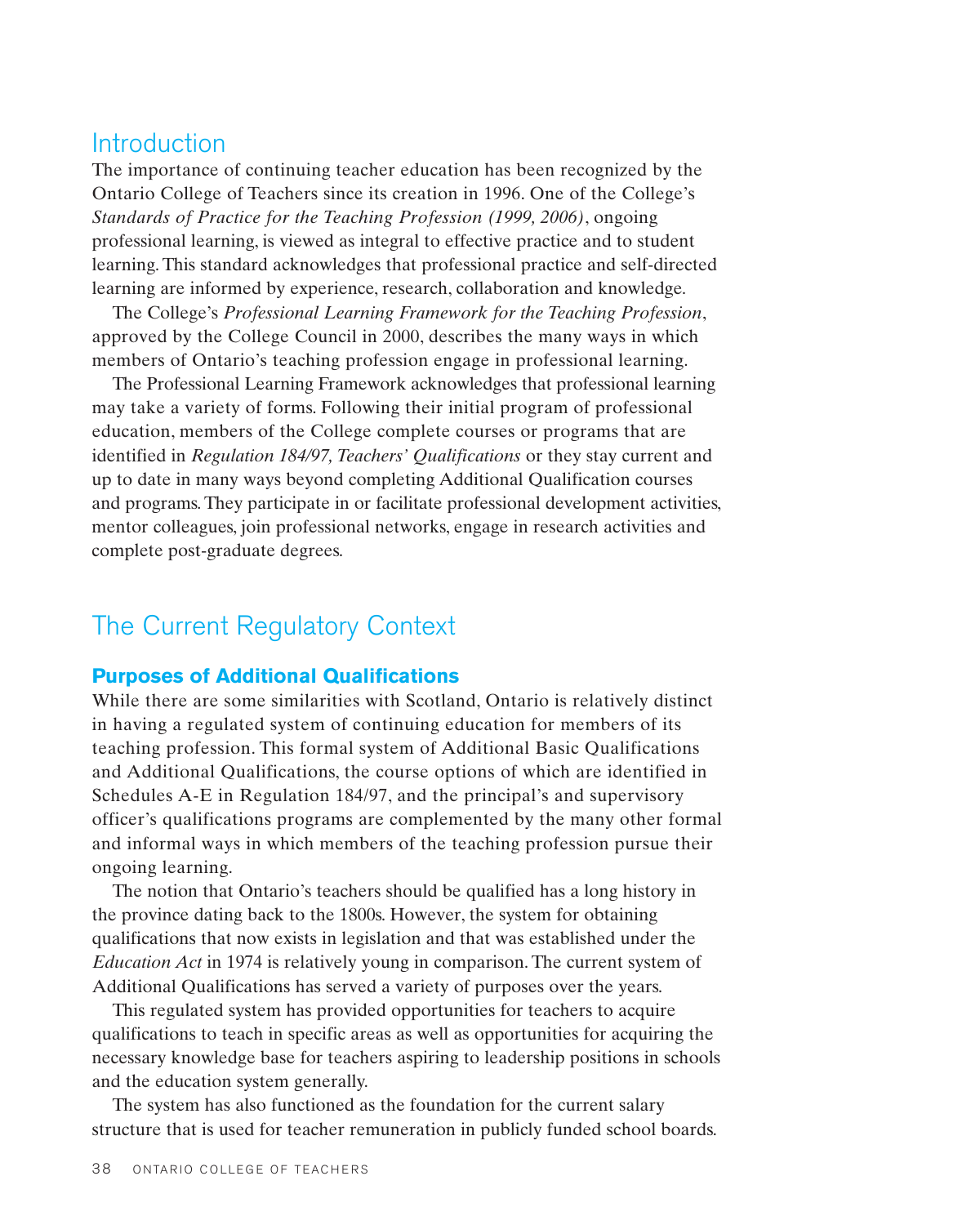Currently, Part II of Regulation 184/97 describes Additional Qualifications for teachers as one-session courses that include Additional Basic Qualifications in the Primary and Junior Divisions and in the Intermediate and Senior Divisions for general studies and for Technological Studies and Additional Qualifications for enhancing teaching practice.

Three-session specialist courses include courses designed to develop professional knowledge and teaching practice in particular subject and/or cross/integrated curriculum areas, for teaching particular student groups, and for the extension of initial teacher education in particular divisions. This qualification enables teachers to be assigned to teach the particular course, program or student group.

The one-session honour specialist courses are designed to develop leadership in teaching practice for design and delivery of particular subject areas and to enhance teaching practice. The qualification enables teachers to assume a leadership role as a co-ordinator or consultant to a specific course or program or divisional area.

The Principal's Qualification Program (PQP) enables teachers to be assigned as principals and vice-principals once they have successfully completed the program.

Part V of the regulation provides details about the supervisory officer qualification including the components of the Supervisory Officer's Qualification Program (SOQP).

While this review did not consult specifically on whether the purposes of the Additional Qualifications should be explicitly stated in the regulation, the review process suggested that by identifying these in the regulation both members of the College and others would have a clearer understanding of the purpose of Ontario's regulated system of continuing programs of professional education.

# Additional Basic Qualification (ABQ) Courses Identified in Schedule A

### **Prerequisites for Additional Basic Qualification Courses**

To enrol in an ABQ, a candidate must:

- hold an acceptable postsecondary degree
- hold or have been recommended for a Certificate of Qualification or an Interim Certificate of Qualification.

Faculties of education generally require candidates to have completed two or three courses in a subject area in their postsecondary degree as a prerequisite for admission into an Intermediate Division ABQ with a specific teaching area. For candidates seeking qualifications to teach in the senior divisions, faculties generally

*The Principal's Qualification Program enables teachers to be assigned as principals and vice-principals once they have successfully completed the program.*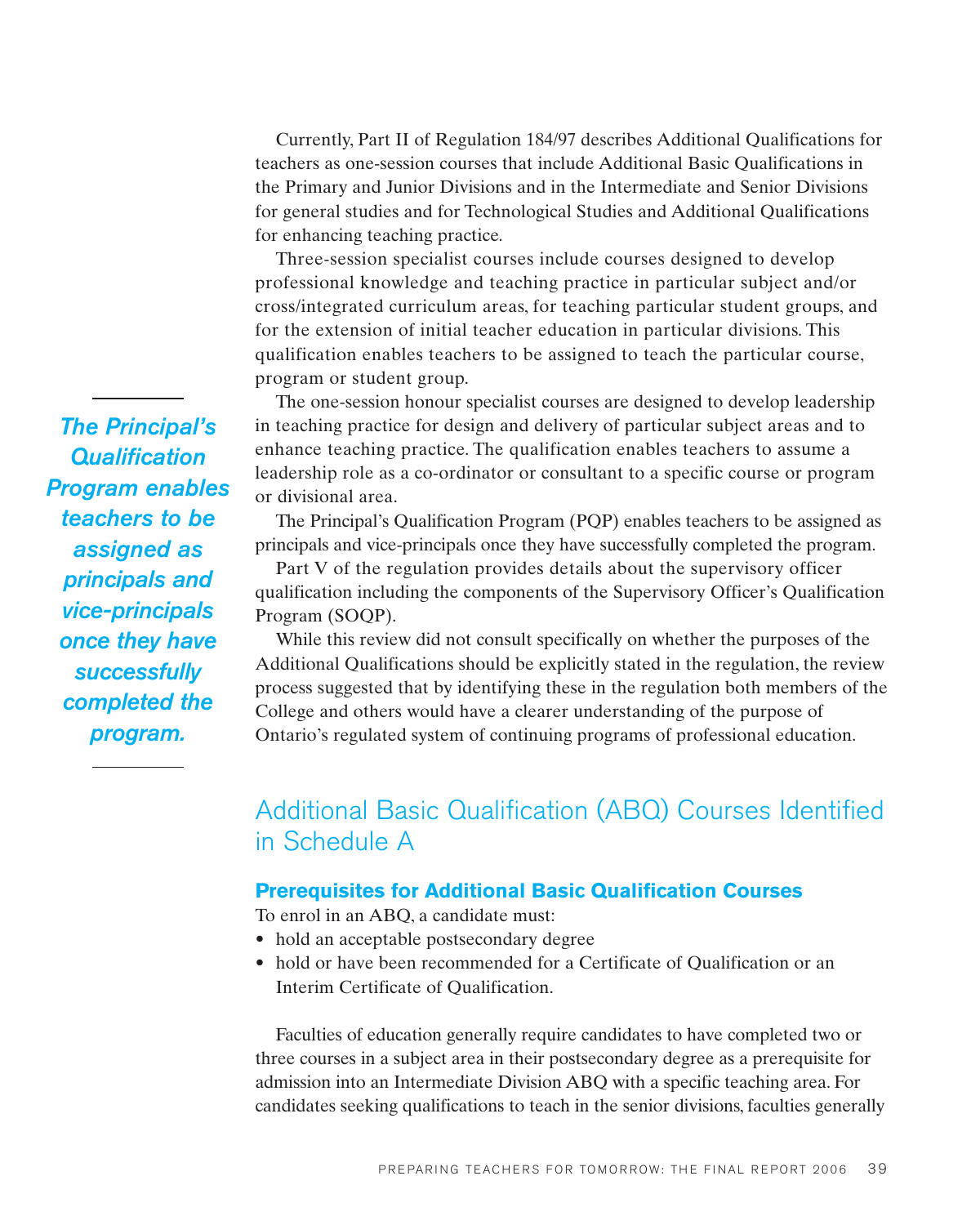require five postsecondary courses in the first teachable subject area and three postsecondary courses in the second teachable subject area.

### **Courses Listed in Schedule A**

The ABQ courses for the Primary and Junior Divisions do not have subject options.

The courses listed in Schedule A are available for the Intermediate and Senior Divisions in subject options which include, among many others, business studies, economics, English, français, history, mathematics, science, Native Studies and visual arts.

# Additional Basic Qualification Courses Identified in Schedule B: Technological Studies

### **Prerequisites for Admission into Additional Basic Qualifications in Technological Studies**

ABQ courses in Technological Studies are designed for teachers who want to add a qualification in another broad-based technology (BBT) or in the same BBT area at a different level.

Technological studies teachers can enrol in any other Technological Studies BBT at the basic level without holding specific prerequisites. To enrol in an advanced BBT, they must present one year of wage-earning experience and demonstrated competence in that Technological Studies area.

### **Courses Listed in Schedule B**

Among the courses listed in Schedule B at the basic and advanced level are Communications Technology, Hospitality Services, Manufacturing Technology and Technological Design.

# One-Session Qualification Courses Identified in Schedule C

### **Prerequisites for One-Session Courses Listed in Schedule C**

To enrol in a course listed in Schedule C, a candidate must:

• hold or have been recommended for a Certificate of Qualification or an Interim Certificate of Qualification.

There are no postsecondary course requirements related to a course in Schedule C.

*Technological studies teachers can enrol in any other Technological Studies BBT at the basic level without holding specific prerequisites.*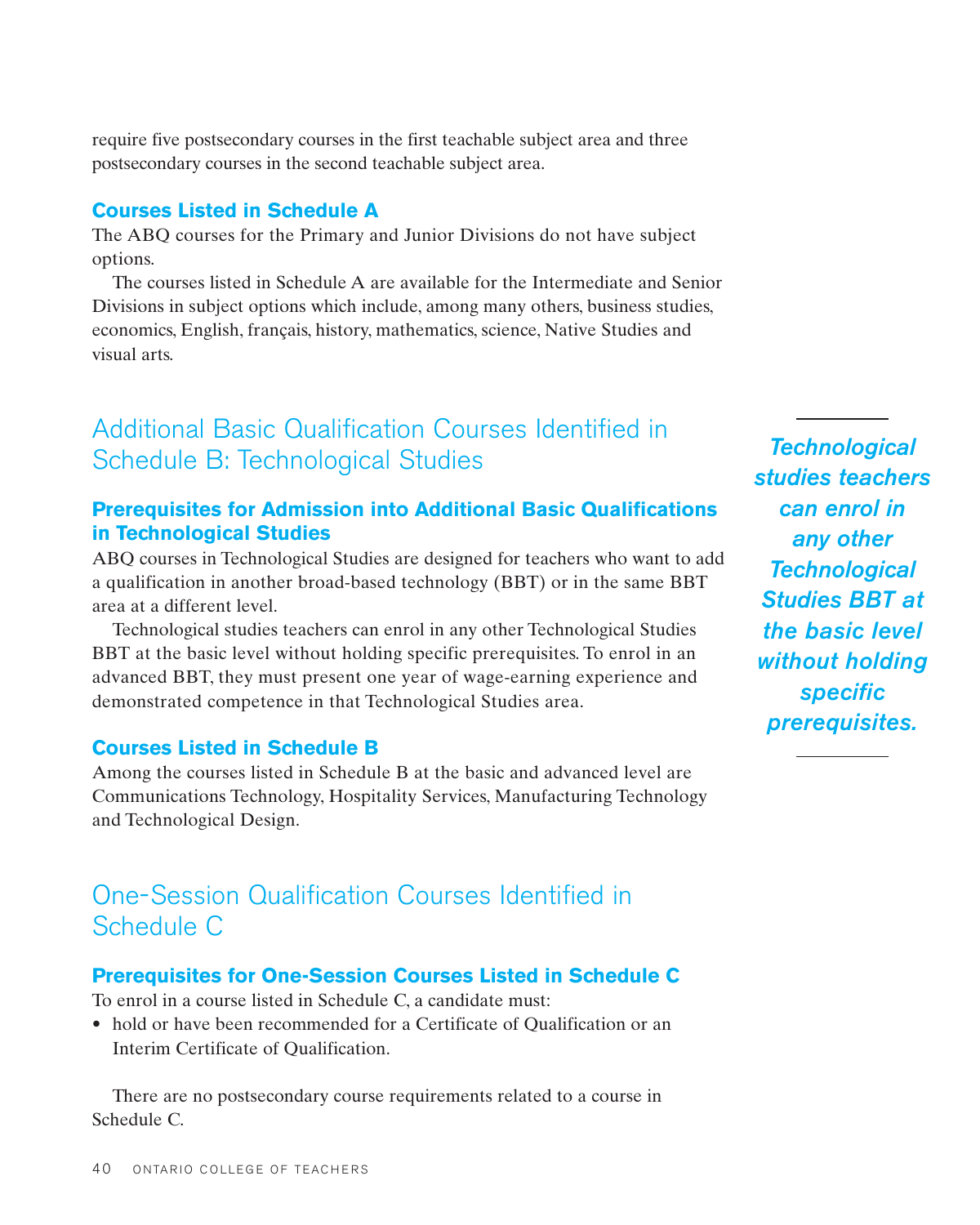### **One Session-Courses Listed in Schedule C**

Some examples of the current courses identified in Schedule C are adult education, driver education instructor, law, preschool deaf education and teaching writing.

# Three-Session Qualification Courses Identified in Schedule D

#### **Prerequisites for Three-Session Courses Identified in Schedule D**

To enrol in a course listed in Schedule D, a candidate must:

- hold a Certificate of Qualification or an Interim of Qualification
- have qualifications in the Primary Division or Junior Division, or Intermediate Division in general studies, or Senior Division in general studies.

In the case of Part I of Primary Education, Junior Education or Intermediate Education, the candidate must have a Basic Qualification in the corresponding division. For entry into a Part II course, the candidate must have completed Part I or its equivalent and have one year of teaching experience. For entry to Part III, the candidate must have completed Part II or its equivalent and have two years of teaching experience, including at least one year in the subject area in Ontario.

Courses listed in this schedule include areas of study that enable teachers who have completed a teaching option in Schedule A to obtain specialist qualifications by completing Parts II and III. This schedule also enables others to acquire specialist qualifications in cross-curricular or subject-specific areas.

If candidates have qualifications in Technological Studies, they are restricted to specific courses in Schedule D.

### **Courses Listed in Schedule D – Three Session**

Three-session courses listed in Schedule D include, for example, business studies–information management, computer studies–computer science, computers in the classroom, guidance, primary education, reading and special education.

#### **Teachers of the Deaf and Hard of Hearing**

While the specialist qualification is listed in Schedule D, the program to become a teacher of the Deaf and Hard of Hearing was offered traditionally as a fullyear program with a mandatory practicum, courses in sign language/ sign systems and a full understanding of audiology, auditory/aural and speech methodologies. The program followed the Association of Canadian Educators of the Deaf and Hard of Hearing or l'Association Canadienne des Enseignants(es) des Sourds(es) et Malentendants(es) certification standards. On completion of the program and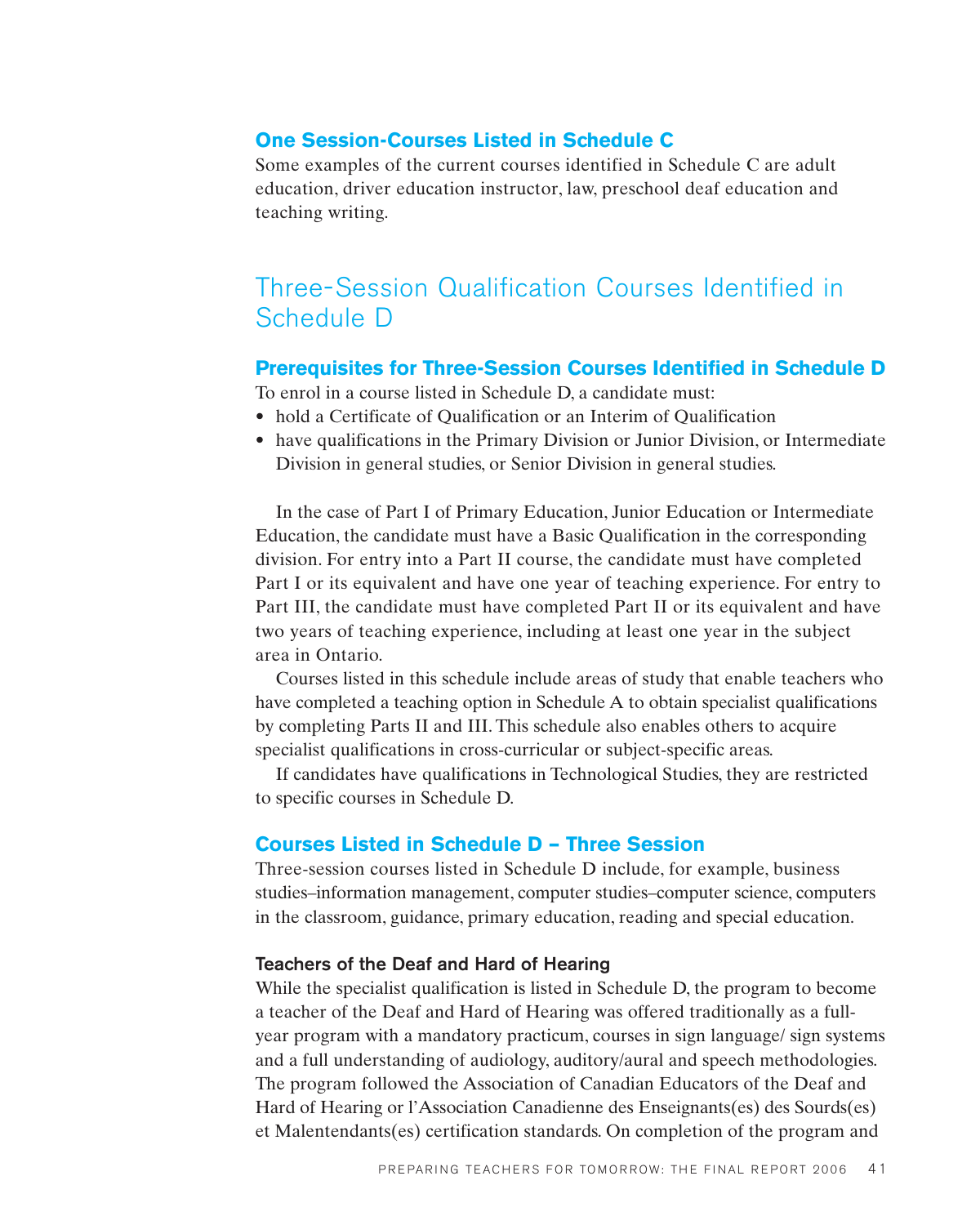two years successful teaching, one of which has been teaching the deaf, the candidate is awarded the specialist qualification. Recently, the program has been offered as a three-session Additional Qualification (AQ) course with online components but without a practicum.

The program at l'Université d'Ottawa requires fluency in sign language as a prerequisite: a minimum of five courses in langue des signes québécoise (LSQ) or their equivalent must be completed prior to entry into the program to become a teacher of the Deaf and Hard of Hearing.

# One-Session Honours Specialist Qualification Courses Identified in Schedule E

Courses listed in Schedule E recognize the depth of knowledge acquired through a postsecondary honours degree and enable an individual to obtain a specialist qualification in a particular subject area.

# **Prerequisites for Admission into One-Session Honours Specialist Courses Identified in Schedule E**

To enrol in a Schedule E course, a candidate must have the following:

- a Certificate of Qualification or Interim Certificate of Qualification with Basic Qualifications in the Primary Division, Junior Division, Intermediate Division in general studies or Senior Division in general studies
- a Bachelor of Arts degree, a Bachelor of Science degree or a baccalaureate degree in an applied area of study that required four years of study or its equivalent
- at least second class standing in the subject area
- two years of teaching experience, one of them in the subject in Ontario.

# **Courses Listed in Schedule E – Honour Specialist**

The range of courses currently listed in Schedule E include biology, chemistry, dance, English, geography, mathematics, physical and health education and physics, among many others.

# Principal's Qualification Program

The PQP is designed to prepare members of the College for the principal's role in Ontario. Currently this program is divided into two parts. Part I is an introductory program, which includes the development of a practicum proposal. It is designed to help the candidate develop the knowledge and skills necessary to carry out the duties of the beginning school administrator.

Candidates must successfully complete the practicum component prior to admission into Part II.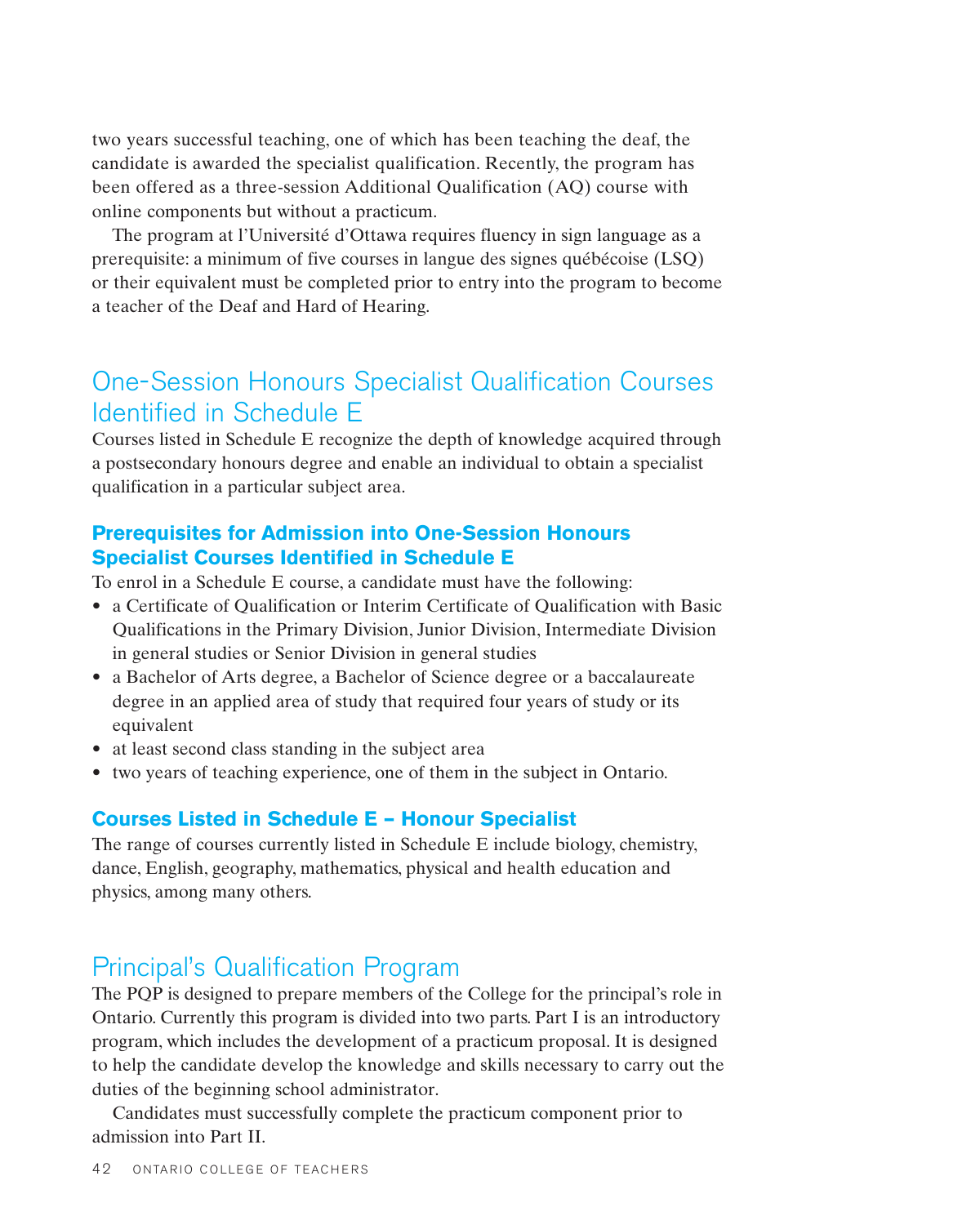The focus of Part II is on concepts and issues such as leadership and program planning. Part II is designed to enable the candidate to explore, in more depth, the theoretical and operational aspects of the principalship.

# **Prerequisites for Admission into the Principal's Qualification Program**

For candidates seeking admission to the PQP, the candidate must:

- hold an acceptable postsecondary degree
- hold a Certificate of Qualification or Interim Certificate of Qualification
- have qualifications in three divisions one of which is the Intermediate Division
- have five years of successful teaching experience in an elementary or secondary school
- have one of:
	- specialist or honour specialist qualification
		- half the number of postsecondary credits to qualify for a master's degree, or
		- an additional specialist or honour specialist qualification
	- a master's degree or doctorate
	- successful completion of graduate postsecondary credits equivalent to those that are required to qualify for a master's degree.

# Principal's Development Course

The Principal's Development Course is designed to provide opportunities for practising principals and vice-principals to explore components of their roles in greater depth and to reflect about their experience, knowledge, skills and attitudes.

# **Prerequisites for Admission into the Principal's Development Course**

The following are prerequisites for entering the Principal's Development Course:

- a Certificate of Qualification or an Interim Certificate of Qualification,
- principal's qualifications
- two years of successful experience as a principal or vice-principal.

# Supervisory Officer's Qualification Program

The SOQP is designed to prepare members of the College for the supervisory officer's role.

The SOQP has four instructional modules and one practicum module:

- The Personal Perspective
- Leadership/Management Theory

*The Principal's Development Course is designed to provide opportunities for practising principals and vice-principals to explore components of their roles in greater depth.*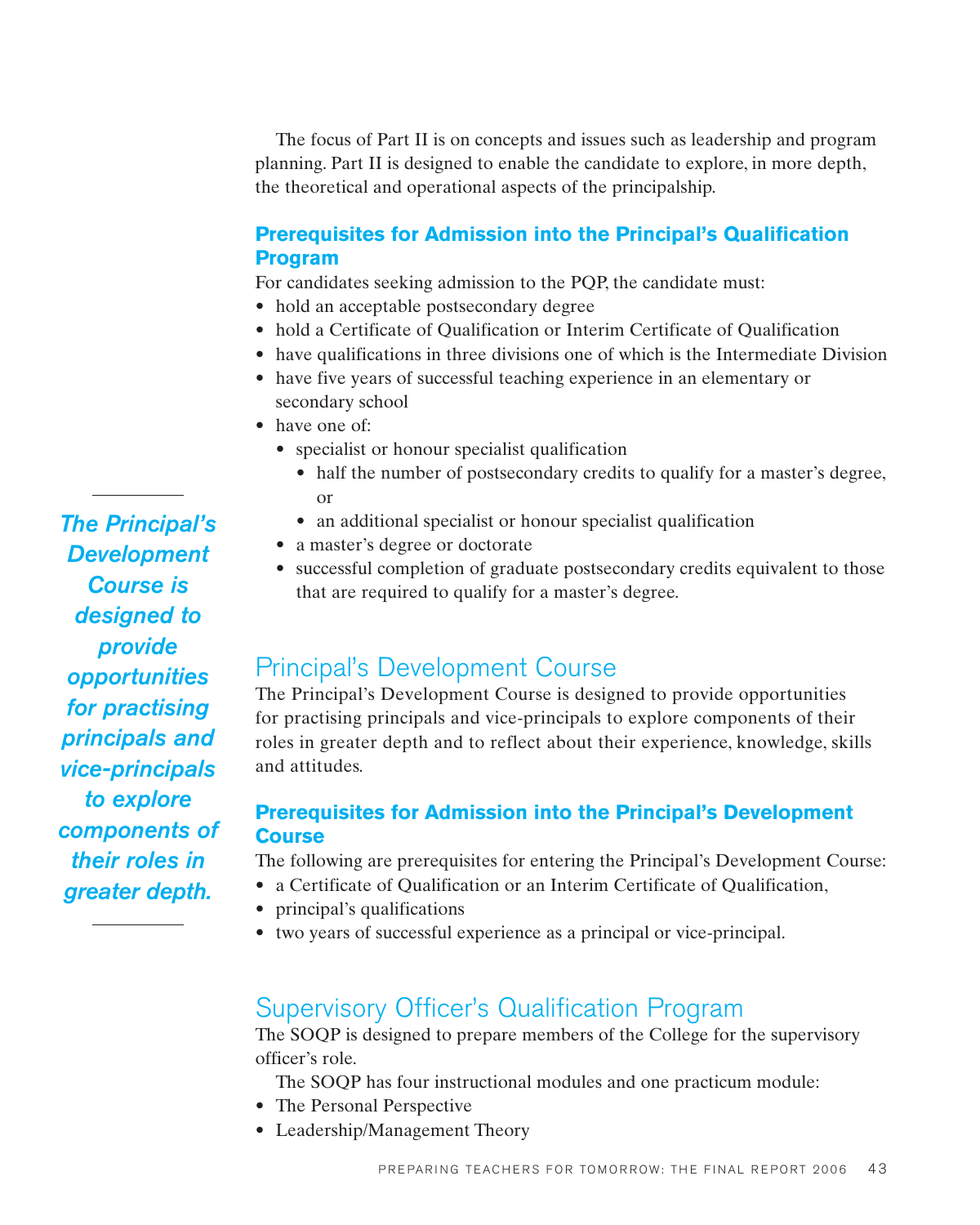- The Provincial Perspective
- Professional Practice
- Practicum

Each module consists of at least 50 hours. The instructional modules provide instruction relevant to the position of supervisory officer in these subject areas:

- statutes, regulations and government policies
- curriculum guidelines and other reference material
- theories and practices of supervision, administration and business organization.

In addition, candidates must complete the program within five years.

# **Prerequisites for Admission into the Supervisory Officer's Qualification Program**

- The following are prerequisites for entering the program:
- an acceptable postsecondary degree,
- a master's degree
- a Certificate of Qualification or Interim Certificate of Qualification
- qualifications in three divisions, one of which is the Intermediate Division
- seven years of successful teaching experience in an elementary or secondary school
- one or more of:
	- principal's qualifications
	- specialist or honour specialist qualifications in one or more areas and two years of successful experience as a co-ordinator or consultant
	- two years of additional experience:
		- as an education officer with the Ministry of Education, or
		- as an employee outside Ontario in a position equivalent to a supervisory officer in Ontario, or
		- as a program consultant seconded to the ministry for French-language, English-language or Native-language programs.

# The Delivery of Additional Qualification Courses

*Regulation 184/97, Teachers' Qualifications* does not identify explicit structural formats for the delivery of AQs. However, the regulation does stipulate that a session of a course leading to an AQ shall consist of a minimum of 125 hours of work that is approved by the Registrar of the Ontario College of Teachers.

Among other things, *Regulation 347/02, Accreditation of Teacher Education Programs*, stipulates that accredited programs of AQ satisfy the following regulatory requirements: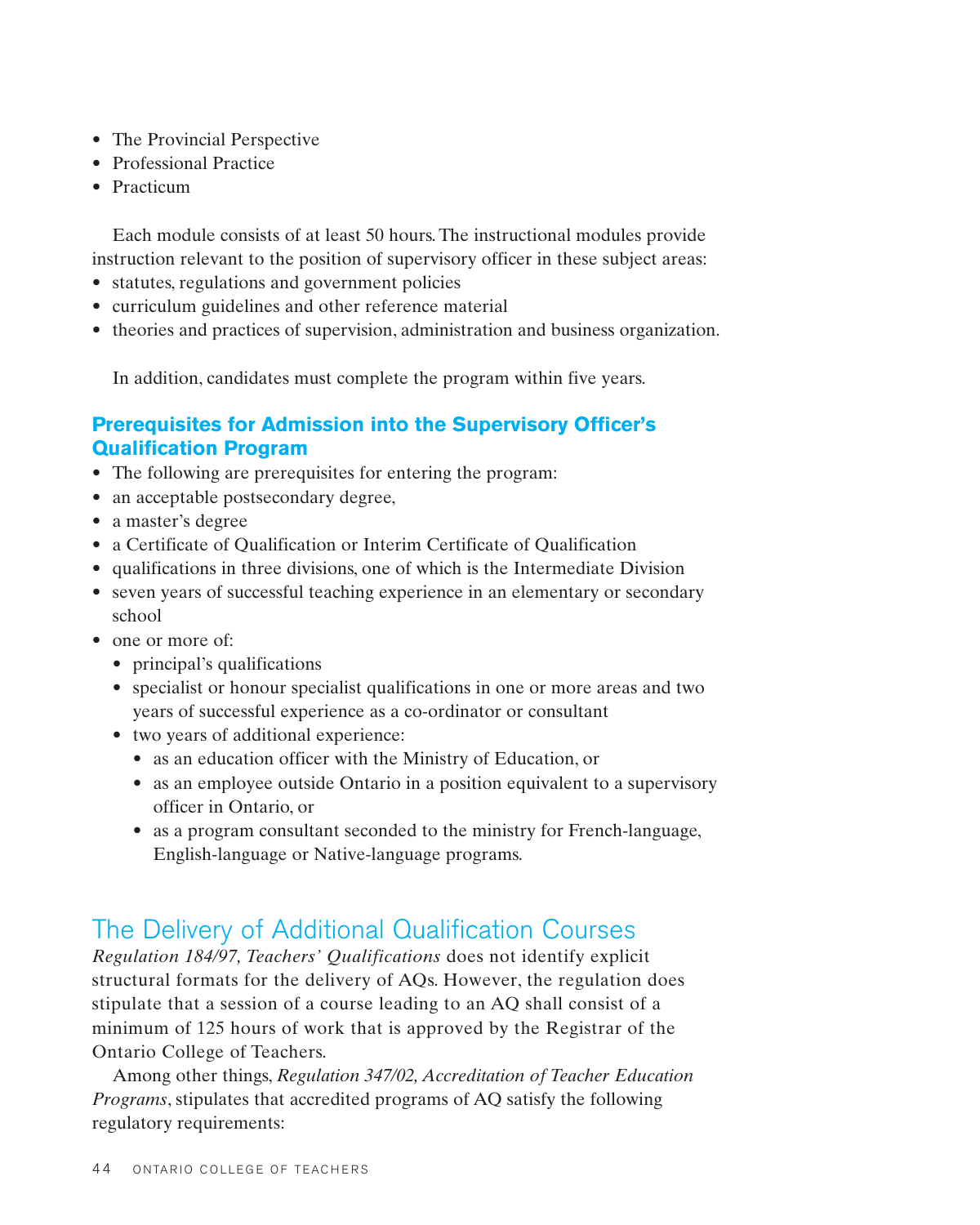- The program content and expected achievement of persons enroled in the program match the skills and knowledge reflected in the College's Ethical Standards for the Teaching Profession and the Standards of Practice for the Teaching Profession and in the program guidelines issued by the College.
- The program curriculum is current, references the Ontario curriculum, relevant legislation and government policies, and represents a wide knowledge base in the program's areas of concentration.
- The course content of the program makes appropriate provision for the application of theory in practice.
- The program's format and structure are appropriate for the course content of the program.
- There is clear identification of the goals of the program, with a formal testing or assessment mechanism to determine the level of successful completion of the program.

# *Consulting about Continuing Professional Education Qualification Courses and Programs Identified in Regulation*

The consultation process for continuing professional education qualification courses and programs was similar to the consultation process used for initial programs of professional education. An overview of this process was shared at a provincial stakeholder meeting in May 2005.

In June 2005, an invitation was extended to interested individuals and/or organizations to submit position papers, briefs or research that pertained to continuing teacher education in Ontario. Backgrounder and questionnaire documents were prepared for use in a series of provincial consultations and posted on the College website for response by interested members of the College.

Four focus group sessions were held between June and August 2005. There were separate sessions in French and English and the participants included providers of AQ courses, principal and supervisory officer qualification courses, employers, representatives from education stakeholder groups and others. As with the consultation process employed to review initial teachers' qualifications, there were three separate sessions held for committees of the College Council.

In addition to these focus group sessions, the participants in AQ courses and programs and summer institute courses held during July and August 2005 were introduced to and encouraged to complete the consultation documents. Focus group sessions were conducted at some of those courses as well.

To complement these consultation sessions, members were also invited to respond to a specific web-based member survey, which was posted on the Member's Area of the College's web site.

*The consultation process for continuing professional education qualification courses and programs was similar to the consultation process used for initial programs of professional education.*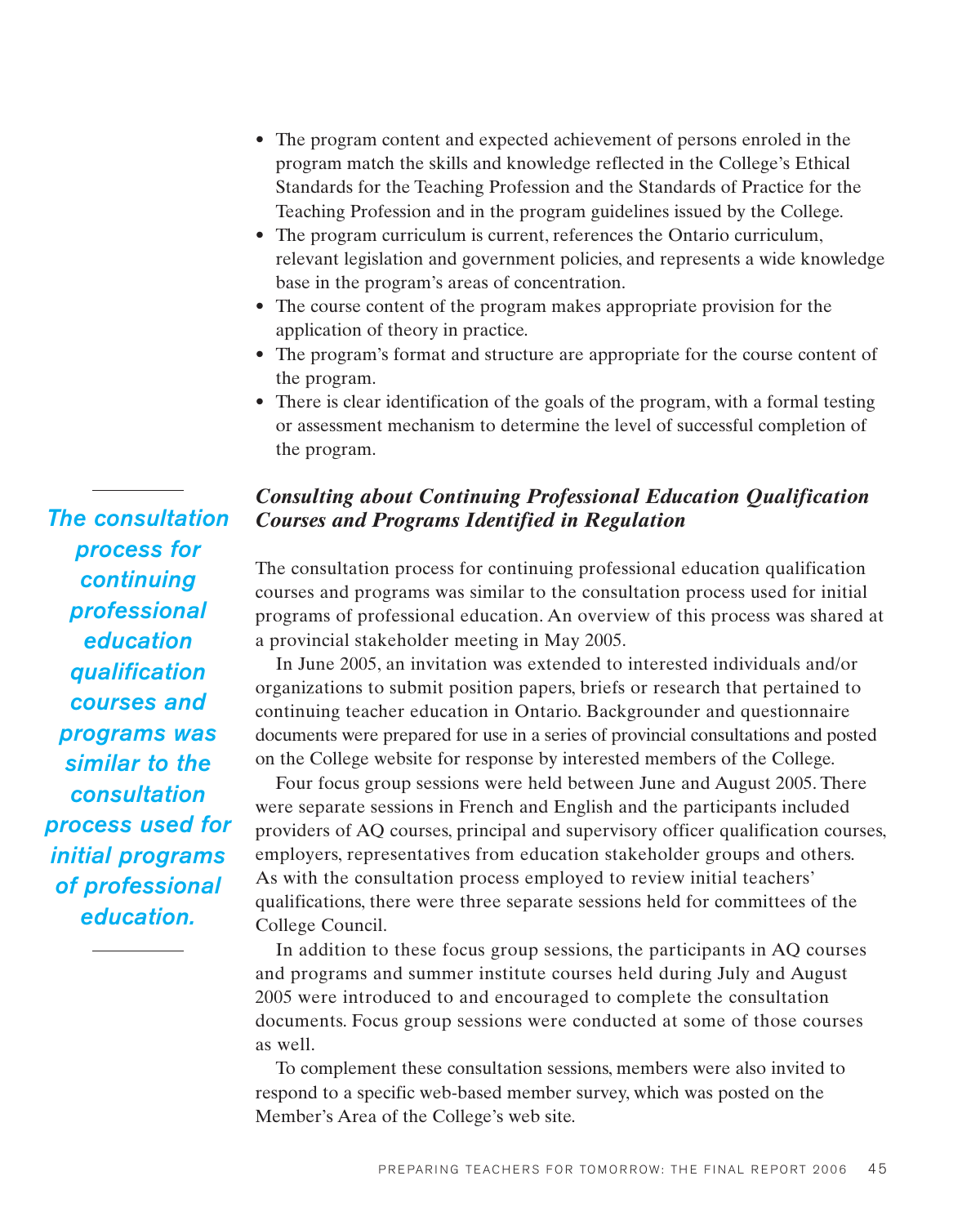Like the reporting process with initial programs of professional education, the data gathered during these consultations were analyzed by College staff and reported to several College committees – the Standards of Practice and Education Committee, the Accreditation Committee and the Registration Appeals Committee.

# *Consultation Comments about Continuing Professional Education Qualification Courses and Programs Identified in Regulation*

# Schedule A – Primary, Junior, Intermediate and Senior Additional Basic Qualifications

### **Prerequisites for Admission**

Opinion on prerequisites for the Primary/Junior Division ABQ courses was divided. Several respondents proposed that prerequisites should be the same as those for the initial teacher education program, and if changes were to be made there, these same changes should apply to the ABQ. OTF did not support a requirement that would have specific subject prerequisites for the Primary/Junior ABQ. Representatives from the Qualifications Evaluation Council of Ontario (QECO) and OSSTF certification and a submission from OISE/UT suggested that the current prerequisites were appropriate.

Faculty of education participants in provincial focus group sessions recommended that internationally educated teachers (IETs) be required to demonstrate language proficiency before completing ABQs.

For the Intermediate and Senior Divisions, the OTF agreed with others that the current prerequisites should be maintained. Again, it was pointed out that if changes were to be made to the prerequisites for the initial program of professional education, these changes should also apply to the ABQs.

OTF pointed out that the current prerequisites sometimes create a barrier for Grade 7 and 8 teachers, while several other participants recommended that there be courses specifically for Grade 7 and 8 teachers. All of the provincial focus group sessions supported a standardization of the prerequisites while still enabling discretion so that experience in lieu of course work could be considered.

Recommendations from candidates enroled in Additional Qualification courses and the Principal's Qualification Program (AQ/PQP candidates) proposed that individuals who do not have the prerequisite courses should be able to complete a qualifying test.

Some faculties expressed opposition to standardizing prerequisites for admission and some provider groups suggested that the certificate of qualification and College membership prerequisite requirements be reconsidered.

*Faculty of education participants in provincial focus group sessions recommended that internationally educated teachers (IETs) be required to demonstrate language proficiency before completing ABQs.*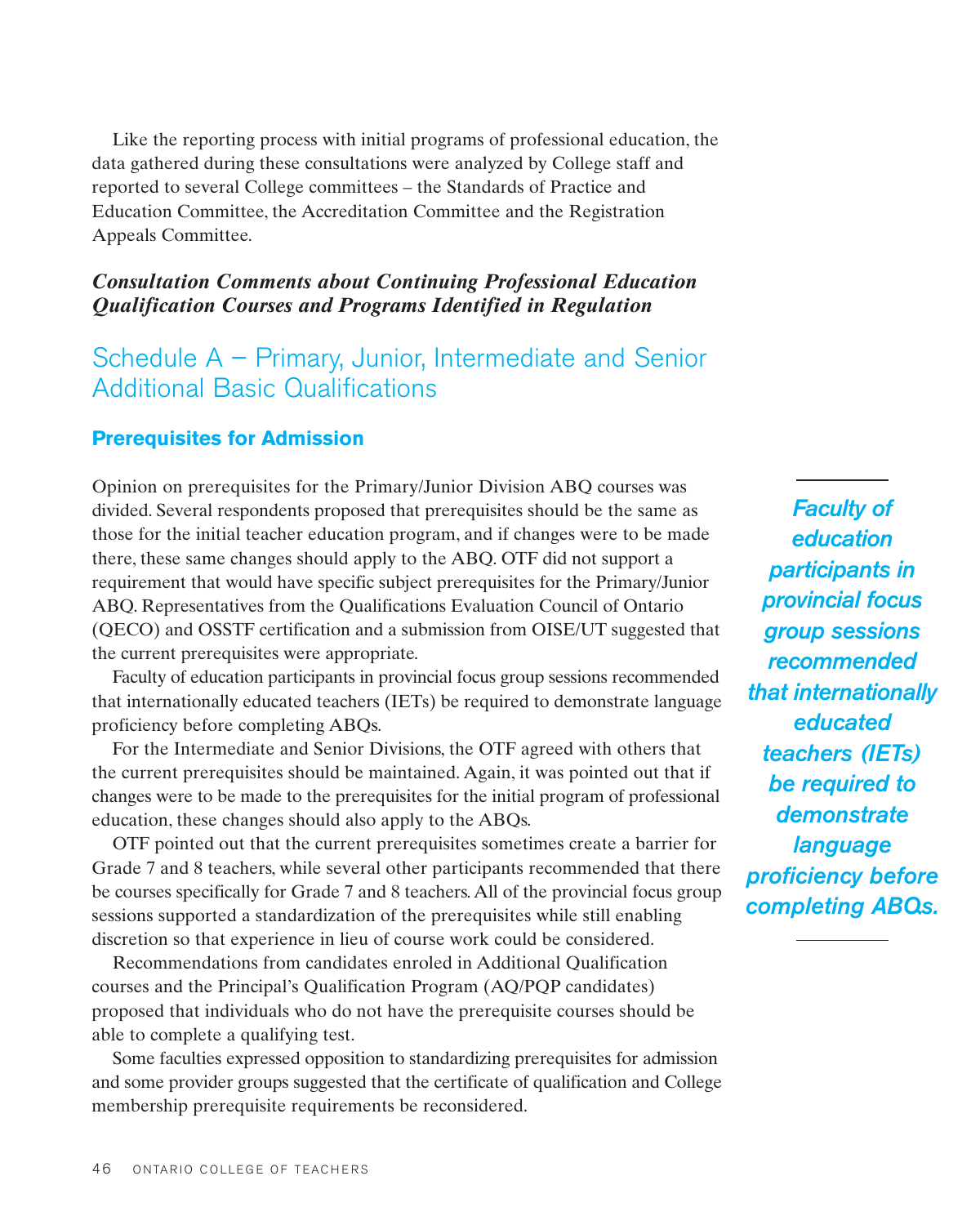#### **Course Relevance**

There was consensus that Schedule A courses are relevant. In addition to informing practice, enhancing the knowledge of and communication between the divisions, these courses are viewed as practical and they are perceived to prepare candidates for teaching in another division as well as for entry into the PQP.

There were some recommendations that the courses would be even more relevant if they consistently addressed cross-curriculum issues, classroom management, teaching strategies and diversity.

Responses in the member's survey also supported the relevance of these courses to the enhancement of professional practice.

# Schedule B — Technological Studies

### **Prerequisites for Admission into Additional Qualification Courses Listed in Schedule B**

With regard to advanced level AQ identified in Schedule B, OTF and OSSTF proposed that the additional year of education beyond the prerequisites for entry into initial teacher education should be deleted.

OISE/UT faculty proposed that the current requirements modified by previous College Council recommendations were satisfactory. This faculty's submission also recommended that a CAAT diploma or related postsecondary degree along with letters from employers should be used as proof of competence for admission.

The Ontario Council for Technology Education reiterated its concern about the distinction between computer studies courses and BBT courses. OCTE's position maintained that entry into both AQ courses should require the same skilled wage-earning experience or combination of formal education and industry experience. ITEC also supported the need for work experience for entry into these courses. One individual submission, on the other hand, suggested that the regulation should reflect industry standard qualifications in the areas of Computer Science and Computer Engineering. This respondent also proposed that the regulation should also acknowledge the fact that some individuals acquire their skills in the area of communication technology through self-teaching.

OCTE also addressed the persistent tension that has existed between Science and Technology and Design and Technology. This organization recommended a "sunset" clause that would require all teachers earning a Design and Technology qualification after the release date of a revised regulation to meet the work experience requirements for basic/advanced qualifications. OCTE suggested that general studies teachers who have achieved Design and Technology qualifications should not be deemed to have met the work experience requirements for entry into a Technological Studies ABQ.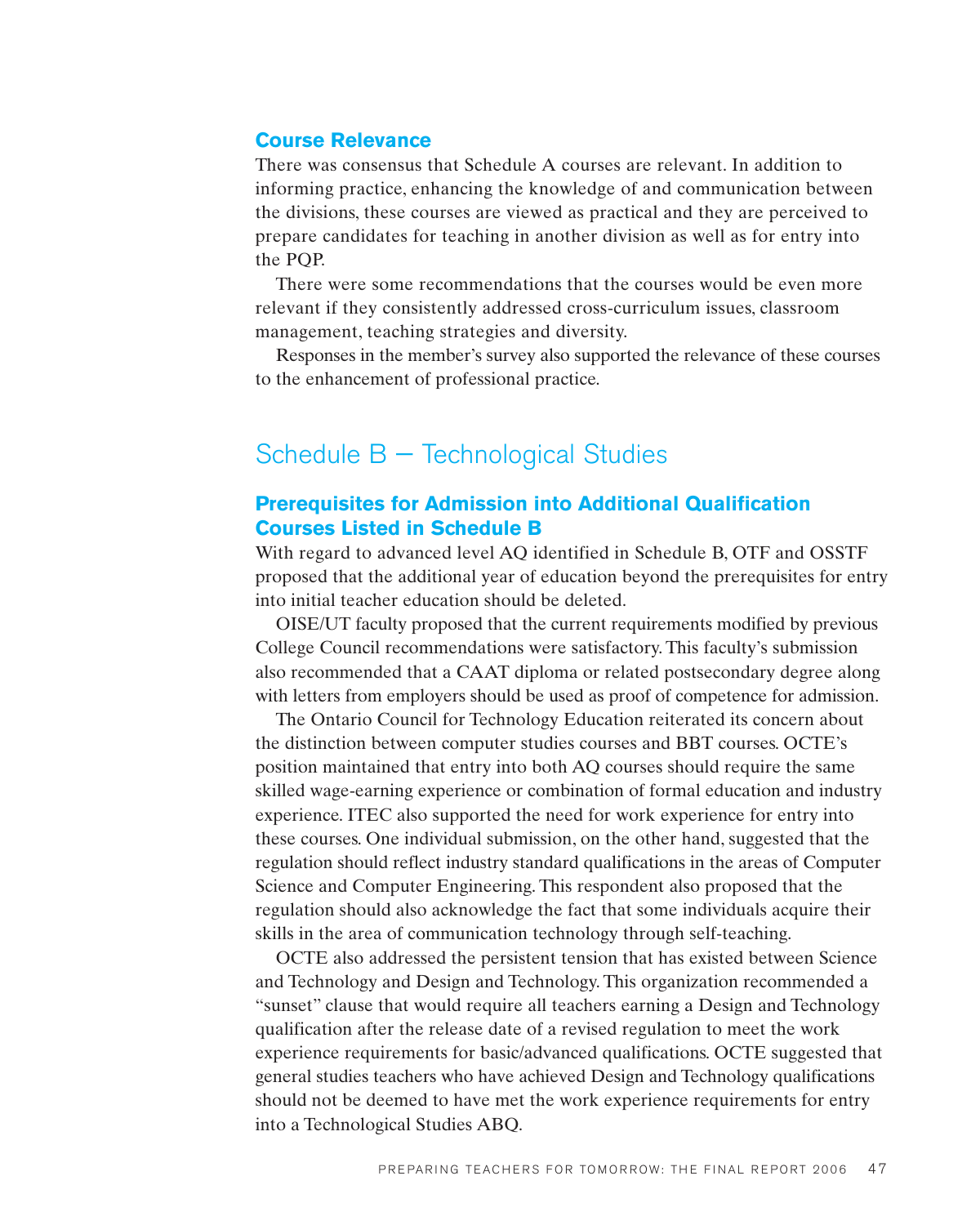ITEC suggested that Computer Electronics Technology should be an eighth area of qualification.

#### **Course Relevancy**

The technological education faculty from Queen's University indicated that the ABQs and AQs are extremely relevant. The Windsor-Essex Catholic District School Board submission acknowledged the importance of the AQs in exposing teachers to the most current tools, machines and designs, while this submission questioned the need for including components on developing courses of study, curriculum units, and project reports in Technological Education courses.

An individual submission called for the retention of Design and Technology because this individual deemed this qualification to be "the thread that binds the Intermediate Division of the Science and Technology Grades 1-8 and the Grades 9 and 10 technological education curricula together."

# Schedule C – One-Session Qualification

#### **Prerequisites for Admission**

OTF proposed that there should be more courses available for generalist teachers of Grades 7 and 8 who by necessity have to teach all subject areas. While many of these teachers wish to improve their ability to teach all areas, many do not have the necessary postsecondary subject prerequisites that are required for entry into Schedule A courses.

OTF recommended adding such courses to Schedule C and having them focus more on the pedagogical aspects of teaching these subjects than on subject area expertise. Representatives from QECO and OSSTF certification also supported this suggestion.

OTF also suggested that Technological Studies teachers should be able to take any course in Schedule C to broaden their qualifications and grow as teachers.

#### **Course Relevancy**

There was consensus that Schedule C courses are relevant for enhancing professional practice. As one respondent put it, "these courses provide teachers with information they can walk away with and share."

OTF also indicated that several of the courses identified in Schedule C, which at one point reflected current issues in the education system, have now become obsolete. OTF recommended that the schedules be removed from the regulation to enable greater ease and flexibility in updating the course lists and to allow the lists to be more closely aligned with the purpose of each schedule.

OPSBA expressed its view that Schedule C is the appropriate area to build in courses that reflect emerging priorities in Ontario's education system and new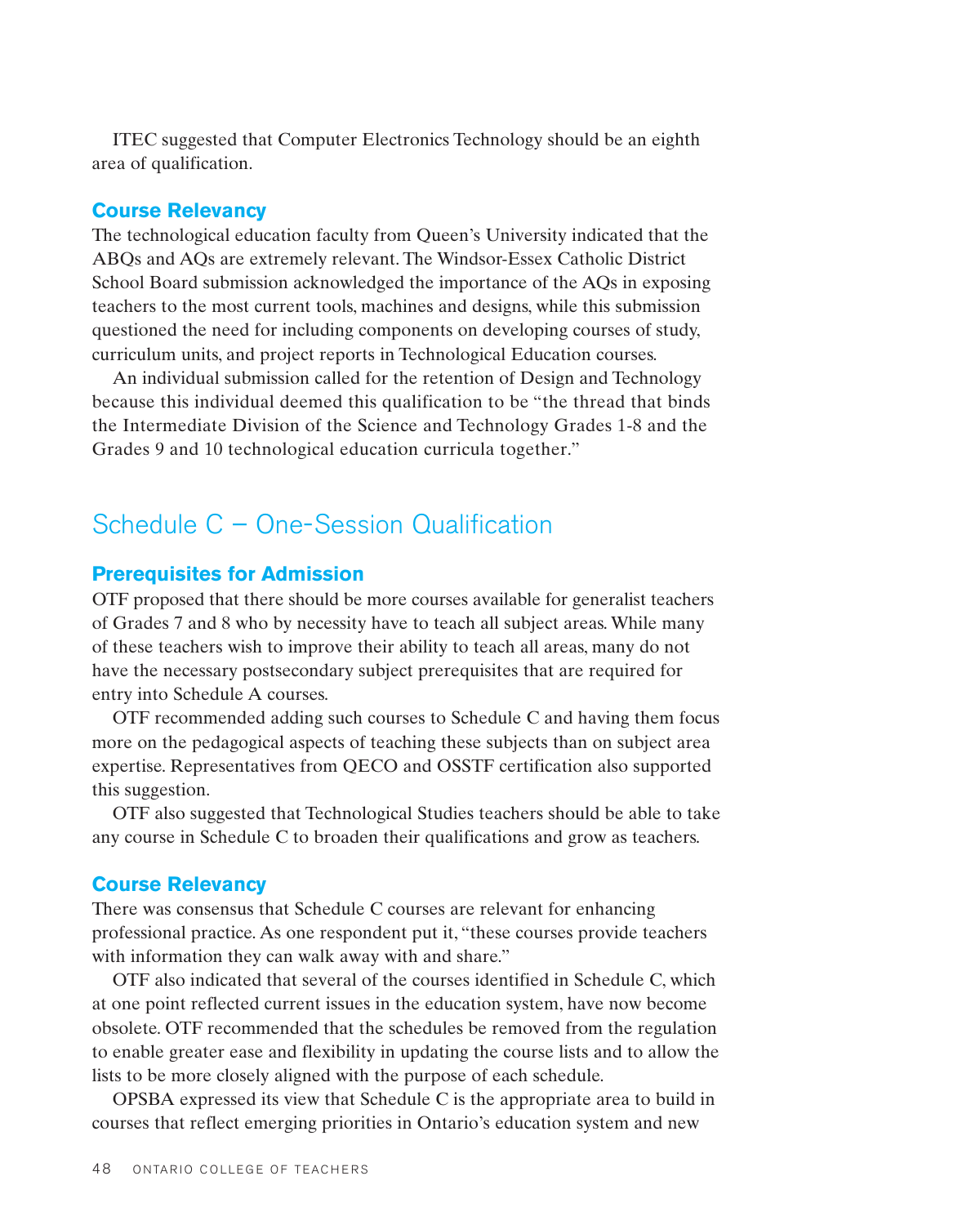knowledge about the learning process. Both OPSBA and OTF provided an extensive list of proposed new courses, including courses in leadership and specialized courses for principals and supervisory officers. OTF distinguished these leadership and specialized courses from PQP and SOQP updating or refresher courses, which they recommended not be included in Schedule C. OTF suggested that some of these courses could be provided as half courses.

# Schedule D – Three-Session Specialist

### **Prerequisites for Admission**

The review has revealed general support for retaining the prerequisites for Schedule D, although some respondents, including OTF, pointed out that the requirement of one year's teaching experience in the subject before entry into Part III makes it difficult for some candidates to access this part. A number of respondents, including OPSBA and OTF, recommended that all the Schedule D courses be made available for enrolment by Technological Studies teachers rather than the specific courses presently available to these teachers. Several individual submissions, however, stated that all teachers permitted to access Schedule D courses be required to have degrees.

A standardized test to determine competency in French as a Second Language was recommended by faculty representatives at one of the provincial focus group sessions. This consultation also raised a question about who could be assigned to evaluate "successful" teaching experience in private schools. Lakehead University identified this issue with regard to certifying teaching experience of Aboriginal educators and noted on several occasions that being in good standing with the College should not be a prerequisite for admission.

OTF suggested that Technological Studies teachers should be able to take any course in Schedule D to broaden their qualifications and grow as teachers. These recommendations reflected OTF's basic position that as much as possible the distinction between Technological Studies and general studies AQ opportunities should be eliminated.

### **Course Relevance**

Generally, the courses are considered relevant for improving practice and enhancing leadership opportunities, but OTF suggested that there are insufficient offerings for Grade 7 and 8 teachers.

The relevance of these courses to the enhancement of professional practice was also cited in many of the responses in the member's survey.

*A standardized test to determine competency in French as a Second Language was recommended by faculty representatives.*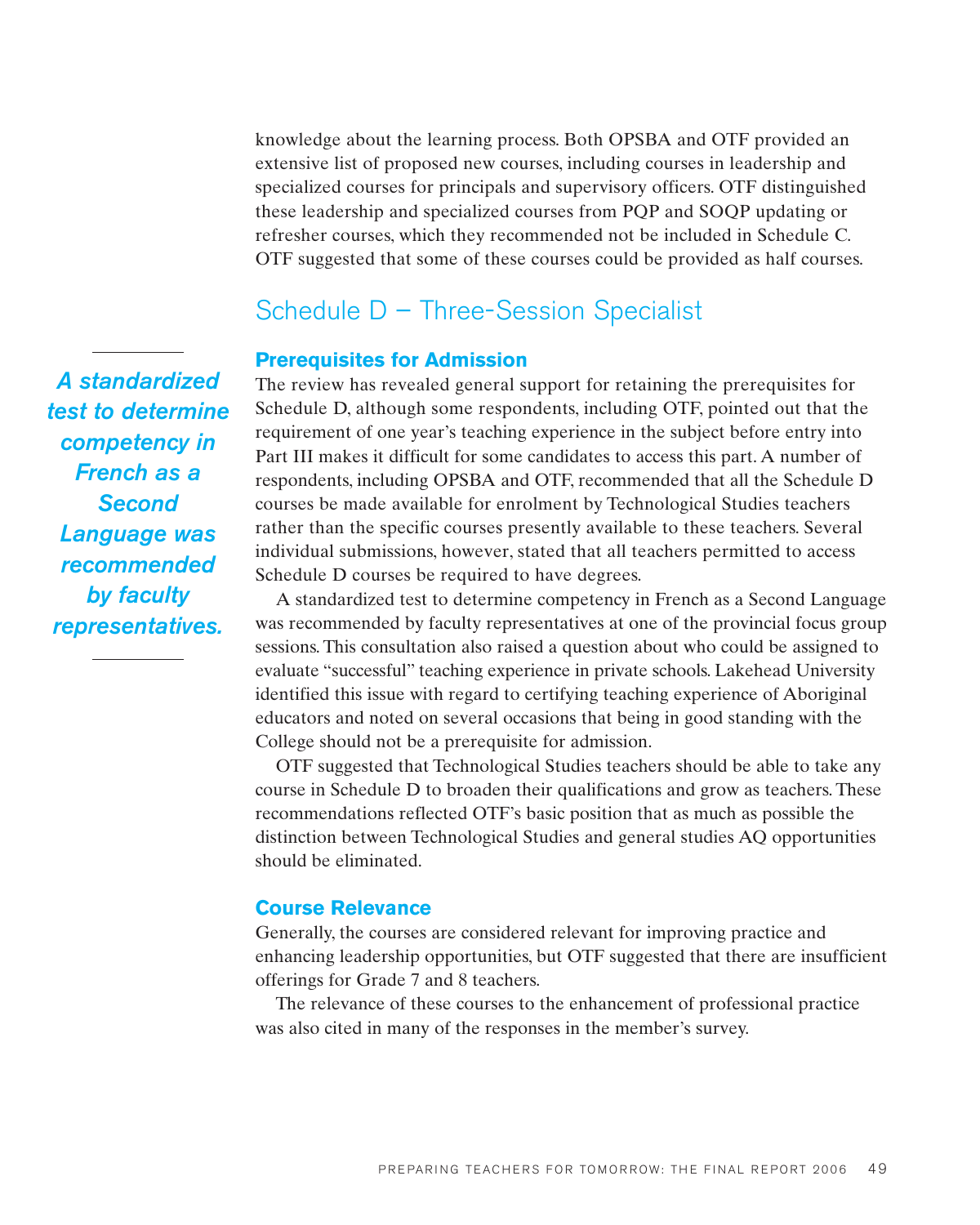### *Teachers of the Deaf and Hard of Hearing*

#### **Prerequisites for Entry**

Many of the respondents identified the need for all teachers of the Deaf to be fluent in ASL/LSQ prior to entry to the program. This recommendation was made to ensure that deaf children are not prevented from accessing instruction in ASL/LSQ by a lack of teachers able to use ASL/LSQ as a language of instruction.

Representatives from the E.C. Drury School for the Deaf in Milton proposed that all candidates should have fluency in ASL, with a minimum of five courses, including ASL/LSQ as language of instruction, ASL/LSQ curriculum, ASL/LSQ literacy, bilingual and bicultural education. This recommendation was also made by the Canadian and Ontario Cultural Societies of the Deaf, The Canadian Hearing Society and the Ontario Association of the Deaf, which recommended that a course in comparative linguistics also be a prerequisite. The Ontario Cultural Society of the Deaf also recommended that candidates have knowledge of the cultural perspective of deafness rather than the medical perspective prior to entering the program.

York University proposed that the use of ASL in a program should be left to the discretion of teachers who wish to teach in a signing environment. York maintained that its responsibility was not to teach ASL but rather to teach candidates who wish to teach in a signing environment how to use ASL in the classroom.

The Ontario Association of the Deaf proposed that the York University program reconsider the program of professional education that leads to a Certificate of Qualification (Restricted) for deaf individuals so that candidates would not be required to have both a BA and a BEd as prerequisites for entry into the specialist program.

#### **Key Components of the Program and Focus Areas**

Participants in the focus group session held at E.C. Drury, as well as representatives from the Canadian Hearing Society, recommended that ASL as a language of instruction, including its use in different subject areas, be a key component of the program.

This position was also held by the Canadian Cultural Society of the Deaf (CCSD). This organization also noted the importance of the English curriculum, maintaining that all teachers of the Deaf and Hard of Hearing should be competent in both languages to be qualified. CCSD also pointed out a need for teachers in English-language schools to be proficient in first and second-language learning to help their ESL students. In addition, this organization suggested teachers need to understand the role of incidental learning since 90 per cent of deaf children are born to hearing parents and miss significant amounts of incidental learning at home and in school unless a visual language is accessible to them. CCSD also proposed that if teachers have ASL skills, they can teach

*The Ontario Cultural Society of the Deaf also recommended that candidates have knowledge of the cultural perspective of deafness rather than the medical perspective prior to entering the program.*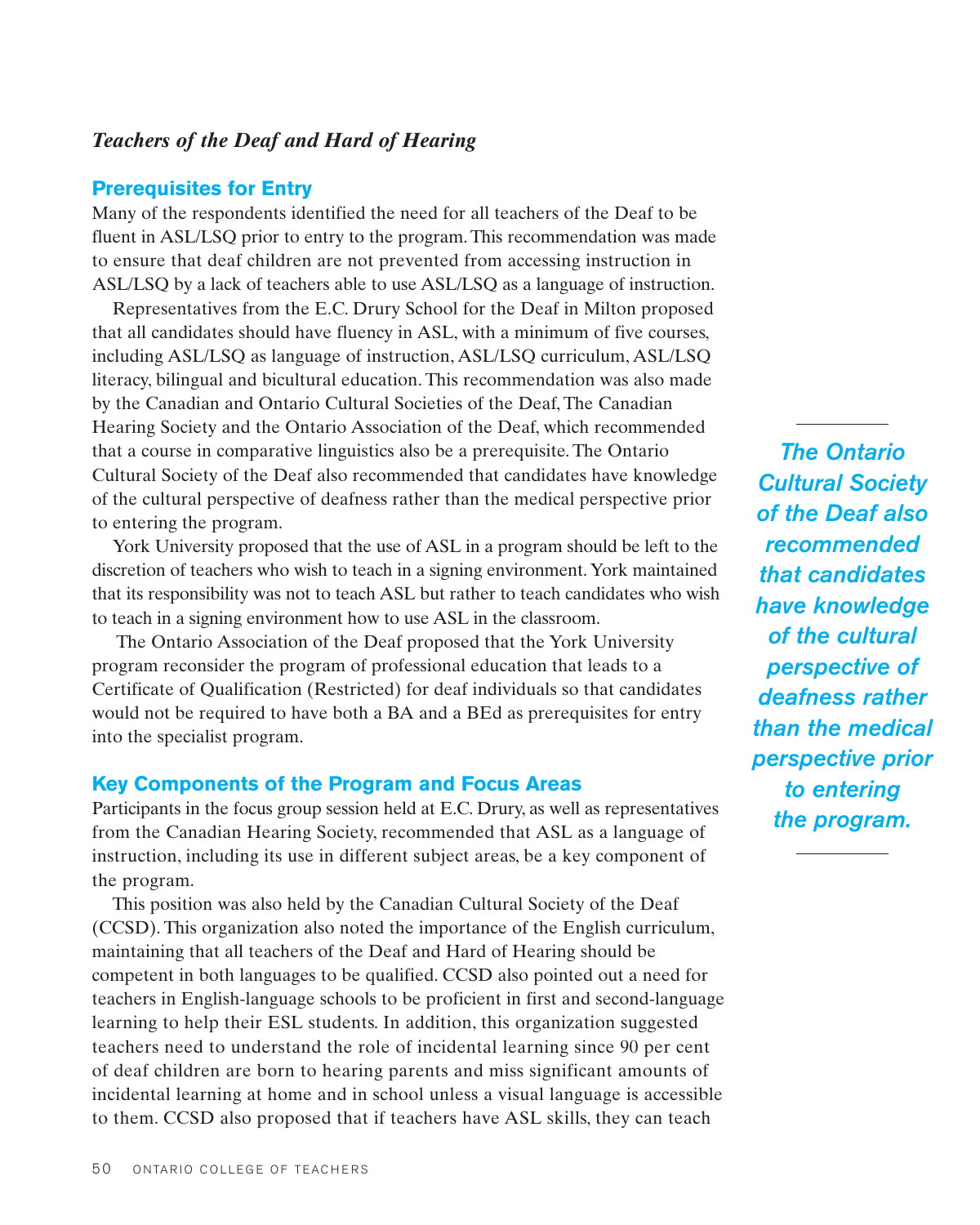virtually any subject using professional resources to supplement their own skill level where they lack in-depth knowledge of a subject.

MACSE proposed that there should continue to be an ASL/LSQ stream and an oral stream within the program. An individual submission also maintained this position.

The Canadian Hearing Society and the York University focus groups also referenced the need for teachers to be able to address other exceptionalities that many deaf and hard of hearing students have.

The Ontario Association of the Deaf referred to the need for components on bilingualism and deaf culture and suggested that the College look at the Ministry of Health's policy. They also identified a need for teachers to be aware of the importance of early childhood education for first-language acquisition.

York University, citing its perception of the quality of its program, proposed that certification can only be granted if there is completion of all class work and an integrated and supervised practicum. One York University representative highlighted a perception that there needed to be a focus on text-based teaching because, in the view of this representative, deaf people who cannot work with text are seriously disadvantaged in using the Internet and other text-based information sources. Another representative indicated that only the small number of teachers working in provincial schools need to be highly competent in ASL since other teachers work mostly with students who are oral. This respondent proposed as well that all teachers should have knowledge of ASL and a strong understanding of the culture of the deaf community.

OTF and its affiliates noted that while their members who are teachers of the Deaf and Hard of Hearing did not identify specific concerns, these organizations proposed that it would be reasonable to expect the requirements for qualification as a teacher of the Deaf and Hard of Hearing to include proficiency in the various methods and technologies that enable students to communicate.

Like York University, the Minister's Advisory Council on Special Education recommended that a practicum should be a component of each part of the program.

The Canadian Hearing Society also recommended a foundation course in "Linguistics and Human Rights Issues – Education Rights for Deaf Children," as well as anti-discrimination education to learn proper attitudes toward deaf and hard of hearing people.

The University of British Columbia (UBC) provided a set of teacher certification standards developed by the Association of Canadian Educators of the Deaf and Hard of Hearing that UBC has adopted.

#### **Length of Program and Practicum**

There were few comments on this topic. One individual submission stated that the program should be a minimum of one year. York University recommended one full academic year (or its equivalent spread out over a longer period of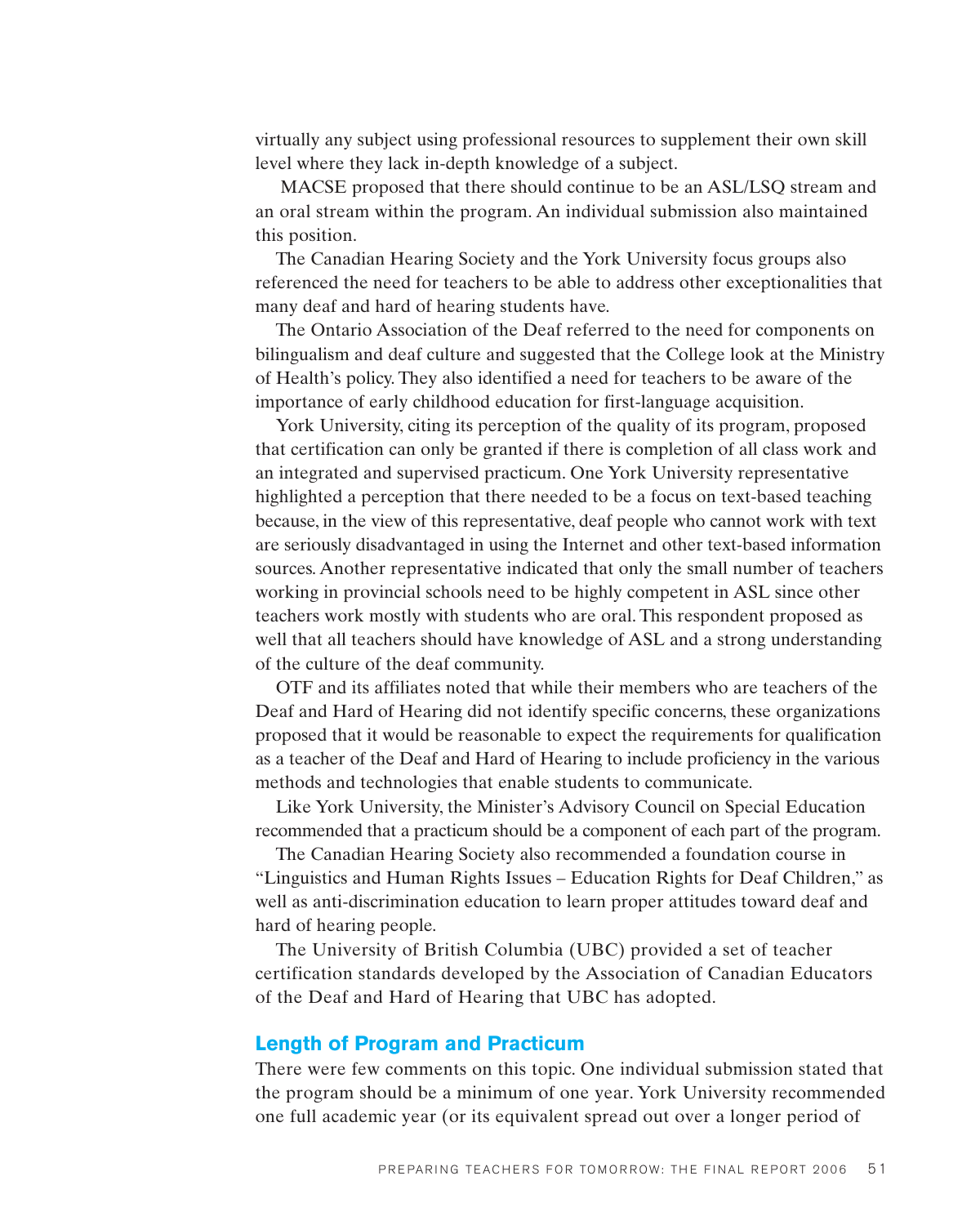time for the part-time program) with supervised practicums in at least two different educational settings. UBC cautioned against shortening the program in order to qualify teachers more quickly, but this institution did not give an actual recommendation about time.

York University also noted that the deaf and hard of hearing education programs that meet the minimum program standards of the US Council of Education of the Deaf, which includes the York University diploma program, are all delivered via a full-year integrated program that is not segmented into parts.

The Canadian Cultural Society of the Deaf recommended that all teacher candidates should have an opportunity to have a practicum in Deaf Education, while the Canadian Hearing Society would limit that recommendation to candidates who think they might want to become teachers of the Deaf and Hard of Hearing. The Ontario Association of the Deaf and the Ontario Cultural Society of the Deaf also supported this latter position.

#### **Other Comments about Schedule D**

Respondents from the University of Western Ontario recommended that Reading be included in the list of Schedule D courses that Technological Studies teachers can take. The faculty representatives also suggested that a qualification for elementary technological education be added to Schedule D to prepare intermediate level teachers to teach technological education in specialized shop facilities where power equipment is present.

# Schedule E – One-Session Honour Specialist

#### **Prerequisites for Admission**

The consultation suggested that there was general support for maintaining the existing prerequisites, although the Ontario Association for Geographic and Environmental Education suggested that one or two courses could be replaced with or combined with work-related experience or teaching experience specific to the discipline. The Lakehead University submission requested clarification regarding the pre-requisite course requirement for candidates in a concurrent Honour's degree and Bachelor of Education program. OISE/UT commentary remarked that PLAR should be the responsibility of providers.

The Lakehead response also suggested that Aboriginal supervisory officials should be able to certify the teaching experience of Aboriginal educators.

#### **Course Relevance**

Few participants commented on the relevance of the courses identified in Schedule E – Honour Specialist. However, those who did comment perceived that the courses were relevant to professional practice and to leadership development in particular.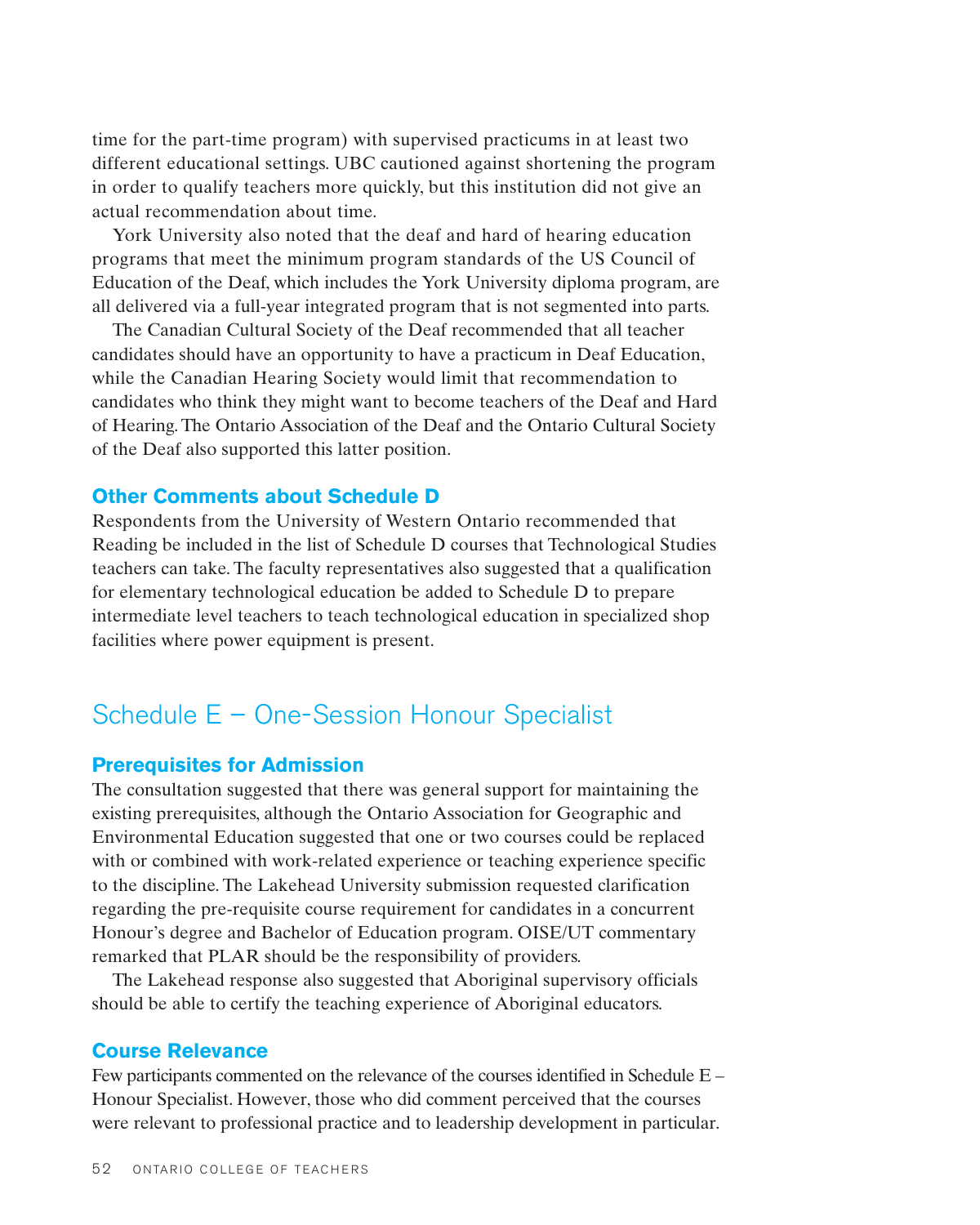# Honour Technological Studies Specialist Qualification

OTF recommended that Technological Studies teachers should be required to have basic and advanced certification in only one trade rather than three or four basic courses for entry into the Honour Technological Studies program. In contrast to these positions, OISE/UT, noting that the current focus on diversification for admission to the Honour Specialist qualification is an appropriate path to professional development in Technological Studies, proposed that there is no need to change the regulation regarding admission to the one-session Honour Specialist course. Rather, OISE/UT maintained, the College interpretation of the regulation should change to accept a mix of Grade 13 and Ontario Academic Credits with credits from postsecondary programs. This position was reinforced by ITEC and by representatives of the technological education faculty at the University of Western Ontario.

*Most respondents proposed that flexibility in delivery models was required in order to respond to various needs across the province.* 

# Additional Qualification Course Delivery

The consultation revealed general support for achieving consistency in prerequisites and in course length. However, most respondents proposed that flexibility in delivery models was required to respond to various needs across the province. Cautions were expressed about the regulation of delivery modes with suggestions being made that the accreditation process provides an opportunity to determine the extent to which a particular format is appropriate for the program. While there was also some caution expressed about the need for face-to-face experience in some courses, there was general support for using electronic and other distance education means where feasible in order to improve accessibility.

#### **Course Length**

With regard to course length, comments tended to support the current requirement of 125 hours, with 80 or 90 of these to be contact hours and the rest to be fulfilled with readings and assignments.

### **Delivery Format**

Several faculties of education as well as QECO and OSSTF certification and some individual submissions recommended that courses be delivered in modules. QECO and OSSTF certification recommended that modules be no shorter than half courses, but others suggested that four or five modules might constitute a full course. This would give greater choice to teachers to take what interests them or meets their needs.

The Geography Consultants' submission recommended that other organizations, including subject associations, school boards and federations, be allowed to deliver programs to provide greater access outside the Toronto area. Responses submitted by AQ/PQP candidates also conveyed support for board-delivered programs.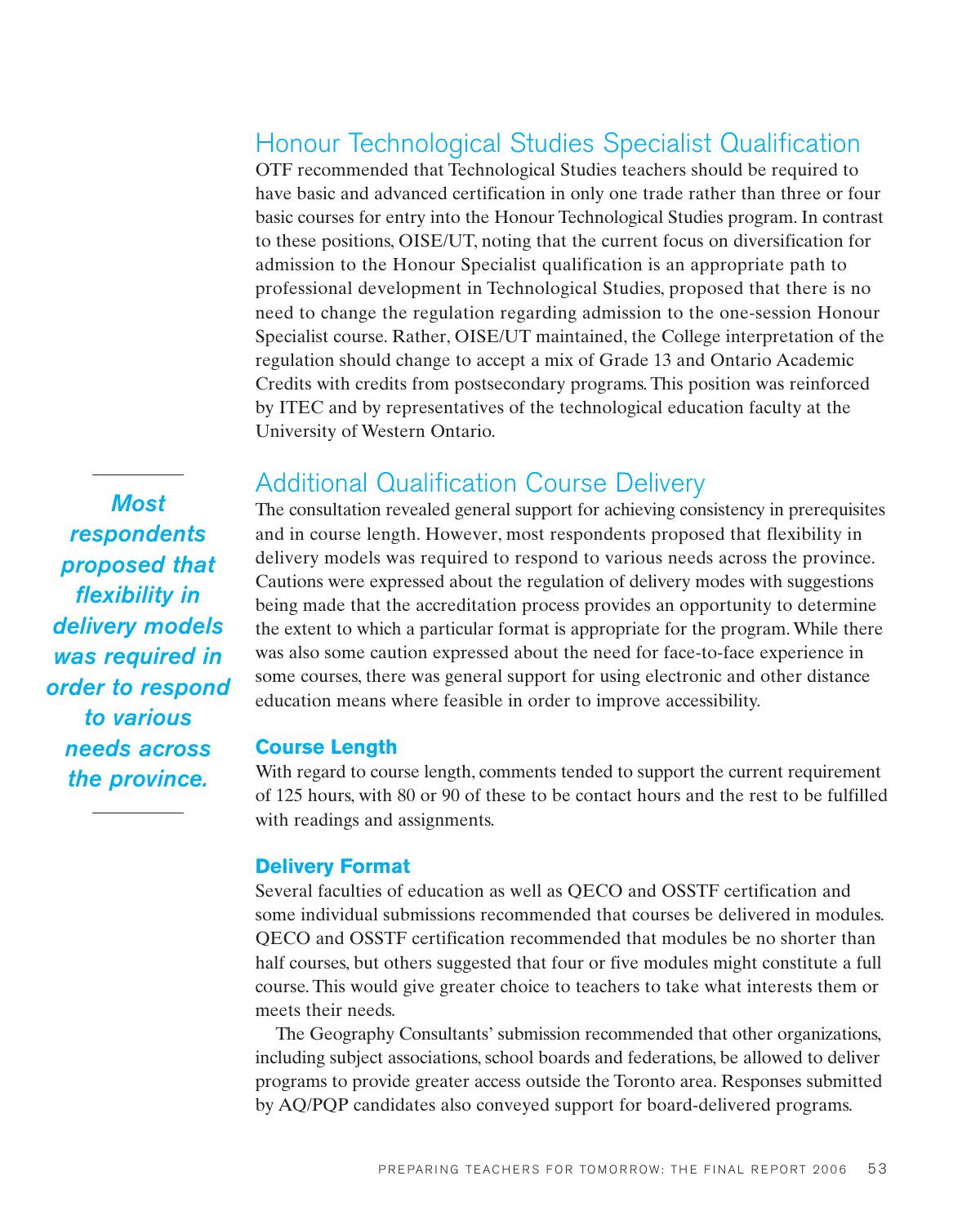#### **Accessibility**

Several respondents suggested that accessibility would be improved with more use of technology as a means of delivery. A recommendation was also made that providers co-ordinate the course offerings to ensure accessibility to a particular program from among a number of areas in the province.

### **Refresher Courses**

The consultation revealed minimal support for formal refresher courses. Where support was given, it ranged from making recommendations that they be part of the AQ/ABQ system or part of less formal offerings such as summer institutes, board-level professional development, federation-sponsored professional development days, conferences and ministry training opportunities. OTF recommended that refresher courses not be offered as ABQ or AQ courses.

It was also suggested that if AQ courses were to be offered in a modular format, teachers who may be seeking refresher courses might take a specific module of interest to them without being required to complete the other modules which may comprise the full Additional Qualification course.

The consultations also suggested that online delivery may be an appropriate format for refresher courses.

### **Adding Special Topic Courses**

A number of topics were recommended for addition to appropriate schedules. Again, it was proposed that if the schedules were to be removed from the regulation, they could be updated more regularly and special topics could be added to appropriate schedules.

In consultations at the College, it was recommended that teachers be given more opportunity to direct their own learning.

### **Alternatives to the Additional Qualification Course Structure**

OTF recommended that the Additional Qualification course structure have some degree of flexibility. However, the federation maintained that no course be shorter than a half course. In contrast to this position, some faculties supported the use of much shorter modules.

OISE/UT, for example, suggested that modules could be individual short programs or part of graduate courses. The AQ providers in the provincial focus group session recommended recognition of other courses and responsibilities for certification, while some online and individual respondents commented that while they were satisfied with the AQ course structure, they suggested that courses should be considered as fulfilling a partial course requirement toward the completion of master's degrees.

*Several respondents suggested that accessibility would be improved with more use of technology as a means of delivery.*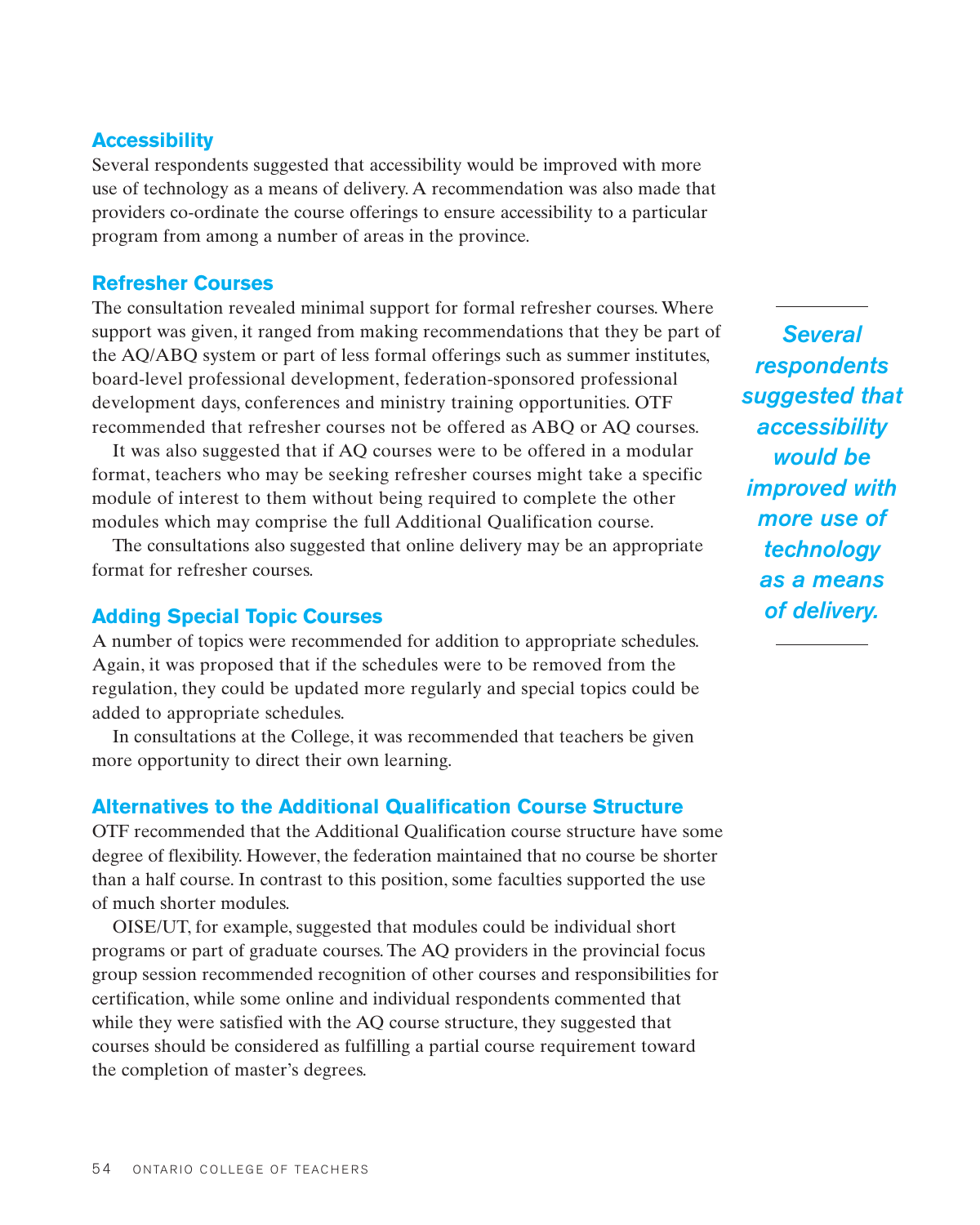#### **The Format and Delivery of Technological Studies Courses**

OSSTF also recommended the formation of partnerships of AQ course providers with community colleges or school boards in order to set up specialized centres of excellence in a particular trade. Faculty from the University of Windsor and the Ottawa French-language group also supported a greater involvement of community colleges.

Queen's University faculty recommended that there be a variety of ways to ensure that candidates have both the minimum technical skills required to teach a subject as well as the pedagogical skills and knowledge. This faculty pointed out that for some candidates more than 120 hours may be required to acquire the necessary skills and knowledge and that for these individuals, there may be a need to take college courses in the technological content. Other candidates may be able to demonstrate prior knowledge and require less time to complete the course. The Queen's faculty also recommended that for maximum flexibility, as much a course as possible be offered online while recognizing that some components can only be done in a hands-on setting.

The Windsor Essex Catholic District School Board suggested that community colleges should play a greater role in providing the hands-on technological training. They also suggested that the colleges should be added to the list of accredited providers of Technological Studies AQs. This organization also emphasized a need to focus on pedagogy as well as practical skills training and conveyed its preference for classes rather than online courses.

The response from UWO conveyed support for both the involvement of community colleges and the effort to include more online offerings where practical.

A Northern Ontario submission commented on the lack of courses available in the north where typically courses are cancelled when enrolment has been lower than anticipated or hoped for.

### **The Format and Delivery of Courses for Teachers of the Deaf and Hard of Hearing**

A York University representative spoke about offering part of the program as a master's program for candidates who have obtained the appropriate grade averages. This representative also cited the need for alternative modes of delivery but did not specify any.

An individual submission from a deaf teacher recommended moving the program off-campus to the schools were the candidates are already teaching.

## **Other Comments about Additional Qualifications in Technological Studies**

The Minister's Advisory Council on Special Education recommended adding more courses to allow teachers to upgrade their technological skills to teach the broad range of skills covered in the BBT curriculum.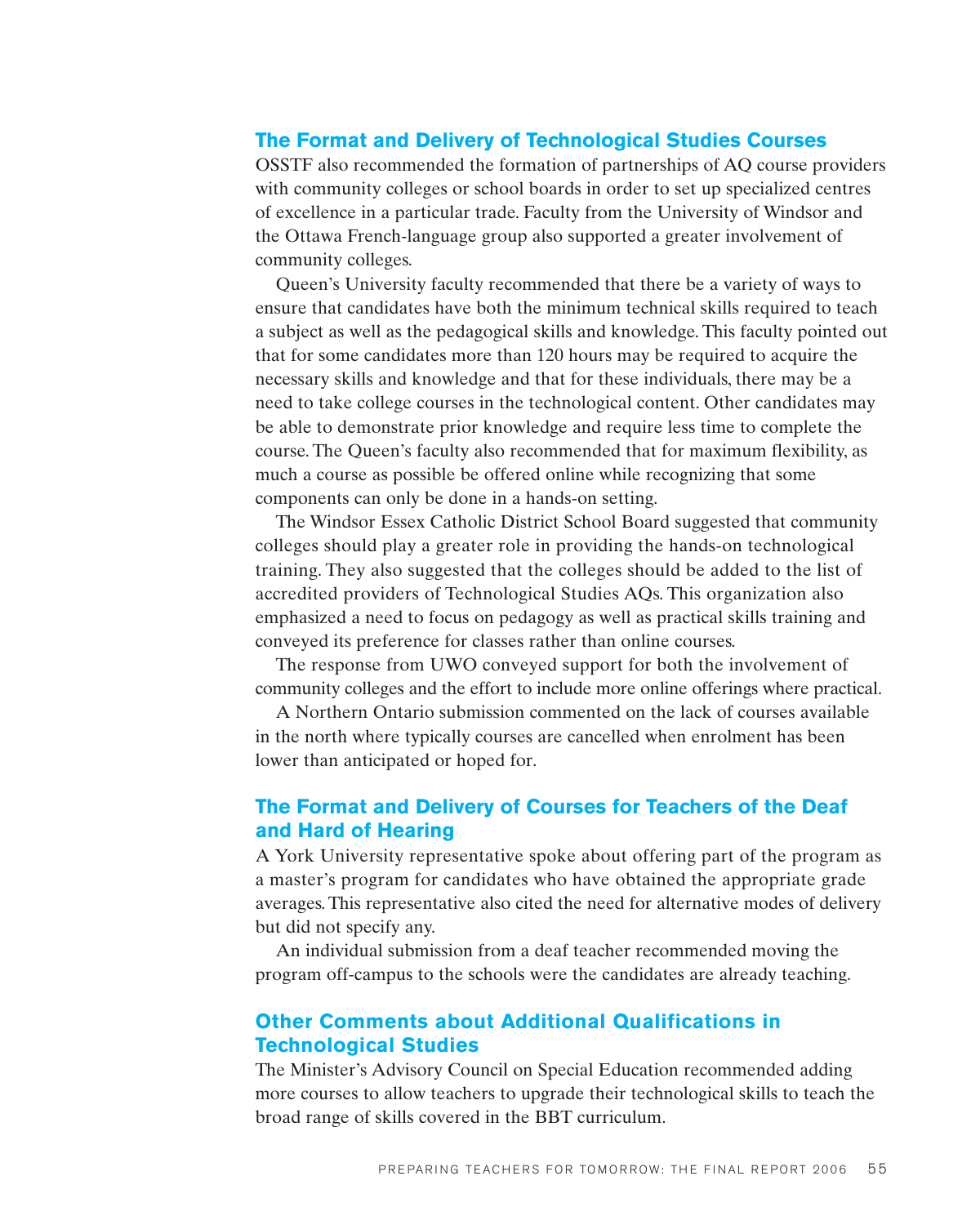Both OSSTF and OTF proposed that a schedule of AQ courses for Technological Studies be created which would identify subdivisions of each BBT and enable teachers to increase their expertise in one broad-based area. This proposal was derived from OSSTF's concern about safety issues related to current practice whereby a Technological Studies teacher can obtain an Additional Basic Qualification unrelated to their area of experience and demonstrated competence. An individual submission also supported this position proposing that it provides more opportunity for Technological Studies teachers to take AQs that would enable them to move into higher salary categories.

The Windsor-Essex Catholic District School Board teachers also recommended a multi-module curriculum approach that would enable teachers to choose the module specific to their needs, which would be recognized for certification or professional development purposes.

Participants in the validation session endorsed the creation of a new schedule for Technological Studies.

OPSBA recommended that the courses Technological Studies teachers take to upgrade their skills qualifications also be listed on the teacher's Certificate of Qualification for consideration towards advancement on the salary grid. OPSBA also recommended that there be ongoing mentoring support for teachers who have completed AQ or ABQ courses.

A Seneca College submission recommended a mandatory college-trade-industry rejuvenation program to ensure that Technological Studies teachers remain up to date in their profession.

OTF proposed that just as Technological Studies teachers should be able to enrol in Additional Qualification courses in Schedules C and D, general studies teachers should be able to take specific Technological Studies Additional Qualification courses if they meet the required proof of skill competence and work experience. This position was also supported by OSSTF.

There were several comments about the necessity of ensuring that no teacher is disadvantaged by changes in the regulations and schedules that might remove a specific qualification he or she currently holds. There should be specific grandparenting provisions made for such teachers.

### **Other Comments about Additional Qualifications for Teachers of the Deaf and Hard of Hearing**

The Minister's Advisory Council on Special Education conveyed its support for the recognition of acceptable teacher education programs for teaching the Deaf and Hard of Hearing from outside Ontario. This group also recommended that the Additional Qualification courses include one related to the role of the itinerant teacher to address the fact that many deaf and hard of hearing children are in regular classroom settings.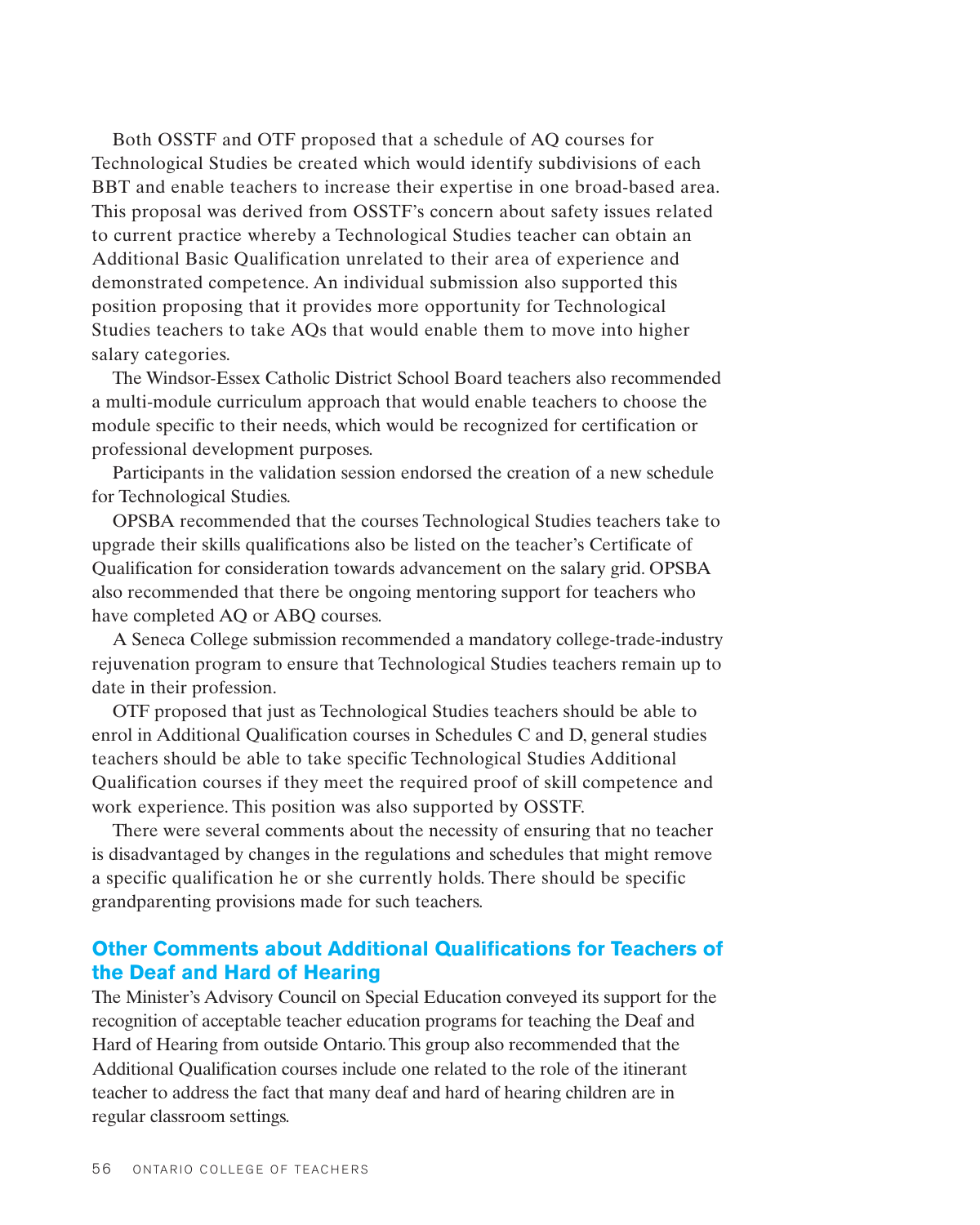The E.C. Drury focus group identified concerns about the content of the ASL materials, standards for ASL as language of instruction, competency evaluations and programs for teachers of deaf Aboriginal students.

The Ontario Association of the Deaf and York University provided commentary about children with implants and sign language instruction. In addition, representatives from York University also outlined a number of trends in deaf education.

The Canadian Cultural Society of the Deaf proposed that the College should set standards in a number of areas related to teaching the Deaf and Hard of Hearing and it projected that during the next few years, there will be a significant shortage of qualified teachers of the Deaf and Hard of Hearing.

# Principal's Qualification Program

### **Prerequisites for Admission**

A number of respondents agreed with the prerequisite that candidates should be qualified in three divisions. OTF, however, questioned this prerequisite, arguing that practical experience is a much better measure of preparedness than being qualified in three divisions.

From this organization's perspective, this requirement discriminates against those who hold Primary/Junior Division qualifications because these teachers often have postsecondary degrees in general studies which prevents them from meeting the subject-specific university credit prerequisites for entry into the Intermediate Division ABQ.

Participants in one of the English provincial focus group consultation sessions suggested that the requirement for qualification in three divisions is also a barrier for Technological Studies teachers.

Almost all respondents perceived the required five years' teaching experience to be an appropriate minimum standard for entry into the program, with some comments suggesting that teaching experience be increased to range from eight to 10 years. Others commented on the need for the experience to be in Ontario. The French-language focus group, however, felt that teaching experience does not provide good preparation for becoming a principal, suggesting instead that courses in administration would make more appropriate prerequisites.

The Catholic Principal's Council of Ontario, OISE/UT, some participants in one of the English-language provincial focus groups, and the AQ/PQP candidates' submissions all recommended that Special Education Part I be a prerequisite for entry into the PQP.

OTF recommended that the variety of routes to entry be maintained and this organization cited the double specialist as a particularly good prerequisite because of the perceived benefits of the instructional leadership component in Part III of those courses. OPSBA also commented on the need for practical leadership experience.

*Participants in one of the English provincial focus group consultation sessions suggested that the requirement for qualification in three divisions is also a barrier for Technological Studies teachers.*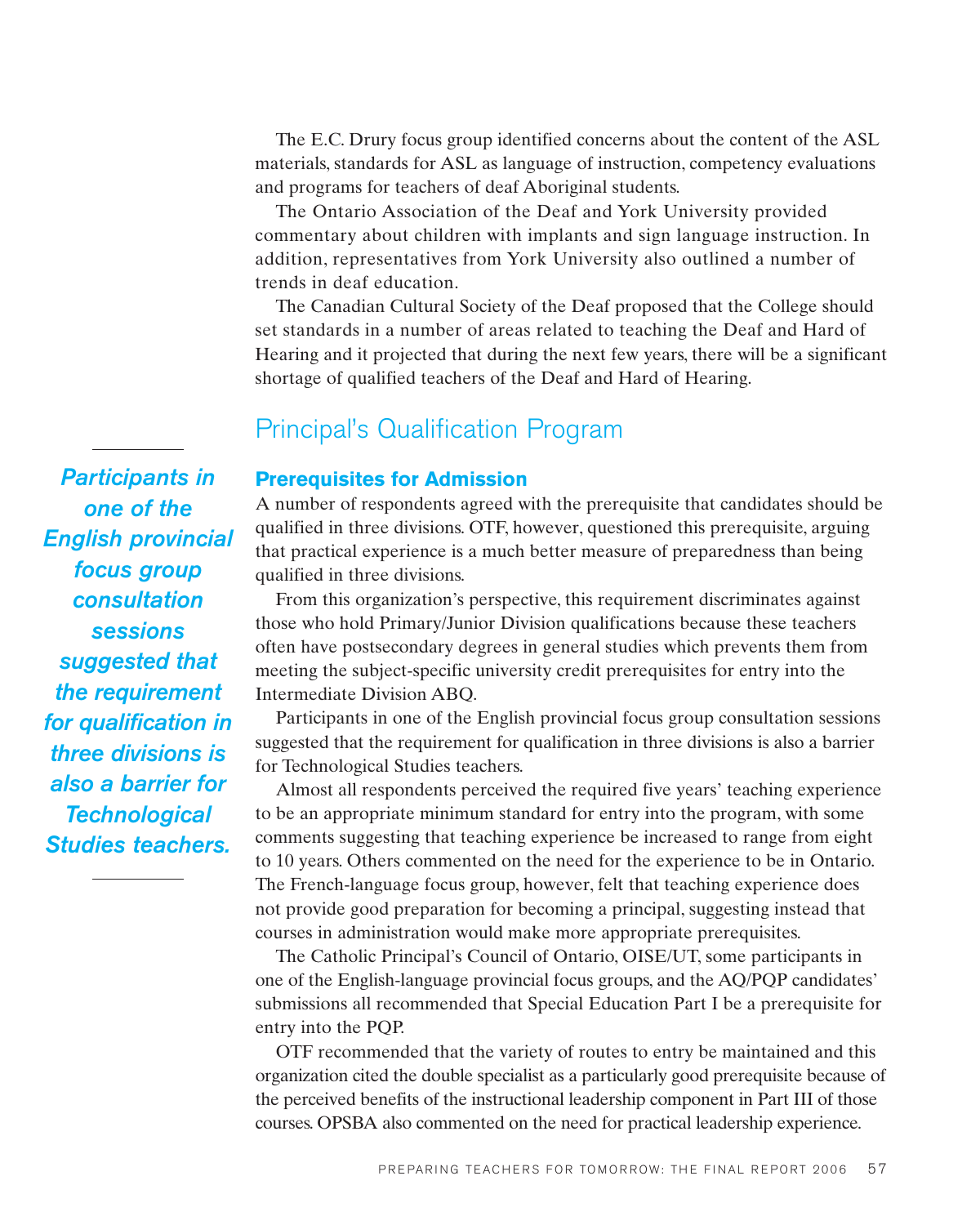Many responses to the member's survey suggested support for maintaining the prerequisites for entry into the PQP, including having qualifications in three divisions.

#### **Program Relevance**

The English-language focus group respondents generally felt that the components of the PQP are satisfactory, but suggested that the program could be enhanced with the addition of more observation, job shadowing, mentoring or internship opportunities. OTF and the affiliates recommended that all candidates should receive preparation in dealing with collective agreements and labour law. OTF also recommended a decision-making framework that would emphasize legislation, interpersonal skills, policy and learning theory.

The French-language focus group had strong reservations about the extent to which the courses provided good preparation for the role of principal. Participants in this group felt there was not enough focus on efficient administrative practices that would permit the principal to properly perform the leadership role within the school. This group also called for a stronger focus on the history of Frenchlanguage education in Ontario and the important role a school plays in a minority setting.

OTF and some participants in the English-language focus group sessions suggested that the PQP provides opportunity for acquiring knowledge and skills applicable to a variety of educational leadership opportunities, and that the courses should continue to provide those opportunities to those not interested in becoming school administrators.

The responses to the member's survey also suggested that the PQP is perceived to enhance professional practice.

### **Suitability of Part I, Practicum and Part II, Structure**

Most of the comments focused on the practicum and ranged from making suggestions that the practicum be completed before entry into Part II, that it be done concurrently with Part II, or in the case of the suggestion by the Frenchlanguage focus group, that it be placed after the course work and occur within five years of the completion of the course work. Comments seemed to suggest that most were satisfied with the length and placement of the practicum. There was a suggestion that the practicum could be better defined in guidelines.

Some suggested that by ensuring the practicum related specifically to the role of the principal, the program could be strengthened. Some also suggested that if the evaluation of the practicum were removed, candidates would be able to focus on the experience.

Some AQ and PQP candidates called for mandatory mentoring before becoming qualified, while the OISE/UT submission recommended that an induction program for principals be created.

*The Frenchlanguage focus group had strong reservations about the extent to which the courses provided good preparation for the role of principal.*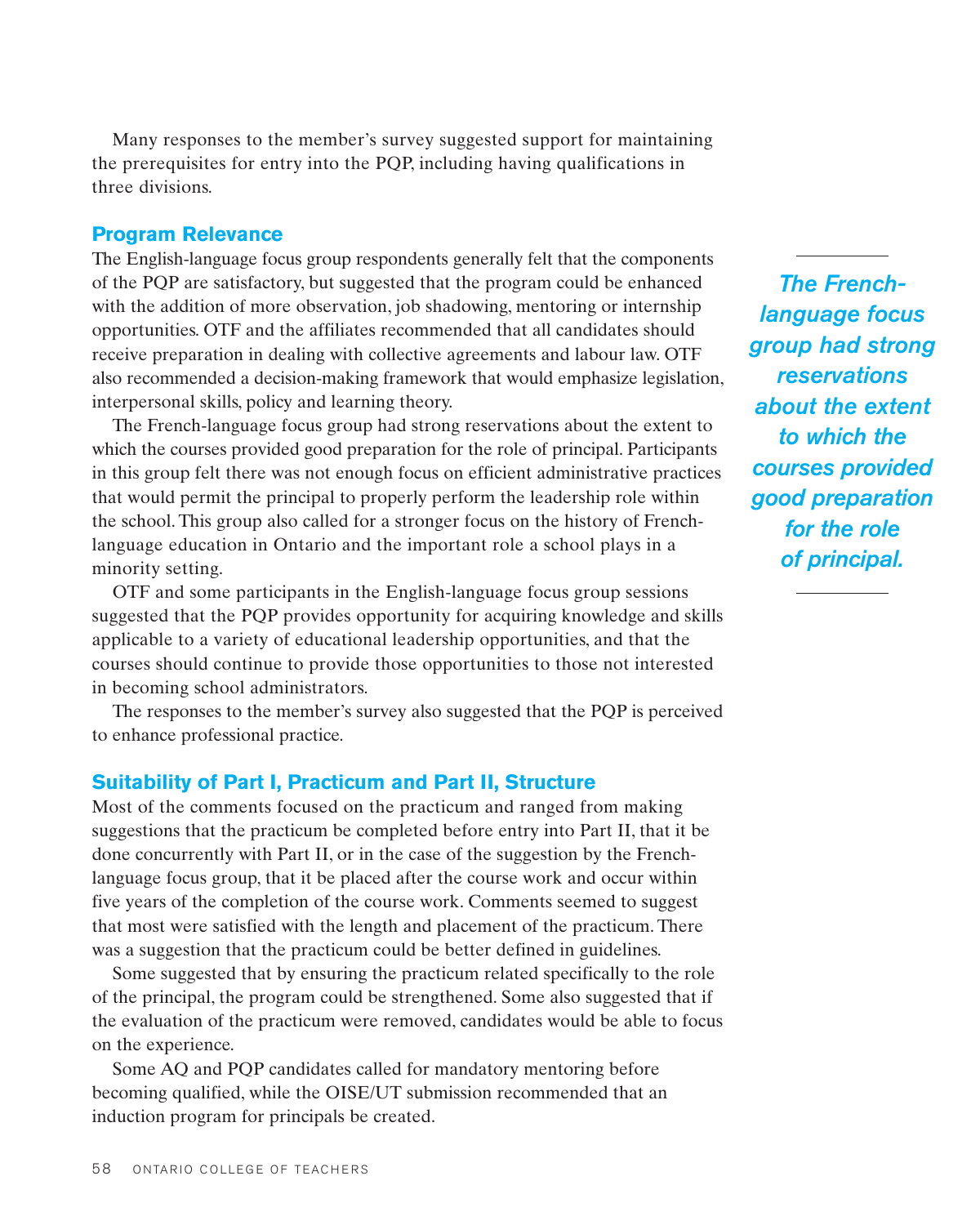#### **Program Duration**

Although many respondents perceived the program to be intensive and challenging to accomplish the expectations within a limited time, there was minimal support for extending the duration of the course.

#### **Delivery Format**

Although most participants perceived the electronic delivery of the program as beneficial to the candidates, cautions were identified. OTF, in particular, suggested that there should continue to be a strong emphasis on networking and connectedness.

OPSBA suggested that with new interactive technologies, there could be a larger proportion of the program delivered electronically, which would be of particular benefit to those appointed to the principalship who have not completed the program.

# Principal's Development Course

The few comments received in response to this question limits decision-making concerning the course's value or relevance. While few have taken the course in the past, enrolment has been growing. One participant suggested that a full online delivery format might attract more interest in this course.

# Supervisory Officer's Qualification Program

#### **Prerequisites for Admission**

There was general support for the existing prerequisites, but several respondents including the Ontario Catholic Supervisory Officers' Association (OCSOA) and both English- and French-language provincial focus groups, recommended the additional requirement of experience as principal or vice-principal.

OTF recommended adding leadership experience in educational organizations such as teachers' federations and the Ontario College of Teachers as further options for the two years' additional experience.

OCSOA recommended that the Ontario Association of Planners and Human Resources certification should be an optional qualifying component and called for recognition of Certificates of Advanced Study in Catholic Leadership Programs and/or courses in Religious Education. OCSOA also suggested that a background in special education should be mandatory for all supervisory officers.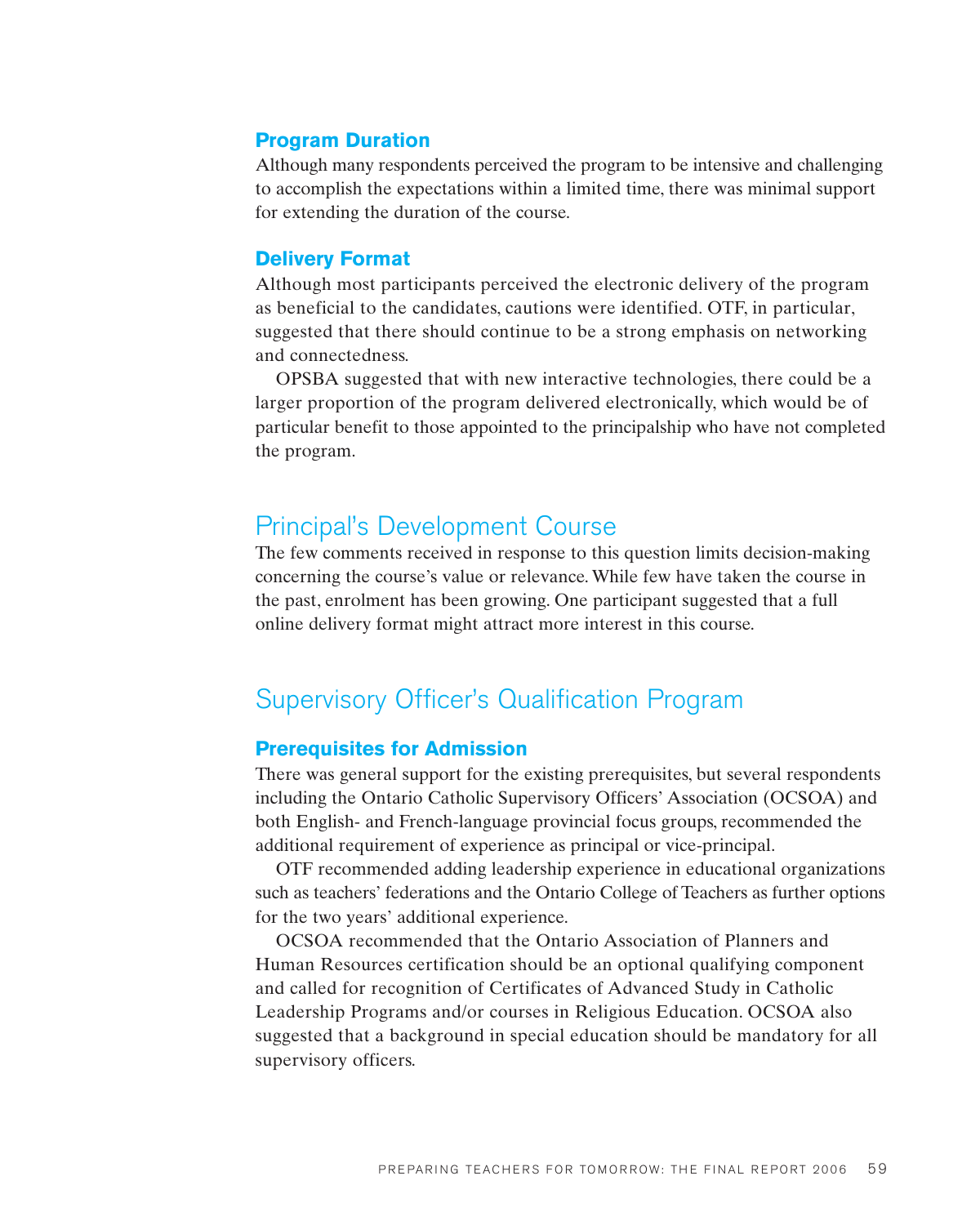### **Program Relevancy**

There were only two responses to this question. OCSOA members rated the program as being good to excellent as preparation for the role. One individual submission, however, stated that candidates have poor knowledge of legislation and Ministry of Education policy.

Both OCSOA members and participants in the English-language provincial focus group considered the program highly relevant. OCSOA cited evidence suggesting that many take the program as a professional development opportunity rather than for pursuing employment in the role of supervisory officer because of the perceived value in acquiring the solid networking opportunities provided by the program. An individual submission said that while it depended on the provider, some aspects of the program were very relevant.

### **Suitability of Five-Module Structure**

Among the respondents, there was general support for the five-module structure, although the French-language provincial focus group indicated that the structure in the French-language system has been successfully extended to eight modules. The group also suggested using retired experienced supervisory officers as mentors given the challenge of identifying mentors in the French-language system and in the North. An individual submission suggested that the legislation section of the program is too weak.

### **Program Duration**

OCSOA members and participants in the English-language provincial focus group supported the five-year duration stipulation for completion, although the focus group recommended that some flexibility be granted for business supervisory officers. OCSOA also commented that the program should be emphasized as being part of a continuum of career-long leadership training.

### **Appropriateness of Practicum Requirement**

Both OCSOA members and the English-language focus group participants perceived the practicum to be a critical component of the program. The focus group recommended that it be extended to 60 days. OCSOA recommended that it be job-embedded requiring attention over an entire school year. OCSOA also recommended in-service for mentors. An individual submission emphasized that the practicum must focus on the role supervisory officers ought to play in supporting the improvement of student achievement.

# **Delivery Format**

Respondents were very conscious of the fact that distance education delivery increases accessibility to the program, but they also recognized the value of the face-to-face experience.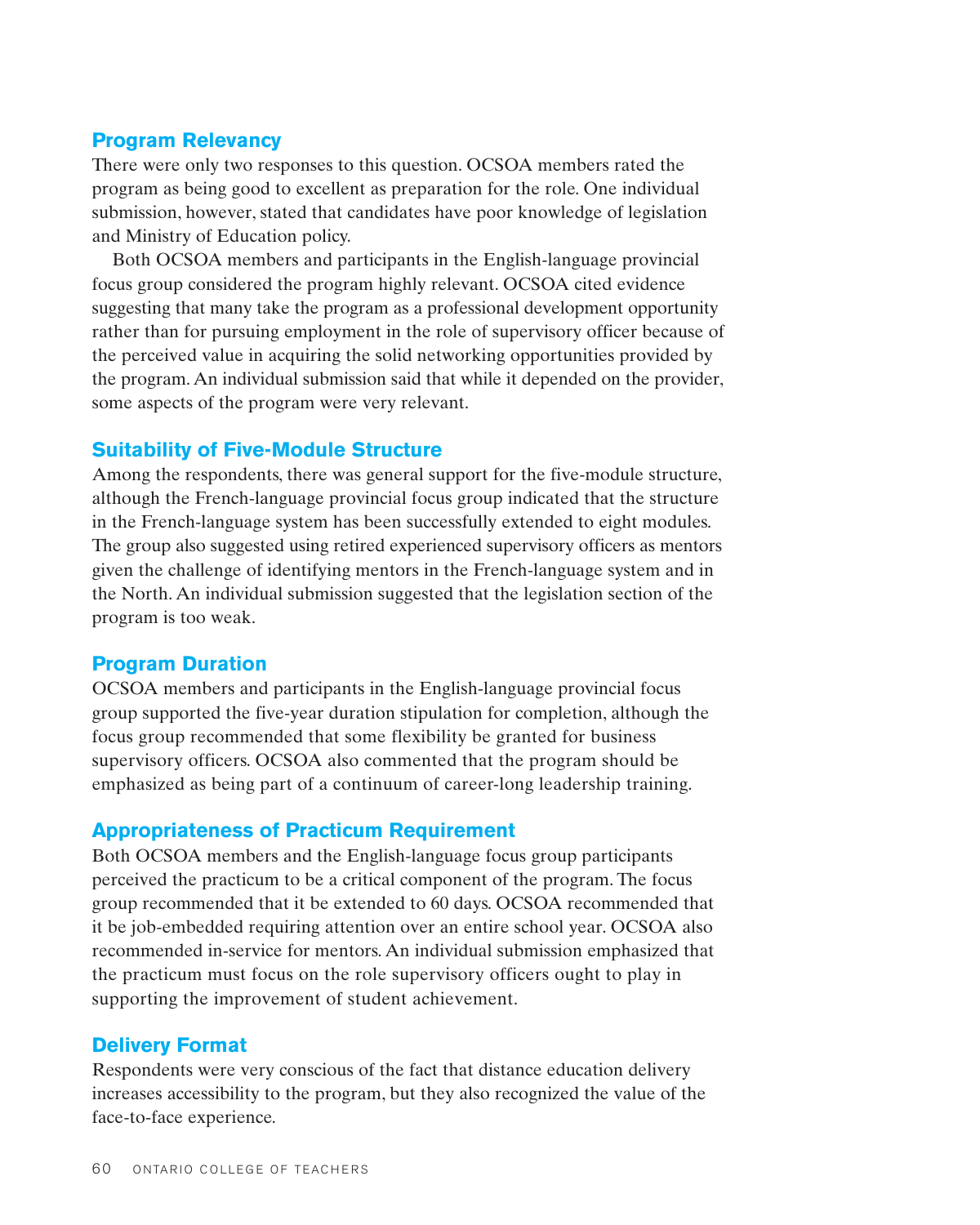OPSBA suggested that given exceptional interactive technology, the percentage of delivery through technology could be increased. OCSOA emphasized that the main components must be face-to-face to encourage rich discussion and networking, but they also suggested that the law module could be offered online and that video-conferencing should be considered for the North.

#### **Expansion of Provider Base**

The consultation revealed a consensus for ensuring that the program remain grounded in the profession for understanding the role of the supervisory officer and for providing continuing support.

Comments proposed that providers make use of individuals who have held supervisory officer positions and who can link theory to practice. According to the English-language focus group, any faculty involvement should be done in partnership with current providers or, if not, according to OPSBA, should have experienced supervisory officers provide leadership in determining program content.

OPSBA also recommended that trustees have input into the content of the program. OCSOA expressed strong support for the current arrangement and emphasized that a Catholic SOQP must be maintained. The English-language focus group also suggested that there were not enough candidates to disperse among additional providers.

#### **Perceived Need for a Supervisory Officer's Development Course**

While there was strong support for ongoing professional development, there was only qualified or limited support for a course. OCSOA proposed that professional development for supervisory officers is best offered by professional associations on an as-needed basis. Other respondents expressed similar views.

#### **Other Comments**

OCSOA suggested that Ontario maintain the requirement for supervisory officer certification to practise as an administrator in Ontario. OCSOA also suggested that there should be a compulsory period of job shadowing for those aspiring to supervisory officer positions.

The French-language focus group recommended that the Ontario College of Teachers be given the regulated mandate to review education needs perhaps every five years and respond to those needs in its bylaws. Several respondents expressed a concern for accessibility to the program outside urban centres. The English-language focus group called for courses in leadership and suggested that ministry secondments would also be a good strategy for developing leadership.

A number of suggestions were made to adjust the program content to include such things as an emphasis on building relationships with students and parents, conflict resolution, accessing range of funding for education initiatives, developing a sensitivity to politics in education and dealing with collective agreements and labour law.

*Comments proposed that providers make use of individuals who have held supervisory officer positions and who can link theory to practice.*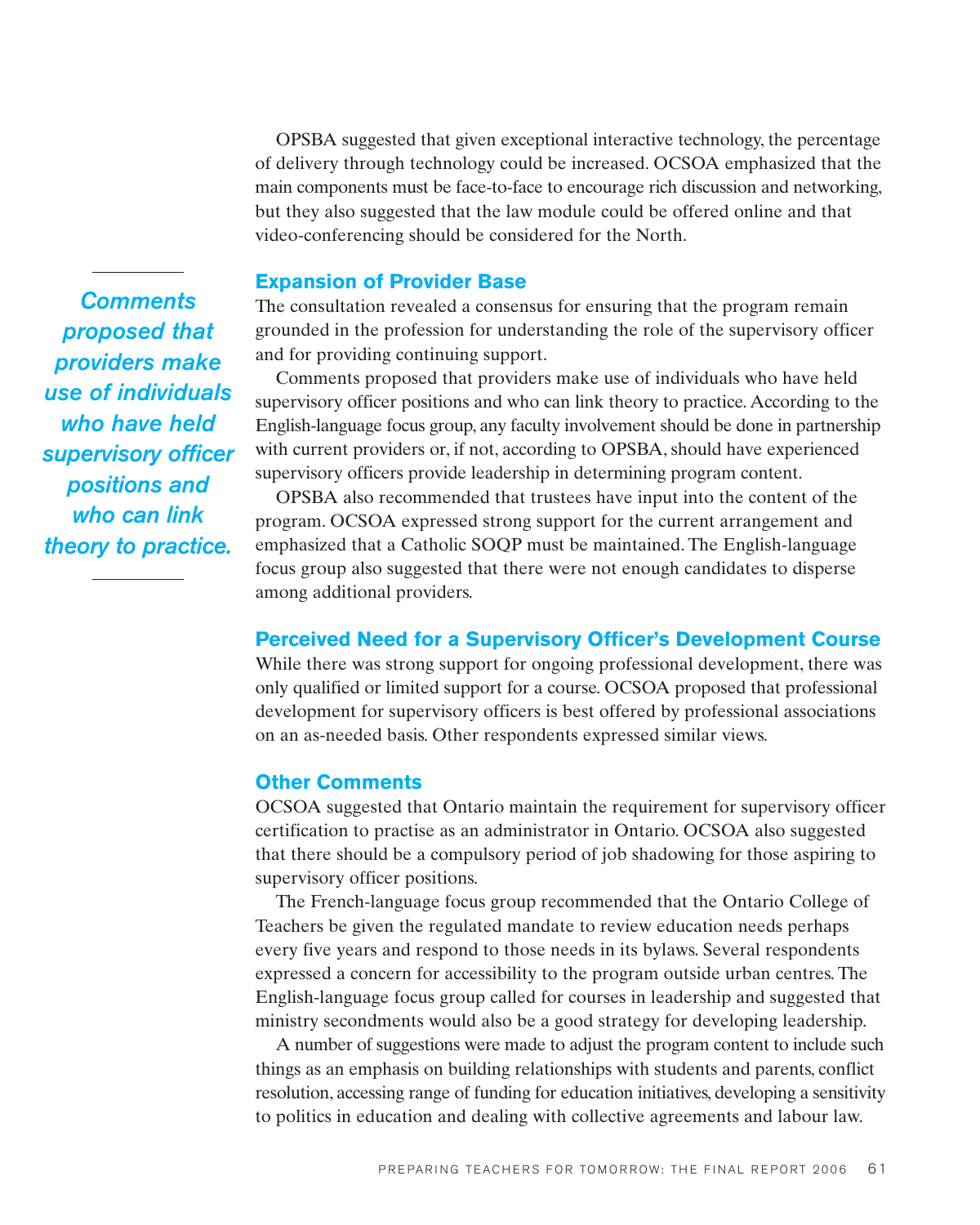Other suggestions identified topics for refresher courses/modules such as human resources, special education, literacy, numeracy, assessment, governance, educational funding, crisis management and response, effective schools, evaluation and data interpretation.

#### **Refreshing the Courses Listed in the Schedules**

Previously, the Council of the College made several recommendations to modify the courses identified in the schedules appended to the regulation. The consultation process solicited reaction to these recommendations and other suggestions to refresh the courses identified in the schedules.

Recommendations for change to Schedule A included renaming some courses to reflect the Ontario curriculum (for example changing Physical and Health Education to Health and Physical Education), deleting some courses such as Design and Technology and Environmental Science and adding some courses (such as Business Studies–General, Philosophy and an ABQ in Grade 9 Integrated Technologies).

In addition to specific additions and deletions, there was a recommendation for more courses for generalist teachers in Grades 7 and 8. These courses are generally considered relevant because they inform practice and can be targeted to particular groups.

Recommendations for changes to Schedule B included renaming Hospitality Services to Hospitality and Tourism Technology to align with the Ontario curriculum and adding Computer Engineering Technology to the courses listed in the schedule. Other suggestions included adding a qualification for teaching elementary technological education and making computer electronics technology an eighth area of qualification.

Proposed changes to courses identified in Schedule C also included name changes (for example, changing Childhood Education to Kindergarten), the deletion of courses such as Driver Education Instructor that were perceived to be obsolete, and the addition of a broad range of courses such as Computers in the Classroom, Science and Technology (Grades 7 and 8) and Student Assessment.

In addition to Council's previous recommendations, the consultation process identified a large number of suggested additions to Schedule C. Among others, these included Action Research, Character Education, Inclusive Classrooms, Teachers and the Law, and Leadership in a Minority Setting.

Council's previous recommendations for changes to courses in Schedule D also included name changes to reflect curriculum change (for example, changing Guidance to Guidance and Career Education), additions (for example, Native Studies and Environmental Literacy) and deletions (for example, Business Studies–Data Processing and Environmental Science).

As with Schedule C, the consultation process also identified adjustments to the courses listed in Schedule D. Proposed additions included Literacy, Outdoor

*In addition to specific additions and deletions, there was a recommendation for more courses for generalist teachers in Grades 7 and 8. These courses are generally considered relevant because they inform practice and can be targeted to particular groups.*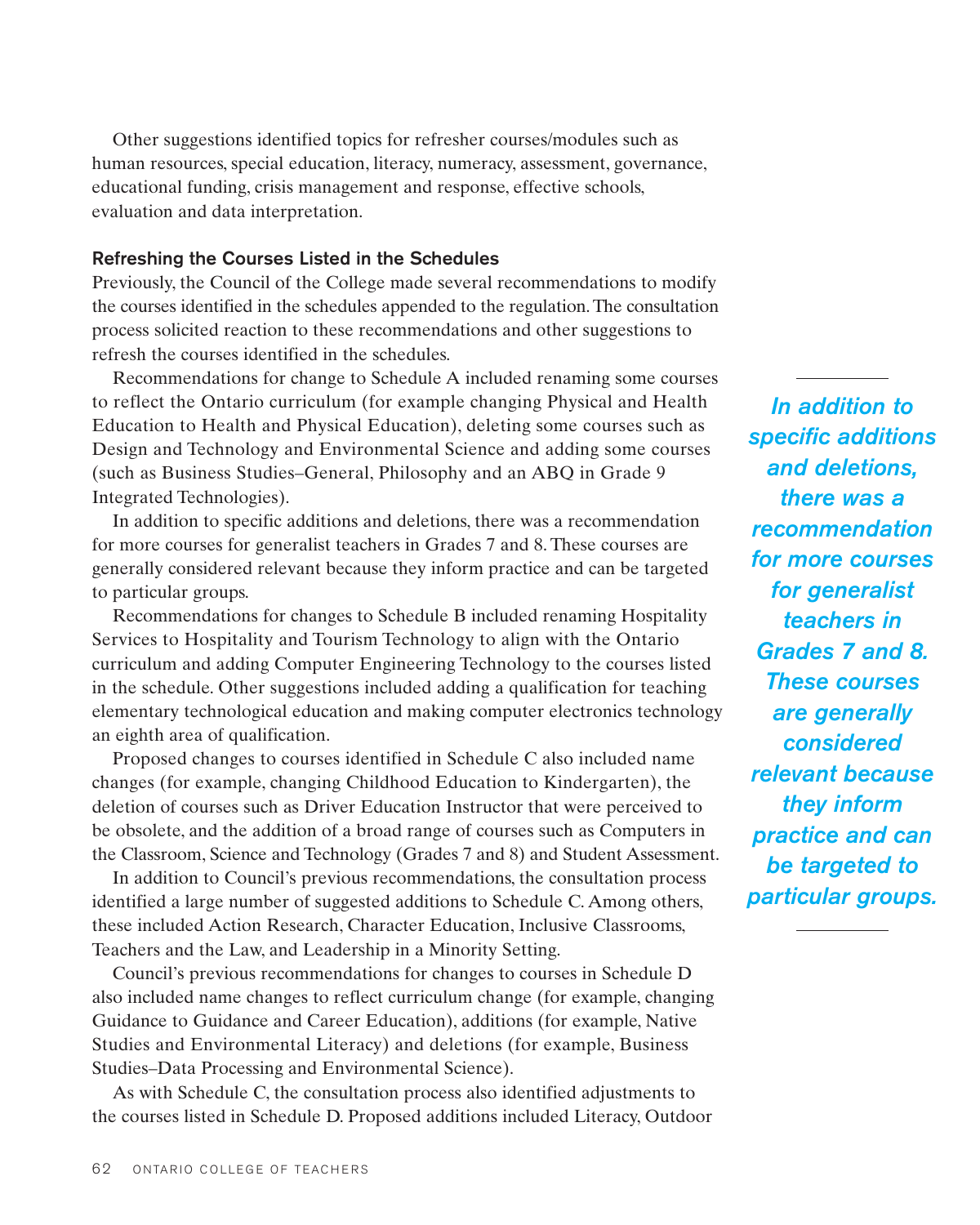Experiential Education and Teaching in a Diverse Society, Science and Technology for Primary/Junior and Junior/Intermediate teachers, among others.

Proposed changes to the courses listed in Schedule E also involved renaming to reflect curriculum change, adding General Arts and Native Languages for example, and deleting Environmental Science and Geology. A proposal was also made to add a technological education (BBT) course to this Schedule.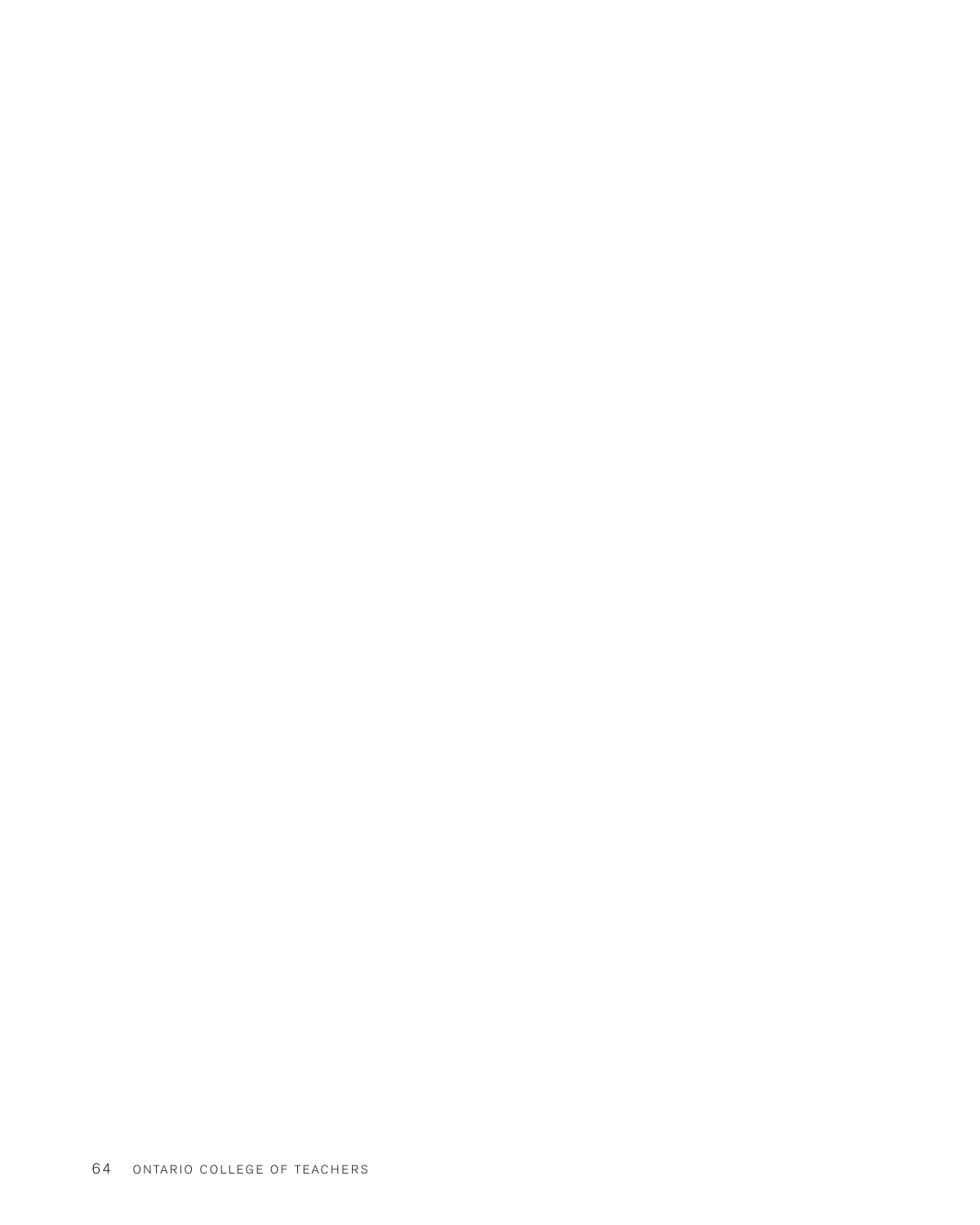# CHAPTER 4

# Teachers' Qualifications and Other Regulatory Issues and Considerations

The review has revealed a perception that many of the courses listed in these schedules do not reflect the current educational context or members' continuing professional learning needs.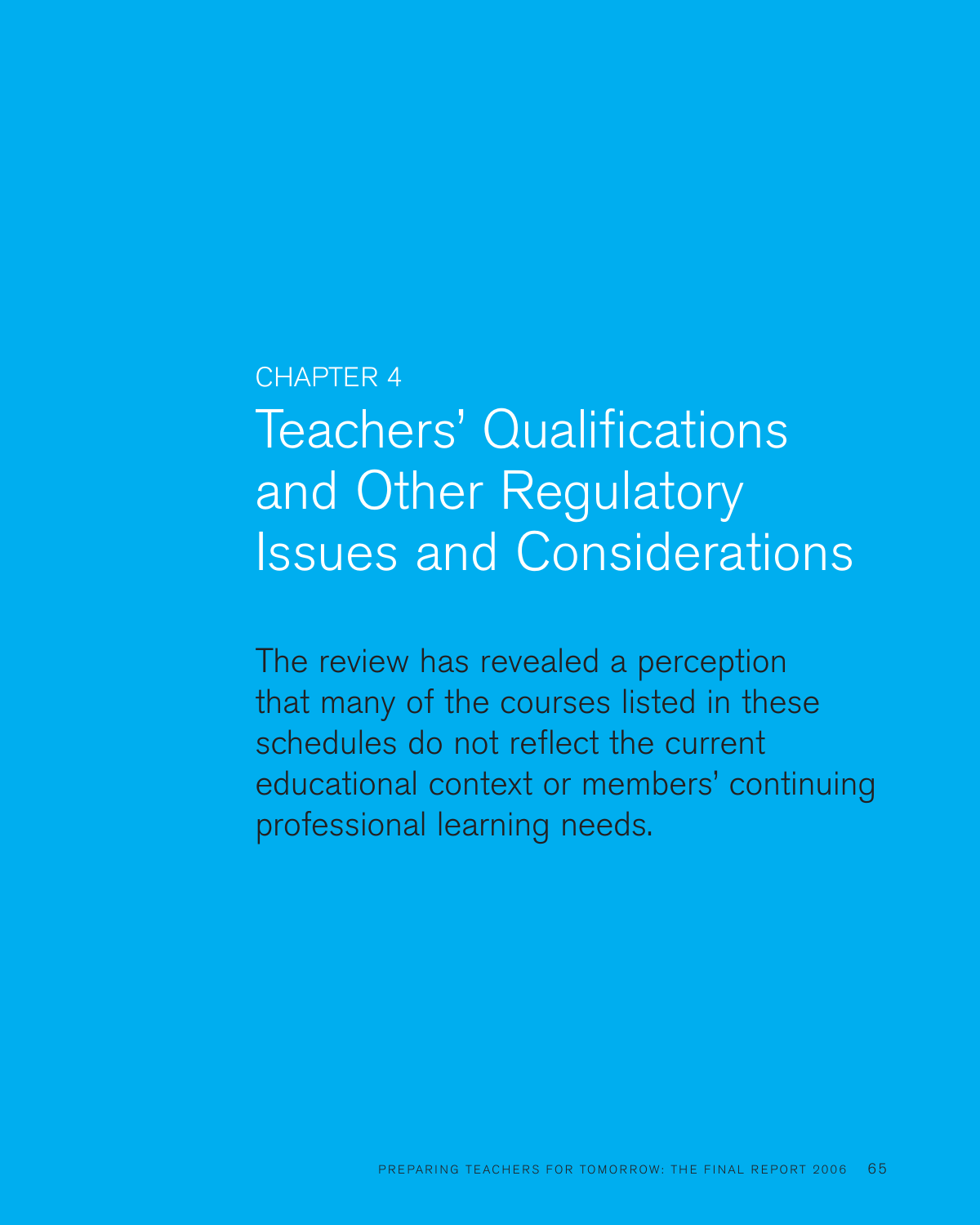# **Introduction**

In addition to the areas of initial and continuing programs of professional education, this review of teachers' qualifications has revealed a number of other regulatory issues and concerns that have been suggested for Council's consideration. These areas include the placement of the schedules currently appended to the regulation, the acquisition of AQs during the initial teacher education program, the signing authority for attesting to successful teaching experience and the adoption of a framework for PLAR.

# The Placement of the Schedules

The five schedules appended to *Regulation 184/97, Teachers' Qualifications* contain a list of courses that correspond to the Additional Qualifications identified in the regulation: options for Intermediate and Senior Basic and Additional Basic Qualifications, Technological Studies Basic and Additional Basic Qualifications, one-session qualifications, three-session qualifications, one-session honour specialist qualifications.

The review has revealed a perception that many of the courses listed in these schedules do not reflect the current educational context or members' continuing professional learning needs. Consequently, there were several recommendations that the schedules be detached from the regulation so that their currency might be more easily and readily maintained.

The OTF response, for example, pointed out that several of the courses, which at one point reflected current issues in the education system, have now become obsolete. OTF suggested that by removing the schedules from the regulation, courses would be able to be updated and refreshed with greater ease and flexibility.

# Acquiring Additional Qualification(s) During the Initial Program of Professional Education

Another policy issue that emerged during the review concerned whether or not candidates in a program of professional education may also acquire an Additional Qualification while completing their program. Currently, this provision exists only for candidates whose program concentration includes the Primary and Junior Divisions to also have a focus on French as a Second Language (FSL).

The review revealed that there is some agreement that candidates could enrol in ABQ and AQ courses before graduation in areas of special need such as FSL or where the candidates require the qualification for a specific potential job, and in lengthened or concurrent programs.

Most respondents, including the federation affiliates, agreed that it would be more appropriate for candidates to enrol in such courses after they have been certified or after they have successfully completed their program and been recommended

*The review has revealed a perception that many of the courses listed in these schedules do not reflect the current educational context or members' continuing professional learning needs.*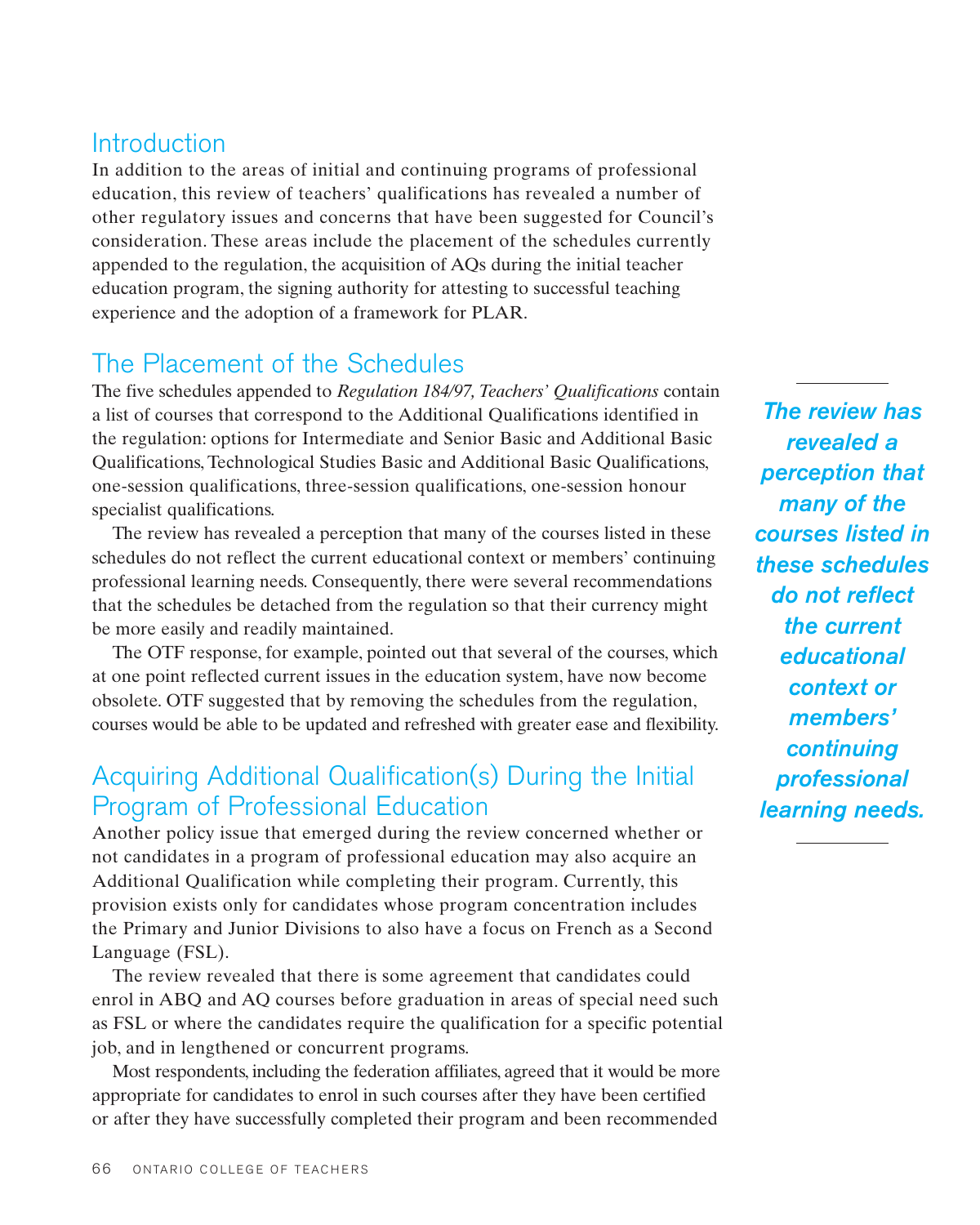for certification by their dean. Only a few respondents suggested that candidates should have teaching experience before enrolling in AQ/ABQ courses.

# Signing Authority for Attesting to Successful Teaching **Experience**

A third policy area identified during the consultation process concerned the authority to provide a signature that would attest to successful teaching experience. Currently, a supervisory officer attests to successful teaching experience.

The consultations revealed a significant concern among members of the Aboriginal community about the requirement for the signature of a qualified supervisory officer to confirm that a teacher has completed the successful teaching experience requirement stipulated in the regulation. Participants in the review suggested that frequently the supervisory official working in the Aboriginal education system is not recognized within the public education system. It was recommended that the College recognize the credentials of qualified supervisory officials and principals working in the Aboriginal education system.

# Prior Learning Assessment and Recognition

Prior learning assessment and recognition emerged as another policy area that the review deemed important for Council's consideration.Although the consultation did not explicitly solicit participant's perceptions about PLAR, participant responses and perceptions of the notion of equivalency as it is embedded in Regulation 184/97 and in current practices suggested that this broader policy issue be addressed by the College.

The issue of equivalency was addressed in a number of areas throughout the review including the recognition of postgraduate degrees in relation to specialist courses, principal's and supervisory officer's qualifications and experience from other jurisdictions in relation to Ontario's qualification programs, and the recognition of experience as it related to technological qualifications. While some proposals for equivalency received emphatic support (for example, a recommendation that Teachers of English to Speakers of Other Languages certification be considered equivalent to English as a Second Language), there was considerable variability in the level of support for equivalency recognition in other areas. The results of this review suggested that a substantive discussion should occur with the education community.

The following comments were made about equivalencies during the consultation process.

### **Equivalence of Specialist Courses to Postgraduate Degrees**

The review revealed some level of support for recognizing equivalency of postgraduate degrees to the specialist courses on an individual basis. However, it was also recommended that this area be explored more fully with the faculties of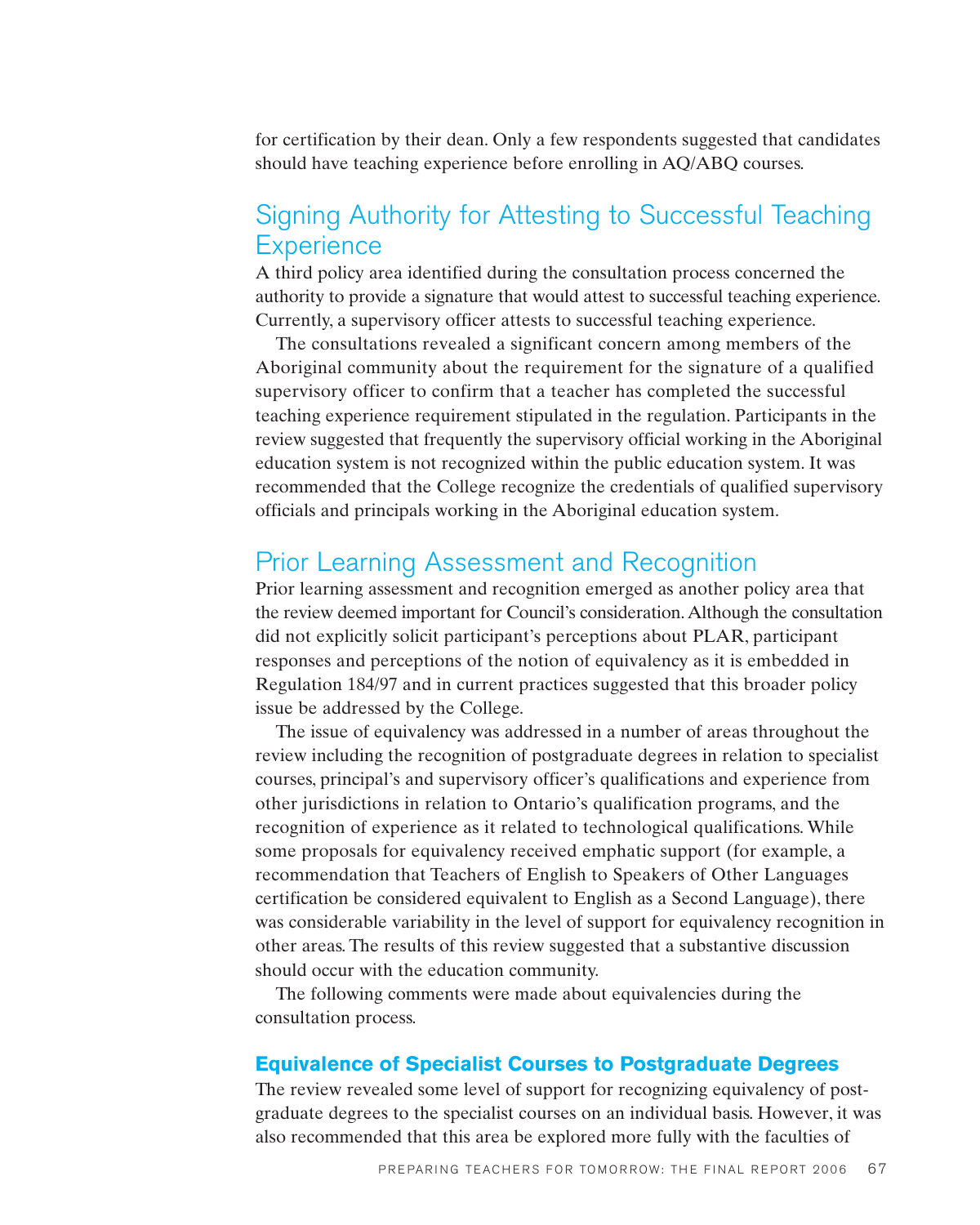education. Some respondents proposed some examples of equivalencies while others proposed that any assessment of equivalency would have to include giving attention to the balance between theory and practice and the Ontario context.

# **Equivalency of Ontario's Principal's Qualification Program to Principals' Courses from other Canadian Provinces**

The consultation revealed the consensus that experienced principals who received their education in other provinces could have their qualifications considered equivalent to part of the Ontario program. However, almost all of the participants who commented in this area suggested that principals educated out of province be required to have some orientation to Ontario legislation and context. It was suggested that this knowledge could be acquired by enroling in Part II of the PQP or by completing shorter specific orientation programs. Some comments also suggested that principals educated out of country be required to take the full PQP.

# **Recognition of Equivalent Roles in other Canadian Jurisdictions for Supervisory Officers**

Several organizational submissions and some focus group participants suggested that experience in other jurisdictions should be recognized, but that it should be evaluated against the content of the modules of the SOQP program. Further, it was recommended that there must be an orientation program on the Ontario context. A supervisory officer's organization also emphasized that academic supervisory officers must be qualified teachers. An individual submission proposed that both business and academic supervisory officers be required to have Ontario experience and knowledge and that their out-of-province experience not be recognized.

# **Recognition of Equivalency in Technological Studies**

The review revealed that discussion continues to occur about the kind of work experience required for Technological Studies teachers. Several organizations proposed that apprenticeships and postsecondary co-operative education placements should be considered acceptable proxies for experience. Several university faculties recommended that a more flexible approach to work experience include paid co-op work in college programs. Other responses emphasized a position that apprenticeship and co-op experiences should not be considered acceptable proxies for work experience.

A French-language representative of OCTE suggested that there be a more flexible way of assessing the technical skills of trades people who may have acquired the skills through hobbies or work experience as opposed to apprenticeship or college routes.

Several respondents commented on the qualifications for Communication Technology. Some individuals proposed that this is an area that should meet the

*Several organizational submissions and some focus group participants suggested that experience in other jurisdictions should be recognized, but that it should be evaluated against the content of the modules of the SOQP program.*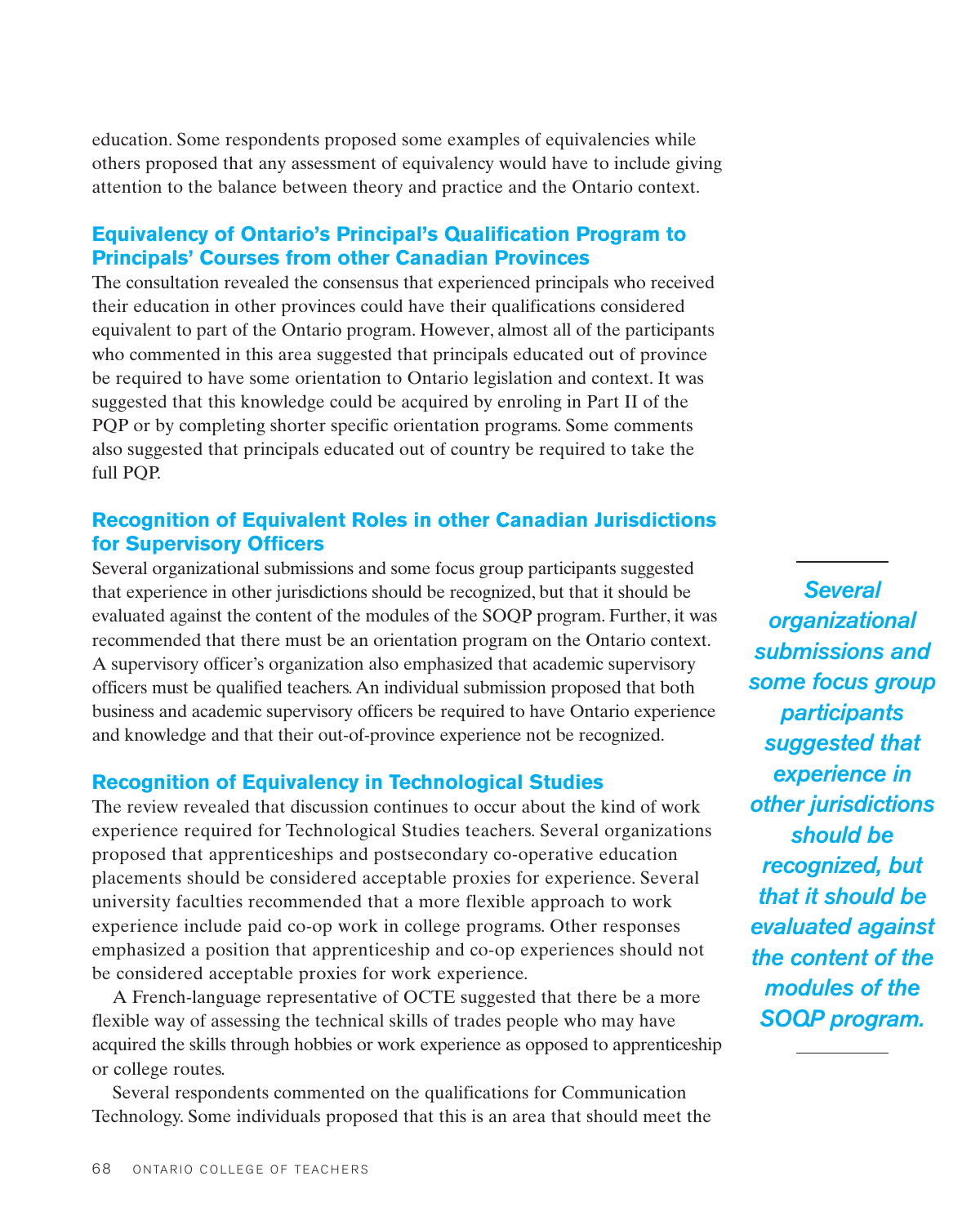same strict Technological Studies prerequisite requirements, while others suggested that the entry requirements should be based on the skills that candidates present and not on where and how they acquired those skills. It was suggested that PLAR might resolve this issue.

The Ontario Council for Technological Education recommended that a substitution of a mixture of Grade 13 and Ontario Academic Credits with tertiary institution credits, including CAAT credits, be recognized as equivalent to the additional year of academic study required to earn a Secondary School Honour Graduation Diploma.

OCTE also recommended that the one-session Honour Technological Studies Specialist qualification be the only route to specialist certification in Technological Studies, and that courses offered by CAATs and commercial providers be recognized for the skill upgrading courses necessary for entry into the specialist courses.

Faculty from Queen's University recommended that equivalencies should not simply be granted; rather, they should be overseen by some agency and granted where appropriate. Faculty from the University of Western Ontario recommended giving appropriate credit for experience and competence that a teacher would be able to demonstrate in some way and suggested that this could be done within the existing regulation. This faculty also recommended a province-wide program structure to establish equivalences for competence gained formally or informally in workplaces. ITEC members advocated for centralizing and standardizing the testing of technical competence.

The University of Ottawa faculty commented on the issue of computer courses. Their comments indicated that teachers gain their knowledge of computers in different ways, and they suggested that teachers qualified in communications technology be allowed to teach computer courses. An individual submission also addressed this issue and suggested that there be some type of test or portfolio that would enable a teacher to demonstrate his or her competence in this area. A proposal was also made that successful teaching of communications technology be recognized toward proof of competence.

An individual submission recommended more use of PLAR and of industry certification in determining whether a teacher has met prerequisites for entry into AQ courses.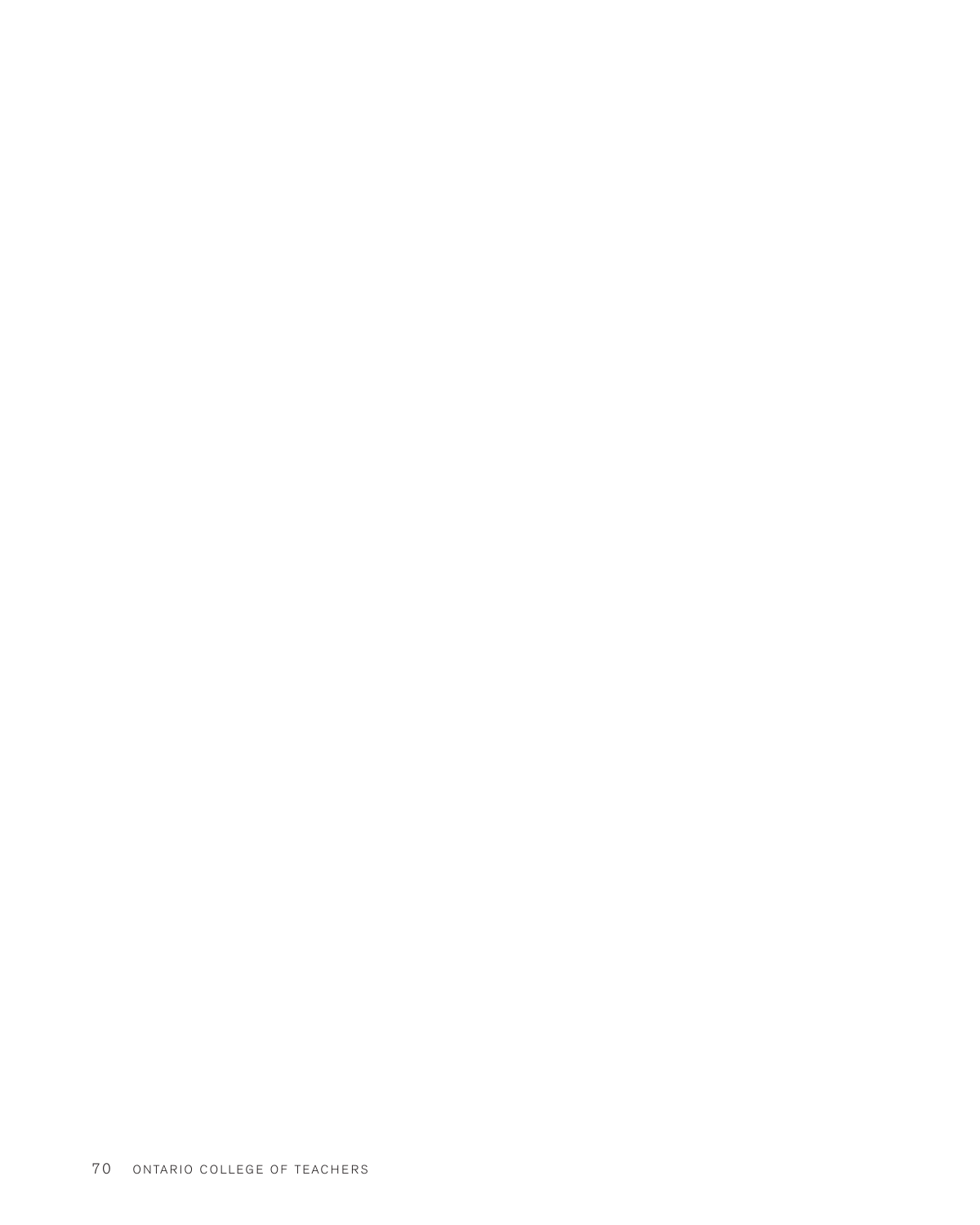# CHAPTER 5 Policy Options Considered by the College

For each phase of the review, data analysis of the participant responses was conducted to identify participants' perceptions about teachers' qualifications acquired through initial and continuing teacher education courses and programs.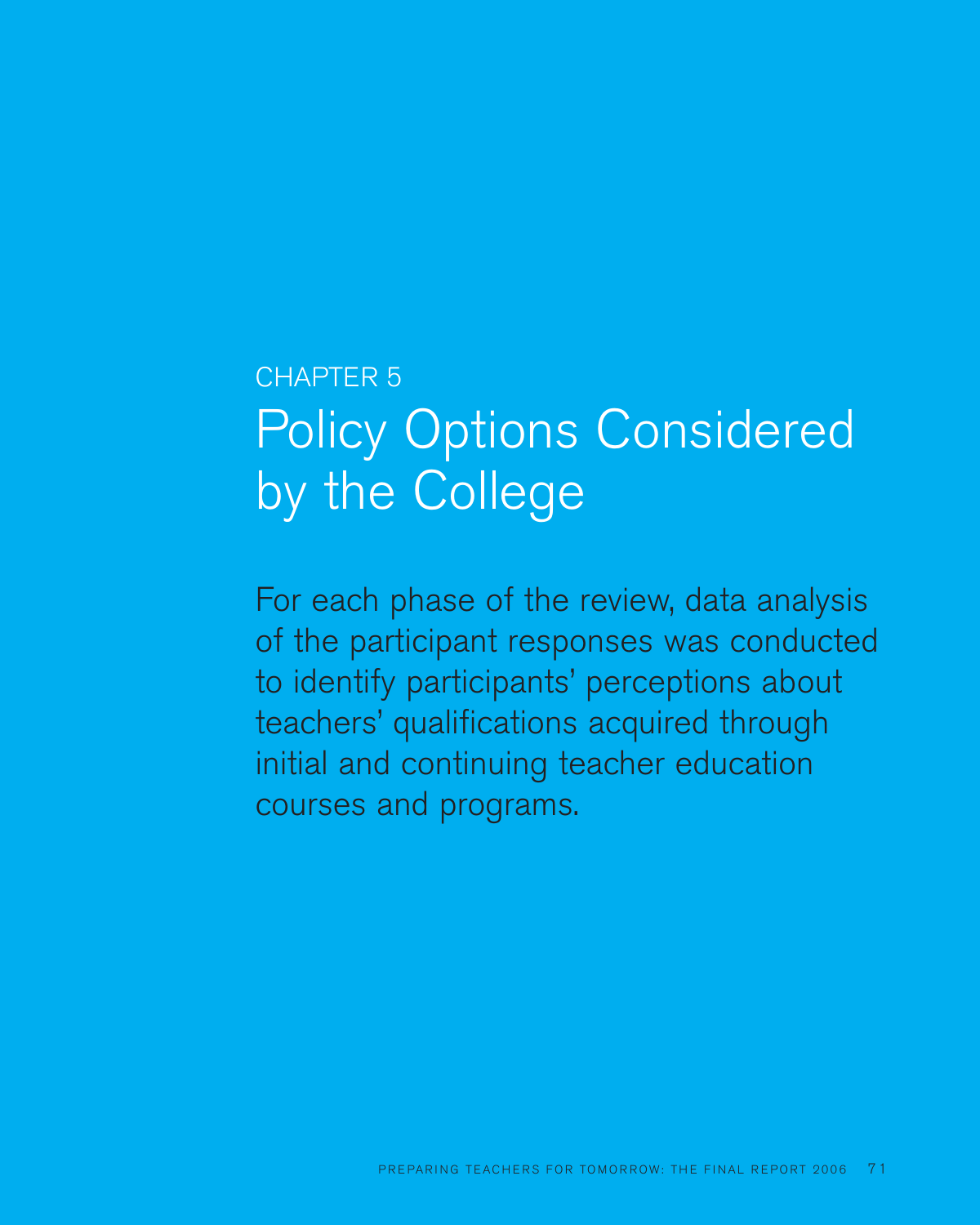# Creating Policy Options

This review of the regulation which governs teachers' qualifications in Ontario was conducted in three phases, both to reflect the regulation's complexity as well as to enable a broad participation of College members and others from the wider educational community who have a vested interest in teachers' qualifications.

Phase one focused on initial teacher education; phase two focused on continuing teacher education and phase three examined the specific programs of Technological Studies, Aboriginal teacher education and programs for teachers of the Deaf and Hard of Hearing.

For each phase of the review, data analysis of the participant responses was conducted to identify participants' perceptions about teachers' qualifications acquired through initial and continuing teacher education courses and programs. These perceptions formed the basis for the creation of an initial set of policy options. For each policy option in this initial set, a series of pros, cons, implications and comments were generated. The implications and comments sections of the initial policy option document were derived from an examination of the available research findings about initial and continuing teacher education, teacher education practices in other jurisdictions, previous recommendations by the Council and the assumptions and beliefs about initial and continuing teacher education upon which Ontario's teaching profession has been historically based.

Prior to Council's deliberations, preliminary drafts of the policy options for phases one and two were presented to provincial stakeholders to inform them and solicit their verifications of the identified options. Immediately following this presentation, a series of subsequent working session meetings were held with particular groups or organizations to amend, add to or clarify the options, the proposed pros and cons, the implications and the comments.

The process for identifying policy options in phase three was similar to the process for phases one and two. After policy options were derived from the findings in the phase three consultations and roundtables, meetings were held with representatives from specific program areas to review the options and where necessary, to revise them so that they validated the consultation findings. The advice given during the working sessions for each phase was instrumental in shaping policy options.

The validation review of the policy options for Technological Studies resulted in the creation and/or modification of several of the proposed regulation amendments. For example, it was proposed that rather than having the regulation refer to "sixteen months of continuous employment," a more accurate phrasing might refer to there being "no less than four months of continuous employment." Another suggestion arising from the validation of policy options resulted in a recommendation for adjusting the definition of technological qualifications for those candidates with postsecondary degrees so that the work experience they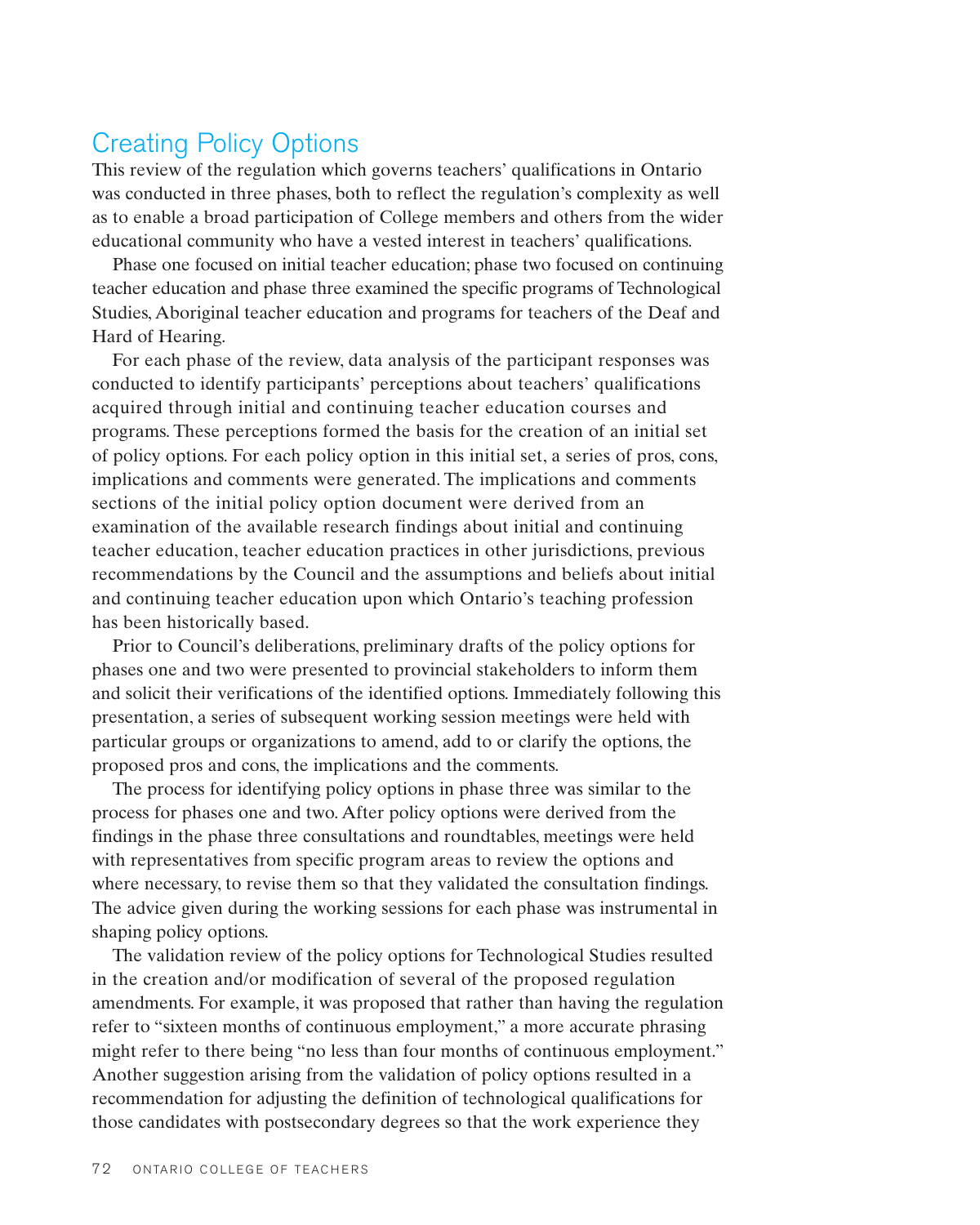acquired during this degree program could be counted toward meeting the requirement for entry into the program.

The review of the policy options for Technological Studies also resulted in a proposal that trade certification or diploma completion notations that were required for admission into the program of professional education be made on the certificate of qualification issued to Technological Studies teachers.

During the validation of policy options related to Aboriginal teacher education, proposals arose that suggested that over time, multi-session programs for teachers who teach in Aboriginal schools that require an OSSD be phased out and replaced with programs that require acceptable postsecondary degrees.

### **Final Policy Options and Implications Document**

After the policy options were validated, a final policy option and implications document was created that merged the options for all three phases of the review. In some instances, the merging process required a slight rephrasing to reflect the way a particular policy area is addressed in the current regulation. For example, while the consultation examined "prerequisites for admission into the program of professional education," this policy area was rephrased as "acceptable academic qualifications and technological qualifications." Because of this slight rephrasing and the merging process, it became conceptually necessary to organize the options according to the 14 themes that emerged. For each policy area, the College Council considered four possible decision actions: maintain the current regulatory requirements, report the findings from the review to the sector, propose new regulatory amendments and confirm or reconsider previously proposed amendments and identify implementation strategies either in lieu or support of regulatory change.

A merged policy option document that reflected these 14 policy areas and possible decision actions was presented to the Council of the College for its preliminary review and consideration in June 2006. During this briefing session, Council members identified additional policy options and a number of areas that required clarification. After making these revisions, a final policy option document was presented for Council's deliberation in September 2006.

#### **Refreshing the Schedules**

Council's decision-making about the courses to be identified in Schedules A-E of the teachers' qualification regulation was based upon a number of criteria that emerged from an analysis conducted into the purposes of ABQs and AQs as these have been articulated in the College's current AQ guidelines and in guidelines previously issued by the Ministry of Education. In addition to the schedule-specific criteria identified below, there were a number of general criteria that were considered in making recommendations to add a course. These included the extent to which the proposed addition:

*Council members identified additional policy options and a number of areas that required clarification.*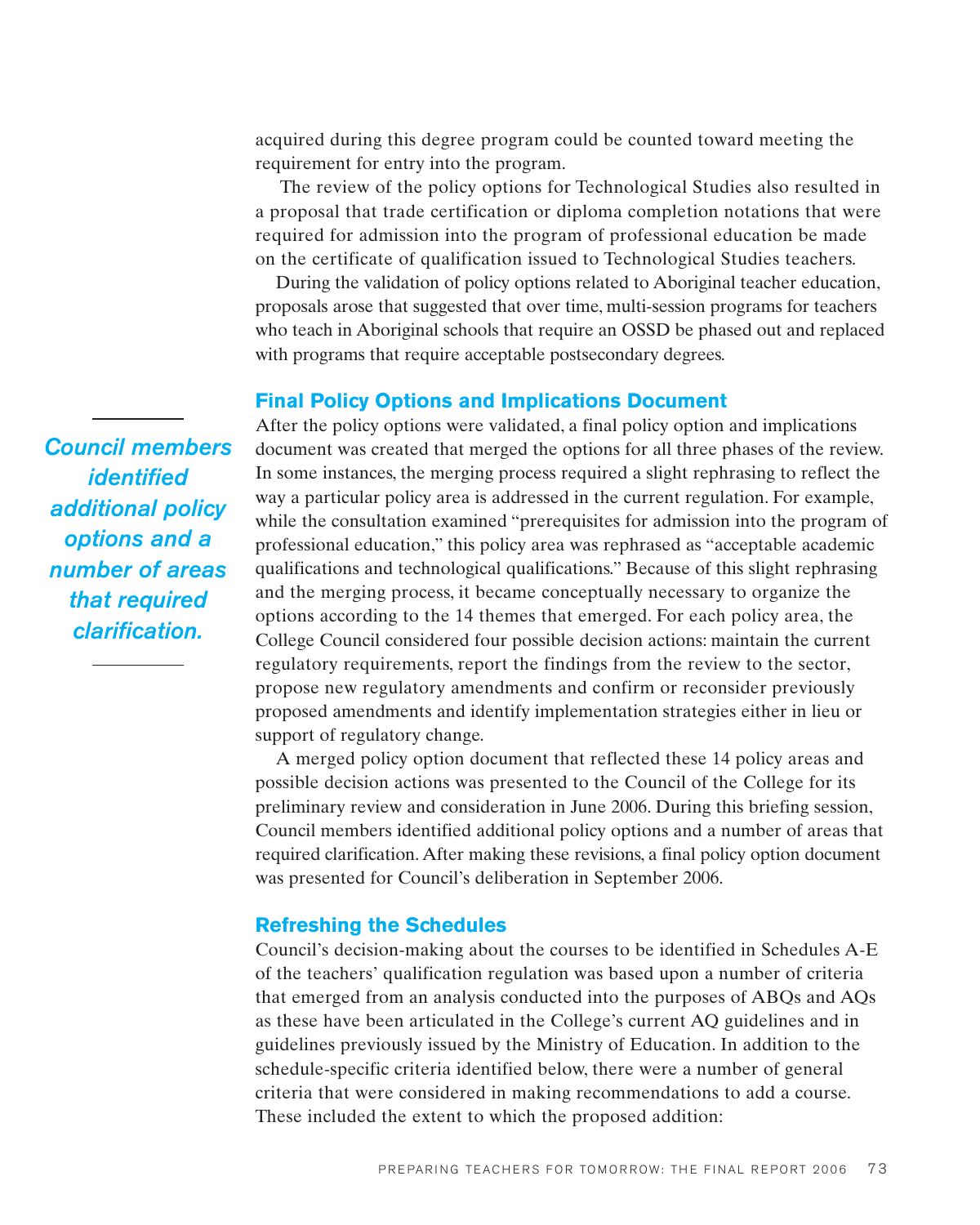- was one of a coherent set of courses derived from the standards
- was of sufficient scope to meet course length of 125 hours
- has/will have an agreed upon curriculum determined in guideline
- would be eligible to be accredited by the College.

Additions and Deletions of Courses Listed in Schedules A, B and E

In addition to the purposes of the qualification, criteria for determining additions and deletions of courses listed in Schedules A, B and E have been based upon the relationship of the course to the Ontario curriculum, the extent to which the course is offered over multiple grade levels and whether or not an acceptable postsecondary program in a recognized discipline exists.

Additions or Deletions of Courses Listed in Schedule D

In addition to the purposes of the qualification, criteria for determining additions and deletions of courses listed in Schedule D have been based upon the following:

- the relationship of the course to the Ontario curriculum
- the extent to which the course is perceived to respond to the needs of particular groups of students
- the extent to which the course is perceived to have a cross-curricular focus
- the extent to which the course extends knowledge beyond basic qualifications for Primary, Junior or Intermediate teachers.

Additions or Deletions of Courses Listed in Schedule C

In addition to the purposes of the qualification, criteria for determining additions and deletions of courses listed in Schedule C have been based upon the extent to which the course is perceived to:

- respond to system needs/priorities
- respond to particular community needs/priorities
- respond to particular role needs/priorities
- enhance teachers' practice.

In those instances where a course has been recommended for deletion, previously earned qualifications will continue to be valid. The College will need to create a concordance between the discontinued course $(s)$  and the proposed new course $(s)$ .

# **Policy Options about Initial Programs of Professional Education Considered by the College Council**

Currently, programs of professional education in Ontario consist of foundations courses, methodology courses and a practicum. Council's deliberations in this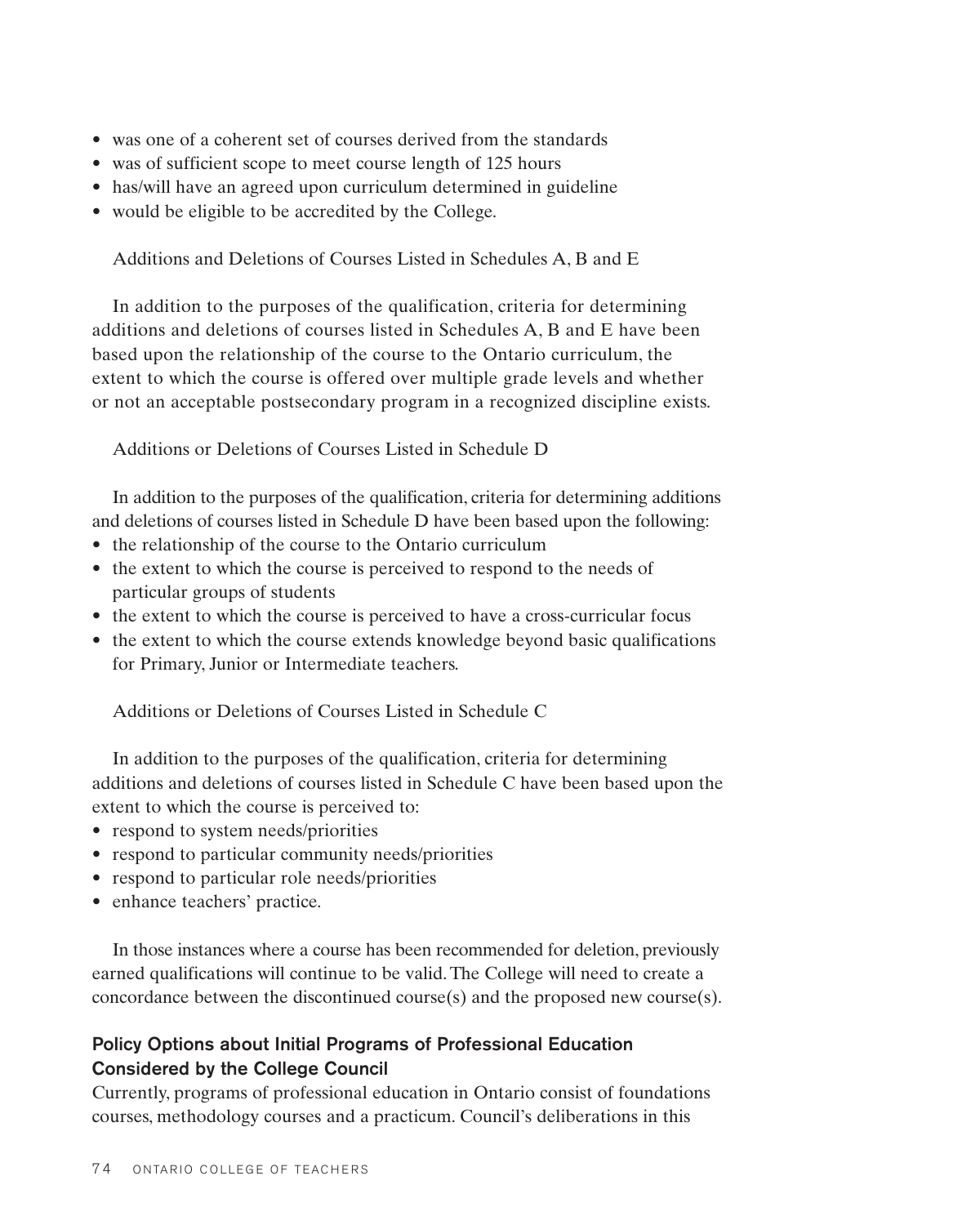policy area consisted of determining whether or to what extent the program components of the professional education program should be adjusted.

Council considered policy options about the content of the program, the overall length of the program, the length of the practicum, the type of certificate awarded as an outcome of the program, the definitions of acceptable academic and technological qualifications and the program structure and format.

# Policy Issue 1: Content of the Program of Professional Education in Ontario

Currently, programs of professional education in Ontario consist of foundations courses, methodology courses and a practicum.

Should the Council adjust or modify these components?

#### **Option 1.1**

Maintain current regulatory definition of the content of the program of professional education:

- teaching methods designed to meet needs of all students
- studies in education including learning and development through all divisions
- acts and regulations related to education
- study of curriculum development and review of curriculum guidelines for all divisions
- minimum of 40 days of practical experience in schools or other settings approved by the College for observations and practice teaching.

#### **Option 1.2**

Report the findings from the review to the sector and encourage dialogue among and within faculties.

#### **Option 1.3**

Issue an effective practices resource that identifies and/or describes the components of the program of professional education in areas such as the integration of special education, information technology, assessment and evaluation, classroom management, equity and diversity issues in all courses. For technological studies, identifies and/or describes project orientation, technological processes, planning instructional

environment of practical classes and laboratories, managing and maintaining these facilities in safety and training.

#### **Option 1.4**

Recommend a regulatory amendment to adjust the definition of a program of professional education so that it defines studies in education to include, but not be limited to, the history of education, sociology of education, philosophy of education and the psychology of education.

#### **Option 1.5**

Recommend a regulatory amendment to adjust the content of the program of professional education to identify special education as a required component within the program of professional education.

#### **Option 1.6**

Recommend a regulatory amendment to adjust the content of the program of professional education to identify Ontario's diverse education context as a required component within the program of professional education.

#### **Option 1.7**

Recommend a regulatory amendment to clarify that the phrase "teaching methods" includes teaching and learning strategies, assessment and evaluation, literacy and numeracy, teaching in multi-grade classes,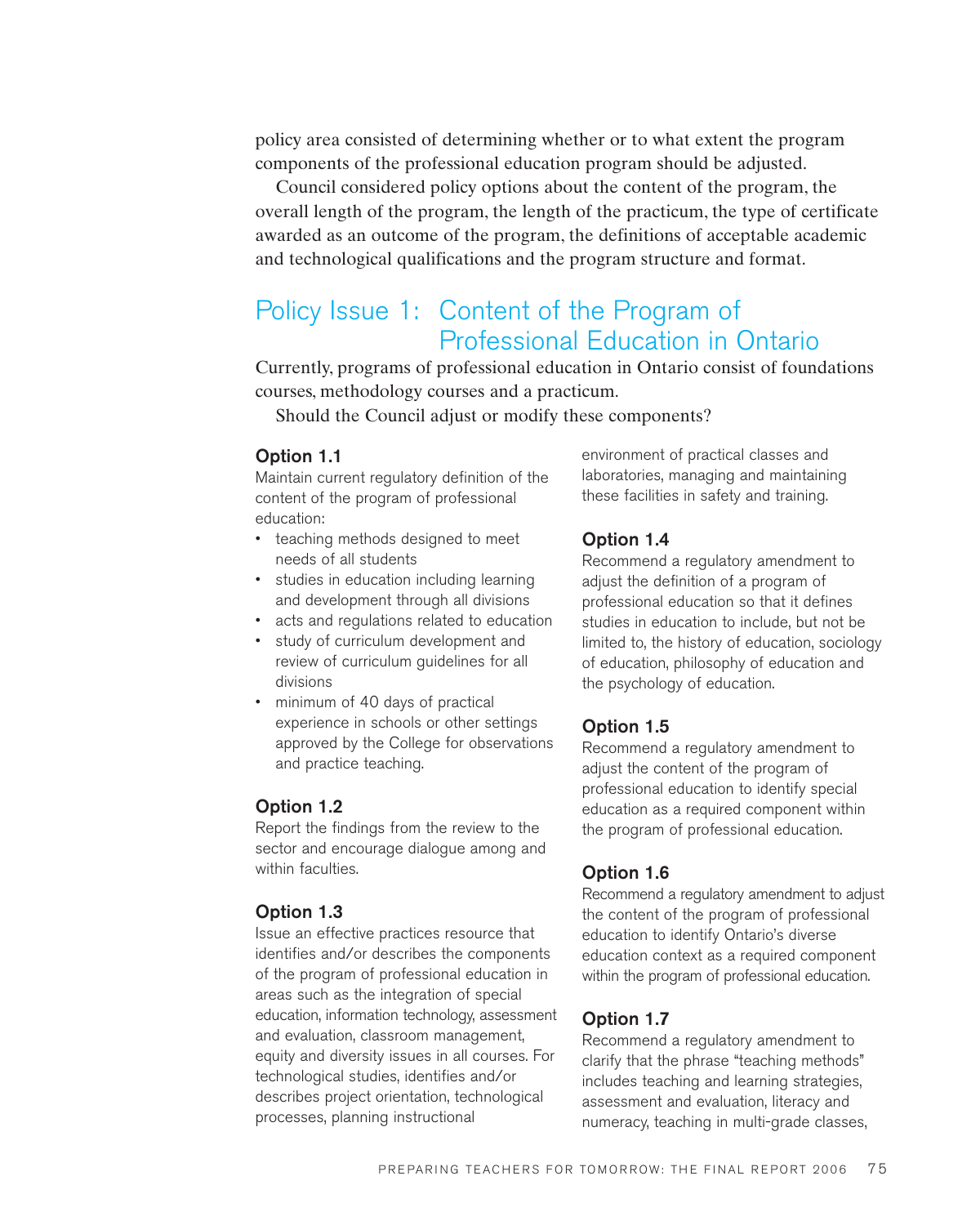and the integration of technology and that the phrase "to meet the needs of all students" includes in the French-language system, teaching in a minority setting.

#### **Option 1.8**

Recommend a regulatory amendment to adjust the definition of the program of professional education so that references to the Ethical Standards and the Standards of Practice for the Teaching Profession are included.

#### **Option 1.9**

Recommend a regulatory amendment to require that all teacher candidates have the opportunity to learn about Aboriginal histories, cultures, languages, students' learning styles, and Aboriginal perspectives.

# **Option 1.10**

Recommend a regulatory amendment to adjust the definition of programs of professional education so that it includes, as an area of study within the program, education in Ontario.

# Policy Issue 2: Length of Program of Professional Education in Ontario including the Practicum

Currently, the length of the program of professional education in Ontario varies from eight months duration (consecutive program) to 32 months duration (concurrent program) with the lengths of some multi-session programs modified to meet specific supply and demand needs.

Should the Council adjust or modify the length of the program of professional education?

# **Option 2.1**

Maintain current practice

- consecutive program is one academic year (eight months) and generally consists of five full-time courses or equivalent
- concurrent program is a minimum of four academic years (32 months) of which a minimum of five full-time courses or equivalent is dedicated to attaining a Bachelor of Education.

# **Option 2.2**

Recommend a regulatory amendment requiring that the length of the program of professional education be 10 months duration or its equivalent and correspond to the elementary/secondary school year.

# **Option 2.3**

Recommend a regulatory amendment to

lengthen the program by increasing the number of courses in a program of professional education from five to six.

# **Option 2.4**

Recommend a regulatory amendment requiring that the length of the program of professional education be 12 months duration.

# **Option 2.5**

Recommend a regulatory amendment requiring that the length of the program of professional education be two academic years in duration (16 months).

# **Option 2.6**

Recommend a regulatory amendment requiring that the program of professional education consist of the equivalent of five full courses and a practicum.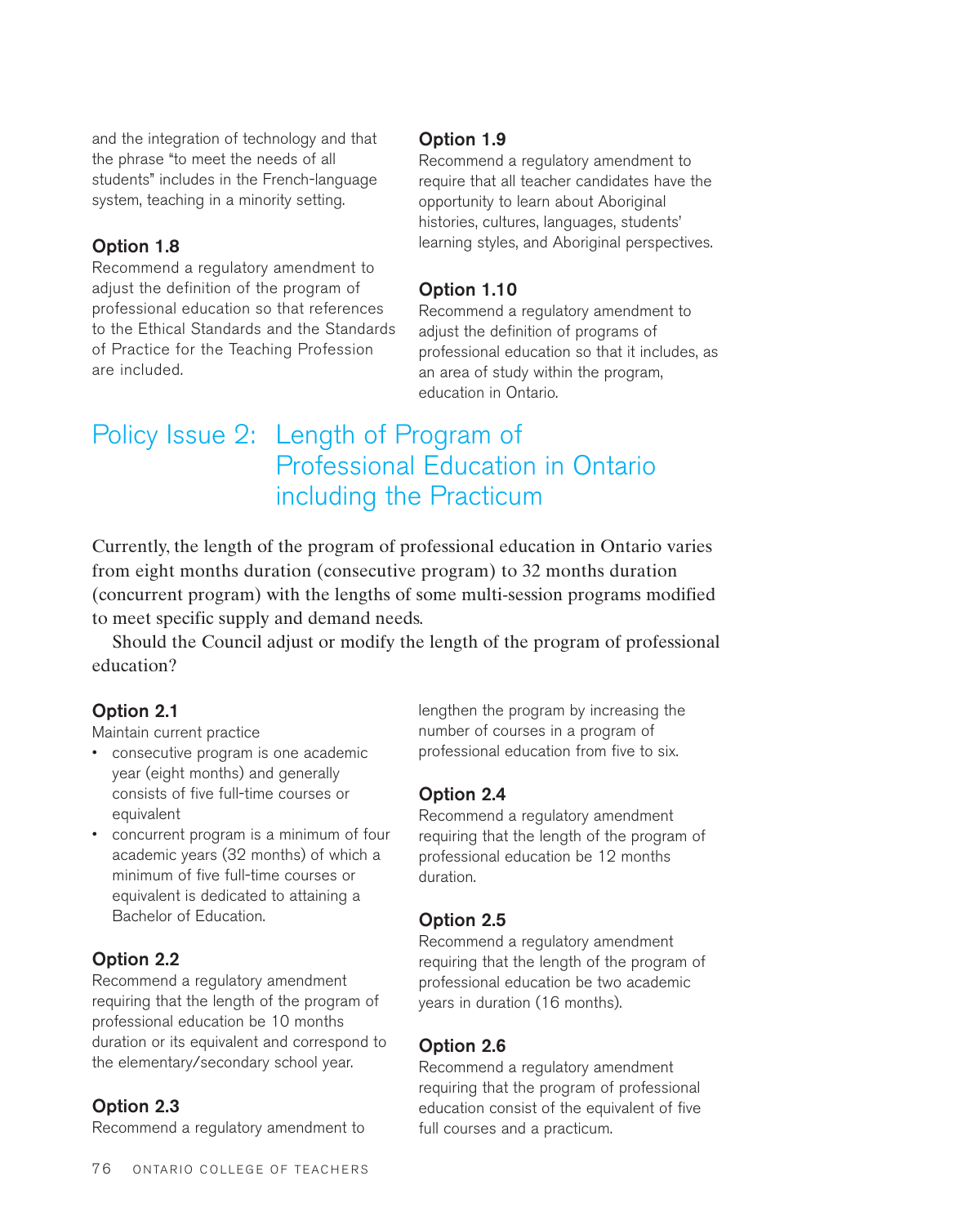# **Option 2.7**

Maintain current regulatory requirement for the practicum:

• minimum of 40 days of practical experience in schools or other settings approved by the College for observations and practice teaching.

#### **Option 2.8**

Recommend a regulatory amendment that would prescribe the practicum length to be a minimum of 60 days duration.

# **Option 2.9**

Recommend a regulatory amendment that would specify the practicum length to be between 60 and 80 days duration.

# **Option 2.10**

Recommend a regulatory amendment that, in addition to the minimum of 60 days, a requirement be identified that the practicum:

- be supervised
- be conducted over the duration of the school year
- take place in diverse settings whole school, observation in special education, participation in staff meetings, parent-teacher interviews and extra-curricular activities.

# **Option 2.11**

Recommend a regulatory amendment that identifies the maximum number of days a practicum can occur in an alternate setting.

# *Native Teacher Education Programs*

# **Option 2.12**

Recommend a regulatory amendment to enable candidates of Native ancestry to complete their practicum requirements in other provincial or territorial jurisdictions.

# **Option 2.13**

Issue a program guideline that, produced in collaboration with faculties of education and tzhe broader educational community, clarifies understanding and further defines the nature of experiences in the practicum and the settings in which it can occur.

### **Option 2.14**

Sponsor a provincial colloquium in partnership with faculties of education, the teacher federations and other education partners on the role of the associate teacher and of the faculty advisor in the delivery of the practicum component in the program of professional education.

# Policy Issue 3: The Outcome of the Program of Professional Education

Currently, *Regulation 184/97, Teachers' Qualifications* defines a program of professional education as a program that leads to a degree and a certificate of qualification and/or as a program that leads to a certificate or diploma and a Certificate of Qualificate or Certificate of Qualification (Restricted).

Should the Council adjust or modify the definition of the program of professional education?

#### **Option 3.1**

Maintain current regulatory definition of program of professional education as "an educational program provided in Ontario that prepares persons to teach in elementary or secondary schools in Ontario and that"

- includes a concentrated study of two consecutive divisions
- leads to the granting of an acceptable postsecondary degree, and a certificate of qualification that indicates the divisions (and subjects) in which one is qualified to teach.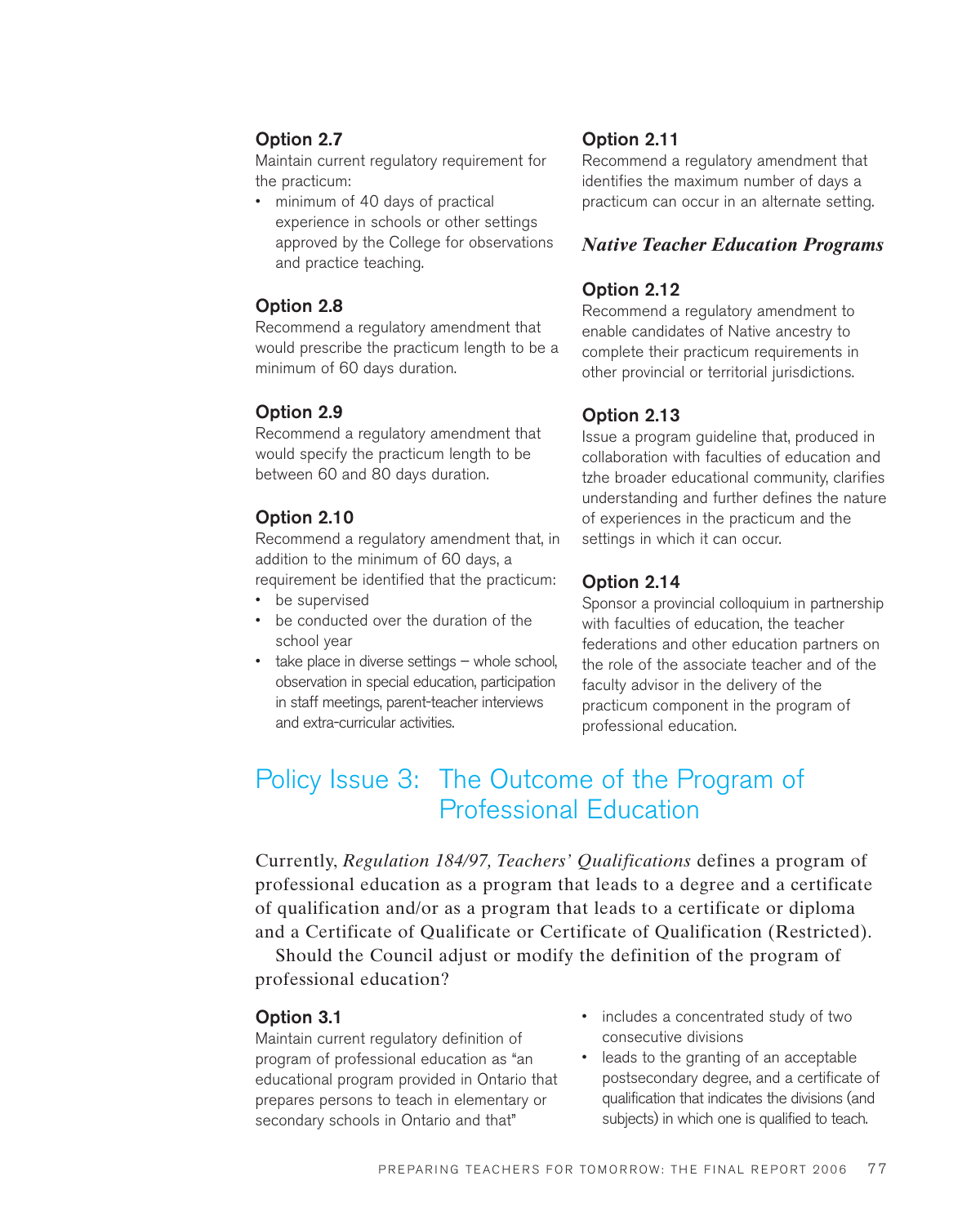Maintain multi-session programs leading to a Certificate of Qualification (Limited):

- that indicates the division (and subjects) in which one is qualifying to teach after completion of one session of a program of professional education, and
- leads to the granting of an acceptable postsecondary degree, and
- leads to a certificate of qualification after completion of the second session and successful teaching between sessions.

# *Technological Studies*

Maintain current regulatory definition of program of professional education as "an educational program provided in Ontario that prepares persons to teach in elementary or secondary schools in Ontario and that":

- includes a concentrated study of Technological Studies
- leads to the granting of an acceptable postsecondary degree, and
- leads to a certificate of qualification that indicates qualifications in Technological Studies.

Maintain current provisions for a program of professional education that:

- includes a concentrated study of Technological Studies,
- prepares persons to be teachers of Technological Studies, and
- leads to the granting of a certificate or diploma, and
- a certificate of qualification that indicates qualifications in Technological Studies.

Maintain multi-session programs leading to a Certificate of Qualification (Limited):

- that indicates area(s) of Technological Studies in which one is qualifying after completion of one session of the program of professional education and
- a certificate, diploma or degree and
- a certificate of qualification that indicates qualifications in Technological Studies after completion of the second or final session and successful teaching between sessions.

# *Teacher Education Program for Candidates of Native Ancestry*

Maintain current regulatory provisions for "an educational program provided in Ontario that prepares persons to teach in elementary of secondary schools in Ontario and that":

- leads to the granting of an acceptable postsecondary degree and
- a certificate of qualification that indicates the divisions (and subjects) in which one is qualified to teach.

Maintain current provisions for a program of professional education that is designed for candidates of Native ancestry who hold a secondary school diploma that includes a concentration in the Primary and Junior Divisions and leads to a diploma or certificate and a certificate of qualification for teaching in the Primary and Junior Divisions only.

Maintain multi-session programs for persons of Native ancestry who hold a secondary school diploma leading to a Certificate of Qualification (Limited) after completion of one session of the program of professional education and a certificate or diploma and a certificate of qualification that indicates qualifications in Primary and Junior Divisions after completion of the second session and one year of successful teaching between sessions.

# *Teachers of a Native Language as a Second Language*

Maintain the current provisions for a program of professional education delivered in multisessions that:

- prepares persons who are fluent in Algonquin or Iroquoian languages to be teachers of a Native Language as a Second Language, and
- leads to a Certificate of Qualification (Restricted).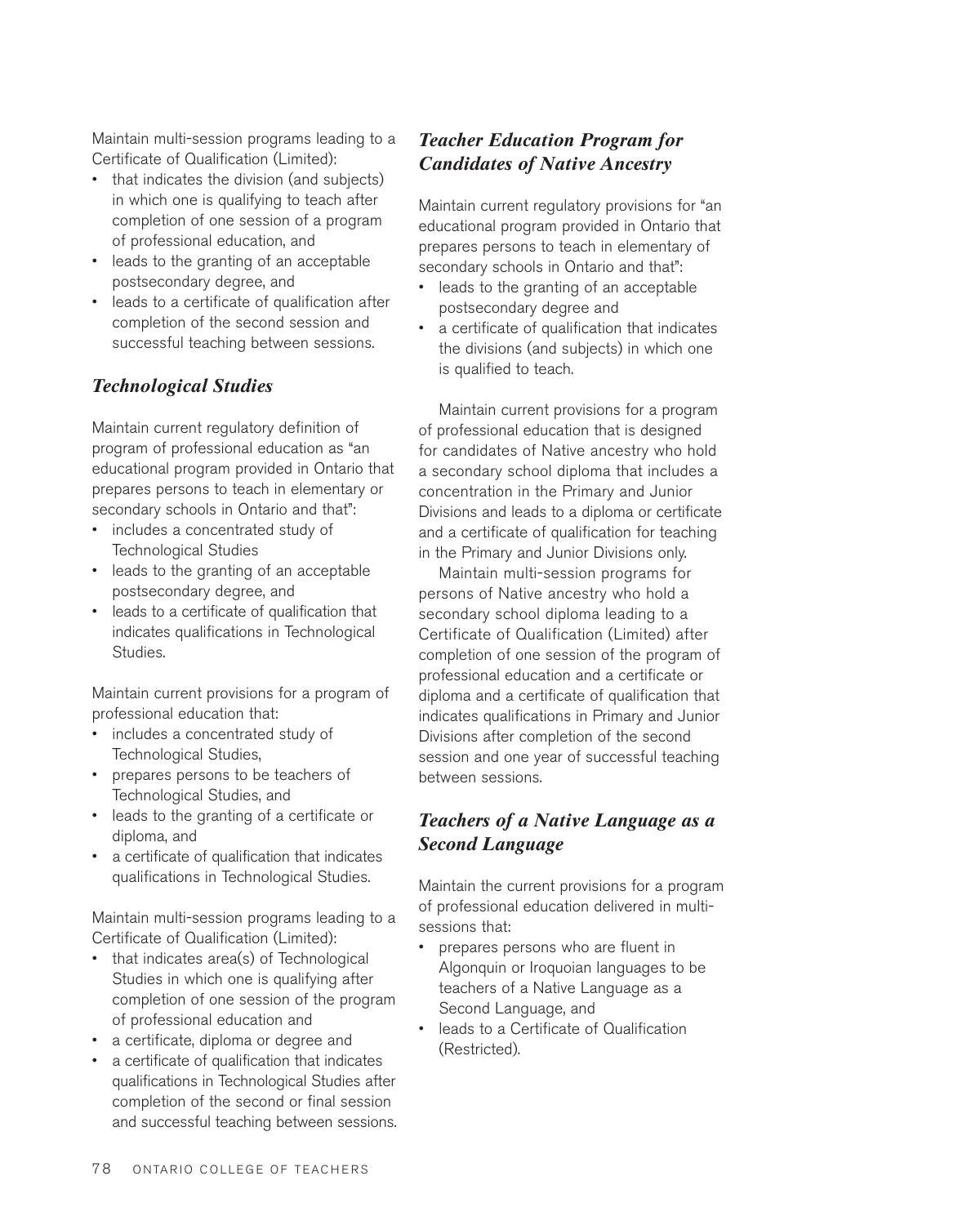# *Teachers of the Deaf and Hard of Hearing*

Maintain current provisions of a program of professional education completed in Ontario or in another jurisdiction that:

- prepares persons who are deaf to be teachers of the Deaf and Hard of Hearing and
- leads to a certificate or diploma, and
- Certificate of Qualification (Limited) for teaching the Deaf and Hard of Hearing.

### **Option 3.2**

Recommend a regulatory amendment to adjust the definition of a program of professional education that reorients the divisional groupings to correspond to the Ontario curriculum – elementary (Grades K-8) and secondary (Grades 9-12).

### *Technological Studies*

#### **Option 3.3**

Recommend a regulatory amendment to adjust the definition of a program of professional education for Technological Studies candidates so that those who hold a degree in Technological Studies may take one option in broad-based technology and one option in general studies at the Intermediate/Senior level.

#### **Option 3.4**

Recommend a regulatory amendment to adjust the definition of a program of professional education for Technological Studies candidates to recognize a program of professional education leading to a degree in Technological Studies with one option for Primary, Junior or Intermediate science and technology and the other option for Intermediate or Senior Technological Studies.

#### *Teachers of Native Ancestry*

#### **Option 3.5**

Recommend a regulatory amendment in future to create a provision to sunset the program

of professional education for persons of Native ancestry who hold a secondary school diploma but not a degree.

#### **Option 3.6**

Recommend a regulatory amendment to require candidates of Native ancestry who hold a secondary school diploma and who have completed a program of professional education leading to a certificate of qualification and qualifications in the Primary and Junior Divisions to complete an postsecondary degree within 10 years of certification.

# *Teachers of a Native Language as a Second Language*

#### **Option 3.7**

Recommend a regulatory amendment to enable programs of professional education that prepare persons who are fluent in Algonquin or Iroquoian languages to be teachers of Native Language and leads to Certificate of Qualification (Restricted) to be delivered on a full-time or part-time basis.

# *Teachers of the Deaf and Hard of Hearing*

#### **Option 3.8**

Recommend a regulatory amendment to require/encourage individuals who are deaf to complete a program of professional education leading to a degree prior to acquiring qualifications to teach the Deaf and Hard of Hearing.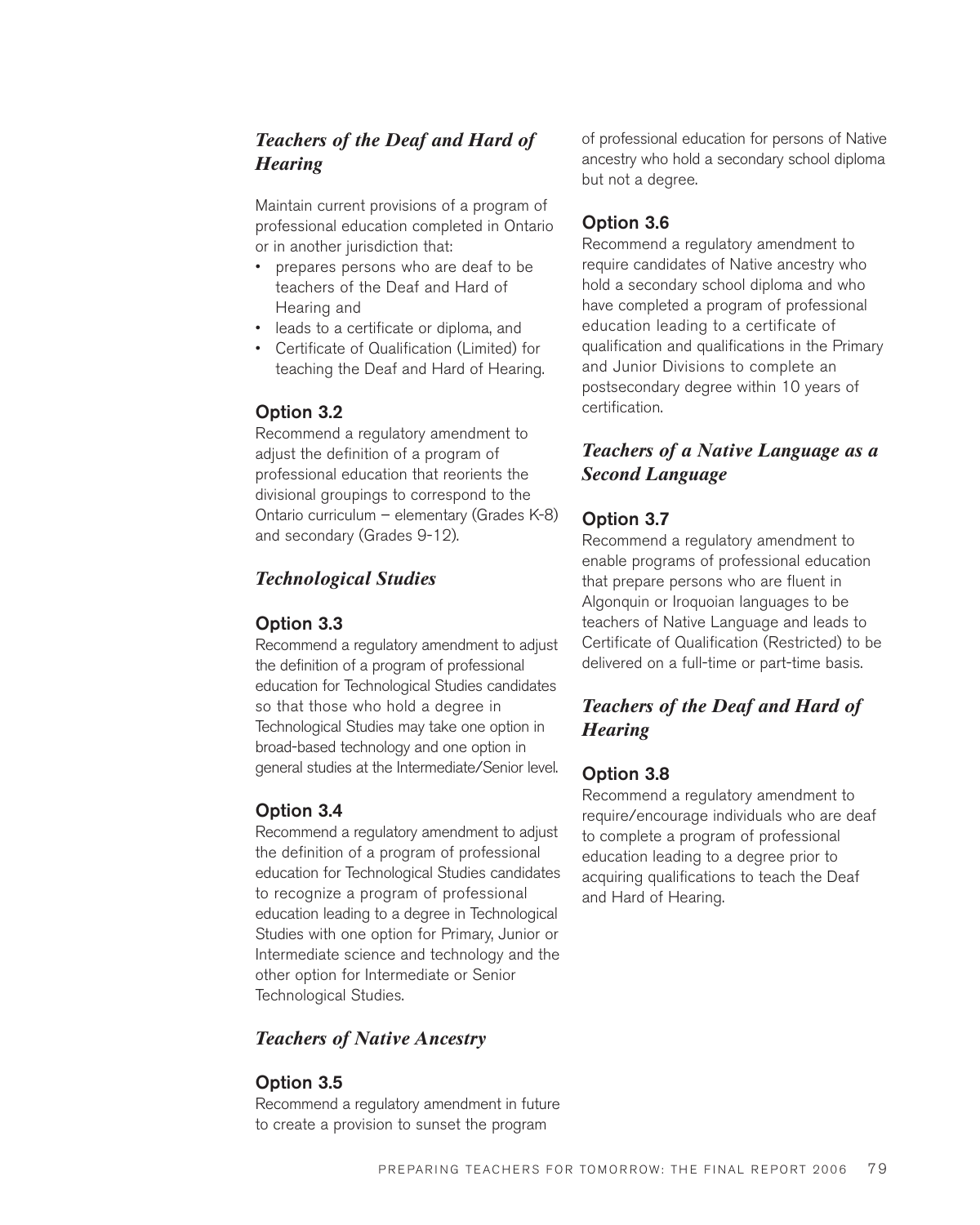# Policy Issue 4: Acceptable Academic and Technological Qualifications

Currently, Regulation 184/97 does not define acceptable academic qualifications. However, it does define acceptable technological qualifications.

Should the Council adjust or modify the definition of acceptable academic and technological qualifications?

### **Option 4.1**

Maintain current regulatory requirements that identify academic qualifications for those who complete a program of professional education that leads to a degree and qualifications in the Primary or Junior, Junior or Intermediate or Intermediate or Senior Divisions as:

• an acceptable postsecondary degree (except in special circumstances, Technological Studies and native teacher education).

The regulation does not identify the content of the postsecondary degree for admission into Primary or Junior, Junior or Intermediate, Intermediate or Senior program of professional education.

Other admission criteria and/or requirements are employed at the discretion of faculties/schools of education.

#### **Option 4.2**

Report the findings from the review to the sector and encourage dialogue among and within faculties.

# **Option 4.3**

Recommend a regulatory amendment to define the academic qualifications as an acceptable postsecondary degree and a minimum of five courses related to Ontario curriculum acquired within a degree at the baccalaureate, masters or doctoral level.

# **Option 4.4**

Recommend a regulatory amendment to define academic qualifications as an

acceptable postsecondary degree that includes:

- one course in each of English/français, math, science in the postsecondary degree for candidates in Primary/Junior and Junior/Intermediate; and/or
- five courses in the teaching option for candidates in Senior Division and three courses for those in Intermediate Division.

# *Technological Studies*

#### **Option 4.5**

Maintain current regulatory requirements that define technological qualifications as:

- the holding of the secondary school graduation diploma or the successful completion of courses that are considered by the College to be the equivalent of such diploma
- proof of a candidate's competence in the area of Technological Studies selected as options in the program of professional education, and
- one of:
	- five years of wage-earning, business or industrial experience in the area or areas of Technological Studies selected as options in the program of professional education
	- a combination of education related to the area or areas of Technological Studies selected as options in the program of professional education beyond that referred to above (that is, secondary school diploma or equivalent) and business or industrial experience in the area or areas of Technological Studies as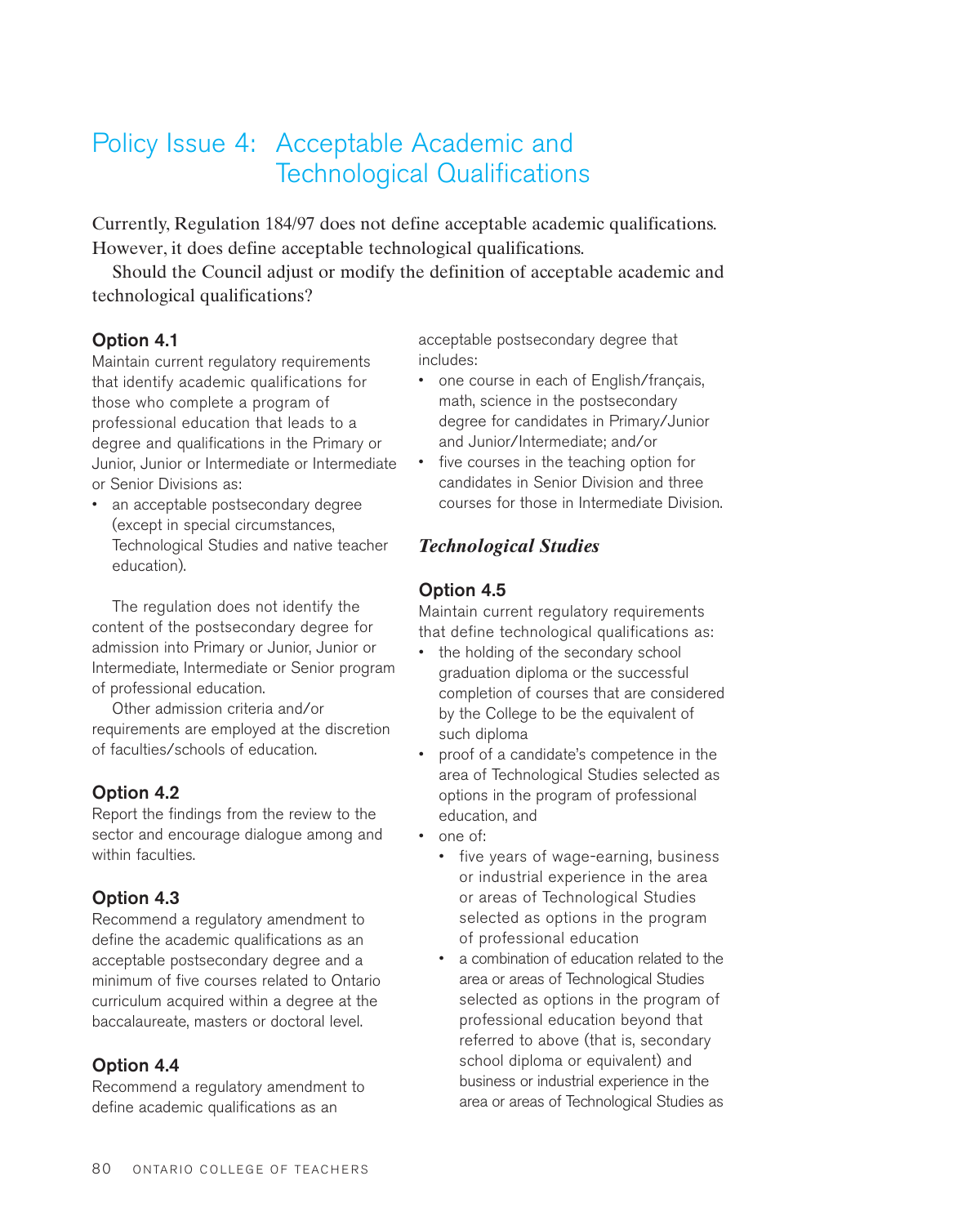options in the program of Technological Studies that totals five years, including at least two years of wage-earning experience, no less than 16 months of which is continuous employment, or

at least 3,700 hours of wage-earning experience and successful completion of a postsecondary education program acceptable to the College that includes at least 24 months of academic studies, if the wage-earning experience and the education program are related to the area or areas of Technological Studies selected as options in the program of professional education.

#### **Option 4.6**

Recommend a regulatory amendment to the definition of Technological Qualifications to replace the phrase "proof of his or her competence" with "demonstrated proof of competence based on an assessment of advanced knowledge and skill in at least one of the areas within the technology selected."

#### **Option 4.7**

Recommend a regulatory amendment to the definition of Technological Qualifications to require that proof of competence be specific to a particular technology.

#### **Option 4.8**

Recommend a regulatory amendment to the definition of Technological Qualifications to replace the phrase "wage-earning" with "documented postsecondary skilled work and/or wage-earning" experience.

#### **Option 4.9**

Recommend a regulatory amendment to the definition of Technological Qualifications to replace references to "years of wage-earning experience" to "hours of wage-earning experience."

#### **Option 4.10**

Recommend that Council reconsider its previous recommendation to propose a regulatory amendment to the definition of Technological Qualifications to delete reference to "less than 16 months of continuous employment" and replace with "no less than four months of continuous employment."

#### **Option 4.11**

Recommend reconsideration of a regulatory amendment to the definition of Technological Qualifications to add a reference to candidates who hold a degree in a related area and who have subsequently completed one year (or the equivalent number of hours) of work experience to be deemed to have met the experience requirement and now require that candidates complete one year of work experience subsequent to completion of the program.

#### **Option 4.12**

Recommend a regulatory amendment to add to the definition of Technological Qualifications to include an acceptable postsecondary degree in an area related to the broad-based technology selected for the program of professional education.

#### **Option 4.13**

Recommend a regulatory amendment to replace references to "Basic" and "Advanced" with regard to the Technological Studies qualifications with "Grades 9 and 10" and "Grades 11 and 12."

#### **Option 4.14**

Recommend a regulatory amendment to adjust definition of program of professional education as it relates to Technological Studies, to delete the phrase "including a minimum of two optional courses at the basic level from Schedule B."

# *Teachers of a Native Language as a Second Language*

#### **Option 4.15**

Maintain current regulatory requirements for admission into the Teacher of Native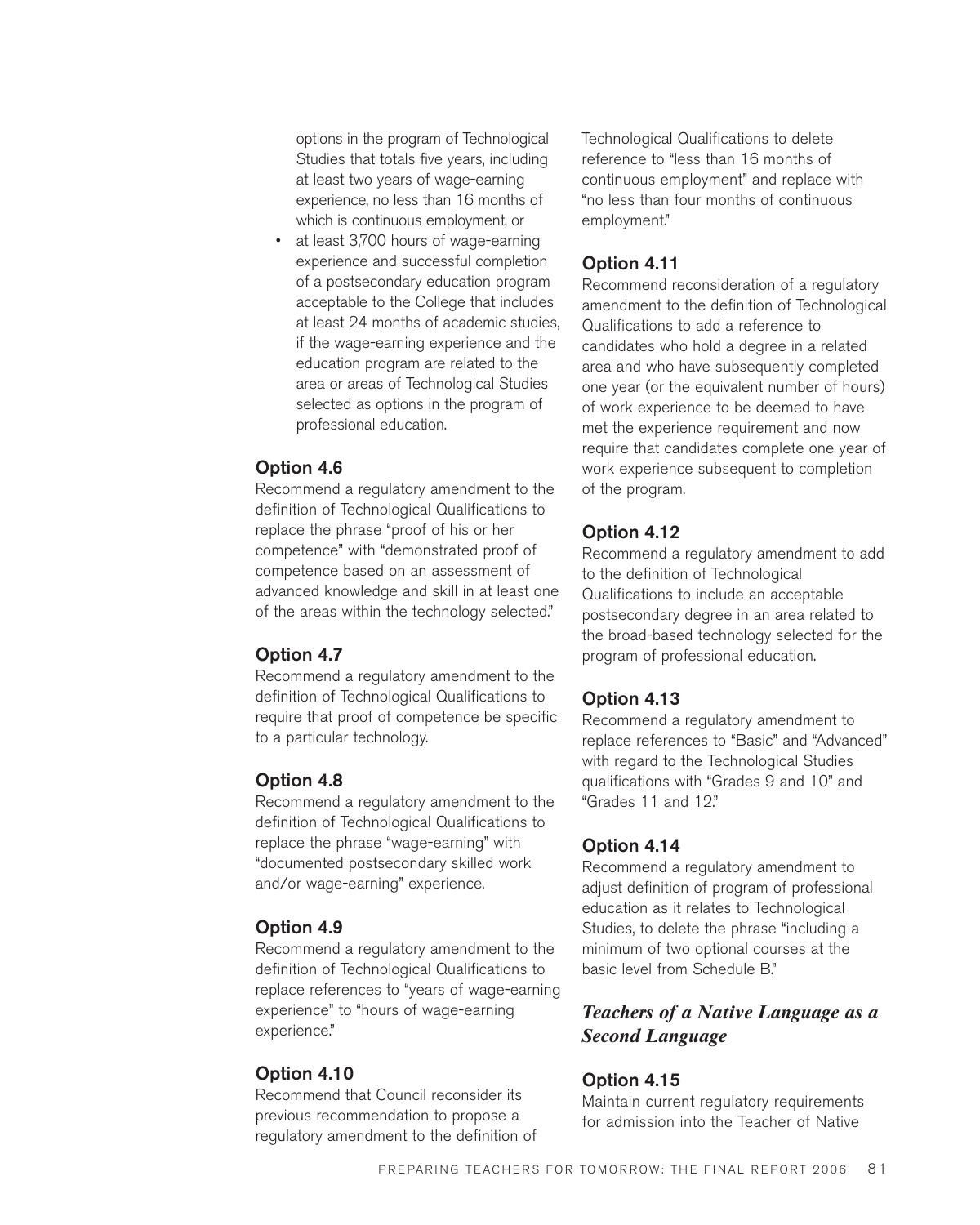Language as a Second Language program as:

• fluency in Algonquin or Iroquoian.

# **Option 4.16**

Recommend a regulatory amendment to adjust the language fluency prerequisite for admission into the program of professional education for teachers of a Native Language as a Second Language to enable non-fluent candidates to enter the program so that these persons can acquire an acceptable level of fluency by the end of the program.

# *Teachers of the Deaf and Hard of Hearing*

### **Option 4.17**

Recommend a regulatory amendment to adjust the prerequisite for admission into the program of professional education for teachers of the Deaf and Hard of Hearing to enable hearing candidates to enter the program if these persons have acquired an acceptable postsecondary degree and they have completed a program of professional education outside Ontario to teach the Deaf and Hard of Hearing.

# **Option 4.18**

Recommend a regulatory amendment to adjust the prerequisites for admission into the program of professional education for teaching the Deaf and Hard of Hearing to include proficiency in ASL/LSQ both for deaf candidates and for those individuals who are hearing identified above in **Policy Option 4.17.**

#### **Option 4.19**

Issue an effective practices resource that identifies and describes considerations for determining:

• academic qualifications necessary for admission into a program of professional education or for completion concurrently with the program of professional education.

# **Option 4.20**

Issue an effective practices resource that identifies and describes considerations for determining the background knowledge and/or experience that may enhance a candidate's success as a teacher employing disposition to teach inventories or other such assessment instruments.

# **Option 4.21**

Recommend a regulatory amendment to prescribe that, in addition to the academic or technological qualifications necessary for admission into a program of professional education, the following be required for program admission:

- evidence demonstrating experience having worked with children
- evidence demonstrating having strong dispositions toward teaching.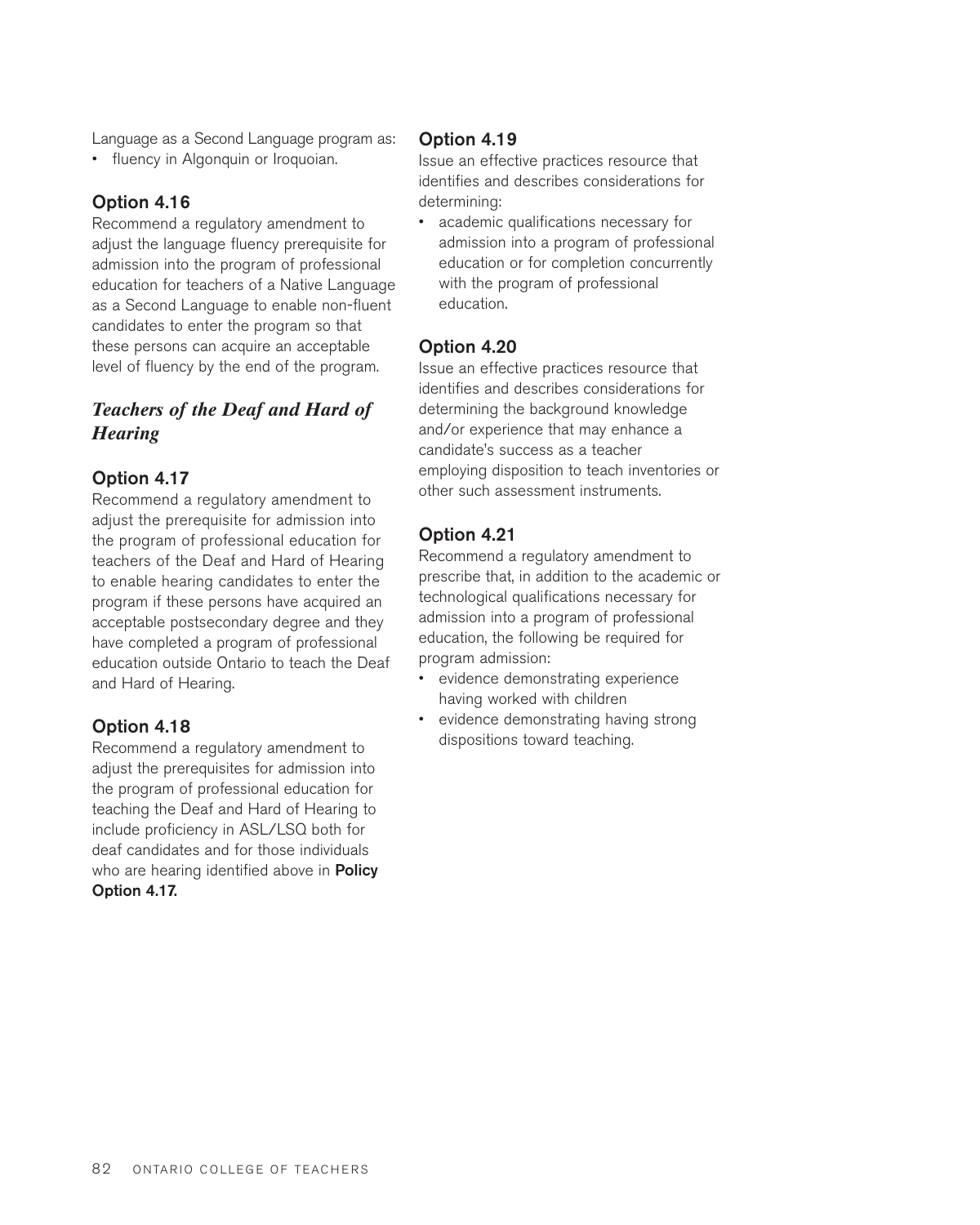# Policy Issue 5: Structural Models for the Delivery of the Program of Professional Education

Currently, there are multiple structural model options available for the delivery of programs of professional education to facilitate/accommodate the needs of particular communities.

Should the Council adjust or modify these delivery options?

#### **Option 5.1**

Maintain current regulatory requirements program formats and structures are not currently defined in *Regulation 184/97, Teachers' Qualifications.*

#### **Option 5.2**

Recommend a regulatory amendment that defines session, various program formats, and structures in *Regulation 347/02, Accreditation of Teacher Education Programs.*

#### *Technological Studies*

#### **Option 5.3**

Recommend a regulatory amendment to adjust the definition of a program of professional education for Technological Studies candidates to enable a specific four-year program leading to Bachelor of Education degree in Technological Studies and a certificate of qualification.

#### *Native Teacher Education Program*

#### **Option 5.4**

Recommend a regulatory amendment to adjust the definition of a program of professional education for candidates of Native ancestry to enable a specific four-year program leading to Bachelor of Education degree in Aboriginal teacher education and a certificate of qualification.

#### **Option 5.5**

Issue an effective practices resource(s) that identifies and describes considerations in the use of various models such as:

- the availability of resources
- consistency in program and content standards/expectations
- the necessity of face-to-face experiences in programs delivered through distance education
- the length and components of multisession programs, and
- other directions as appropriate.

# *Policy Options about Continuing Courses and Programs of Professional Education Considered by the College Council*

Among other things, Council considered policy options about the purposes of Additional Qualifications, prerequisites for admission into the courses and programs, course and program structure and delivery format, whether a practicum should be included and whether the courses currently listed in the schedules are appropriate for and meet the needs of Ontario's teaching profession.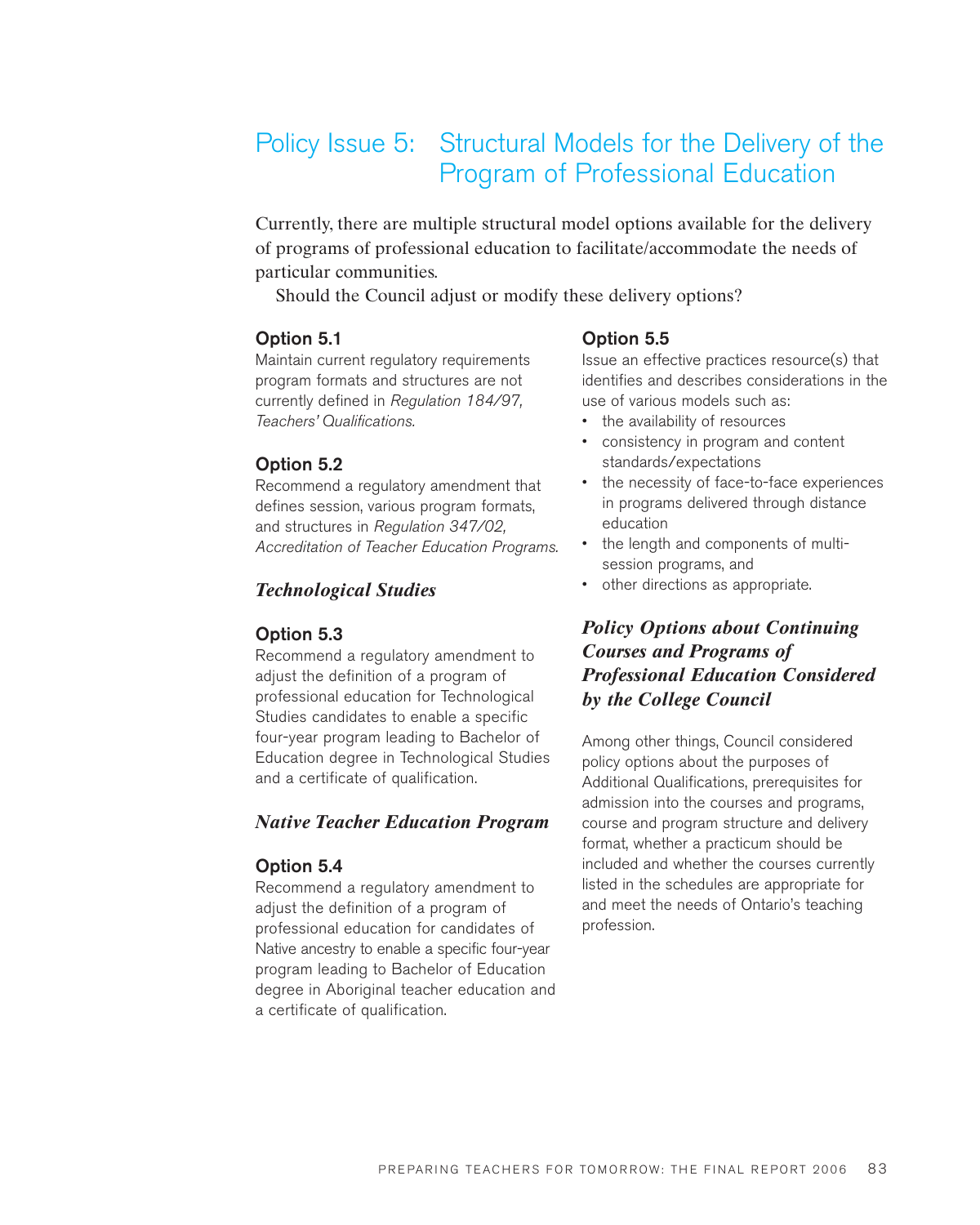# Policy Issue 6: Purposes of the Additional Qualifications

Currently, the purposes of each AQ are not identified in *Regulation 184/97, Teachers' Qualifications*.

Should the Council confirm these purposes and recommend that they be stated explicitly in Regulation 184/97?

#### **Option 6.1**

Maintain current regulatory descriptions of Additional Qualifications:

- Part II of the regulation identifies Additional Qualifications for teachers as one-session courses, three-session specialist courses, one-session honour specialist courses and principal's qualifications
- Part V of the regulation provides details about the supervisory officer qualification including the components of the SOQP.

# **Option 6.2**

Recommend a regulatory amendment to state the purposes of the ABQ as the following:

Schedule A – Intermediate and Senior Division

Options relate to Ontario Curriculum – qualification earned during the accredited program of professional education and/or in-service education.

#### **Primary Purpose**

(i) As a Basic Qualification:

- to prepare teacher candidates who have a concentration in the Intermediate and/or Senior Divisions in their program of professional education to teach the particular subject(s) chosen
- to assign teachers, once certified, to teach the subject(s) in the division(s) for which they hold qualifications

(ii) As an ABQ:

- to prepare teachers to teach in another division and/or subject area by completing a one-session ABQ course
- to assign teachers, once qualified, to teach the particular subject in the particular division.

# **Option 6.3**

Recommend a regulatory amendment to state the purposes of the ABQ in Technological Studies as the following:

Schedule B – Technological Studies

Options relate to Ontario curriculum – qualification earned during the accredited program of professional education and/or in-service education.

# **Primary Purpose**

(i) As a Basic Qualification:

- to prepare teacher candidates whose program of professional education includes a concentrated study of Technological Studies including two optional courses
- to assign teachers, once certified, to teach the particular Technological Studies subject area for which they hold the qualification.
- (ii) As an ABQ
- to prepare teachers with Technological Studies qualifications to teach another Technological Studies course at the basic or advanced level, by completing a one-session ABQ course.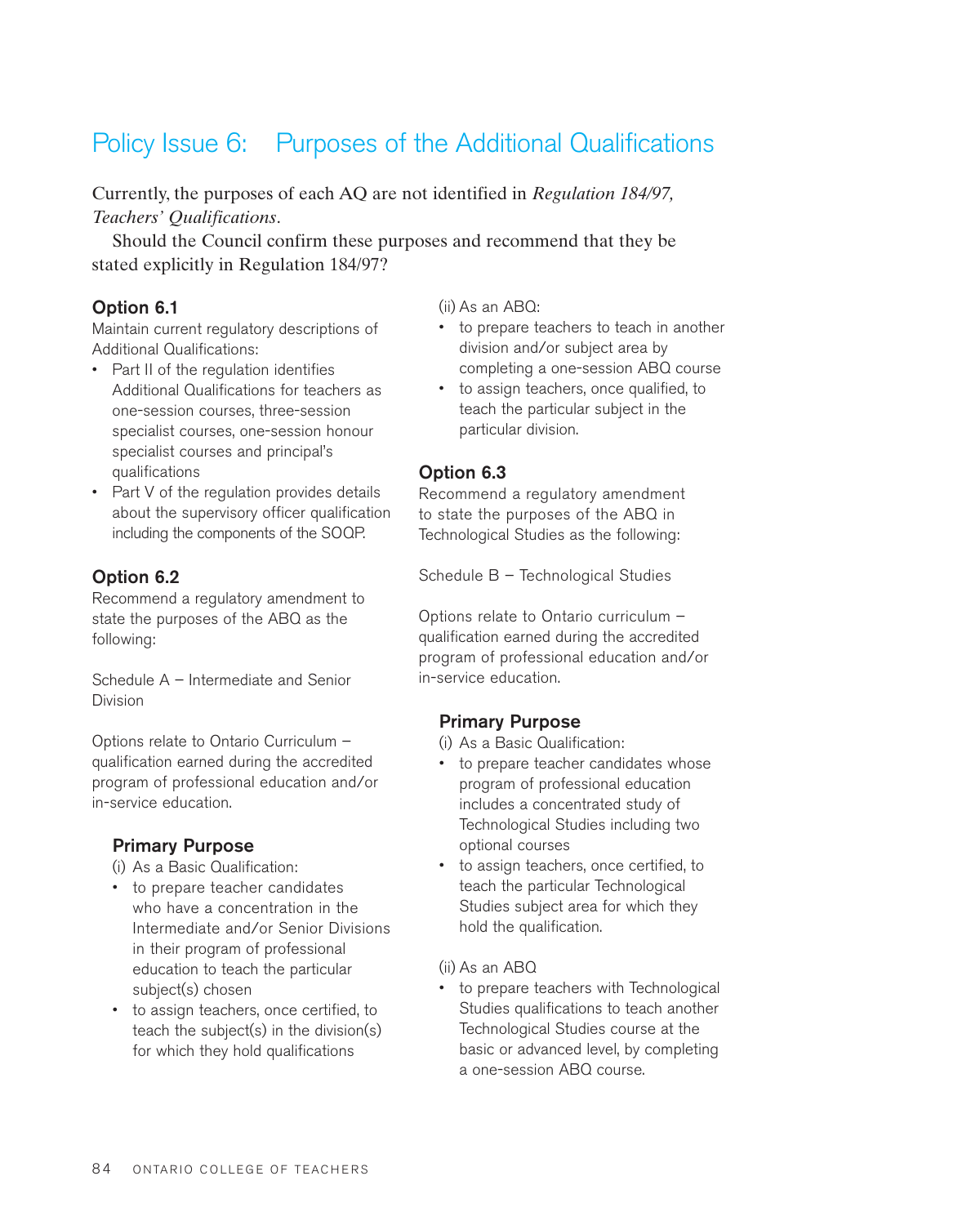# **Option 6.4**

Recommend a regulatory amendment to state the purposes of the one-session qualification as the following:

Schedule C – One-Session Qualification Courses

Qualifications earned through accredited inservice courses.

### **Primary Purpose:**

- to extend teachers' knowledge and skills in design and delivery of curriculum, instruction and assessment for specific programs
- to extend teachers' knowledge and skills to address the needs of particular groups of students
- to enhance teachers' practice
- to prepare teachers for specific nonclassroom/non-teaching and/or leadership roles.

# **Option 6.5**

Recommend a regulatory amendment to state the purposes of the three-session qualification as the following:

Schedule D – Three-Session Qualification Courses

Qualifications earned through one or more accredited in-service courses.

# **Part I**

#### **Primary Purposes**

- to develop professional knowledge and teaching practice in particular subject and/or cross/integrated curriculum areas, for teaching particular student groups, and for the extension of initial teacher education in particular divisions
- to assign teachers, once qualified, to teach the particular course/program or a particular student group.

# **Part II Primary Purposes**

- to extend teachers' knowledge and skills in particular subject and/or cross/integrated curriculum areas, for teaching particular student groups, and for teaching particular divisions
- to enhance teacher practice.

# **Part III Primary Purposes**

- to develop leadership in teaching practice for the design and delivery of particular subject and/or cross/integrated curriculum areas, for teaching particular student groups, and for teaching particular divisions
- to assign teachers, once qualified, to assume a leadership role as a coordinator or consultant to a particular course/program or divisional area
- to enhance teacher practice.

# *Teachers of the Deaf and Hard of Hearing*

# **Option 6.6**

Recommend a regulatory amendment to reclassify the qualification to teach the Deaf and Hard of Hearing so that its unique features are recognized in regulation.

# **Option 6.7**

Recommend a regulatory amendment to enable two distinct foci – oral/aural and ASL/LSQ – within the specialist qualification to teach the Deaf and Hard of Hearing.

# *Technological Studies*

# **Option 6.8**

Pending decision making about program type and conceptual orientation of qualification, recommend a regulatory amendment to enable Technological Studies teachers to take courses in specialized trade/occupational areas within a broad-based technology.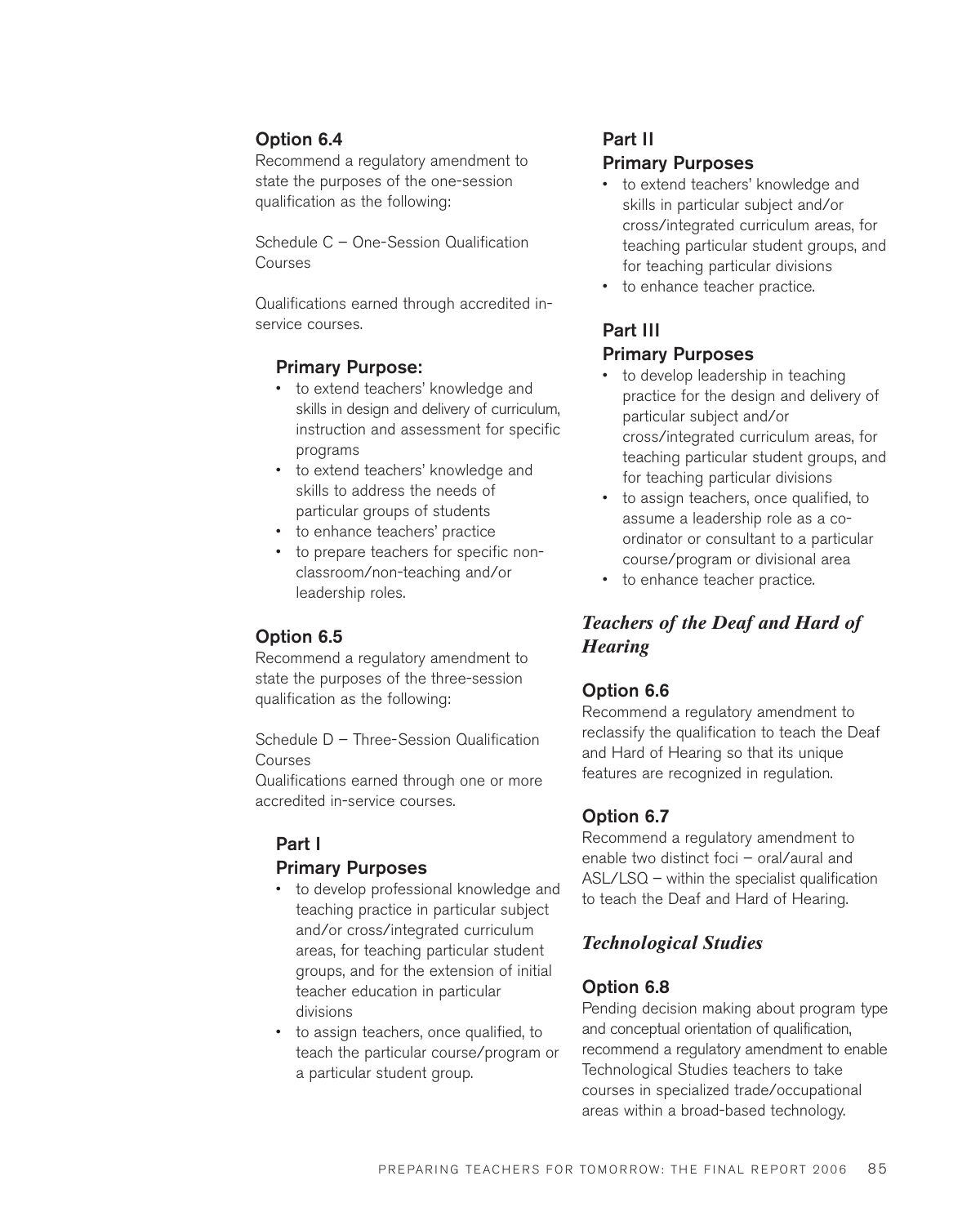# **Option 6.9**

Recommend a regulatory amendment to state the purposes of the one-session honour's specialist qualification as the following:

Schedule E – One-Session Honour Specialist Qualification Courses

Qualification earned through an accredited in-service course.

### **Primary Purposes**

- to develop leadership in teaching practice for design and delivery of particular subject areas
- to assign teachers, once qualified, to assume a leadership role as a coordinator or consultant to a particular course/program or divisional area
- to enhance teacher practice.

# **Option 6.10**

Recommend a regulatory amendment to state the purpose of the principal's qualification as the following:

#### **Primary Purpose**

• to enable teachers to be assigned as principals and vice-principals once they have obtained the qualifications.

# **Option 6.11**

Recommend a regulatory amendment to state the purpose of the principal's development course as the following:

#### **Primary Purpose**

• to enable practicing principals and vice-principals to refresh, update and/or enhance their leadership knowledge and skills.

# **Option 6.12**

Recommend a regulatory amendment to state the purpose of the supervisory officer's qualification as the following:

### **Primary Purpose**

• to enable teachers to be assigned as a supervisory officer either in a school board or in the Ministry of Education in positions that require these qualifications.

# **Option 6.13**

Issue a professional advisory that identifies the secondary purposes and role of AQ courses in continuing teacher learning.

# **Schedule A – Intermediate and Senior Division Qualification Options**

### **Secondary Purposes**

- to enhance teachers' practice by extending their skills and knowledge in the design, delivery and assessment of a division and/or subject
- to enable teachers to meet one of the pre-requisites for entry to the PQP
- to enable teachers to enter the second session of the related three-session qualification course in Schedule D, where applicable.

# **Schedule B – Technological Studies**

#### **Secondary Purposes**

- to enhance teachers' practice by further developing technical proficiency and extending pedagological knowledge and skill in the design, delivery and assessment of a Technological Studies area
- to enable teachers to meet one of the pre-requisite requirements for entry to the Honour Technological Studies course.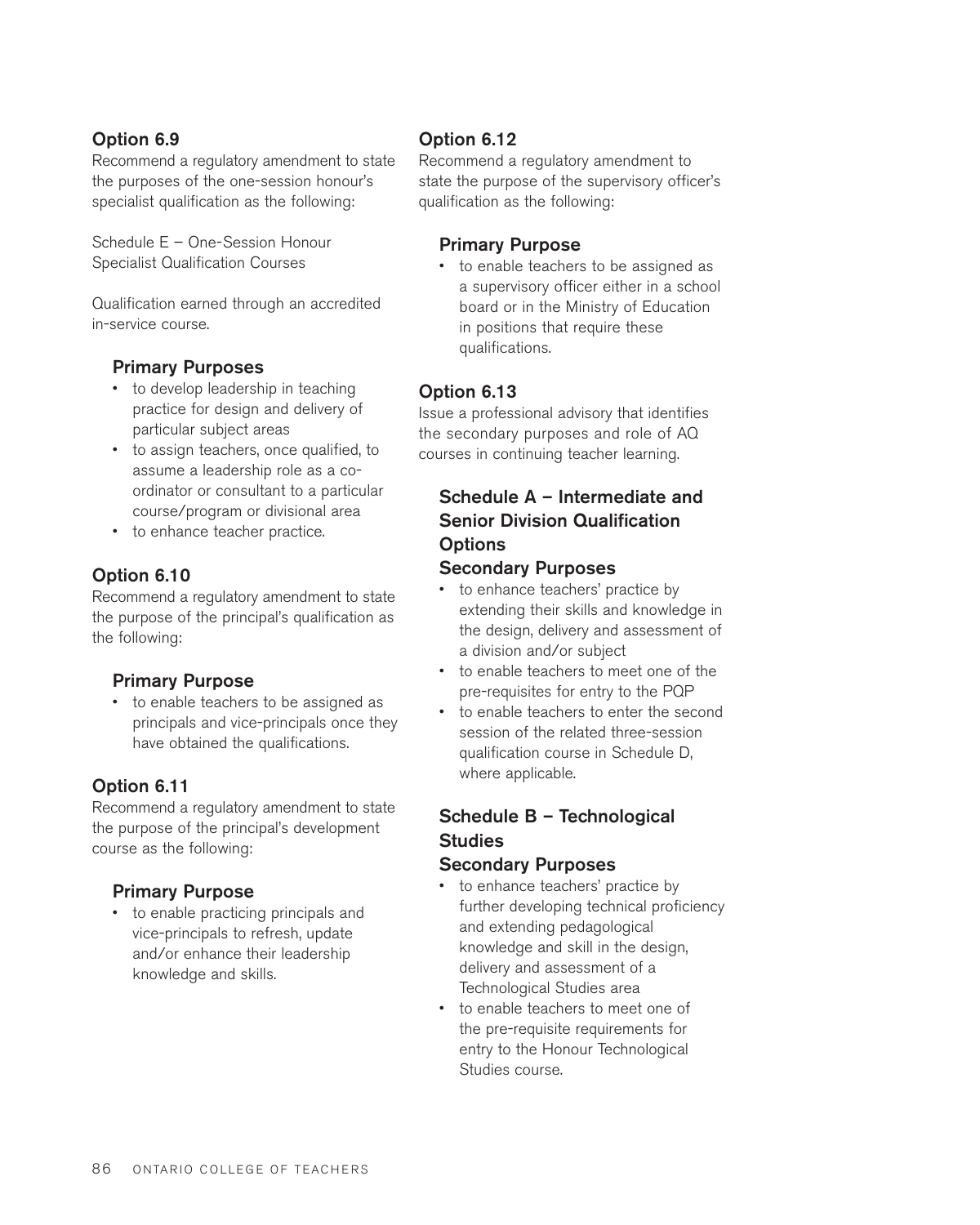# **Schedule C – One-Session Qualification Secondary Purposes**

There are no secondary purposes identified for the Schedule C – One Session Qualification.

# **Schedule D – Three-Session Qualification Secondary Purposes**

#### **Part I**

- to enable teachers to explore pedagogy related to a subject area without taking additional subject specific university courses
- to enable teachers with three-year degrees or who do not meet pre-requisites for entry to honour specialist courses to obtain specialist qualifications
- to enable teachers to enter the second session of the particular area of interest identified in Schedule D.

# **Part II**

• to enable teachers to enter Part III, Specialist.

### **Part III**

- to meet one of pre-requisite requirements for entry to PQP
- to assign teachers in schools at the discretion of principal and in keeping with board policy to subject/program or divisional leadership roles.

# **Schedule E – One-Session Honour Specialist Secondary Purposes**

- to meet one of pre-requisite requirements for entry to PQP
- to assign teachers in schools at the discretion of principal and in keeping with board policy to subject/program or divisional leadership roles.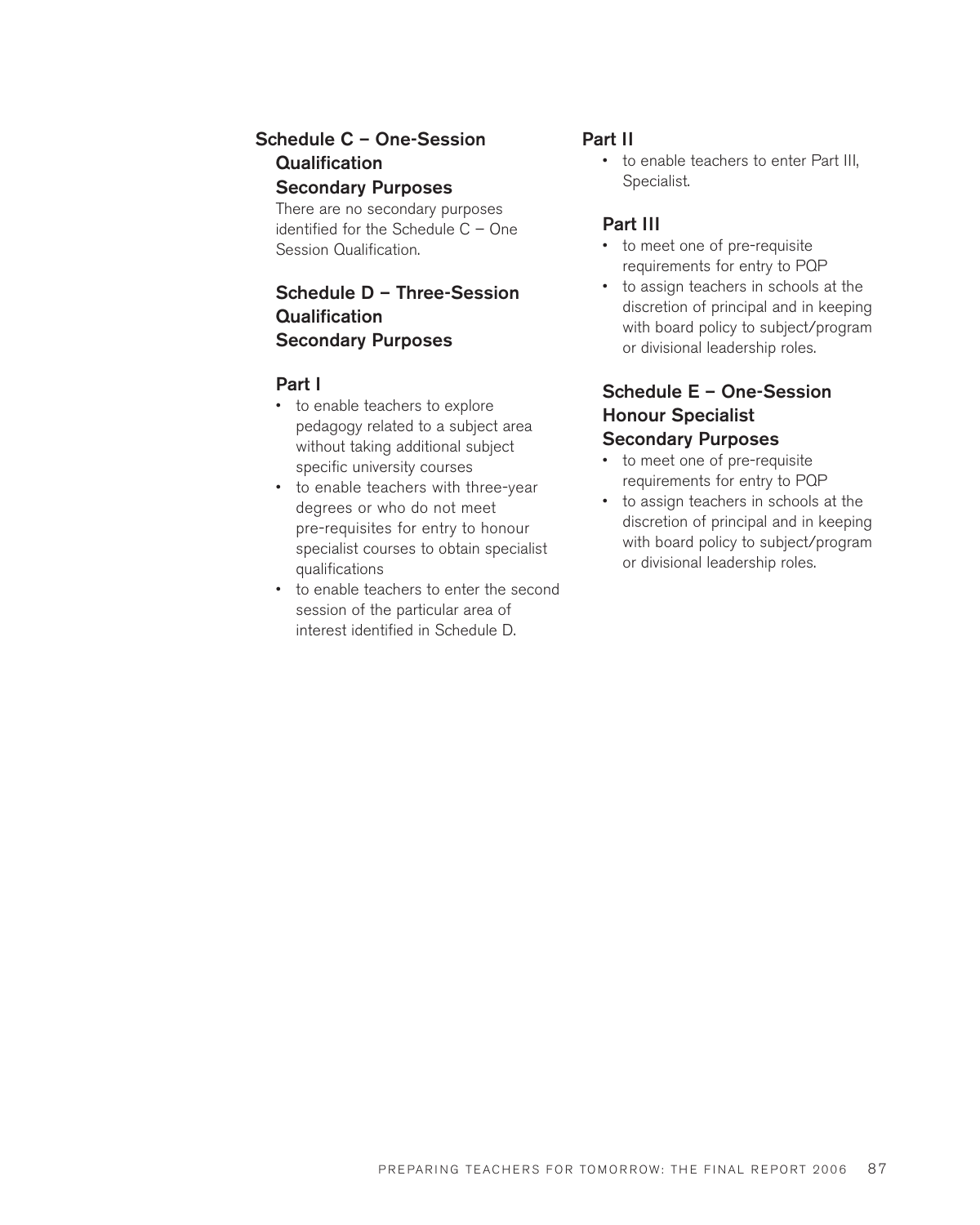# Policy Issue 7: Prerequisites for Admission to AQ Courses and Programs

Currently, many of the prerequisites for admission into AQs consist of academic and, in some cases, experiential requirements.

Should the Council adjust or modify the prerequisites for admission into AQ courses and programs?

#### **Option 7.1**

Maintain current regulatory prerequisite requirements for admission into the primary and junior ABQ courses as:

- acceptable postsecondary degree or qualification considered equivalent
- Certificate of Qualification, Interim Certificate of Qualification, or Certificate of Qualification (Restricted) or dean's recommendation for a Certificate of Qualification.

# **Option 7.2**

Recommend a regulatory amendment to the prerequisites for admission into the primary and junior ABQ courses so that they are congruent with Council's decision about including specific course work acquired at the baccalaureate, masters or doctoral level.

# **Option 7.3**

Maintain current regulatory prerequisite requirements for admission into the Intermediate and Senior ABQ courses as

• Certificate of Qualification, Interim Certificate of Qualification, or Certificate of Qualification (Restricted) or dean's recommendation for a Certificate of Qualification.

# **Option 7.4**

Recommend a regulatory amendment to the prerequisites for admission into the intermediate and senior ABQ courses so that they are congruent with Council's decision about including specific course work at the baccalaureate, masters or doctoral level for registration with the College.

### **Option 7.5**

Recommend a regulatory amendment so that principles governing the admission into ABQs and AQs are identified in regulation.

# **Option 7.6**

Recommend a regulatory amendment that requires internationally educated teachers to demonstrate language proficiency before enrolling in an ABQ course.

# **Option 7.7**

Maintain current regulatory prerequisite requirements for admission into Technological Studies ABQcourses as:

- Certificate of Qualification or Interim Certificate of Qualification, or dean's recommendation for Certificate of **Qualification**
- qualification in Technological Studies (or meets the requirements as defined in technological qualifications)
- demonstrated competence in that Technological Studies area.

Teachers with Technological Studies qualifications can enrol in any other Technological Studies BBT at the basic level without holding AQs prerequisites.

To enrol in an advanced BBT, teachers with Technological Studies qualifications must present one year of business or industrial experience or equivalent academic experience or a combination of the two.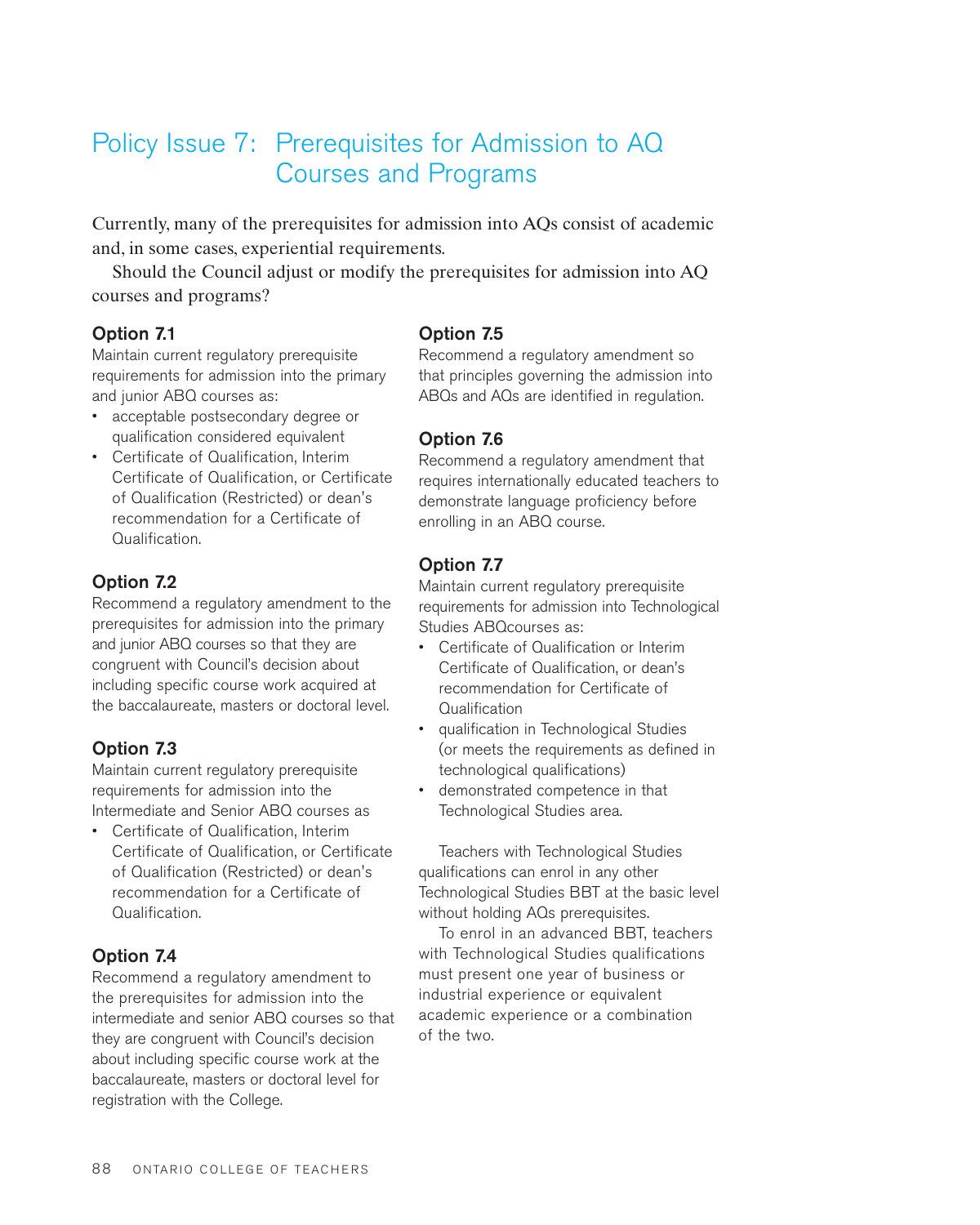### **Option 7.8**

Recommend a regulatory amendment to current prerequisite requirements for admission into the one-session Schedule C courses to enable enrolment for those with a Certificate of Qualification (Restricted).

### **Option 7.9**

Recommend a regulatory amendment to current prerequisite requirements for admission into Part I of the three-session qualification course, Schedule D to enable enrolment for those who have been recommended for a certificate of qualification.

### **Option 7.10**

Recommend a regulatory amendment to enable Technological Studies teachers to enrol in the full range of courses identified in Schedule D.

#### **Option 7.11**

Recommend a regulatory amendment to adjust the prerequisite requirements for admission into Part I of the three-session qualification course, Schedule D so that some subject matter background is identified as a requirement.

#### **Option 7.12**

Maintain current regulatory prerequisite requirements for admission into Part II of the three-session qualification course, Schedule D including:

• in addition to the completion of Part I, one year's experience.

#### **Option 7.13**

Maintain current regulatory prerequisite requirements for admission into Part III of the three-session qualification course, Schedule D including:

• in addition to the completion of Part II, two years of experience, one of which must be in the subject area.

### **Option 7.14**

Recommend a regulatory amendment to require that, where appropriate, prior to admission into the first of the three-session qualification course, Schedule D, candidates demonstrate evidence of language fluency for French as a Second Language, international languages and Native languages.

# *Teaching the Deaf and the Hard of Hearing*

#### **Option 7.15**

Recommend a regulatory amendment to require that, prior to admission into the three-session qualification course identified in Schedule D for teaching the Deaf and Hard of Hearing, candidates demonstrate their knowledge of and familiarity with ASL/LSQ.

#### **Option 7.16**

Recommend a regulatory amendment to require that, prior to admission into the three-session qualification course identified in Schedule D for teaching the Deaf and Hard of Hearing, candidates demonstrate proficiency in ASL/LSQ at a minimum level.

#### **Option 7.17**

Recommend a regulatory amendment to require that, prior to admission into the three-session qualification course identified in Schedule D for teaching the Deaf and Hard of Hearing, candidates demonstrate proficiency in ASL/LSQ at a high level.

#### **Option 7.18**

Recommend a regulatory amendment to require that, prior to admission into the three-session qualification course identified in Schedule D for teaching the Deaf and Hard of Hearing, candidates demonstrate proficiency in ASL/LSQ if they take the bilingual/bicultural option in the program or proficiency in auditory/verbal communication (AVC) if they take the oral/aural option in the program.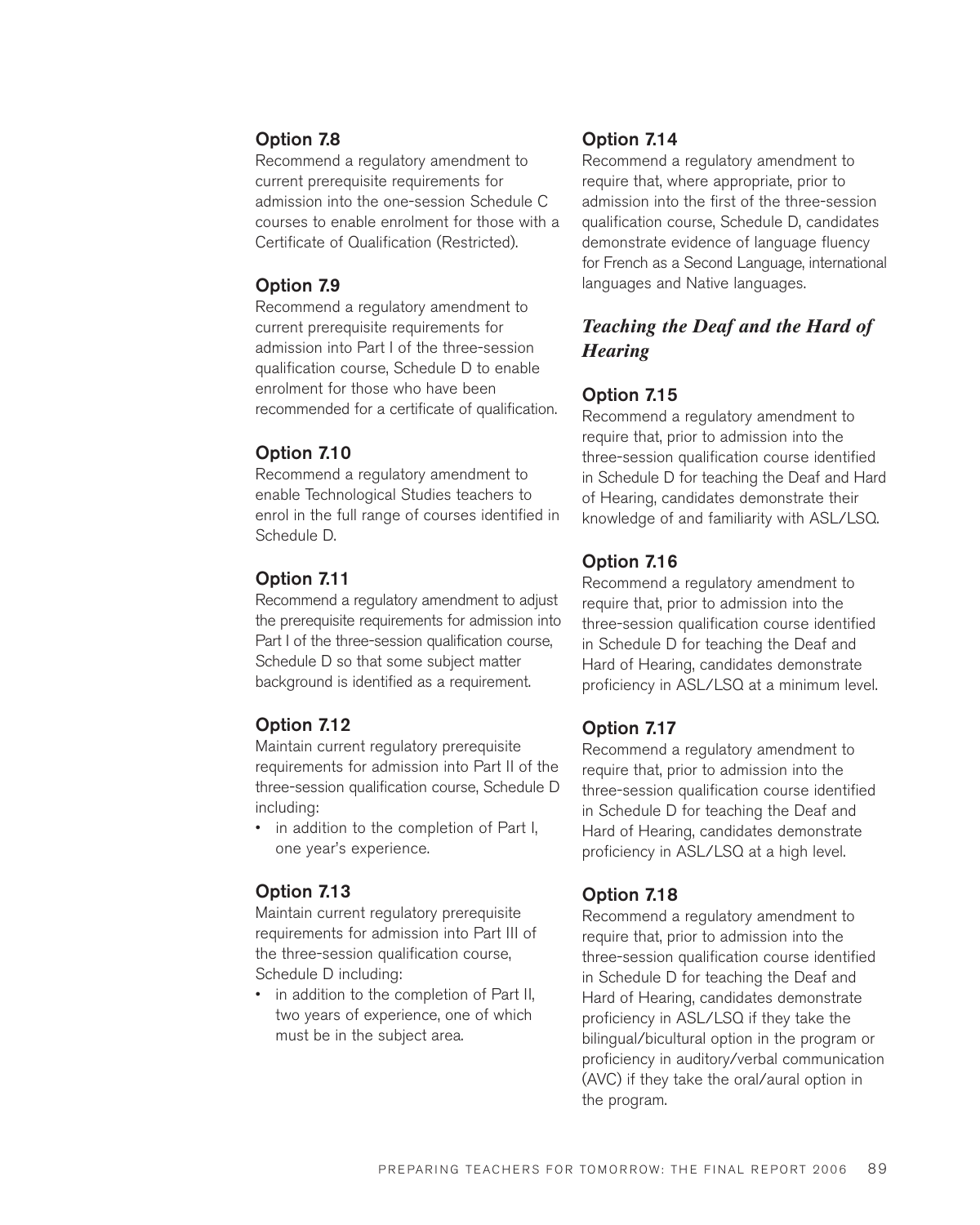# **Option 7.19**

Recommend a regulatory amendment to require that, upon completion of the three-session qualification course identified in Schedule D for teaching the Deaf and Hard of Hearing, candidates demonstrate proficiency in ASL/LSQ at a high level.

# **Option 7.20**

Recommend a regulatory amendment to require that, upon completion of the threesession qualification course identified in Schedule D for teaching the Deaf and Hard of Hearing, candidates demonstrate proficiency in AVC.

# *Honours Specialist*

# **Option 7.21**

Maintain current regulatory prerequisite requirements for admission into the onesession, honour specialist, Schedule E courses as:

- Certificate of Qualification or Interim Certificate of Qualification
- a four year BA or BSc or bachelor's degree in an applied area of study
- at least second-class standing in the subject area
- two years of teaching experience with one year's teaching in Ontario in the subject area for which the honours specialist is sought.

# *Technological Studies*

# **Option 7.22**

Maintain current regulatory prerequisite requirements for admission into the onesession Honour Technological Studies Specialist course as:

- Certificate of Qualification or Interim Certificate of Qualification
- qualifications in:
	- at least three of the subjects listed in Schedule B including at least one at both the basic and advanced level, or
- four of the subjects in Schedule B at the basic level and a Specialist qualification in one of the subjects in Schedule D.
- two years of teaching experience, one of them in Technological Studies in Ontario
- a Secondary School Graduation Diploma (SSGD)and the equivalent of one year's full-time study for which an SSGD is required, or
- a Secondary School Honour Graduation Diploma.

# **Option 7.23**

Recommend regulatory amendment to adjust the prerequisite requirements for admission to the Honour Technological Studies Specialist course to enable entry by candidates holding qualifications in two of Technological Studies areas at both the basic and advanced levels to meet pre-requisite for admission.

# **Option 7.24**

Recommend a regulatory amendment to adjust the prerequisite requirements for admission into the Honour Technological Studies Specialist course to require that prerequisites include basic and advanced qualifications in only one area plus additional academic course work of one or two years.

# **Option 7.25**

Recommend a regulatory amendment to adjust the prerequisite requirements for admission into the Honour Technological Studies Specialist course so that combinations of secondary school diploma, CAAT and university courses are deemed acceptable as meeting academic requirements in the case of those holding an SSGD.

# **Option 7.26**

Recommend a regulatory amendment to identify the holding of an OSSD, as meeting the prerequisite for admission to the Honour's Technological Studies Specialist course.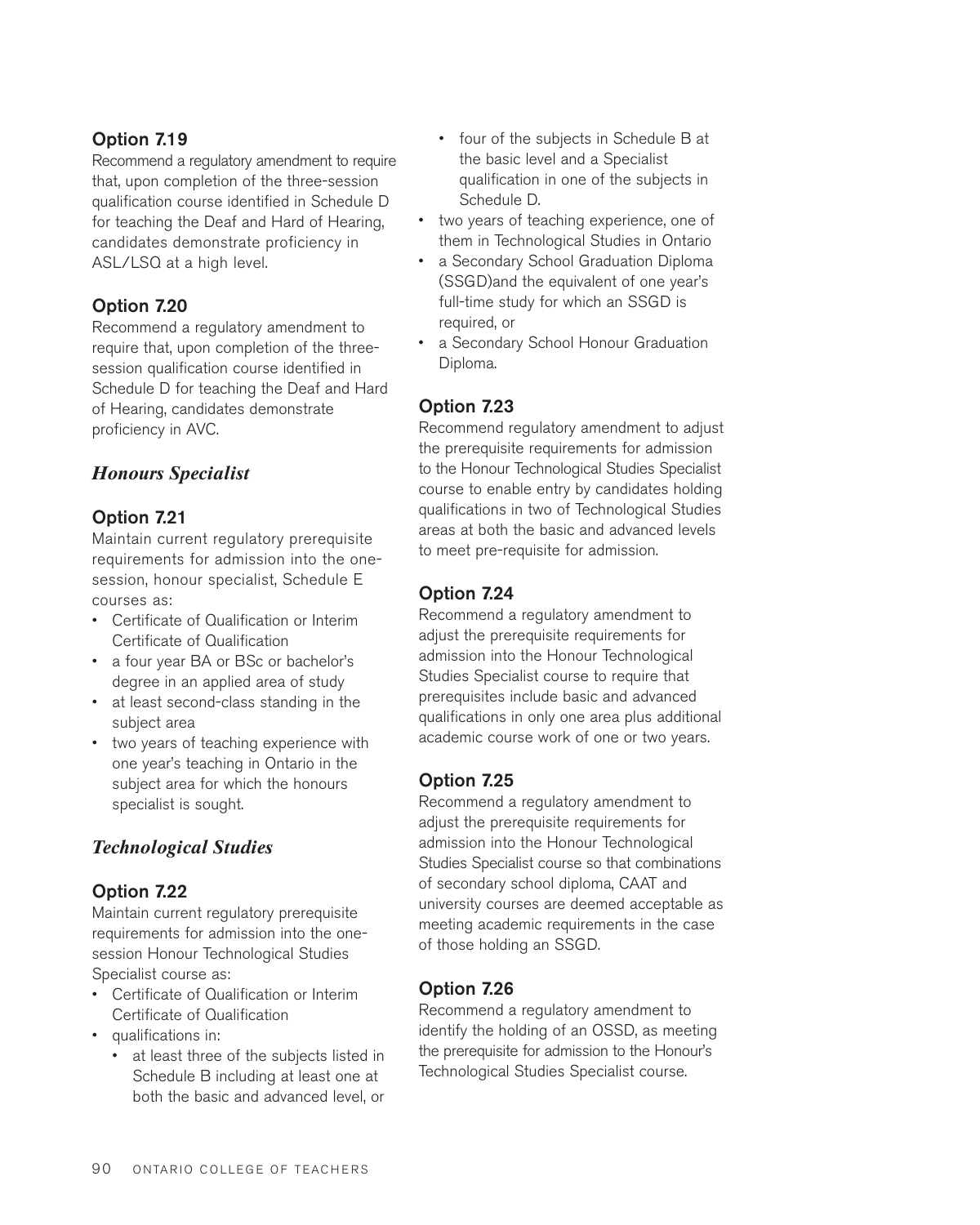# **Option 7.27**

Recommend a regulatory amendment to create another type of AQ listed in a new schedule that would require more than three sessions.

### *Principal's Qualification Program*

#### **Option 7.28**

Maintain current regulatory prerequisite requirements:

- Certificate of Qualification or Interim Certificate of Qualification
- five years teaching experience
- acceptable postsecondary degree
- qualifications in three divisions
- one of:
	- masters or doctorate; or
	- one half of a masters and one specialist; or
	- two specialist.

### **Option 7.29**

Recommend a regulatory amendment to the teaching experience prerequisite so that the current five years of experience requirement is increased to seven.

# **Option 7.30**

Recommend a regulatory amendment to the prerequisites so that they include experience in leadership roles, for example, board or school-wide committees.

# **Option 7.31**

Recommend a regulatory amendment to the prerequisites that would require that at least some of teaching experience be in Ontario.

#### **Option 7.32**

Recommend a regulatory amendment to the prerequisites that would require candidates to have completed Special Education Part I or equivalent prior to admission to the program.

# *Supervisory Officer's Qualification Program*

#### **Option 7.33**

Maintain current regulatory prerequisite requirements:

- Certificate of Qualification or Interim Certificate of Qualification
- acceptable postsecondary degree
- seven years of teaching experience
- qualifications in three divisions
- masters degree
- one of:
	- principal's qualifications, or
	- specialist's qualifications in one or more subjects and two years of experience as co-ordinator or consultant, or
	- two years experience in ministry or in an equivalent position in another jurisdiction.

# **Option 7.34**

Recommend a regulatory amendment to enable the experience requirement to be met by two years experience in an educational organization as approved by the Registrar.

# **Option 7.35**

Recommend a regulatory amendment to require that experience as a principal/viceprincipal be added to the prerequisites for admission to the program.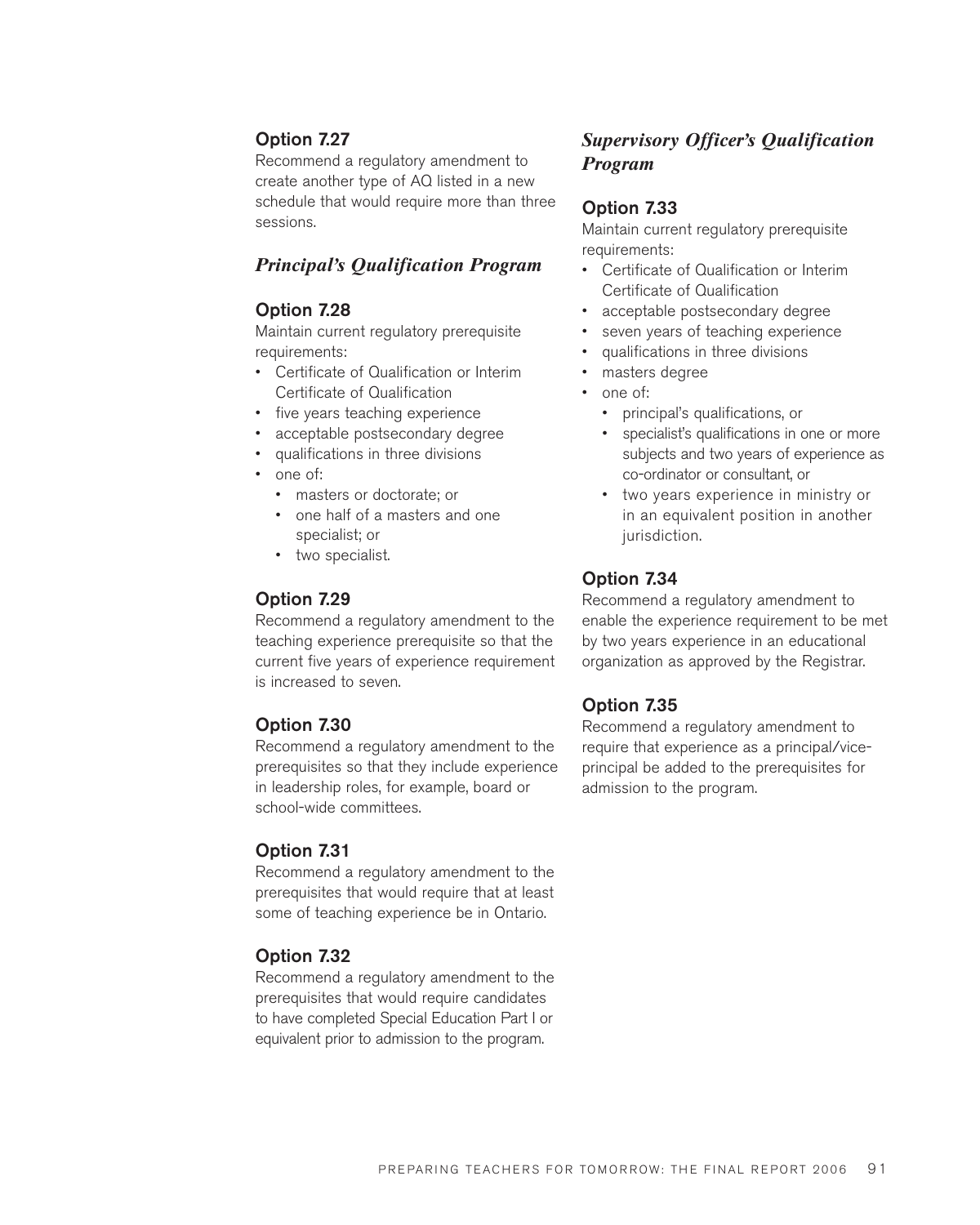# Policy Issue 8: The Practicum in Additional Qualification Courses and Programs

Currently, a practical experience of a specified duration is a regulatory requirement of the SOQP only.

Should the Council adjust or modify this regulatory requirement so that it applies to all AQ courses and programs?

#### **Option 8.1**

Maintain current regulatory requirements with regard to the practicum in AQ courses.

#### **Option 8.2**

Recommend a regulatory amendment to require that in addition to course work, AQ courses include a practicum of a specified duration.

# **Teachers of the Deaf and Hard of Hearing**

#### **Option 8.3**

Recommend a regulatory amendment to require that a practicum be added to the three-session qualification course identified for teaching the Deaf and Hard of Hearing.

# *Principal's Qualification Program*

#### **Option 8.4**

Maintain current regulatory requirements whereby expectations identified in the PQP guideline require that the practicum be completed after Part I and before entry into Part II.

#### **Option 8.5**

Recommend a regulatory amendment to identify the practicum in regulation and require that a candidate successfully complete a practicum before a qualification is awarded.

# *Supervisory Officer's Qualification Program*

#### **Option 8.6**

Maintain current regulatory requirements as a module consisting of at least 50 hours of practical experience in the workplace.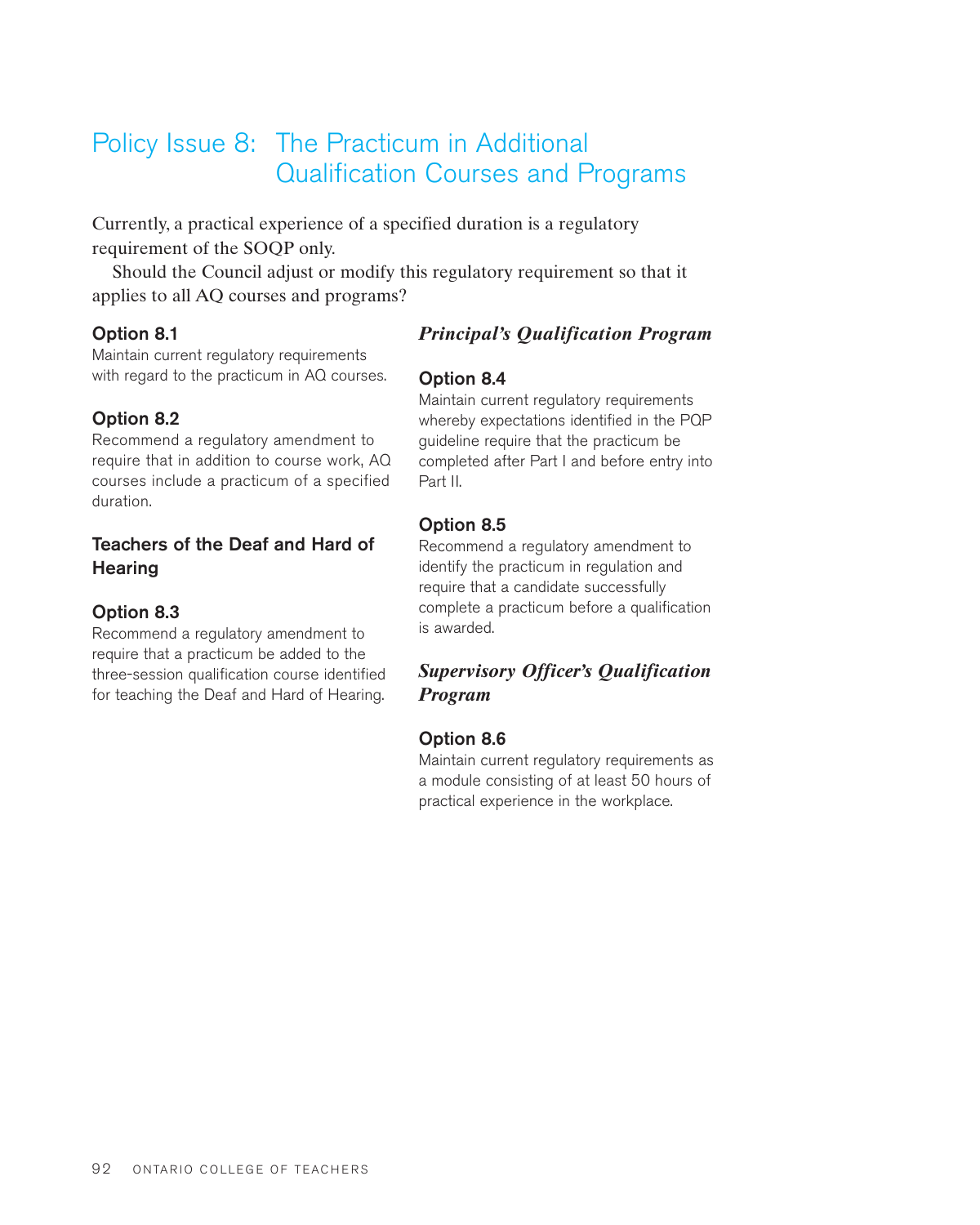# Policy Issue 9: The Delivery of Additional Qualification Courses and Programs

Currently, *Regulation 184/97, Teachers' Qualifications* does not identify explicit structural formats for the delivery of AQs.

Should the Council adjust or modify these structural delivery formats?

#### **Option 9.1**

Maintain current regulatory references to course and session duration in Regulation 184/97.

#### **Option 9.2**

Recommend a regulatory amendment that would define and identify components of course delivery in Regulation 184/97 so that they are congruent with those criteria identified in *Regulation 347/02, Accreditation of Teacher Education Programs.*

#### **Option 9.3**

Recommend a regulatory amendment that would delete reference to session in Regulation 184/97 and add to Regulation 347/02

#### **Option 9.4 subsuming Option 9.8**

Issue program guidelines that identify and describe considerations for course structure and delivery.

#### **Option 9.5**

Maintain current regulatory requirements as a session being 125 hours in duration.

#### **Option 9.6**

Recommend a regulatory amendment that would define the length of AQ course session to be 100 hours, 75 of which would be defined as "contact" hours.

#### **Option 9.7**

Recommend a regulatory amendment that would define the length of AQ courses session to be 100 hours, 80 or 90 of which would be defined as "contact" hours.

#### **Option 9.8**

Recommend a regulatory amendment that would clarify the 125-hour length of AQ courses session so as to enable these courses to be offered in modules of no less than 25 hours' duration.

#### **Option 9.9**

Recommend a regulatory amendment that would clarify the 125-hour length of AQ courses so as to enable these courses to be offered in two modules which would have the equivalency of one full course.

#### **Option 9.10**

Recommend a regulatory amendment that would clarify the 125-hour length, in whatever combination of delivery options, so that it applied only to courses identified in Schedules A, B, D and E.

#### *Principal's Qualification Program*

#### **Option 9.11**

Maintain current regulatory references to structure and delivery of the PQP in Regulation 184/97.

#### **Option 9.12**

Recommend a regulatory amendment that would reference the PQP as an "accredited program that consists of two one-session courses and a practicum."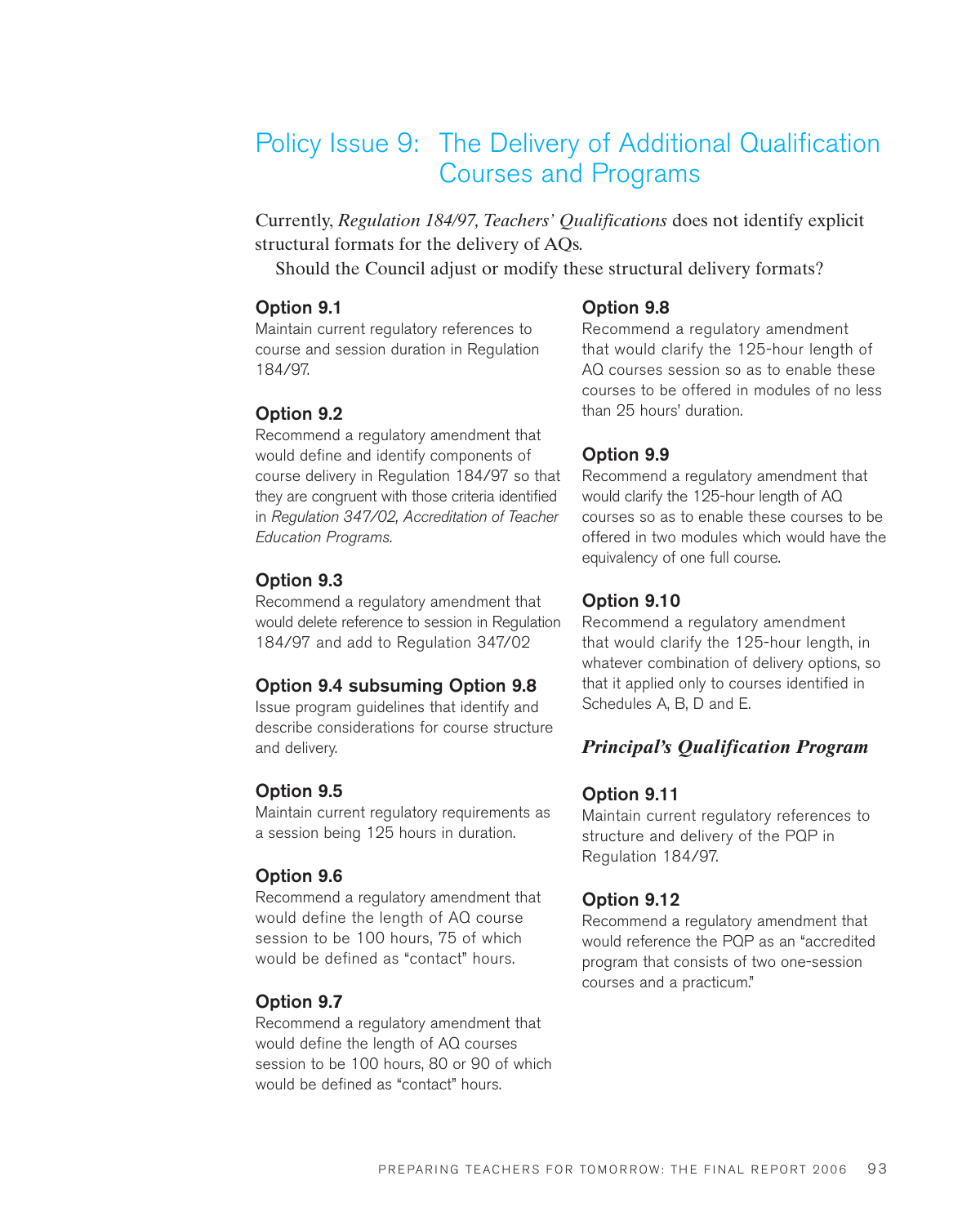# *Supervisory Officer's Qualification Program*

#### **Option 9.13**

Maintain current regulatory references to structure and delivery of the SOQP in Regulation 184/97*.*

#### **Option 9.14**

Recommend a regulatory amendment that would reference the SOQP as an "accredited program" and identify the components of program delivery in Regulation 184/97 so that they are congruent with those identified in Regulation 347/02*.*

### **Option 9.15**

Recommend regulatory amendments that would delete references in Regulation 184/97 to program structure for the SOQP and add them to Regulation 347/02.

# Policy Issue 10: Placement of the Schedules

Currently, a number of schedules are appended to Regulation 184/97, identifying the courses through which AQs may be acquired.

Should the Council recommend that this schedule list be removed from the regulation?

#### **Option 10.1**

Maintain current placement of the schedules as appended to the regulation.

#### **Option 10.2**

Recommend a regulatory amendment to relocate the schedules that appear at the end of Regulation 184/97 to the bylaws of the Ontario College of Teachers and ensure continued reference to them in the text of the regulation.

#### **Option 10.3**

Recommend a regulatory amendment to enable the schedules that appear at the end of Regulation 184/97 to be removed and a program guideline to be issued.

#### **Option 10.4**

Recommend a regulatory amendment to relocate the courses identified in Schedule C to the bylaws of the Ontario College of Teachers.

# **Option 10.5**

Recommend a regulatory amendment that would include a clause to enable the schedules currently appended to Regulation 184/97 to be reviewed, refreshed and/or updated at a particular point in time or in response to a particular event such as a curriculum change.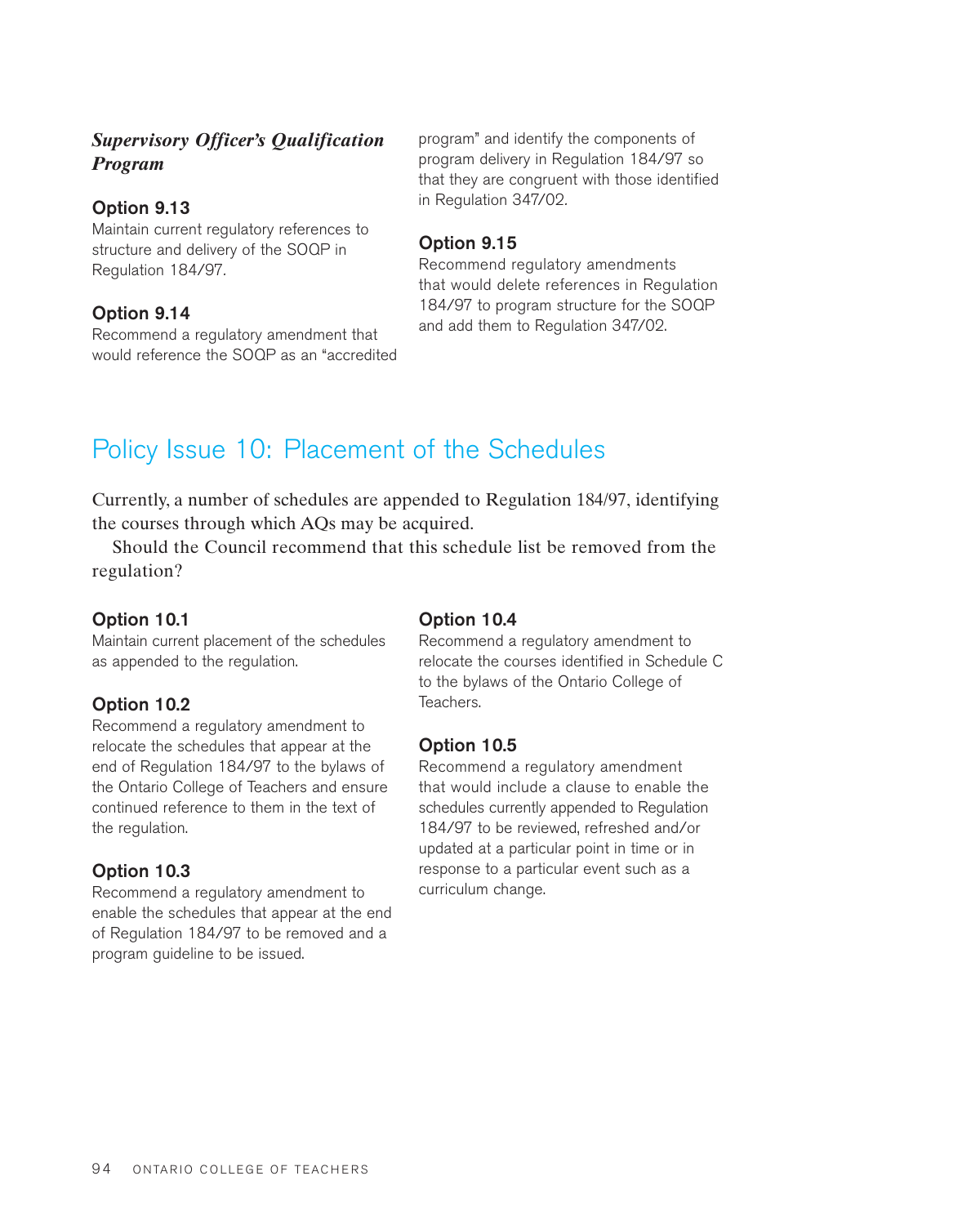# Policy Issue 11: Acquiring Additional Basic Qualifications or Additional Qualifications during the Program of Professional Education

Currently, candidates in a program of professional education may also acquire an AQ while completing their program under only one circumstance.

Should the Council adjust or modify this practice?

#### **Option 11.1**

Maintain current regulatory references which enable candidates to enrol in an ABQ or AQ course if they have successfully completed the program, have been certified or have been recommended for certification by the dean.

#### **Option 11.2**

Recommend a regulatory amendment that enables candidates to enrol simultaneously in a program of professional education and an ABQ course (so that a third divisional qualification may be acquired) or Part I of an AQ course identified in Schedule D.

#### **Option 11.3**

Pending the decision making about **Policy Issue 2** (length of the program of professional education) recommend a regulatory amendment that enables candidates to simultaneously enrol in an ABQ course (so that a third divisional qualification may be acquired).

#### **Option 11.4**

Recommend a regulatory amendment that enables candidates to enrol in an AQ course only in an area of identified need.

#### **Option 11.5**

Pending the decision-making about **Policy Issue 1**, (content of program) recommend a regulatory amendment that enables candidates to enrol in an AQ course in special education during the program of professional education.

#### **Option 11.6**

Recommend a regulatory amendment that enables candidates in concurrent programs or longer programs to enrol in an AQ course during their program of professional education.

#### **Option 11.7**

Recommend a regulatory amendment that enables an initial teacher education candidate to enrol in an AQ course provided their academic achievement will not be compromised.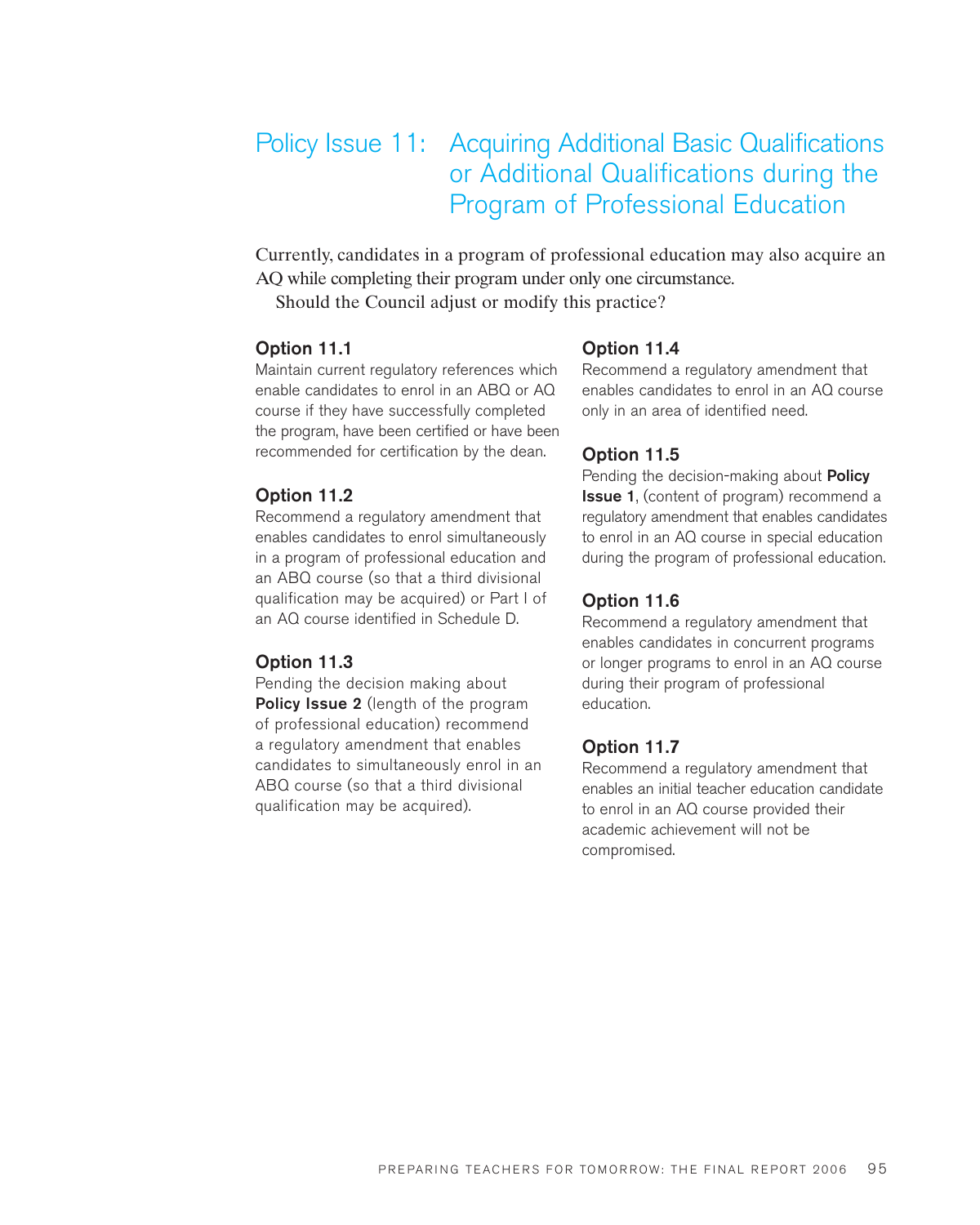# Policy Issue 12: Attesting to Successful Teaching **Experience**

Currently, the supervisory officer attests to successful teaching experience.

Should the Council adjust or modify the signatory authority attesting to successful teaching authority?

#### **Option 12.1**

Maintain current regulatory requirements whereby successful experience is determined under the authority of a supervisory officer as defined in Regulation 184/97 and the *Education Act.*

#### **Option 12.2**

Recommend a regulatory amendment to enable other supervisory officials to attest to successful experience, in particular circumstances.

#### **Option 12.3**

Recommend a regulatory amendment to identify a qualified principal as the signatory.

# Policy Issue 13: Refreshing the Courses Listed in Schedules A-E

A number of options were presented for Council's consideration for adjusting each of the lists of courses identified in the regulation. Options included renaming courses and proposing additions and/or deletions to the courses listed. Decisions about these options were based upon the criteria described on pages 61 and 62 of this report.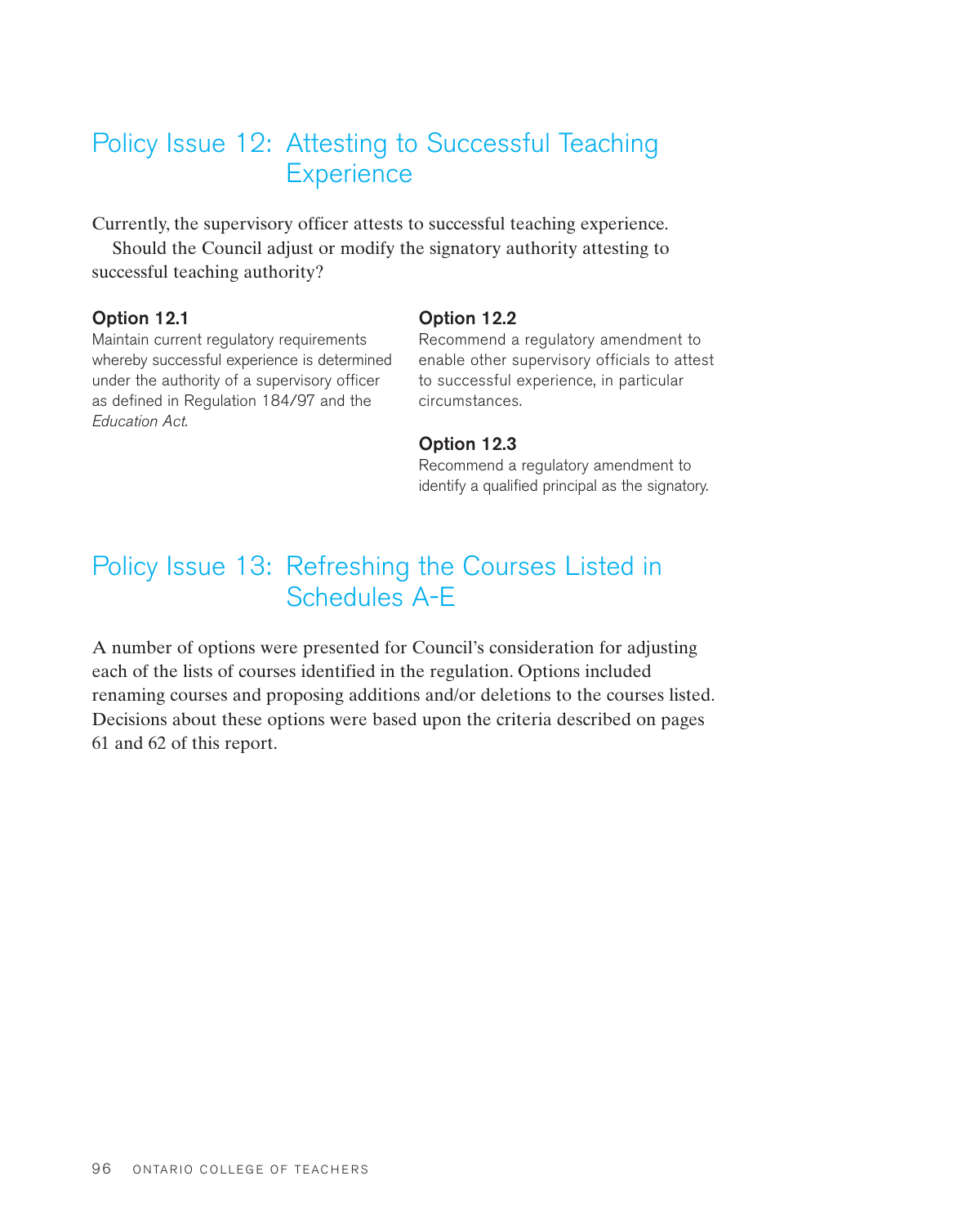# Policy Issue 14: Prior Learning Assessment and **Recognition**

Currently, the College employs a variety of policies and practices to determine and recognize equivalencies for prior learning.

Should the Council adopt a policy framework for determining criteria, processes and procedures for implementing PLAR?

#### **Option 14.1**

Maintain current regulatory references to the concept of recognition of prior learning.

Regulatory references to the concept of prior learning include those references to "equivalent" and/or "equivalency".

#### **Option 14.2**

Recommend the adoption of policy framework for determining criteria, processes and procedures for implementing PLAR.

#### **Principals' Qualifications**

#### **Option 14.3**

Pending the decision not to adopt a policy framework for PLAR, recommend a regulatory amendment requiring that those individuals from another province who hold a qualification equivalent to that of a principal to complete Part II of the PQP or a shorter program related to Ontario's legislative and curricular contexts.

# *Supervisory Officer's Qualifications*

#### **Option 14.4**

Pending the decision not to adopt a policy framework for PLAR, recommend a regulatory amendment requiring that those candidates who hold a qualification from another province:

- have their course or program evaluated for congruence with the SOQP
- complete an orientation program that provides a comprehensive overview of Ontario's legislative and curricular contexts.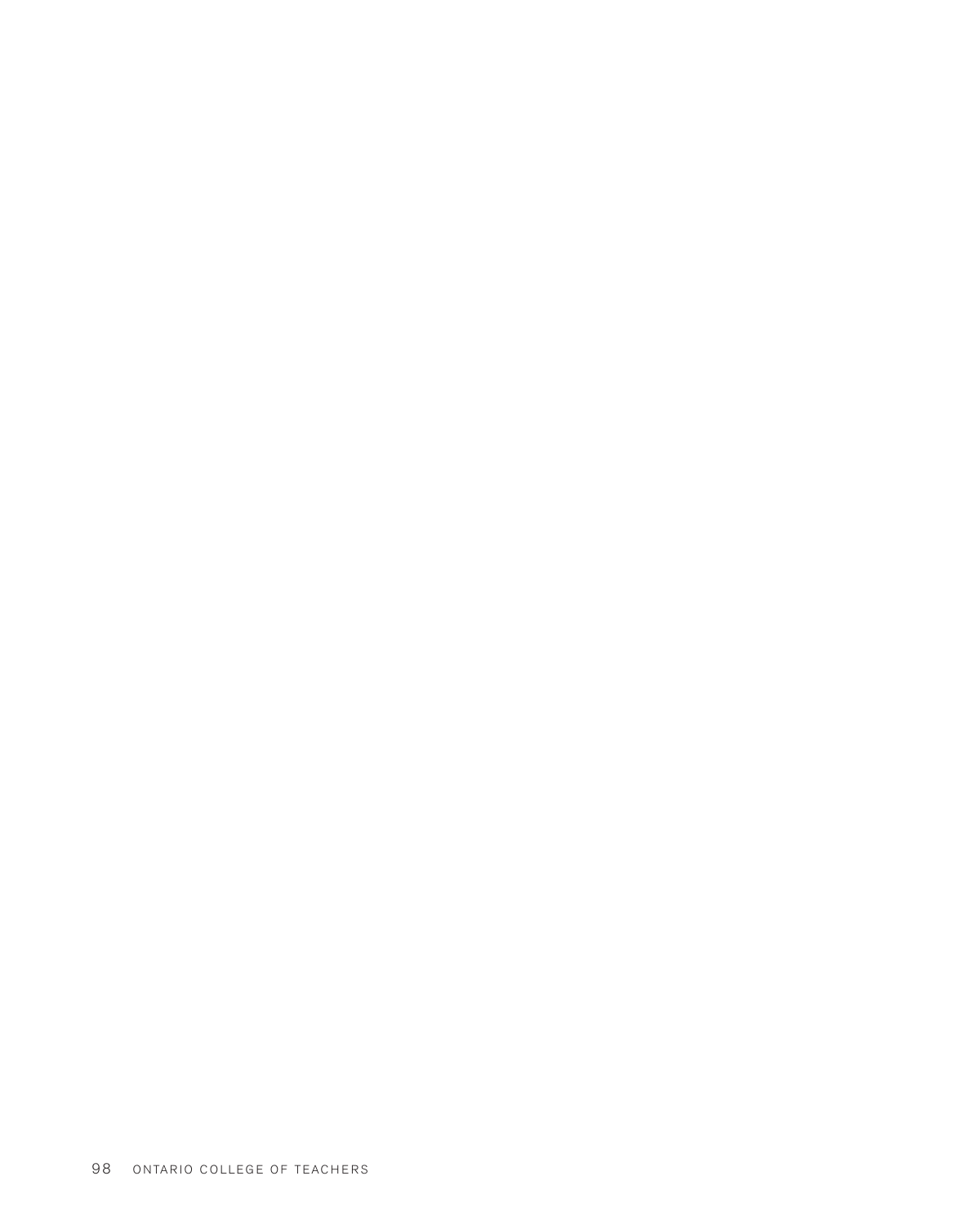# CHAPTER 6 Recommendations Made by the College Council

The Council of the Ontario College of Teachers made 66 recommendations about Ontario's initial and continuing courses and programs of professional education.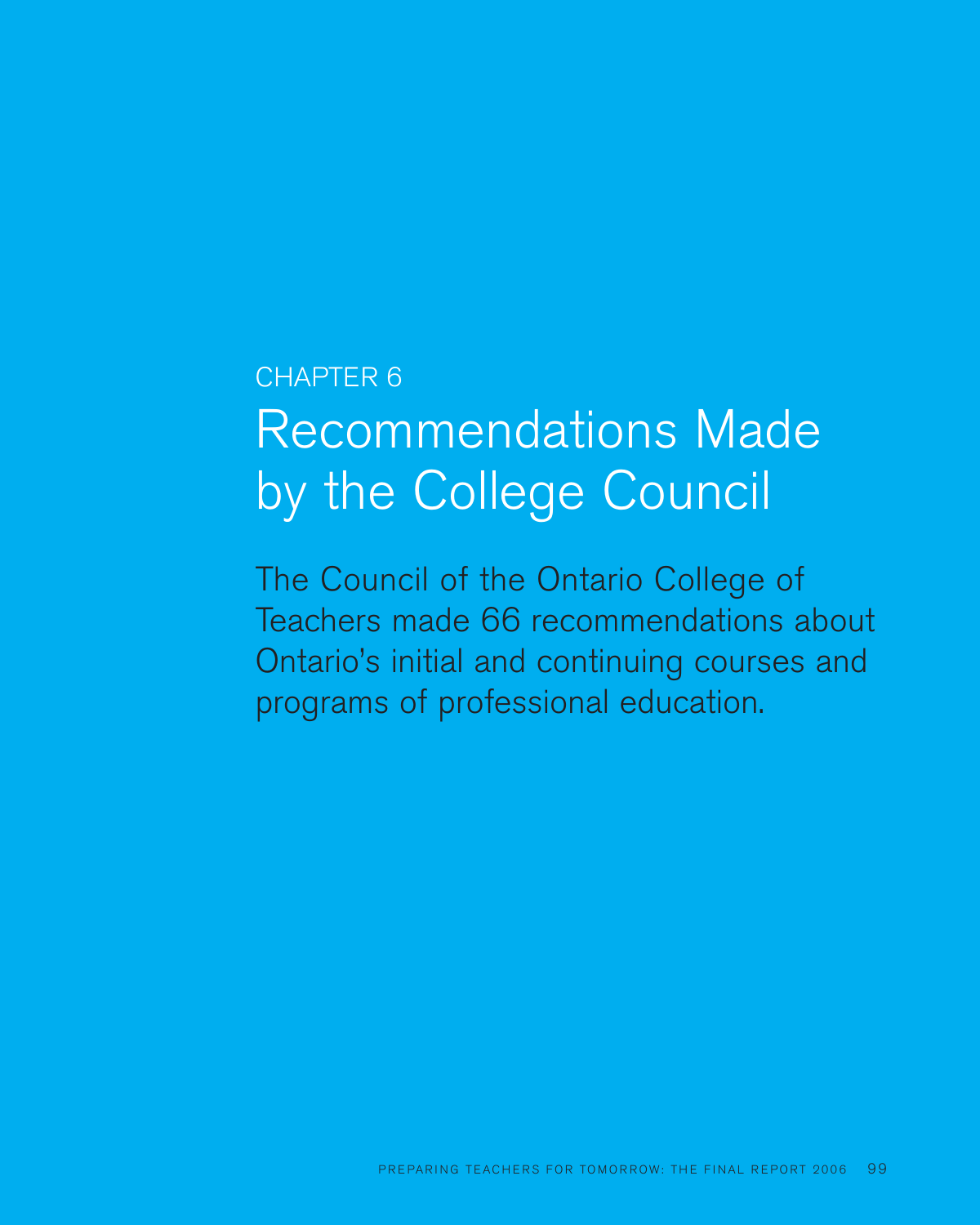### **Introduction**

After considering the various policy options that emerged through the consultation process, the Council of the Ontario College of Teachers made 66 recommendations about Ontario's initial and continuing courses and programs of professional education.

While in many cases Council approved recommendations for regulatory change, there were some instances where Council opted to retain existing regulatory requirements. For example, in initial teacher education, Council decided to retain current regulatory provisions in the definition of the program of professional education as it applies to both degree and non-degree programs for teachers of general studies, Technological Studies, Native ancestry and Native Language as a Second Language and the Deaf and Hard of Hearing. In continuing teacher education, Council decided to retain current regulatory provisions that identify the prerequisite requirements for admission into Part II of the three-session qualification course, Schedule D as the completion of Part I and one year's experience.

In addition to regulatory amendments, Council identified a number of implementation strategies for sustaining the dialogue begun with the larger education community about teachers' qualifications and teacher education. One of these strategies involves the production of an effective practices resource. This document or other type of communication will identify and/or describe initial and continuing teacher education practices that are perceived by the educational community to be beneficial to or have a positive effect on teacher education.

Another implementation strategy is a program guideline. Produced in collaboration with faculties of education and the broader educational community, program guidelines are intended to clarify meaning and further define initial and continuing teacher education requirements as these are identified in regulation.

The Council has also recommended that the College sponsor, in collaboration with the larger educational community, a colloquium to explore the role of the associate teacher and of the faculty advisor in the delivery of the practicum component in the program of professional education.

Finally, Council has also recommended that a professional advisory be issued to members of the College, and made available to interested others, that provides a clarification of the primary and secondary purposes of initial and continuing teachers' qualifications and the multiple ongoing professional learning pathways made available to members through the qualifications system.

*While in many cases Council approved recommendations for regulatory change, there were some instances where Council opted to retain existing regulatory requirements.*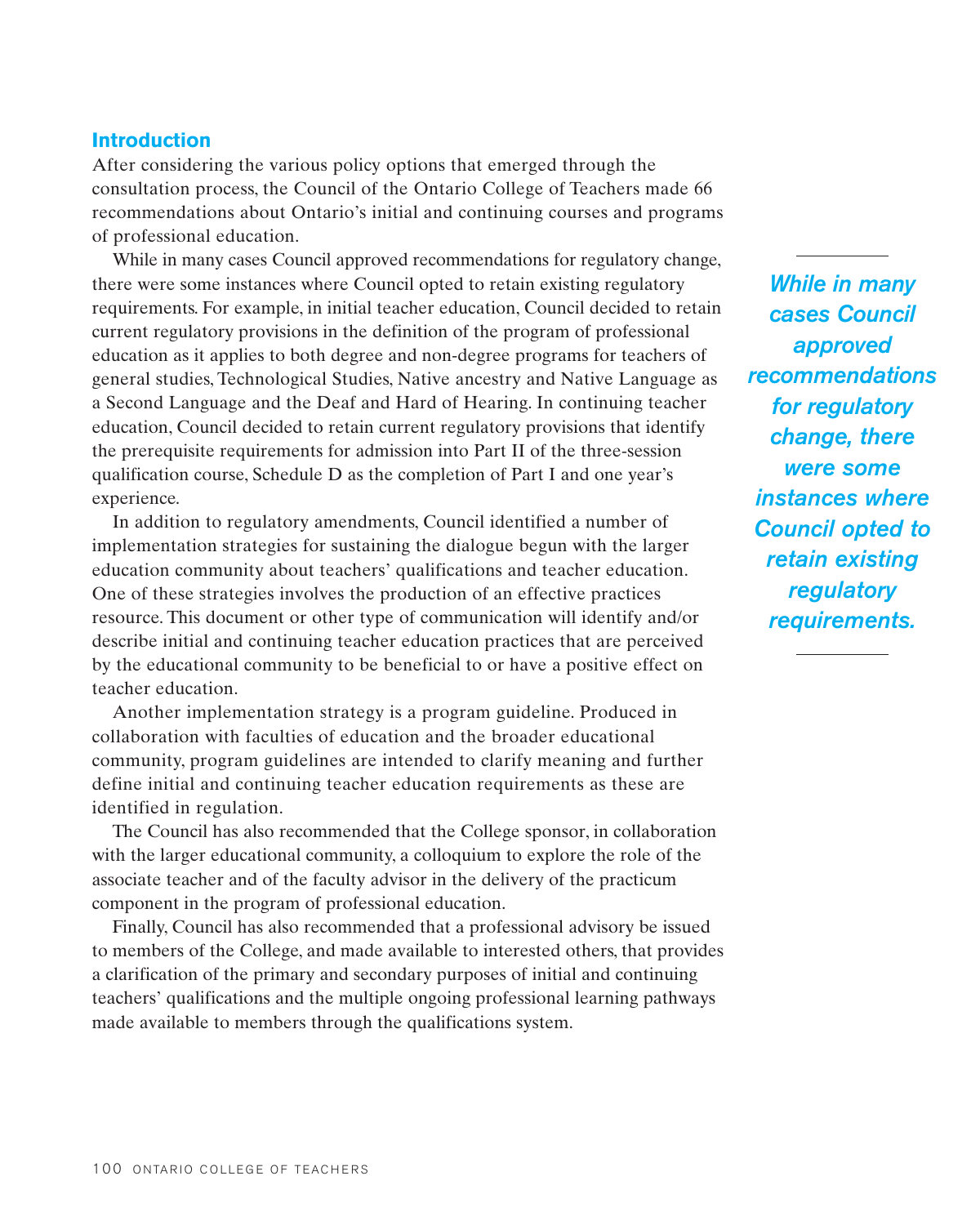# **Recommendations of the Council of the Ontario College of Teachers for Regulatory Amendments to Initial Programs of Professional Education**

# Policy Issue 1: Content of the Program of Professional Education in Ontario

#### **Regulatory Amendments**

The Council of the Ontario College of Teachers recommends regulatory amendments:

- to adjust the content of the program of professional education to identify special education as a required component within the program of professional education (**Option 1.5**)
- to adjust the definition of programs of professional education so that it includes, as an area of study within the program, Education in Ontario (Ontario context understood to include Aboriginal, cultural and pluralistic diversity, linguistic and denominational constitutional constituencies and ethical standards and standards of practice) (**Options 1.10, including Options 1.6, 1.8, 1.9**).

#### **Implementation Strategy**

The Council of the Ontario College of Teachers recommends that an effective practices resource be issued that:

• produced in collaboration with faculties of education, identifies and/or describes the components of the program of professional education in areas such as the integration of special education, information technology, assessment and evaluation, classroom management, equity and diversity issues in all courses. For Technological Studies, identifies and/or describes project orientation, technological processes, planning instructional environment of practical classes and laboratories, managing and maintaining these facilities (**Option 1.3**).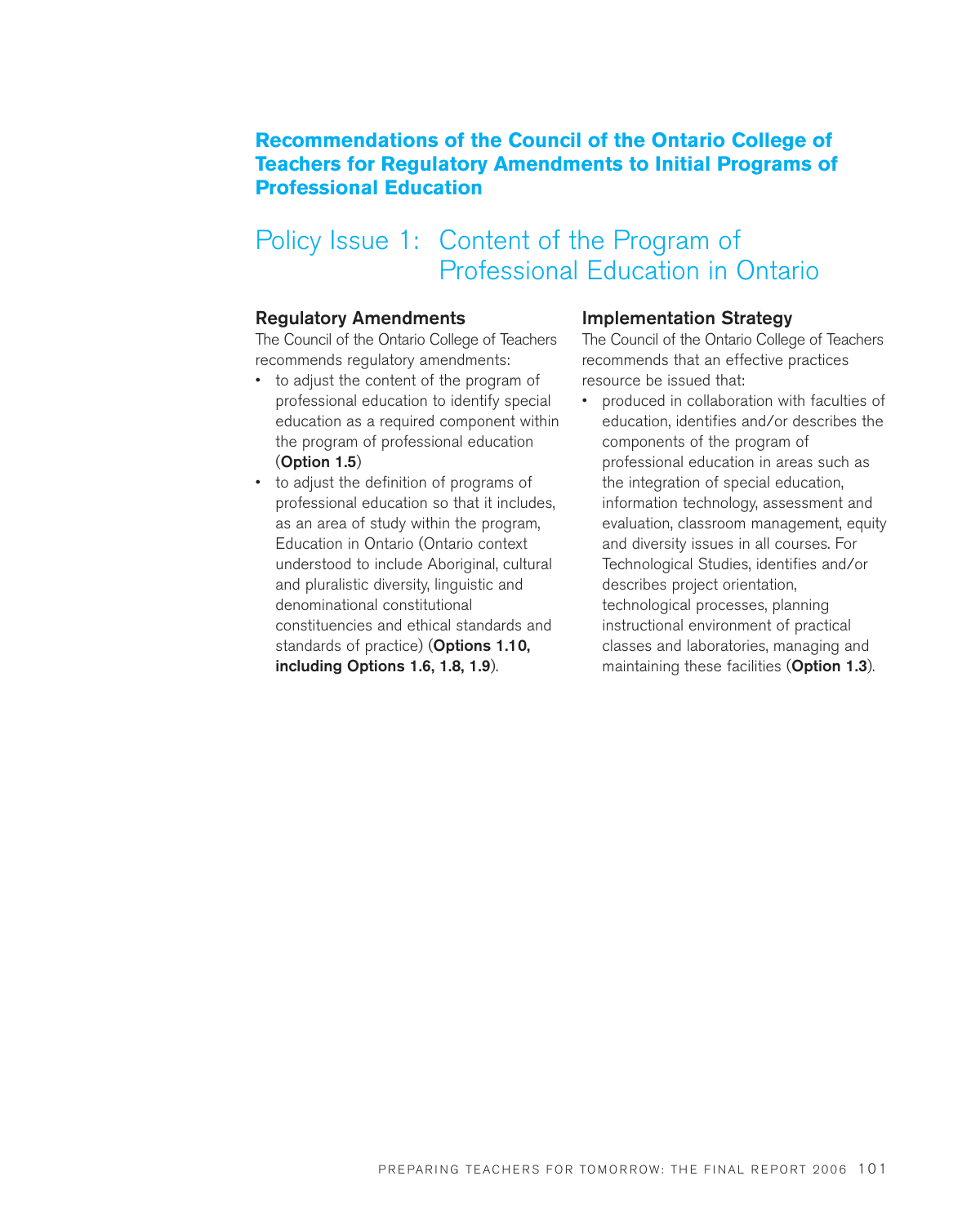# Policy Issue 2: Length of Program of Professional Education in Ontario including the Practicum

### **Regulatory Amendments**

The Council of the Ontario College of Teachers recommends regulatory amendments:

- requiring that the length of the program of professional education be 10 months duration or its equivalent and correspond to the elementary/secondary school year (**Option 2.2**)
- to lengthen the program by increasing the number of courses in a program of professional education from five to six (**Option 2.3**)
- to prescribe the practicum length to be a minimum of 60 days (**Option 2.8**)
- to limit the maximum number of days a practicum can occur in an alternate setting to 10 days (**Option 2.11**)

### **Implementation Strategy**

The Council of the Ontario College of Teachers recommends that a program guideline be issued that:

• produced in collaboration with faculties of education and the broader educational community, clarifies meaning and further defines the nature of experiences in the practicum and the settings in which it can occur (**Option 2.13**).

The Council of the Ontario College of Teachers recommends that a provincial colloquium be held:

• in partnership with faculties of education, the teacher federations and other education partners on the role of the associate teacher and of the faculty advisor in the delivery of the practicum component in the program of professional education (**Option 2.14**).

# Policy Issue 3: The Outcome of the Program of Professional Education

The Council of the Ontario College of Teachers recommends that:

• current regulatory provisions in the definition of the program of professional education as they apply to both degree and non-degree programs for teachers of general studies, Technological Studies, Native ancestry and Native Language as a Second Language and the Deaf and Hard of Hearing be retained (**Option 3.1**).

# **Regulatory Amendments**

The Council of the Ontario College of Teachers recommends regulatory amendments:

• to adjust the definition of a program of professional education for Technological Studies candidates so that those who

hold a degree in Technological Studies may take one option in broad-based technology and one option in general studies at the Intermediate/Senior level (**Option 3.3**)

- to sunset at the appropriate time, the program of professional education for persons of Native ancestry who hold a secondary school diploma but not a degree (**Option 3.5**)
- to enable programs of professional education that prepare persons who are fluent in an Algonquin or Iroquoian language to be teachers of Native language and leads to Certificate of Qualification (Restricted) to be delivered on a full-time or part-time basis (**Option 3.7**).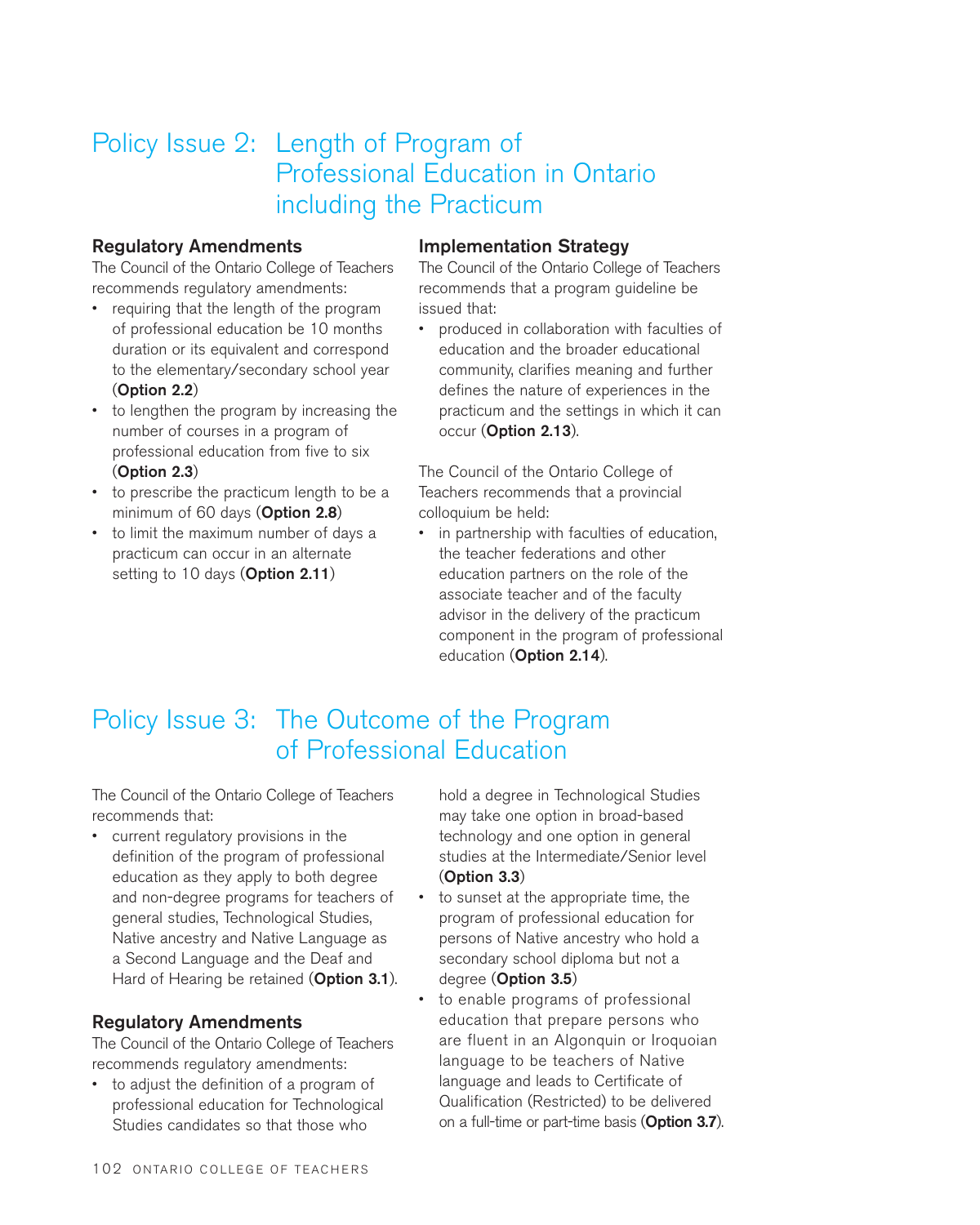# Policy Issue 4: Acceptable Academic and Technological Qualifications

The Council of the Ontario College of Teachers recommends that it reconsider its previous recommendation:

- of the definition of academic qualifications as an acceptable postsecondary degree and a minimum of five courses related to Ontario curriculum acquired within a degree at the baccalaureate masters or doctoral level so that the definition of academic qualifications continues to be an acceptable postsecondary degree unless the regulation explicitly states otherwise (**Option 4.3**)
- to propose a regulatory amendment to the definition of Technological Qualifications to delete reference to "no less than 16 months of continuous employment" and replace with "no less than four months of continuous employment" (**Option 4.10**)
- to propose a regulatory amendment to the definition of Technological Qualifications to add a reference to candidates who hold a degree in a related area and who have subsequently completed one year (or the equivalent number of hours) of work experience to be deemed to have met the experience requirement, and now require that candidates complete two years of work experience, of which a maximum of one year can be completed during their program of study (**Option 4.11**)
- current regulatory provisions related to requirements for admission into the Teacher of Native Language as a Second Language program leading to a Certificate of Qualification (Restricted) as fluency in an Algonquin or Iroquoian language be retained (**Option 4.15**).

### **Regulatory Amendments**

The Council of the Ontario College of Teachers recommends regulatory amendments to adjust the definition of technological qualifications by:

- replacing the phrase "proof of his or her competence" with "demonstrated proof of competence based on an assessment of advanced knowledge and skill in at least one of the areas within the technology" (**Option 4.6**)
- replacing the phrase "wage-earning" with "documented postsecondary skilled work and/or wage-earning" experience (**Option 4.8**)
- replacing references to "years of wageearning experience" with "hours of work and/or wage-earning" experience (**Option 4.9**)
- replacing references to "Basic" and "Advanced" with "Grades 9 and 10" and "Grades 11 and 12" (**Option 4.13**).

The Council of the Ontario College of Teachers recommends regulatory amendments to adjust the definition of the program of professional education as it relates to Technological Studies by:

• deleting the phrase "including a minimum of two optional courses at the basic level from Schedule B" (**Option 4.14**).

The Council of the Ontario College of Teachers recommends regulatory amendments to adjust the prerequisite for admission into the program of professional education for teachers of the Deaf and Hard of Hearing:

by enabling hearing candidates to enter the program if these persons have acquired an acceptable postsecondary degree and they have completed a program of professional education outside Ontario to teach the Deaf and Hard of Hearing (**Option 4.17**).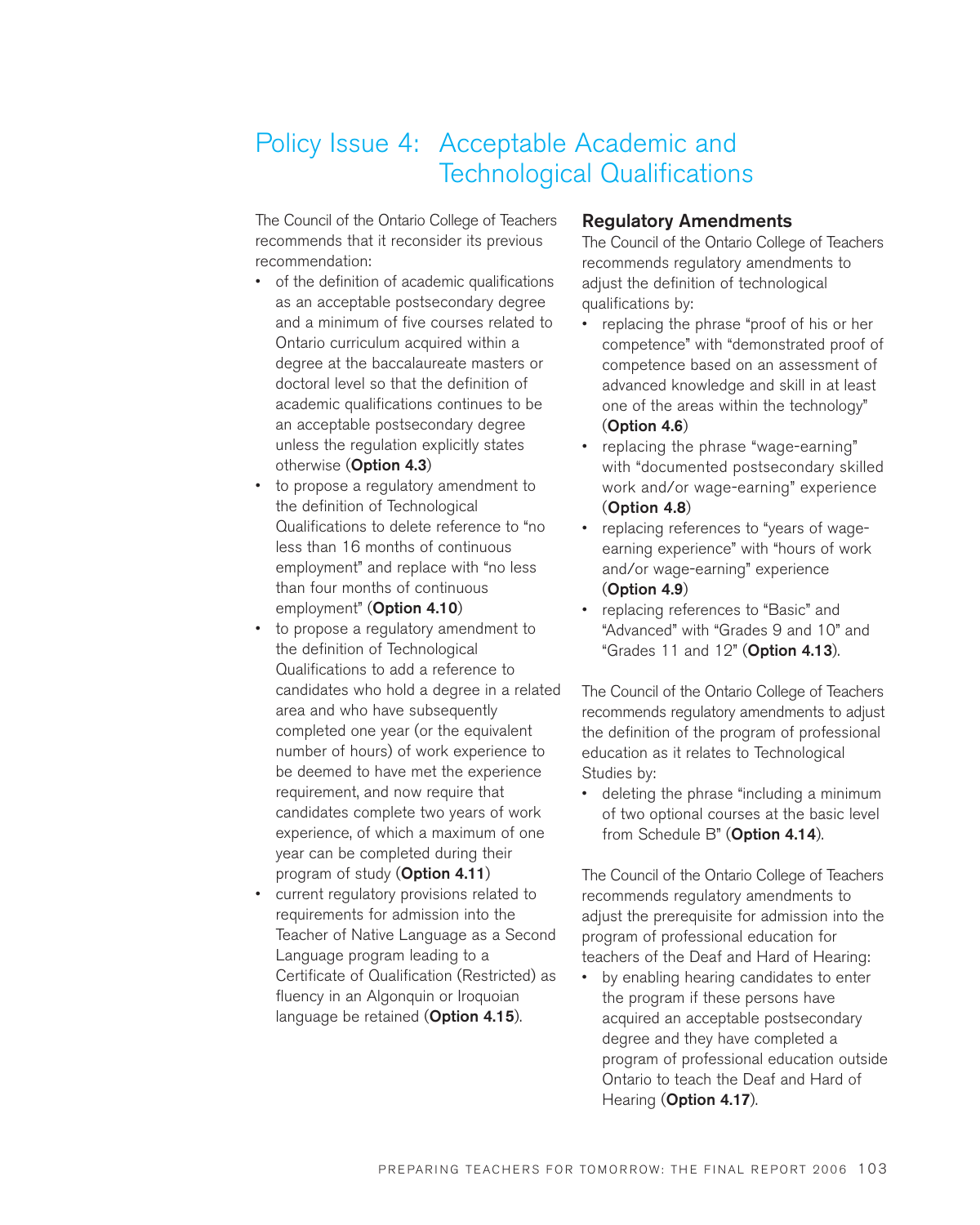# Policy Issue 5: Structural Models for the Delivery of the Program of Professional Education

# **Regulatory Amendments**

The Council of the Ontario College of Teachers recommends that:

• the definition of "session" and program formats and structures be placed in *Regulation 347/02, Accreditation of Teacher Education Programs*) (**Option 5.2**).

#### **Implementation Strategy**

The Council of the Ontario College of Teachers recommends that an effective practices resource be issued that produced in

collaboration with faculties of education, identifies and/or describes considerations in the use of various models such as:

- the availability of resources
- consistency in program and content standards/expectations
- the necessity of face-to-face experiences in programs delivered through distance education
- the length and components of multi-session programs, and
- other directions as appropriate (**Option 5.5**).

# **Policy Recommendations of the Council of the Ontario College of Teachers about Continuing Courses and Programs of Professional Education**

# Policy Issue 6: Purposes of Additional Qualifications

#### **Regulatory Amendments**

The Council of the Ontario College of Teachers recommends that:

• the primary purposes of the additional basic and AQs including the PQP, the Principal's Development Course and the SOQP be stated in the the teachers' qualification regulation

#### (**Option 6.2, 6.10, 6.11, 6.12**)

- the qualification to teach the Deaf and Hard of Hearing be reclassified so that its unique features are recognized in regulation (**Option 6.6**)
- a new qualification and accompanying schedule be added to the regulation that would enable Technological Studies teachers to take courses in specialized trade/occupational areas within a broadbased technology (**Option 6.8**).

#### **Implementation Strategy**

The Council of the Ontario College of Teachers recommends that a professional advisory be issued that identifies the secondary purposes and role of AQ courses in continuing professional learning (**Option 6.13**).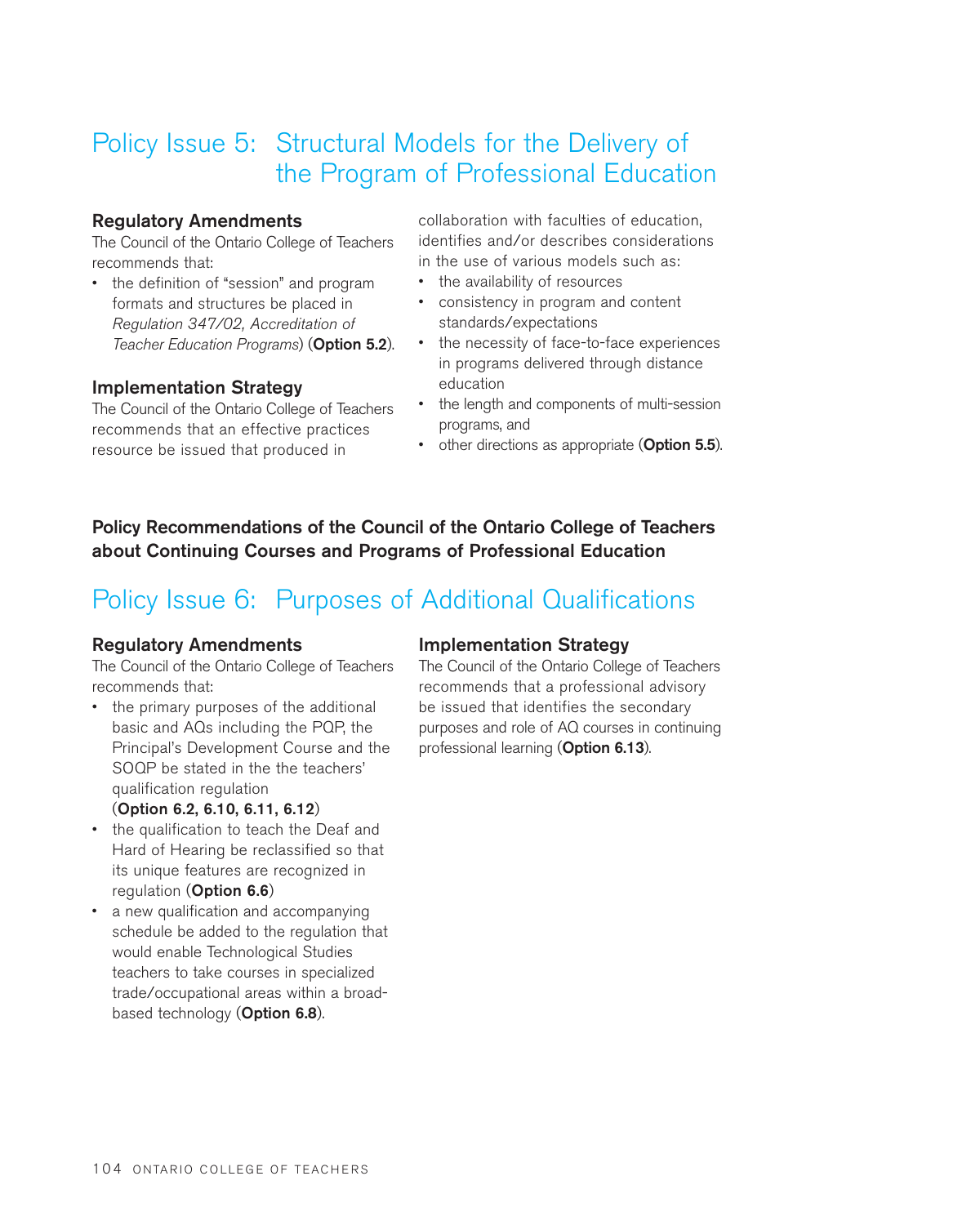# Policy Issue 7: Prerequisites for Admission into Additional Qualification Courses and Programs

The Council of the Ontario College of Teachers recommends that:

- current regulatory provisions identifying the prerequisite requirements for admission into Technological Studies ABQ courses be retained (**Option 7.7**)
- current regulatory provisions identifying the prerequisite requirements for admission into Part II of the three-session qualification course, Schedule D as completion of Part I and one year's experience be retained (**Option 7.12**)
- current regulatory provisions identifying the prerequisite requirements for admission into Part III of the three-session qualification course, Schedule D as completion of Part II and two year's experience, one of which must be in the subject area be retained (**Option 7.13**)
- current regulatory provisions identifying the prerequisite requirements for admission into the one-session, honour specialist, Schedule E and Honour Technological Studies Specialist courses and the PQP and the SOQP be retained (**Options 7.21, 7.22, 7.28, 7.33**).

# **Regulatory Amendments**

The Council of the Ontario College of Teachers recommends that:

- the prerequisites for admission into the primary and junior ABQ courses be amended so that they are congruent with Council's decision with respect to the program of professional education (**Option 7.2**)
- the prerequisites for admission into the intermediate and senior ABQ courses be amended so that they are congruent with Council's decision with respect to the program of professional education (**Option 7.4**)
- current prerequisite requirements for admission into the one-session, Schedule C courses be amended to enable enrolment by those with a Certificate of Qualification or Interim Certificate of Qualification or Certificate of Qualification (Restricted). (**Option 7.8**)
- current prerequisite requirements for admission into Part I of the three-session qualification course, Schedule D be amended to enable enrolment by those who have been recommended for a certificate of qualification (**Option 7.9**)
- regulatory amendment be made that would enable Technological Studies teachers to enrol in the full range of courses identified in Schedule D (**Option 7.10**)
- a regulatory amendment be made to require that, prior to admission into the AQ course(s) for teaching the Deaf and Hard of Hearing, candidates demonstrate a proficiency of ASL/LSQ at a minimum level (**Option 7.16**)
- a regulatory amendment be made to require that candidates demonstrate proficiency in ASL/LQS at a high level prior to being awarded the specialist qualification for teaching the Deaf and Hard of Hearing (**Option 7.19**)
- a regulatory amendment be made to the Honour Technological Studies Specialist course that would enable qualification in two of Technological Studies areas at both the basic and advanced levels to meet pre-requisite for admission (**Option 7.23**)
- a regulatory amendment be made to identify the holding of an OSSD, as meeting the pre-requisite for admission to the Honour Technological Studies Specialist course (**Option 7.26**)
- a regulatory amendment be made that enables the experience requirement for admission into the SOQP to have been met by two years experience in an educational organization as approved by the Registrar (**Option 7.34**).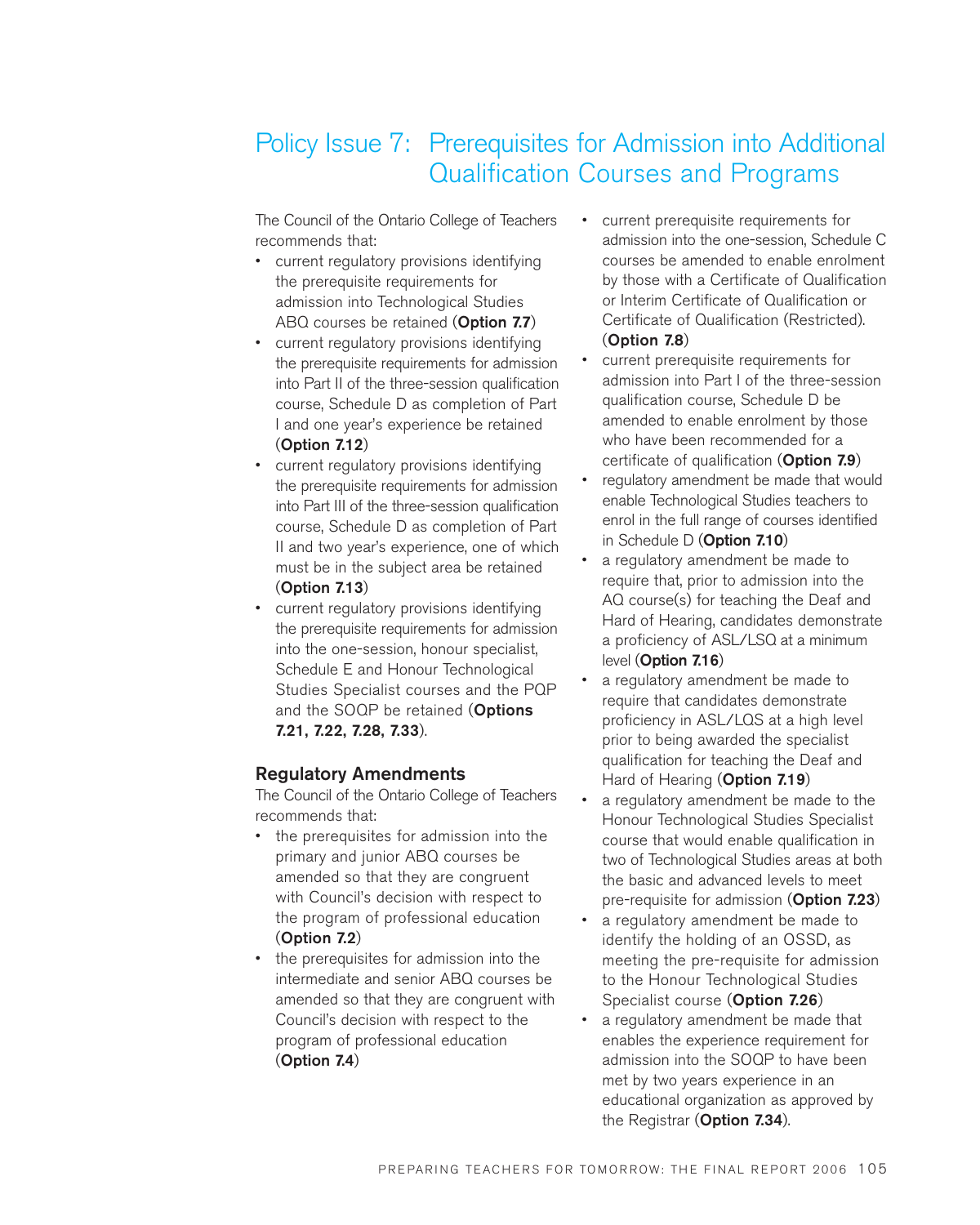# Policy Issue 8: The Practicum in Additional Qualification Courses and Programs

The Council of the Ontario College of Teachers recommends that:

• current regulatory requirements for the Supervisory Officers Qualification Program (SOQP) including a module consisting of at least 50 hours of practical experience in the workplace be retained (**Option 8.6**).

#### **Regulatory Amendments**

The Council of the Ontario College of Teachers recommends that:

- a regulatory amendment be made to require that a practicum be added to the AQ course identified for teaching the Deaf and Hard of Hearing (**Option 8.3**)
- a regulatory amendment be made to identify the practicum (for the PQP) in legislation and require that a candidate successfully complete a practicum before a qualification is awarded (**Option 8.5**).

# Policy Issue 9: The Delivery of Additional Qualification Courses and Programs

The Council of the Ontario College of Teachers recommends that:

current regulatory provisions identifying requirements for course length as 125 hours be retained (**Option 9.5**).

#### **Regulatory Amendments**

The Council of the Ontario College of Teachers recommends that:

- a regulatory amendment be made that would delete references to "session" in Regulation 184/97*, Teachers Qualifications*, and other references that define or describe format and structure and add them to *Regulation 347/02, Accreditation of Teacher Education Programs* (**Option 9.3**)
- a regulatory amendment be made that would reference the PQP as an "accredited program that consists of two one-session courses and a practicum" (**Option 9.12**)

a regulatory amendment be made that would delete references in Regulation 184/97, to program structure for the SOQP and add them to Regulation 347/02 (**Option 9.16**).

#### **Implementation Strategy**

The Council of the Ontario College of Teachers recommends that a program guideline be issued that:

• produced in collaboration with faculties of education and the broader educational community, clarifies meaning and further defines considerations for course structure and delivery (**Option 9.4 subsuming Options 9.5 and 9.8**).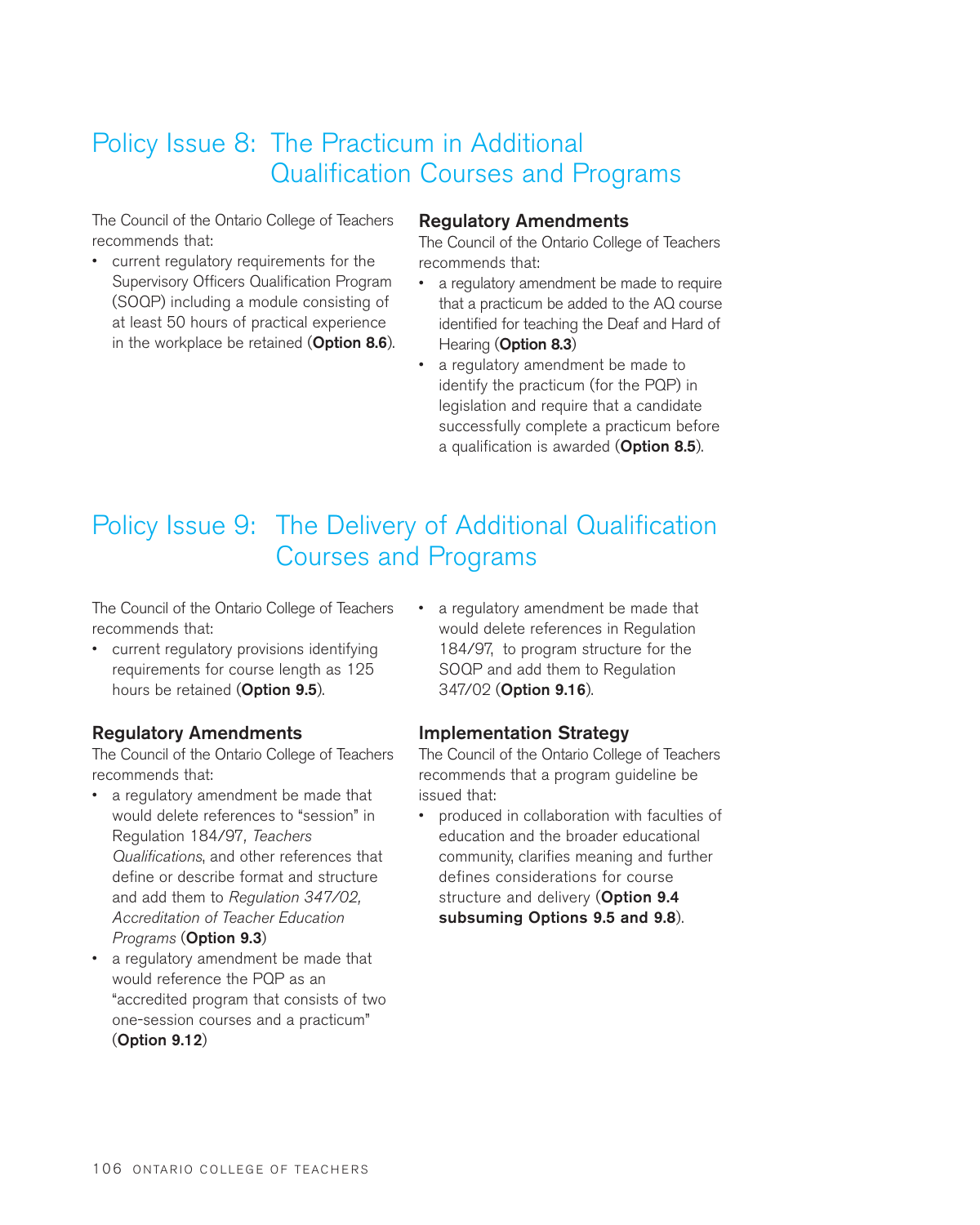# Policy Issue 10: Placement of the Schedules

#### **Regulatory Amendments**

The Council of the Ontario College of Teachers recommends that:

• a regulatory amendment be made that would enable the schedules that appear at the end of Regulation 184/97 be

relocated to the bylaws of the Ontario College of Teachers and ensure continued reference to them in the text of the regulation (**Option 10.2**).

# Policy Issue 11: Acquiring Additional Basic Qualifications (or Particular Additional Qualifications) during the Program of Professional **Education**

The Council of the Ontario College of Teachers recommends that:

• current regulatory requirements which preclude candidates enrolled in programs of professional education from being admitted into an ABQ course or an AQ course, with the exception of French as a Second Language which is already provided for in regulation, until they have been certified or recommended for certification be retained (**Option 11.1**).

#### **Regulatory Amendments**

The Council of the Ontario College of Teachers recommends that:

• a regulatory amendment be made to enable candidates to take an AQ course from Schedule D if they have successfully completed the program of professional education and been recommended for certification (**Option 11.2**).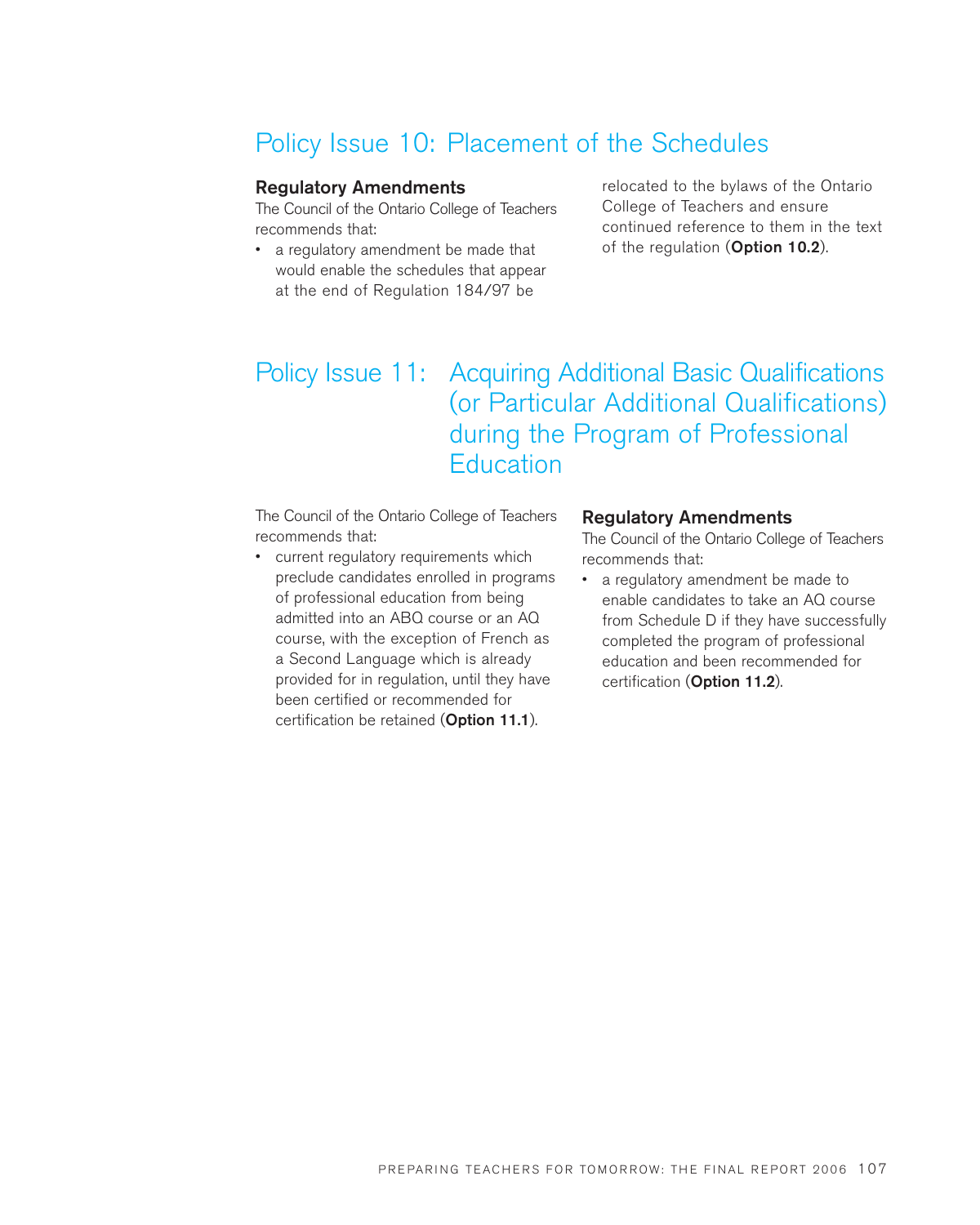# Policy Issue 12: Attesting to Successful Teaching **Experience**

### **Regulatory Amendments**

The Council of the Ontario College of Teachers recommends that:

• a regulatory amendment be made to enable, in particular circumstances, other supervisory officials to attest to successful teaching experience (**Option 12.2**).

# Policy Issue 13: Refreshing the Schedules

### **Regulatory Amendments to Schedule A**

The Council of the Ontario College of Teachers recommends that Schedule A be comprised of the following courses (**Option 13**) Business Studies – Accounting Business Studies – Entrepreneurship Business Studies – General Business Studies – Information and Communication Technology Business Studies – Marketing Classical Studies Computer Science Dance Dramatic Arts **Economics** English (First language) English (Second language) anglais Environmental Science Family Studies Français French as a Second Language Geography Health and Physical Education **History** International Languages Law **Mathematics** Music-Instrumental Music-Vocal Native Languages Native Studies

Philosophy **Politics** Religious Education Science – Biology Science – Chemistry Science – General Science – Physics Social Sciences – General Visual Arts

### **Regulatory Amendments to Schedule B**

The Council of the Ontario College of Teachers recommends that Schedule B be comprised of the following courses (**Option 13**) Technological Studies – Grades 9 and 10 Communications Technology Construction Technology Health and Personal Services Technology Hospitality and Tourism Technology Manufacturing Technology Technological Design Transportation Technology

Technological Studies – Grades 11 and 12 Communications Technology Construction Technology Health and Personal Services Technology Hospitality and Tourism Technology Manufacturing Technology Technological Design Transportation Technology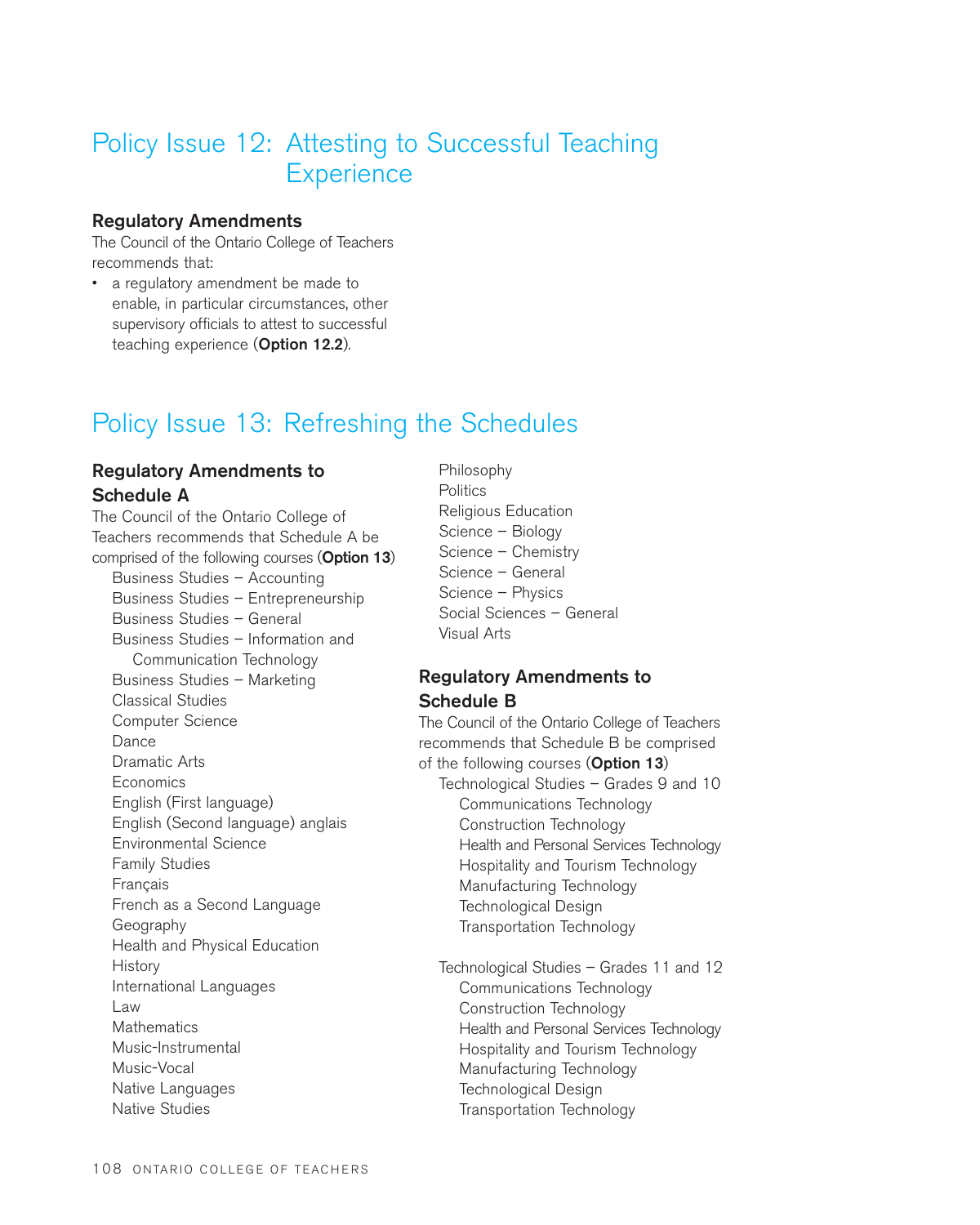## **Regulatory Amendments to Schedule C**

The Council of the Ontario College of Teachers recommends that Schedule C be comprised of the following courses (**Option 13**) Action Research Adapting Curriculum for Second Language Learners Adapting Curriculum for the Catholic School System Adult Education Arts, Grades 7 and 8 Associate Teacher Auditory/Verbal Communication Computer Studies – Computer Technology First Nations: Understanding Traditional Teachings and Cultures FSL – Immersion Geography, Grades 7 and 8 Health and Physical Education, Grades 7 and 8 History, Grades 7 and 8 Integrated Arts Itinerant Teacher of the Deaf and Hard of **Hearing** Kindergarten Language Arts, Grades 7 and 8 Law Leadership in a Minority Setting Mathematics, Grades 7 and 8 Mentor Outdoor Experiential Education Preschool Deaf Education Research in the classroom or Collaborative Inquiry Science and Technology, Grades 7 and 8 Special Education – Behaviour Special Education – Communication Special Education – Intellectual Special Education – Multiple **Exceptionalities** Special Education – Physical Special Education for Administrators Student Assessment and Evaluation Students at Risk/Alternative Education

Teacher of Cayuga Teacher of Cree Teacher of Delaware Teacher of Mohawk Teacher of Native Children Teacher of Ojibwe Teacher of Ojicree Teacher of Oneida Teaching Combined Grades Teaching Deaf Students with Multiple **Exceptionalities** Teaching in a Minority Setting (L'enseignement en milieu minoritaire) Teaching in the Catholic School System Use and Knowledge of Assistive **Technology** 

## **Regulatory Amendments to Schedule D**

The Council of the Ontario College of Teachers recommends that Schedule D be comprised of the following courses (**Option 13**): Actualisation linguistique en français/Perfectionnement du français American Sign Language/Langue des signes québécoise Business Studies-Accounting Business Studies-Entrepreneurship Business Studies-Information and Communication Technology Business Studies-Marketing Computer Studies Co-operative Education Dance Design and Technology'2 Dramatic Arts English as a Second Language Environmental Science Family Studies French as a Second Language Guidance and Career Education Health and Physical Education (Intermediate, Senior) Health and Physical Education (Primary, Junior) Inclusive Classroom

<sup>2</sup> This schedule D course will be phased out. However, candidates who have enrolled prior to its deletion will be able to complete all three sessions.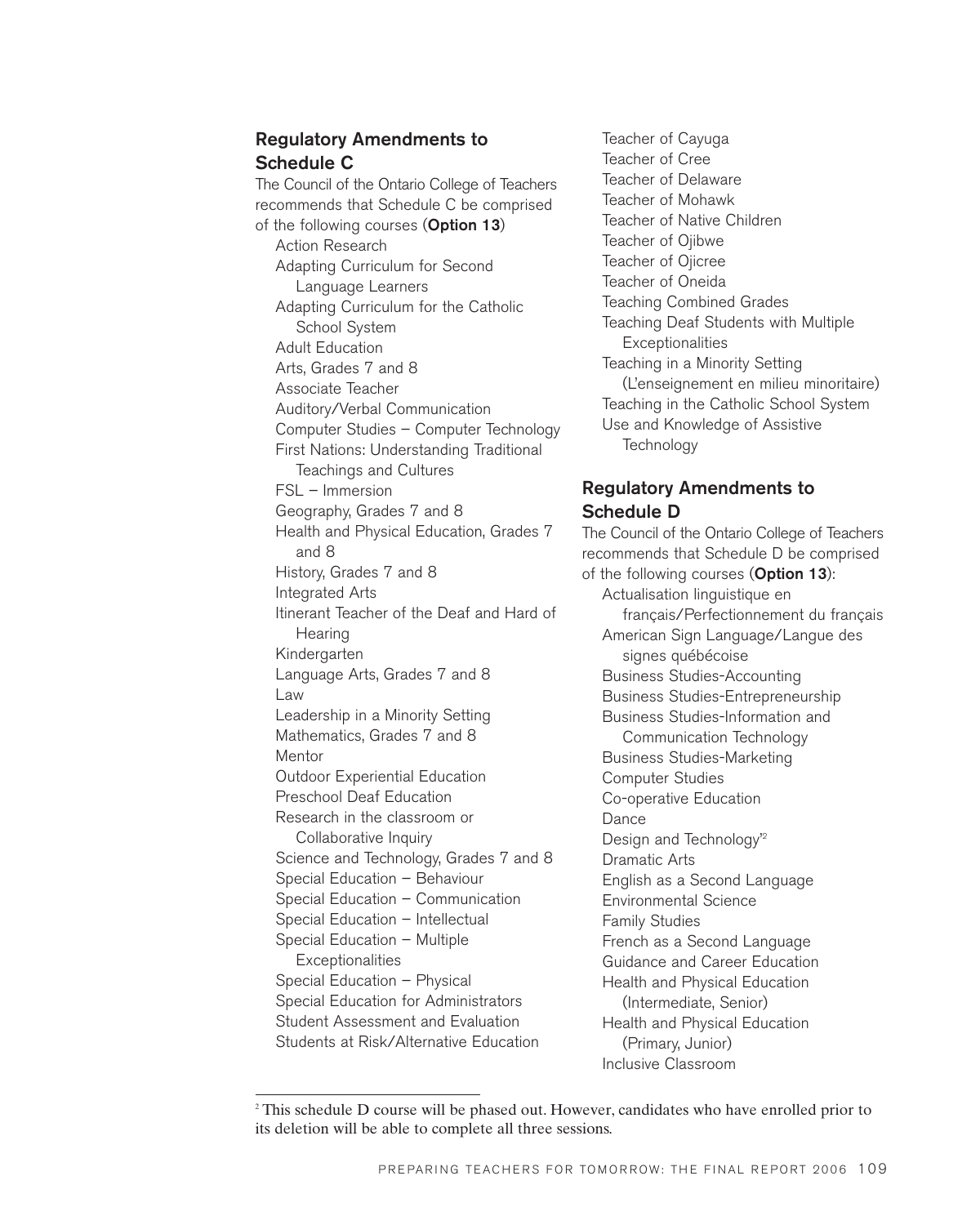Integration of Information and Computer Technology in Instruction Intermediate Education International Languages Junior Education Librarianship Mathematics in Primary and Junior Education Media Music-Instrumental Music-Vocal (P/J, I/S) Native Languages Native Studies P/J Social Studies (Gr. 1-6) Primary Education Reading Religious Education Science and Technology in Primary and Junior Education Special Education Teaching the Blind Teaching the Deaf/Blind Visual Arts **Writing** 

### **Regulatory Amendments to Schedule E**

The Council of the Ontario College of Teachers recommends that Schedule E be comprised of the following courses (**Option 13**): **Biology** 

Business Studies

**Chemistry** Classical Studies Computer Studies Dance Dramatic Arts English (First language) English (Second language) anglais Environmental Science Family Studies **Francais** French as a Second Language Geography Health & Physical Education **History** International Languages **Mathematics Music** Native Languages Native Studies Physics Religious Education Science Social Science Visual Arts

The Council of the Ontario College of Teachers recommends that further consultations occur with the education sector about Environmental Science, Guidance and Computer Engineering Technology (**Option 13**).

# Policy Issue 14: Prior Learning Assessment and **Recognition**

The Council of the Ontario College of Teachers recommends that:

• a policy framework for determining criteria, processes and procedures for implementing PLAR be developed (**Option 14.2**).

### **College Communication to Sector**

The Council of the Ontario College of Teachers recommends that:

• subject to final approval by the Chair of Council, a comprehensive report be developed and issued to the education sector and the public about the findings of the College's Teachers' Qualifications Review and the decisions as presented to Council on September 29, 2006.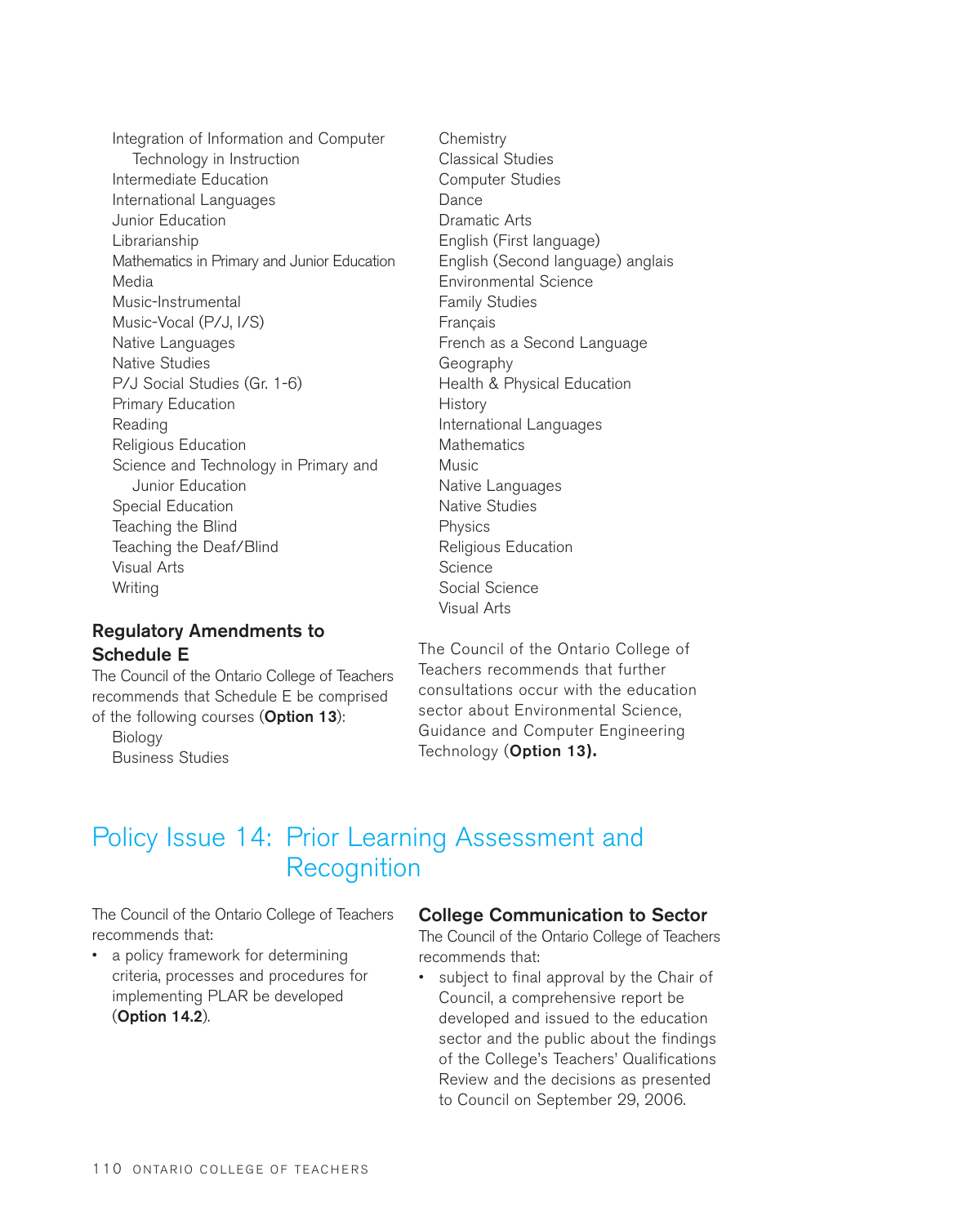# Appendices

- **A** Individual and Group Submissions
- **B** Participants in College Consultations
- **C** TQR Consultation Sessions 2005-2006
- **D** Acronyms Used in This Report
- **E** Glossary
- **F** Bibliography
- **G** External Advisory Committee Members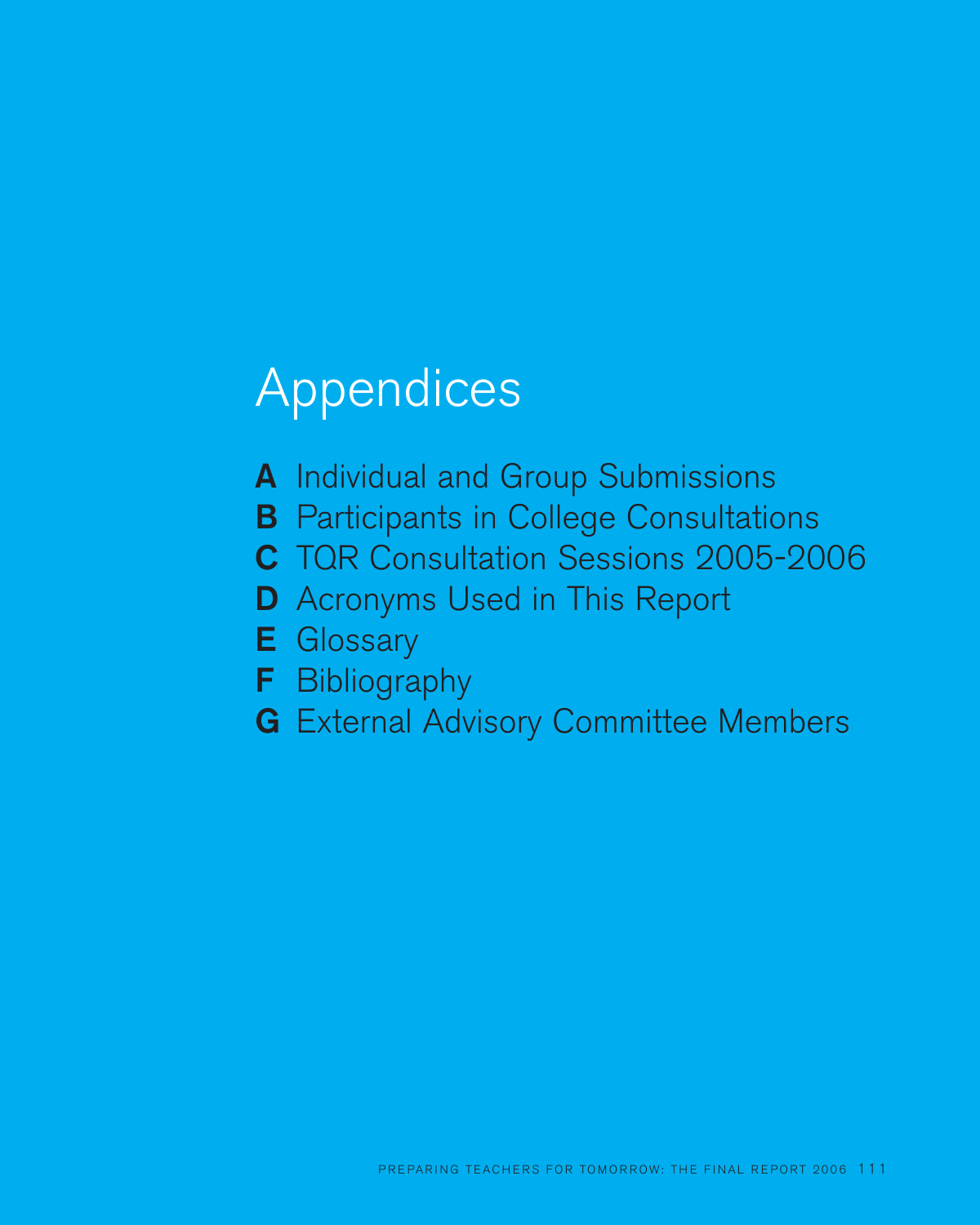# Appendix A Individual and Group Submissions

Agostini, Len Algonquin College, School of Part-time **Studies** Amethyst School Arthur, Dave Association of Education Registrars of Ontario Universities Baber, Stephen Balemba, Donna Baron, Jennifer Beauchamp, Brian Bellingham, Chris Boulet, Louise Boyle, Marg Cambrian College Canadian Coalition for Immigrant Children and Youth Canadian Cultural Society of the Deaf Canadian Hearing Society Canadian Parents for French (Ontario) Catholic District School Board of Eastern Ontario Catholic Principals' Council of Ontario Central Ontario Computer Association Chang, Pu-Ho (James) Citizen Advocates for Public Education Conference of Independent Schools of Ontario Conseil des écoles catholiques de langue française du Centre-Est Davy, Cori Day, Geoff Dixon, Dawn Donovan, Mark J Durham Catholic District School Board Elementary Teachers' Federation of Ontario Engel, Chris English as a Language/English Literacy Development Resource Group of Ontario Ernest C. Drury School for the Deaf Epp, Juanita Essex Catholic District School Board Evans, Nancy L. Fields Institute Research in Mathematical Science Fountain, Laurie

Frederiksen, Michael Freed-Garrod, Joi Gadanidis, Janette Gale, Dale Geertsema, Mary Ann Génier-Bédard, Léanne Gilmor, Thomas Gue, Frank Hampton, Gregory Hanks, Cindy Heighington, George Houghton, Elise Howe, Bill Hughes, Craig Hunter, Bill Institute for Catholic Education Inter-Faculty Technological Education Council Kawartha Pine Ridge District School Board Jilks-Racine, Jennifer Kerr, Jim Kudlac, Rose L'Institut des métiers, La Cité collégiale Lake, Jo-Anne Lakehead University, Faculty of Education, Department of Lifelong Learning Laskin, Susan Learning Disabilities Association of Ontario Lee, Lana Llewellyn, Nichol Long, John S. Lukacs, T. Macleod, Margot Mayers, Nadine McGoey, Louise McGregor, Duncan Minister's Advisory Council on Special Education Ministry of Education Ministry of Natural Resources Mnjikaning First Nation Morassut McLaren, Nancy Near North District School Board Nielsen, Wendy S. Nipissing University – Faculty of Education Northwest Catholic District School Board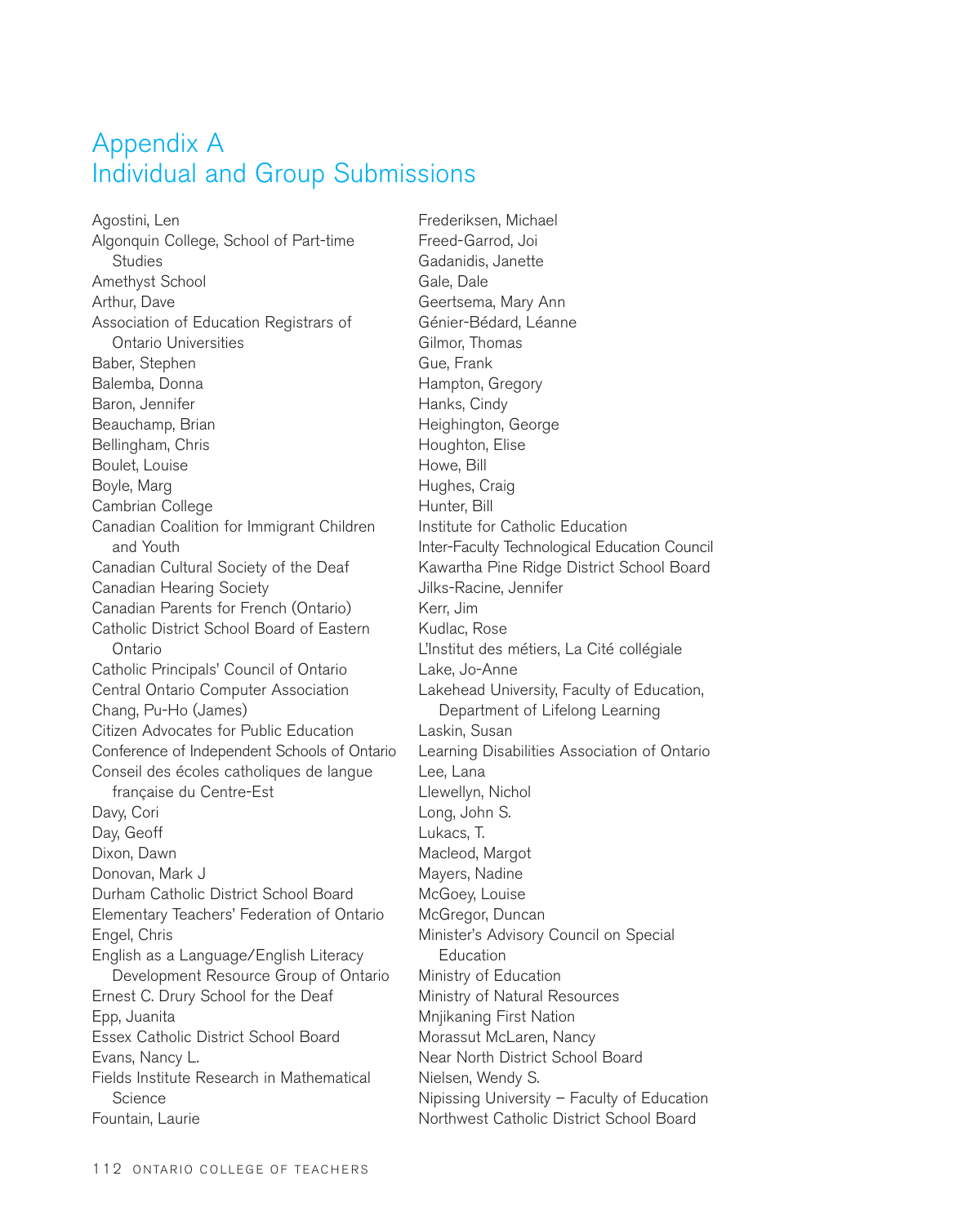Northern Nishnawbe Education Council Ogemawahj Tribal Council (First Nations) Ontario Association for Geographic and Environmental Education Ontario Association for Mathematics Education Ontario Association of Deans of Education Ontario Association of the Deaf Ontario Catholic Supervisory Officers' Association Ontario Council for Technology Education Ontario Cultural Society of the Deaf Ontario English Catholic Teachers' Association Ontario Federation of Home and School Associations Ontario Federation of Indian Friendship **Centres** Ontario Geography Consultants Association Ontario Institute for Studies in Education of the University of Toronto Ontario Ministry of Natural Resources Ontario Public School Boards' Association Ontario School Counsellors' Association Ontario School Library Association Ontario Secondary School Teachers' Association Ontario Teachers' Federation Organization for Quality Education Orpwood, Graham Ottawa Community Immigrant Services **Organization** Ottawa-Carleton Catholic School Board Parsons, Tracy Peel District School Board Pelmo Park Public School Peterborough Victoria Northumberland and Clarington Catholic District School Board Pierson (Dr.), Suzanne Pizzolon, Josephine Provincial School Branch, Ministry of Education Puk, Tom Qualifications Evaluation Council of Ontario Queen's University, Faculty of Education Rainbow District School Board Rees, Ruth Renfrew County District School Board Robertson, Rosemary

Sanchez, Jean-Pierre

Sardi, Alana Seneca College Shaheen, Shariff Simcoe County Elementary Teachers' Federation Sir Sanford Fleming College – Sutherland Campus Smith, Gord St. Clair College St. Germain, Nicole Storey, Mary Superior North Catholic District School Board Technological Studies Teachers, Windsor-Essex Catholic District School Board The University of Western Ontario, Faculty of Education Tocco, Angelo Toronto Board of Trade Université d'Ottawa Faculté d'éducation University of British Columbia University of Windsor Vargas, Marta VOICE for Hearing Impaired Children Volunge, Aldona Watson, Don Webster, Tammy Wevers, Otto Windsor-Essex Catholic District School Board Woloszynowicz, Danuta Yanow, Sharon Yates, Douglas York University, Faculty of Education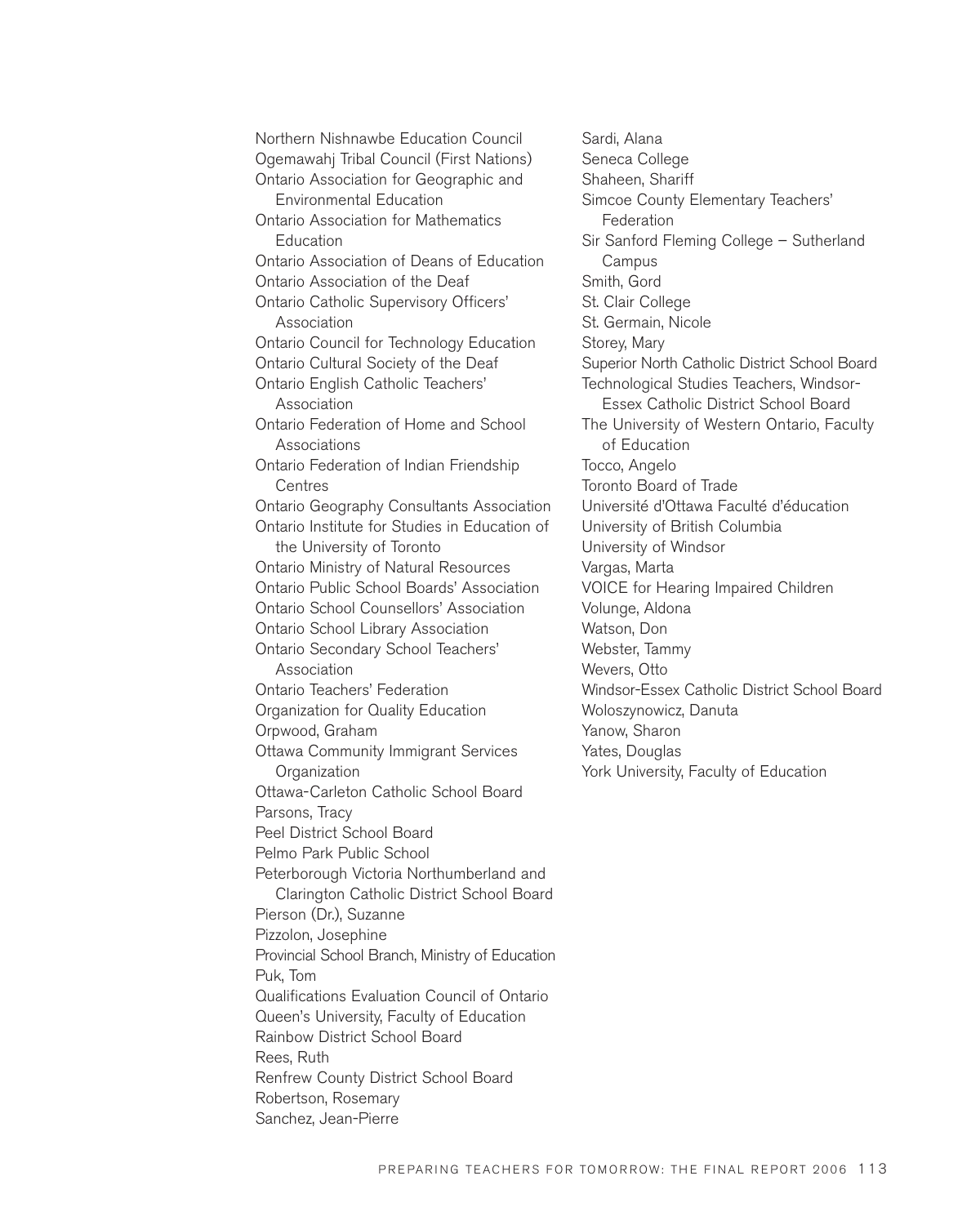# Appendix B Participants in College Consultations

# **District School Boards**

Algoma District School Board Avon Maitland District School Board Bruce-Grey Catholic District School Board Catholic District School Board of Eastern Ontario Conseil des écoles catholiques de langue française du Centre-Est CEPEO – Conseil des écoles publiques de l'Est de l'Ontario Conseil scolaire catholique du Nouvel-Ontario Conseil scolaire de district catholique Centre-Sud Conseil scolaire de district catholique des Grandes Rivières Conseil scolaire de district des écoles catholiques du Sud-Ouest Conseil scolaire de district du Centre-Sud-Ouest Conseil scolaire de district du Grand Nord de l'Ontario Conseil scolaire public du Nord-Est de l'Ontario District School Board of Niagara District School Board Ontario North East Dufferin-Peel Catholic District School Board Durham Catholic District School Board Durham District School Board Essex County Children's Rehabilitation School Authority Greater Essex County District School Board Greater Essex District School Board Halton Catholic District School Board Halton District School Board Hamilton Wentworth Catholic District School Board Hastings & Prince Edward District School Board Huron Superior Catholic District School Board Huron-Perth Catholic District School Board Kawartha Pine Ridge District School Board Keewatin-Patricia District School Board Lakehead District School Board Limestone District School Board London District Catholic School Board Near North District School Board

Niagara Catholic District School Board Nipissing-Parry Sound Catholic District School Board Northwest Catholic District School Board Ottawa-Carleton Catholic School Board Rainbow District School Board Renfrew County Catholic District School Board Renfrew County District School Board Simcoe Muskoka Catholic District School Board St. Clair Catholic District School Board Sudbury Catholic District School Board Superior North Catholic District School Board Thames Valley District School Board The Northwest Catholic District School Board Thunder Bay Catholic District School Board Toronto Catholic District School Board Toronto District School Board Trillium Lakelands District School Board Upper Canada District School Board Waterloo Catholic District School Board Windsor-Essex Catholic District School Board York Catholic District School Board York Region District School Board **Faculties of Education** Brock University

Charles Sturt University, Ontario Interfaculty Technological Education Council Lakehead University Laurentian University Nipissing University Ontario Institute for Studies in Education of the University of Toronto (OISE/UT) Queen's University Redeemer University College The University of Western Ontario Trent University Université d'Ottawa Université Laurentienne, École des sciences de l'éducation University of Ontario Institute of Technology University of Ottawa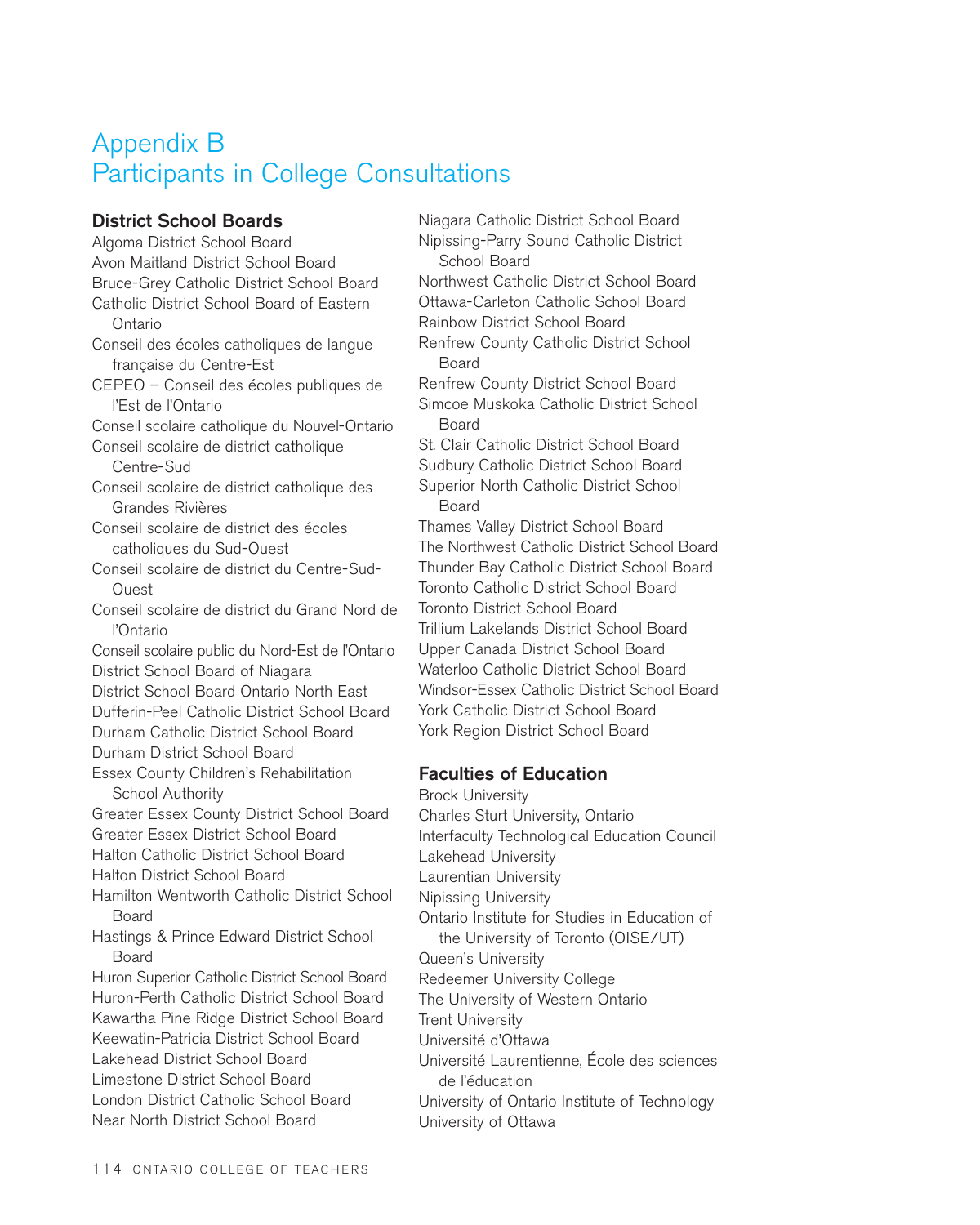The University of Western Ontario University of Windsor York University

### **First Nations Representatives**

Ahkwesahsne Mohawk Board of Education Algonquins of Pikwakanagan Golden Lake Anishinaabeg of Kabapikotawangag Resource Council Anishinabek Educational Institute Bearskin Lake First Nation Big Grassy First Nation Big Grassy River Education Authority Curve Lake First Nations First Nations Education Co-ordination Unit Garden River First Nation Iskatewizaagegan #39 Kenjgewin Teg Educational Institute Matawa First Nations Matawa First Nations Management M'Chigeeng First Nation Minwewin Speech & Language Services Mississaugas of New Credit First Nation Mnjikaning First Nation Nbisiing Secondary School Nipissing First Nations Nishnawbe Aski Nation Northern Nishnawbe Education Council Ontario Federal Indian Friendship Council Pic River First Nation Pic River First Nation School Board Sandy Lake First Nation Saugeen First Nation Seven Generations Education Institute Shibogama First Nations Council The North Shore Tribal Council Tyendinaga Mohawk Territory Wasse-Abin Pontiac School Webequie First Nation Education Authority Wikwemikong Board of Education

### **Local Federations**

AEFO – unité Est catholique AEFO – Centre-Sud et Sud-Ouest publique Avon Maitland Occasional Teacher Local ETFO – Avon Maitland Teachers' Local ETFO – Hamilton-Wentworth Occasional Teachers' Local ETFO – Lakehead Elementary Teachers of Ontario

ETFO – Limestone Teacher Local ETFO – Near North Teacher Local ETFO – Rainy River Occasional Teacher Local ETFO – Bluewater Local ETFO – Durham Occasional Teachers' Local ETFO – Greater Essex Greater-Essex Occasional Teachers OECTA – Brant Haldimand Norfolk Statutory Unit OECTA – Dufferin-Peel OECTA – Huron Superior OECTA – St. Clair Secondary OECTA – Sudbury Elementary Unit OECTA – Superior North Unit OECTA – Toronto Occasional Teacher Local OECTA – York Occasional Teachers' Local OECTA – Eastern Unit OECTA – Ottawa-Carleton OSSTF – District 13 (Durham) OSSTF – District 11 (Thames Valley) OSSTF – District 16 (York Region) OSSTF – District 25 Ottawa-Carleton OSSTF – District 6A (Thunder Bay) OSSTF – St. Clair District Ottawa Carleton Elementary Teachers Federation Peel Elementary Occasional Teachers' Local

### **Other**

Algoma University Algonquin College Amethyst School Cambrian College Centre Jules-Léger Cité Collégiale Education Quality and Accountability Office Ernest C. Drury School Indian & Northern Affairs Canada Itinerant Teachers of Northern Ontario LASI World Skills Ministère de l'éducation Ministry of Education Ministry of Education – Provincial Schools Branch Ministry of Training, Colleges and Universities Muslim Education Society Sault College of Applied Arts & Technology St. Clair College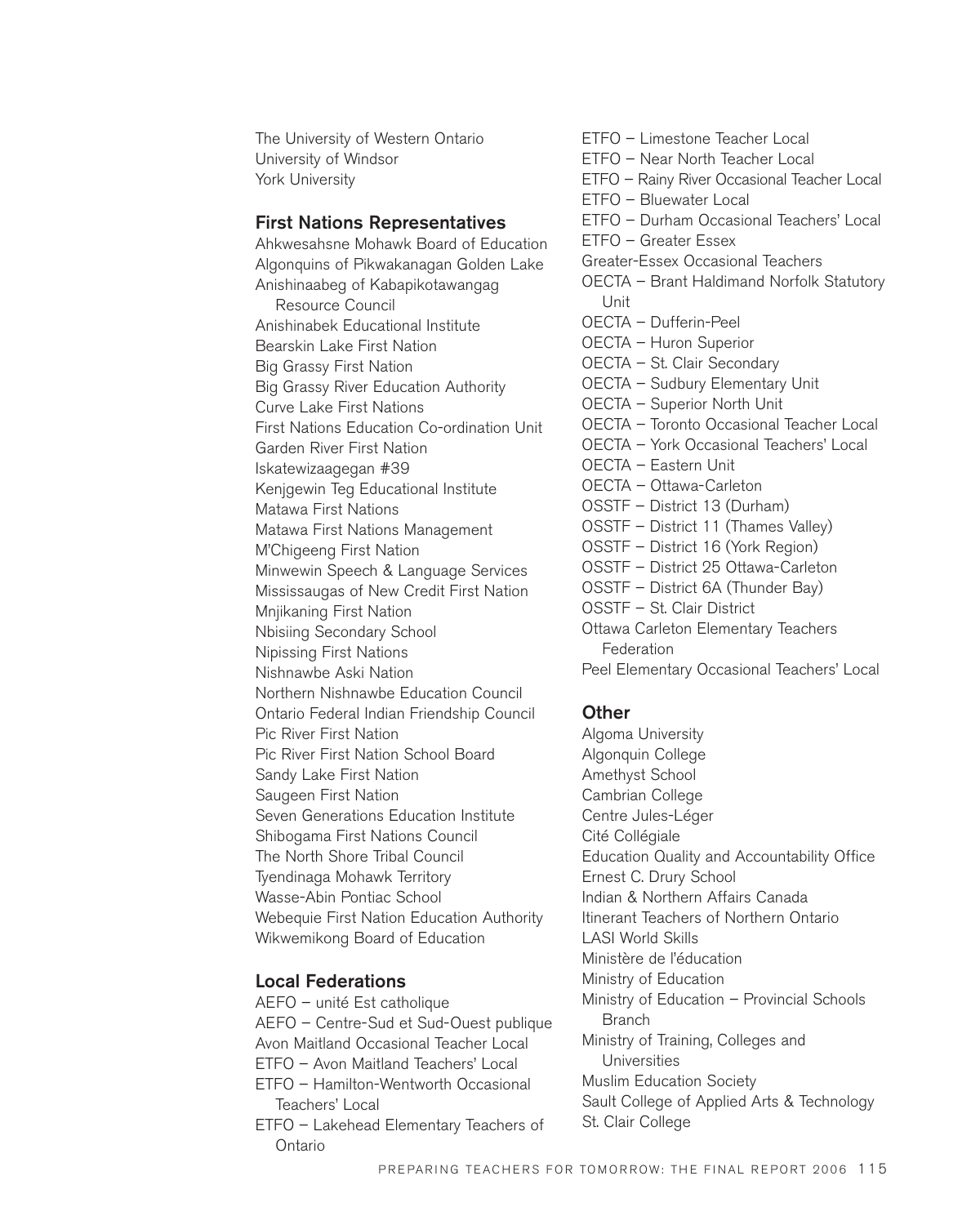Teach in Ontario Windsor Women Working with Immigrant Women YMCA Newcomer Services

#### **Provincial Organizations**

Applied Science and Technology Teachers of Ontario Association des directions et des directions adjointes des écoles franco-ontariennes Association des enseignantes et des enseignants franco-ontariens Association des gestionnaires de l'éducation franco-ontarienne Association franco-ontarienne des conseils scolaires catholiques Association of Education Registrars of Ontario Universities Association of Iroquois and Allied Indians Catholic Principals' Council of Ontario Centre franco-ontarien des ressources pédagogiques Chiefs of Ontario Conference of Independent Schools of Ontario Conseil ontarien des directrices et des directeurs de l'éducation de langue française Conseil ontarien d'évaluation des qualifications Council of Ontario Directors of Education Eastern Ontario Staff Development Network Elementary Teachers' Federation of Ontario Fédération de la jeunesse franco-ontarienne Independent Schools Association of Ontario Institute for Catholic Education Learning Disabilities Association of Ontario Northern School Resource Alliance Ontario Alliance of Christian Schools Ontario Association of Deans of Education Ontario Association of Parents in Catholic Education Ontario Association of School Business **Officials** Ontario Association of the Deaf Ontario Catholic School Trustees' Association Ontario Catholic Supervisory Officers' Association Ontario Christian School Teachers' Association Ontario Cooperative Education Association

Ontario Council of Technology Education Ontario English Catholic Teachers' Association Ontario Federation of Home and School Associations Ontario Native Education Counselling Association Ontario Principals' Council Ontario Public School Boards' Association Ontario Public Supervisory Officials' Association Ontario Secondary School Teachers' Federation Ontario Student Trustee Association Ontario Teachers' Federation OSSTF Certification Department Ottawa-Carleton Assembly of School Councils Parents partenaires en éducation Qualifications Evaluation Council of Ontario The Canadian Hearing Society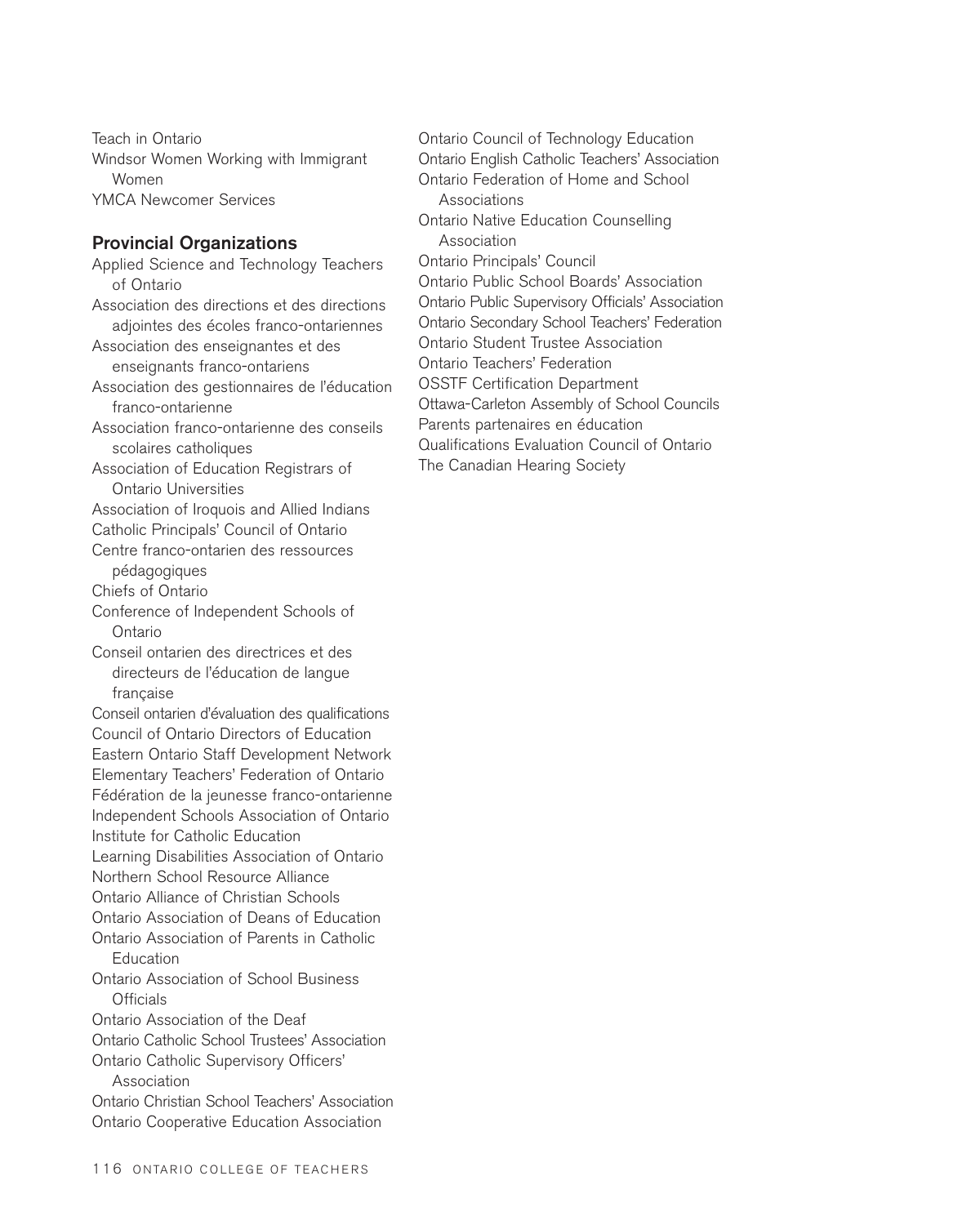# Appendix C TQR Consultation Sessions 2005-2006

### **Provincial Stakeholder Sessions**

March 21, 2005 – Toronto May 18, 2005 – Toronto April 4, 2006 – Toronto July 13, 2006 – Toronto

### **Consultation Sessions**

March 23, 2005 – Ottawa April 4, 2005 – Toronto April 5, 2005 – Toronto April 6, 2005 – Toronto April 11, 2005 – Toronto April 12, 2005 – Windsor April 14, 2005 – London April 14, 2005 – Toronto April 19, 2005 – Thunder Bay April 26, 2005 – Sudbury June 21, 2005 – Toronto June 23, 2005 – Toronto August 24, 2005 – Toronto August 26, 2005 – Toronto October 3, 2005 – Thunder Bay October 12, 2005 – Ottawa October 13, 2005 – Ottawa October 24, 2005 – Milton October 25, 2005 – Windsor November 1, 2005 – Sudbury November 3, 2005 – Toronto November 4, 2005 – Toronto April 4, 2006 (p.m.) – Toronto April 5, 2006 (a.m. & p.m.) – Toronto April 7, 2006 (a.m. & p.m.) – Toronto June 15, 2006 (a.m. & p.m.) – Toronto July 11, 2006 (a.m. & p.m.) – Toronto July 12, 2006 (a.m.) – Toronto July 19, 2006 (p.m.) – Toronto July 21, 2006 (a.m. & p.m.) – Toronto

### **Round Table Sessions with First Nations Education Community**

September 22, 2005 – Toronto October 3, 2005 – Thunder Bay October 12, 2005 – Ottawa October 26, 2005 – London November 1, 2005 – Sudbury April 10, 2006 – Toronto June 14, 2006 – Fort Frances (Manitou Mounds)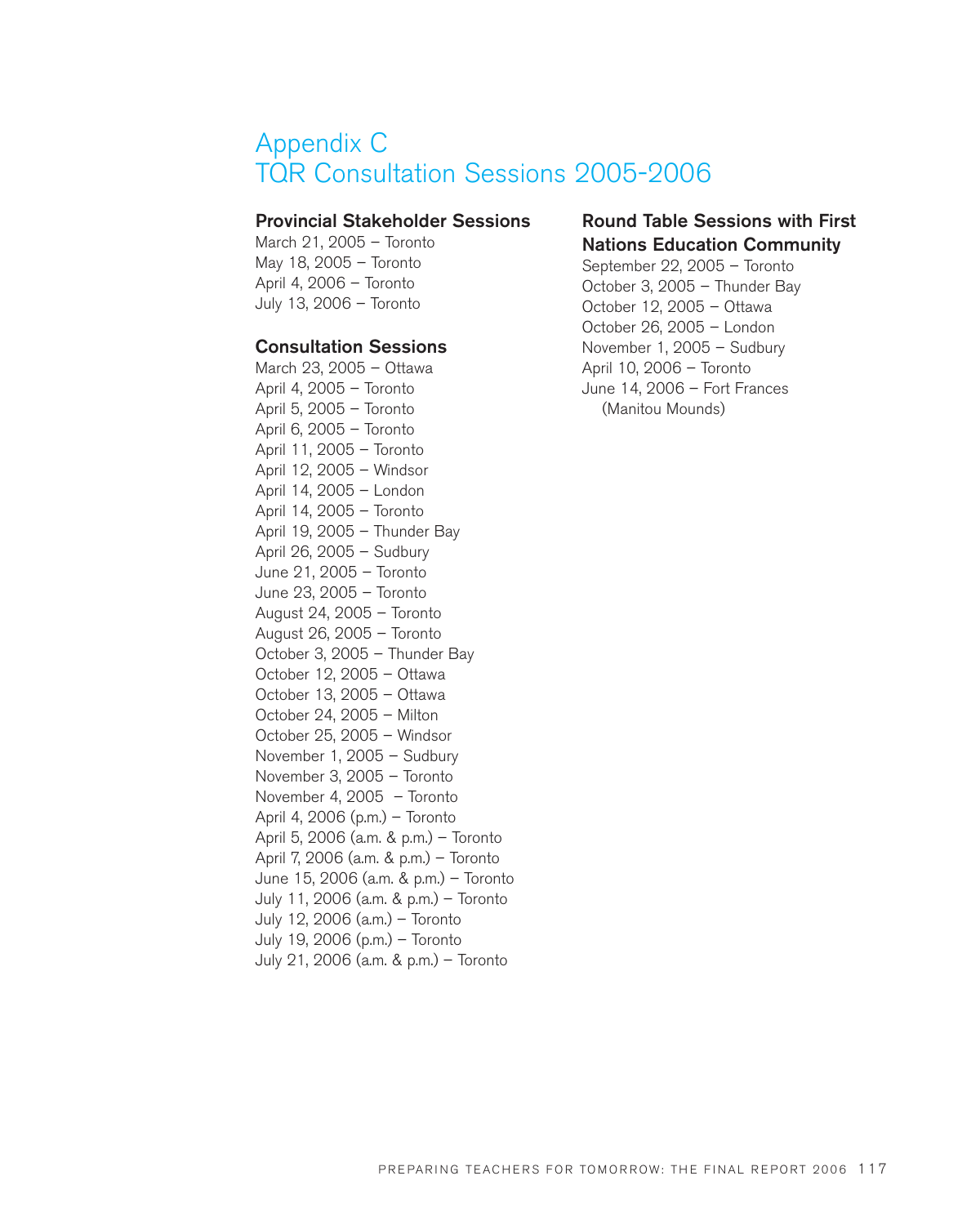# Appendix D Acronyms Used in this Report

- ABQ Additional Basic Qualification
- ACESM L'Association Canadienne des Enseignants(es) des Sourds(es) et Malentendants(es)
- AEFO Association des enseignantes et des enseignants franco-Ontariens
- AERA American Educational Research Association
- AEROU Association of Education Registrars of Ontario Universities
	- AQ Additional Qualification
	- ASL American Sign Language
	- AVC Auditory Verbal Communication
	- BBT Broad-based technology
	- BEd Bachelor of Education
	- CAAT College of Applied Arts and Technology
- CCICY Canadian Coalition for Immigrant Children and Youth
- CCSD Canadian Cultural Society of the Deaf
- CHS Canadian Hearing Society
- CMEC Council of Ministers of Education, Canada
- CPCO Catholic Principal's Council of Ontario
- ERGO English as a Language/English Literacy Development Resource Group of Ontario
	- FSL French as a Second Language
	- ICE Institute for Catholic Education
	- IETs Internationally Educated Teachers
- ITEC Inter-faculty Technological Education Council
- LDAO Learning Disabilities Association of Ontario
- LSQ langue des signes québécoise
- MACSE Minister's Advisory Council on Special Education
- OADE Ontario Association of Deans of Education
- OAGEE Ontario Association for Geographic and Environmental Education
- OCSOA Ontario Catholic Supervisory Officers' Association
- OCTE Ontario Council for Technological Education
- OECTA Ontario English Catholic Teachers' Association
- OFHSA Ontario Federation of Home and School Associations
- OISE/UT Ontario Institute for Studies in Education of the University of Toronto
- OPSBA Ontario Public School Boards' Association
- OSCA Ontario School Counsellors Association
- OSSD Ontario Secondary School Diploma
- OSSTF Ontario Secondary School Teachers' Federation
- OTF Ontario Teachers' Federation
- PLAR Prior Learning Assessment and Recognition
- PQP Principal's Qualification Program
- QECO Qualifications Evaluation Council of Ontario
- SOQP Supervisory Officer's Qualification Program
- SSGD Secondary School Graduation Diploma
- SSHGD Secondary School Honour Graduation Diploma
	- UBC University of British Columbia Program in Education of the Deaf and Hard of Hearing
	- UWO The University of Western Ontario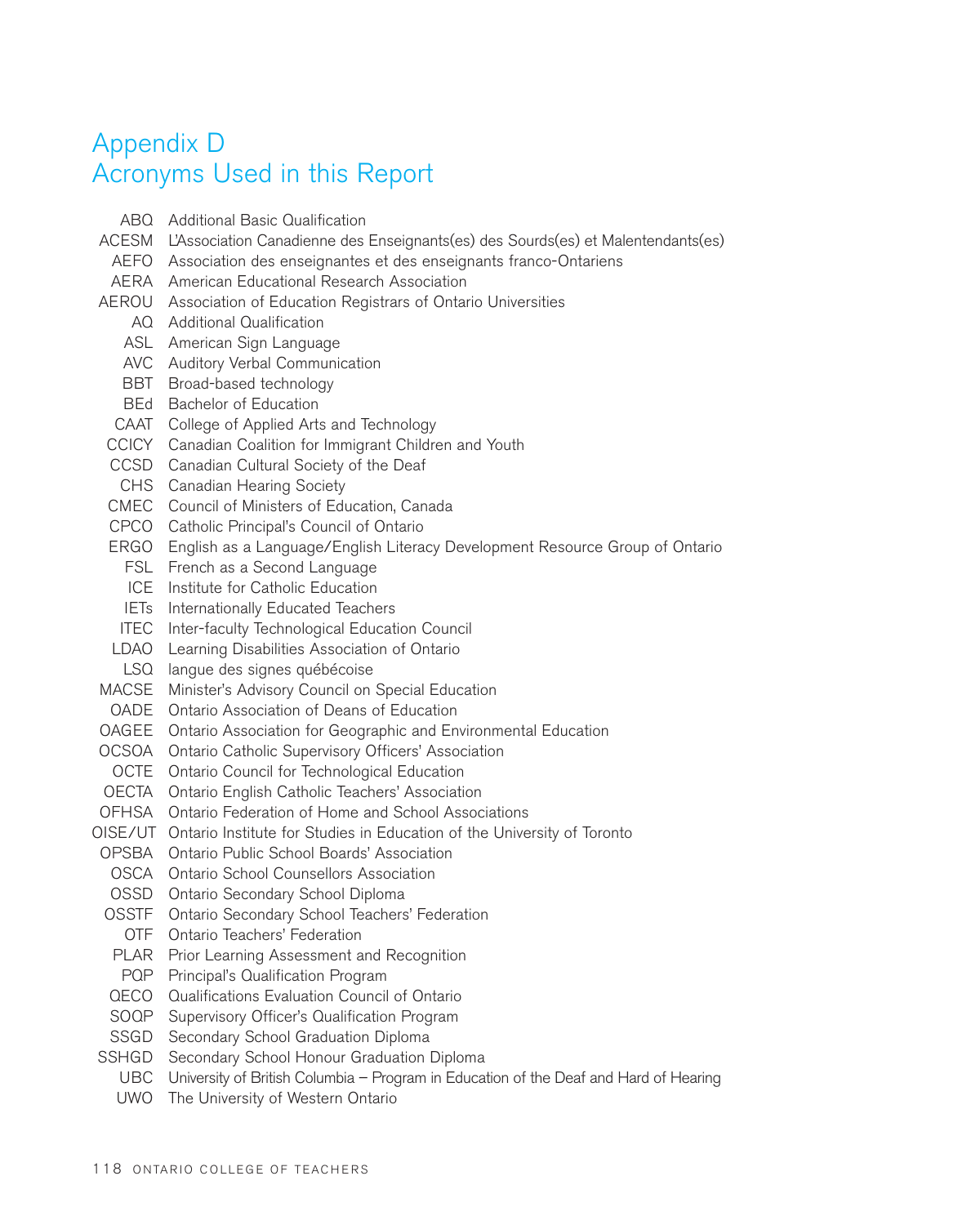# Appendix E **Glossary**

#### **acceptable postsecondary degree**

a degree, including a baccalaureate degree in an applied area of study that meets the requirements specified in legislation

#### **Additional Qualification**

a qualification acquired through continuing study after a teacher has been granted initial teaching qualifications. Upon notification by the provider to the Ontario College of Teachers that a candidate has successfully completed the qualification course requirements, the Additional Qualification is listed on the teacher's certificate of qualification

#### **affiliates**

L'Association des enseignantes et des enseignants franco-ontarien (AEFO), the Elementary Teachers' Federation of Ontario (ETFO), the Ontario English Catholic Teachers' Association (OECTA) and the Ontario Secondary School Teachers' Federation (OSSTF) are affiliated with the Ontario Teachers' Federation and are known as the affiliates.

#### **associate teacher**

an experienced member of the College who supervises and assesses a teacher candidate during the practicum component in an initial teacher education program

#### **asynchronous**

literally means "not at the same time." An asynchronous course is one whereby instruction occurs at one time with students completing the work at some other time. In asynchronous classes, students and teachers use e-mail, listservs or other technologies which allow them to communicate without having to be in the same place at the same time.

#### **bilingual/bicultural program**

a teacher education program that enables members of the College to teach using both sign language and a written spoken language as the language of instruction

#### **colloquium**

an academic conference at which scholars or other experts present papers on, analyze, and discuss a specific topic

#### **concurrent program**

a program of professional education that is undertaken at the same time as a program leading to an acceptable postsecondary degree in a discipline other than teacher education

#### **consecutive program**

a program of professional education that is completed subsequent to completing an acceptable postsecondary degree

#### **co-requisite**

a requirement that may be met either before registration for a particular course or program or at the same time as that course or program

#### **certificates of qualification and registration**

granted by the Ontario College of Teachers to successful applicants who graduate from Ontario initial teacher education programs and to applicants from programs outside Ontario who meet the requirements for registration. A certificate of qualification is required to teach in schools in publicly funded English-language and Frenchlanguage systems.

In the case of multi-session programs, applicants are granted initial certification that can be limited to 12 months, be extended and/or may restrict the practice of the teacher to a specific area.

#### **dispositions to teach**

the personal qualities or characteristics that are possessed by individuals that are believed to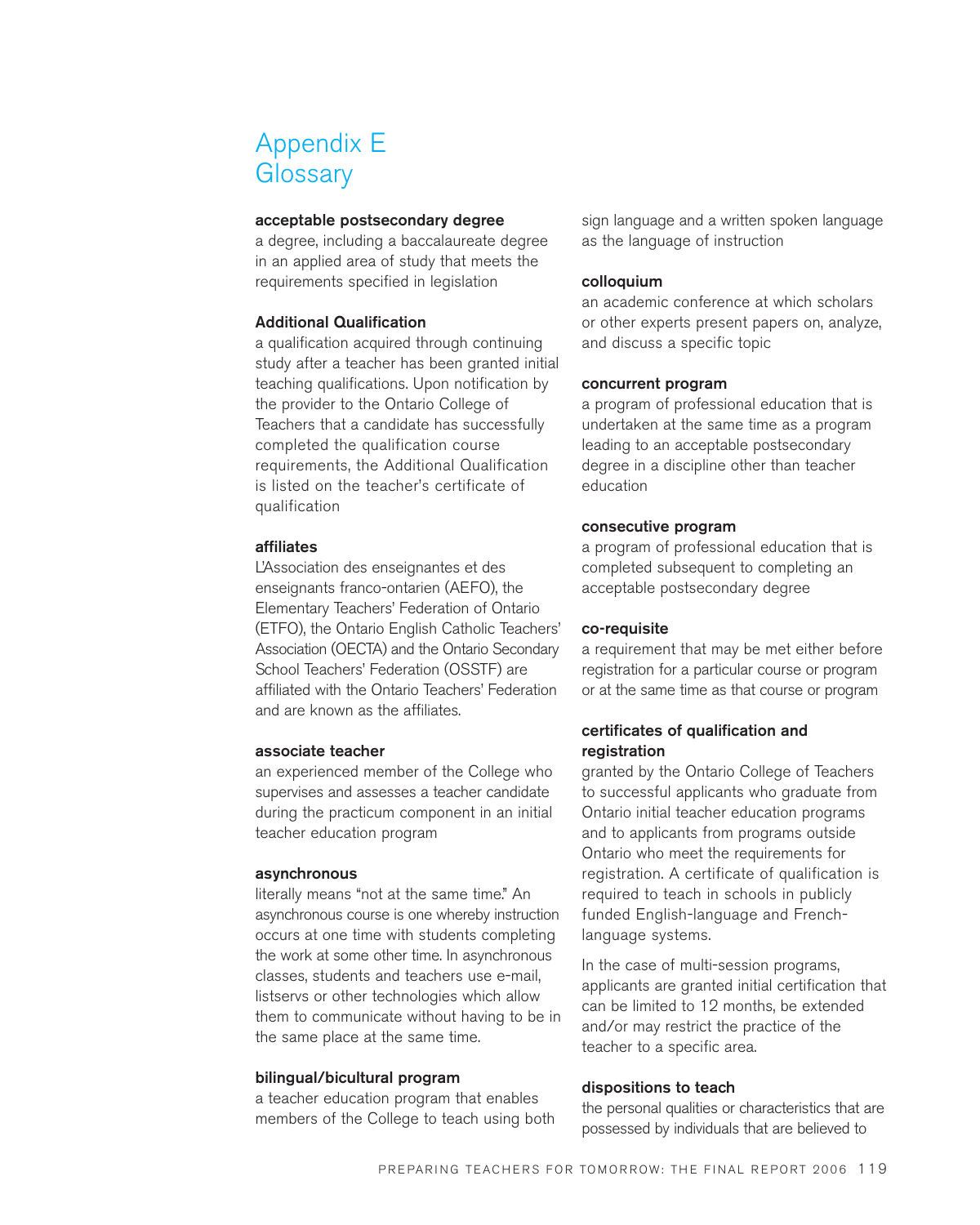predispose them to be effective teachers. Dispositions are guided by beliefs and attitudes related to values such as caring, fairness, honesty, responsibility and social justice. For example, they might include a belief that all students can learn, a vision of high and challenging standards or a commitment to a safe and supportive learning environment.

#### **distance education program structure**

an initial teacher education program format delivered using a variety of instructional methods such as computer mediation or video conferencing

#### **effective practices resource**

a document or other type of communication that identifies and/or describes initial and continuing teacher education practices that are perceived by the educational community to be beneficial to or have a positive effect on the improvement of teacher education. An effective practices resource is produced by the College in collaboration with faculties of education and/or other individuals or organizations within the broader educational community.

#### **employment-based program structure**

an initial teacher education program format whereby teacher certification occurs through employment with little or no connection to a university

#### **extended program**

a program of professional education that is longer than the traditional postsecondary institution's academic year

#### **foundation course**

any one of the following courses offered in an initial teacher education program: history of education, philosophy of education, psychology of education, sociology of education. These courses address such areas as how the Ontario education system functions, how children learn and how the education system has evolved.

#### **grade grouping**

a classification system in which pupils/students are organized or grouped by grades for instructional purposes. Traditionally, grade groupings have corresponded to the organizational structure of schools. For example, some school systems are organized into elementary level and secondary level; others include elementary school, middle school and high school. Still others group students according to Primary, Junior, Intermediate and Senior Divisions, or K-6, K-8, 7-9, 9-12 or 10-12.

#### **inclusive education**

a learning environment that promotes the full personal and academic development of all learners irrespective of race, class, gender, disability, religion, culture, sexual preference, learning styles and language

#### **multi-session consecutive program**

an initial teacher education program that is structured so that candidates complete two or more course work sessions with a year of teaching between sessions. Candidates are eligible for a Certificate of Qualification (Limited) after the completion of a first session

#### **part-time consecutive program structure**

an initial teacher education program format delivered by a university over an extended period of time

#### **pedagogical studies**

courses or other learning experiences in which candidates study and apply concepts, theories and research about effective teaching and learning; the study of the theory and practice of teaching

#### **practicum**

teacher preparation in an instructional setting that involves supervised, practical application of previously studied theory;supervised practice emphasizing practical applications of theory, methods, skills, professional orientations and ethics in a specialized area of study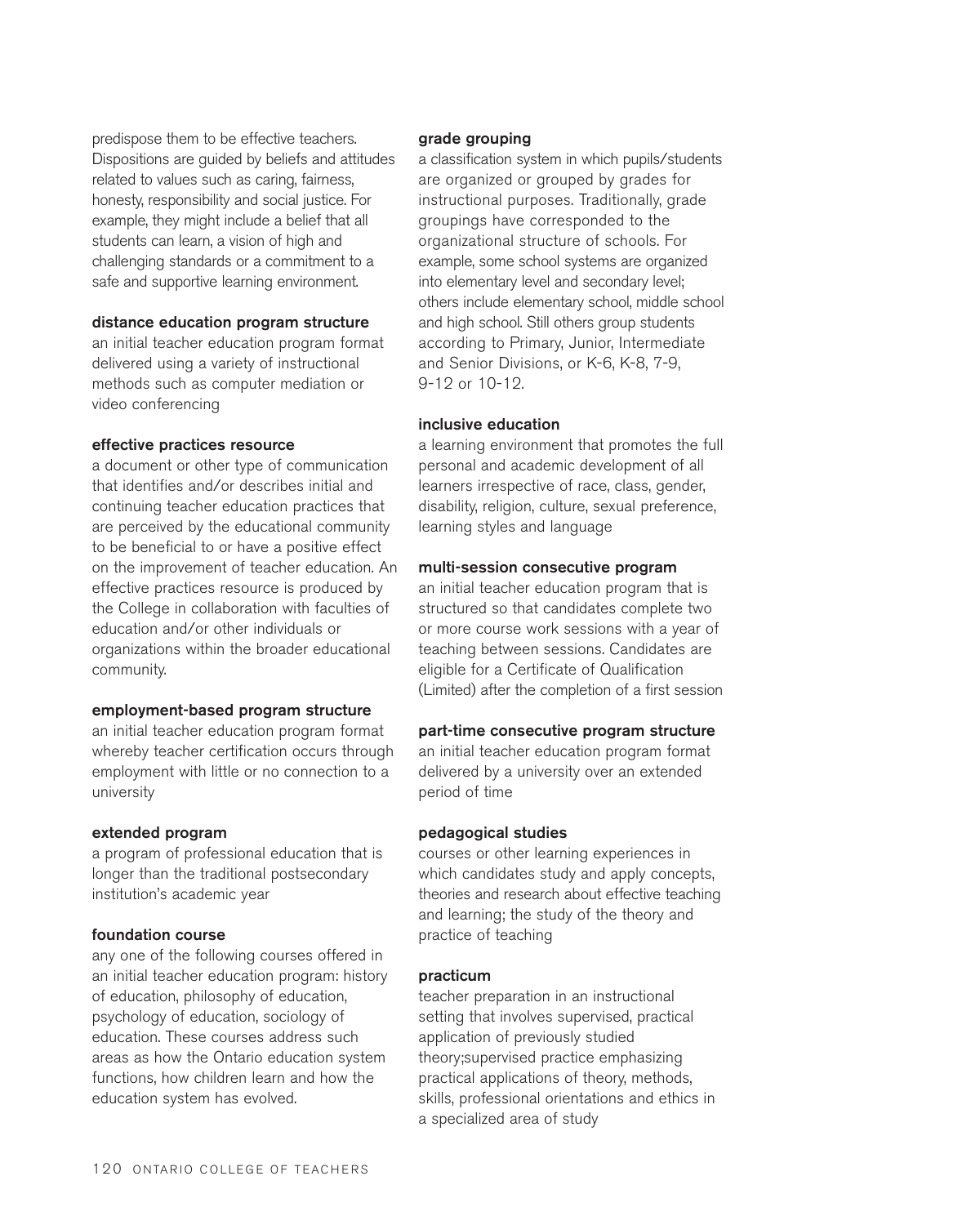#### **prerequisite**

a requirement that must be met prior to enrolment in a particular course or program

#### **prior learning assessment and recognition**

prior learning assessment and recognition (PLAR) has been defined as the process of identifying, assessing and recognizing skills, knowledge or competencies that have been acquired through work experience, previous education, independent study and other activities. Prior learning assessment may be applied toward academic credit, requirement for entry to an education/training program, or for certification

#### **professional advisory**

a communication issued to members of the Ontario College of Teachers that identifies and clarifies legal, ethical and professional parameters governing members' behaviour and their qualifications for initial and continuing registration with the College

#### **program guideline**

a document that clarifies meaning and further defines initial and continuing teacher education practices as these are identified in regulation. Program guidelines are produced by the College in collaboration with faculties of education and/or other individuals or organizations within the broader educational community.

#### **program of professional education**

an educational program provided in Ontario that prepares persons to teach in elementary or secondary schools in Ontario and that satisfies a number of requirements identified in legislation. Also referred to as an initial teacher education program or pre-service program.

#### **satellite campus**

a site off the main campus

#### **schedule**

a list of AQ courses appended to *Regulation 184/97, Teachers' Qualifications*

#### **school-based program structure**

an initial teacher education program format delivered by a university where in-class and practicum experiences occur in a school setting

#### **supervisory official**

a person employed in a role similar to that of a supervisory officer in Ontario in a jurisdiction outside Ontario or in a school operated (on an Aboriginal reserve in Ontario) by a council of a band or an education authority that is authorized to provide education for Aboriginals

#### **supervisory officer**

a person who has met the qualification requirements and is employed by a district school board or the Ministry of Education to perform duties identified in legislation

#### **teachable(s)**

a teaching option in the Intermediate and/or Senior Division that a candidate selects to concentrate on during his/her initial teacher education program; a subject area related to the Ontario curriculum

#### **teacher**

a member of the Ontario College of Teachers

#### **trade certification**

qualifications issued to an individual after the successful completion of an apprenticeship program in an area of technological study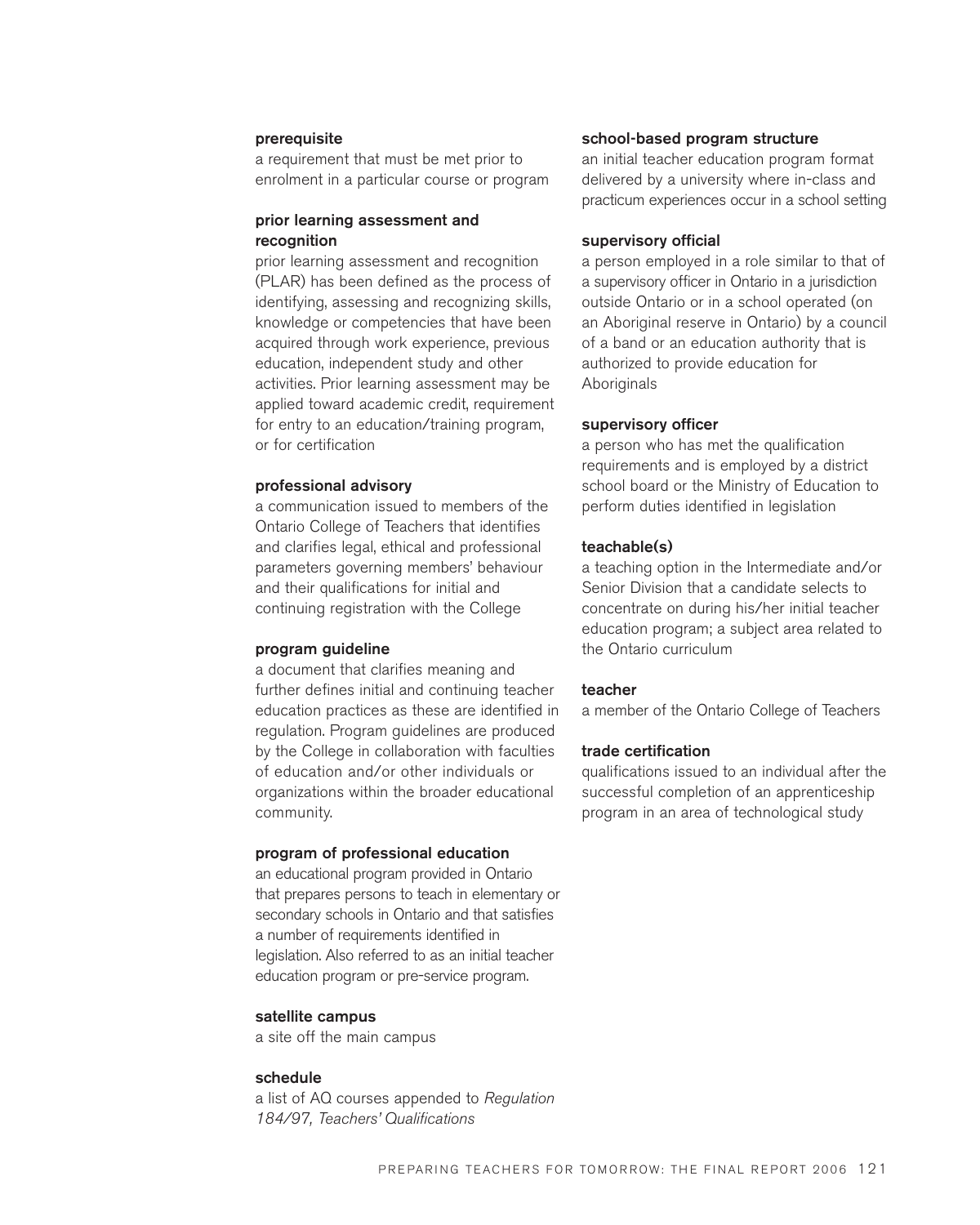# Appendix F **Bibliography**

- Association of Canadian Deans of Education. (2005). *Accord on initial teacher education*. Available online at: http://www.csse.ca/CADE/TeacherAccord.pdf
- Australian Government Department of Education, Science and Training. (2003). Australia's teachers: *Australia's Future—Advancing innovation, science, technology and mathematics*. Available online at: http://www.dest.gov.au/sectors/school\_education/policy\_initiatives\_reviews/reviews/teach. . Available online at: http://www.ed.gov/pubs/VoEd/Chapter1/index.html
- Board of Teacher Registration Queensland. (2004). *Indigenous education everybody's business: Implications for teacher education, a report of the working party of indigenous studies in teacher education*. Available online at: http://www.btr.qld.edu.au/pdf/Indigenous%20Education.pdf
- British Columbia Institute of Technology. *Technology teacher education*. Available online at: http://www.bcit.ca/study/programs/605ddipma
- British Columbia Ministry of Education. (1998). *Towards a signature program: A vision paper for technology education in British Columbia*. Victoria: Ministry of Education.
- Canadian Association of Educators for the Deaf and Hard of Hearing. (1995). *Teacher certification standards*. Available online at: http://www.stemnet.nf.ca/CAEDHH/HTML/standards.html
- Chiefs of Ontario. (2005). *The new agenda: A manifesto for first nations education in Ontario*. Available online at: http://www.chiefs-of-ontario.org
- Cochran-Smith, M. & Zeichner, K., Eds. (2005). *Studying teacher education: The report of the AERA panel on research and teacher education*. Washington: Lawrence Erlbaum Associates.
- Coolahan, J. (2002). *Teacher education and the teaching career in an era of lifelong learning*. Available online at: http://www.olis.oecd.org/OLIS/2002DOC.NSF/43bb6130e5e86e5fc12569fa005d004 c/5b71d9d70e0f867cc1256c950053c48d/\$FILE/JT00137131.PDF
- Council of Ministers of Education, Canada. (1996, September). *Enhancing the role of teachers in a changing world*, [Press release]. Available online at: http://www.cmec.ca/international/teacheng.htm
- Council of Ministers of Education, Canada. (2000). *Education in a global era: Developments in education in Canada*. Available online at: http://www.cmec.ca/international/commonwealth/14CCEM.countryreport.en.pdf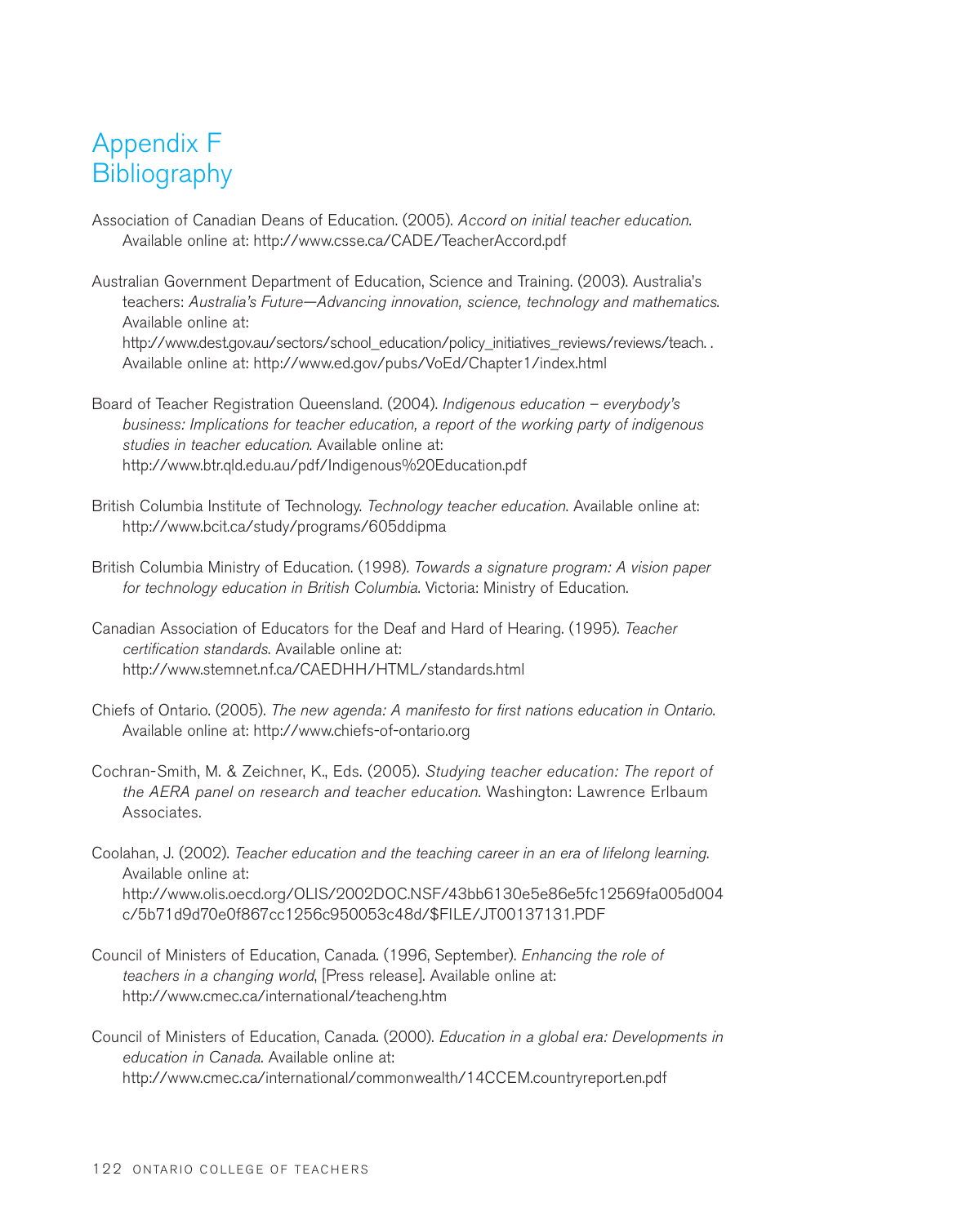- Council of Ministers of Education, Canada. (March 8, 2005). *Education ministers adopt three ambitious action plans on aboriginal education, literacy, and postsecondary capacity*, [Press release]. Available online at: http://www.cmec.ca/releases/press.en.stm?id=25
- Darling-Hammond, L. (2006). Powerful teacher education: *Lessons from exemplary programs*. San Francisco: Jossey-Bass.
- Dyankov, A. (1996). *Current issues and trends in technical and vocational education.* UNEVOC. Available online at: http://www.unevoc.unesco.org/publications/studies/Studies-08e.pdf
- Education Improvement Commission. (1997). *The road ahead I: A report on learning time, class size and staffing*. Toronto: Queen's Printer for Ontario.
- Education Quality and Accountability Office. (2003). *The grade 3 and grade 6 assessments of reading, writing and mathematics, 2002-2003. Report of provincial results.* Available online at: http://www.eqao.com/pdf\_e/03/03P031e.pdf
- Israelite, N. & Ewoldt, C. (1992). *Bilingual/bicultural education for deaf and hard-of-hearing students: A review of the literature on the effectives of native sign language on majority language acquisition.* Toronto: Ontario Ministry of Education.
- Johnson, H.A. (2004). U.S deaf education teacher preparation programs: a look at the present and a vision for the future. *American Annals of the Deaf*, 149 (2), 75-91.
- Levine, A. (2006). *Educating school teachers*. Washington, D.C.: The Education Schools Project.
- Lynch, R. (1997). *Designing vocational and technical teacher education for the 21st century: Implications from the reform literature.* Clearinghouse on Aadult, Career and Vocational Education. Available Online at: http://www.cete.org/acve/textonly/majorpubs2.asp?ID=7
- Lynch, R. (1998). *Vocational Teacher Education in U.S. Colleges and Universities, and Its Responsiveness to the Carl D. Perkins Vocational and Applied Technology Education Act of 1990.*
- Manitoba Advanced Education and Training. (2004). *McGifford and Bjornson Announce Major Initiative to Improve Technical-Vocational Education.* [Press Release]. Available online at: http://www.gov.mb.ca/chc/press/top/2004/04/2004-04-20-02.html
- *Native American Languages Act of 1990.* (1990). Available online at: http://ourworld.compuserve.com/homepages/JWCRAWFORD/nala.htm
- Naylor, M. (1997). *Vocational teacher education reform.* ERIC Digest No. 180. Available online at: http://www.ericdigests.org/1998-1/reform.htm
- Ontario College of Teachers. (1999). S*tandards of Practice for the Teaching Profession.* Available online at: http://www.oct.ca/publications/PDF/standards\_e.pdf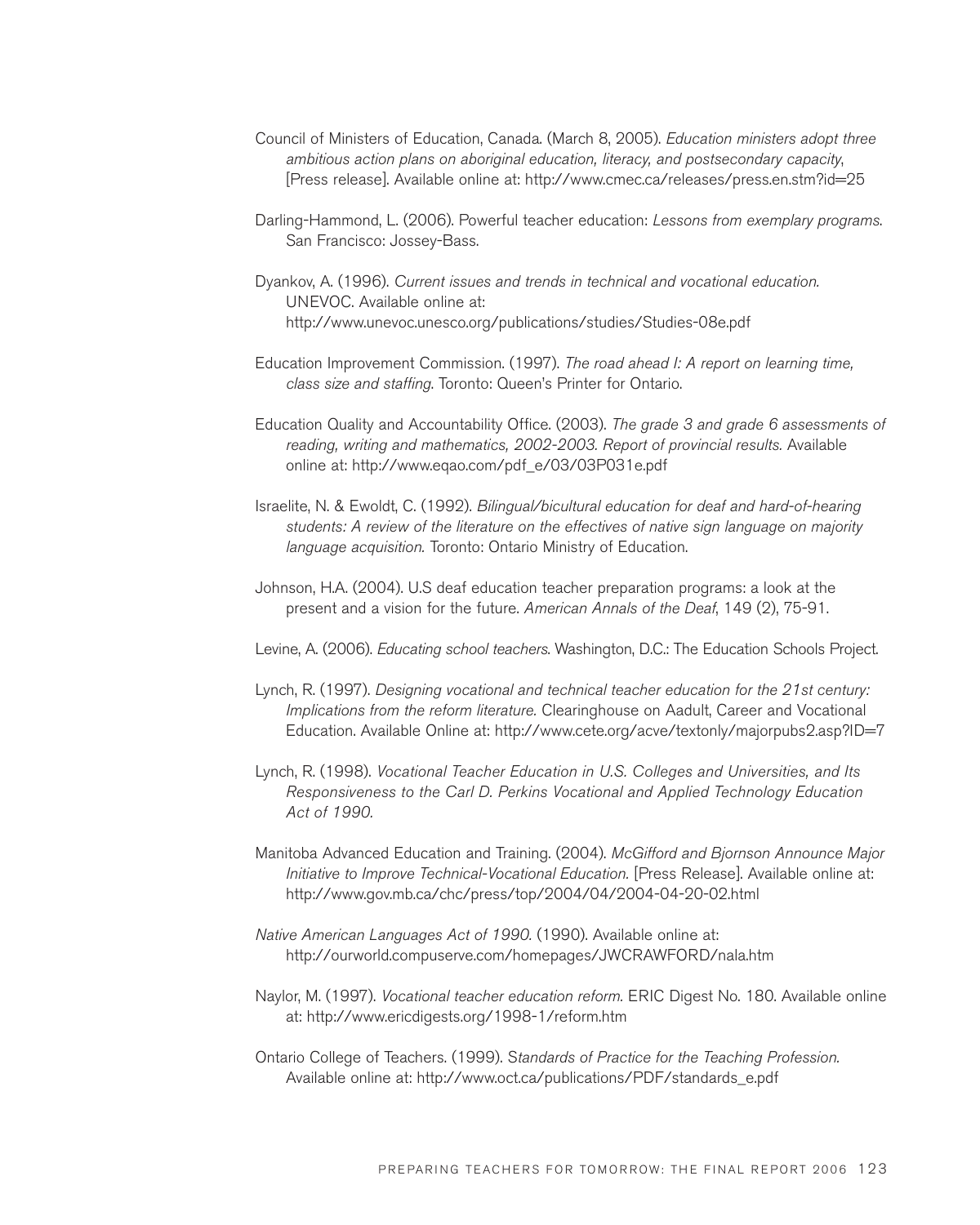- Ontario College of Teachers. (2000). *Ethical Standards for the Teaching Profession.* Available online at: http://www.oct.ca/publications/PDF/standards\_e.pdf
- Ontario College of Teachers. (2000). *Final report of the pilot project for the accreditation of programs of professional teacher education,* 1997-2000. Toronto: Ontario College of Teachers.
- Ontario College of Teachers. (2000). *Professional Learning Framework.* Available online at: http://www.oct.ca/publications/PDF/framework\_e.pdf
- Ontario College of Teachers. (2003). *The State of the Teaching Profession in Ontario, 2003. A report to the Ontario College of Teachers based on a survey of the province's teachers.* Available online at: http://www.oct.ca/publications/pdf/survey\_e.pdf
- Ontario College of Teachers. (2004). *2004 Transition to Teaching Report.* Available online at: http://www.oct.ca/publications/pdf/transitions04\_e.pdf
- Ontario Legislature. (1996). *Ontario College of Teachers Act, 1996.* Toronto: Queen's Printer for Ontario.
- Ontario Legislature. (2005). *Education Act.* Toronto: Queen's Printer for Ontario.
- Ontario Management Board Secretariat. (2004). *McGinty government targets rising drop-out rate.* [Press Release] Available online at: http://ogov.newswire.ca/ontario/GPOE/2004/06/08/c2345.html?lmatch=&lang=\_e.html.
- Ontario Ministry of Education. (1989). *Review of Ontario education programs for deaf and hard of hearing students.* Toronto: Queen's Printer for Ontario.
- Ontario Ministry of Education. (2003). *Early math strategy: Report of the expert panel on early math.* Available online at: http://www.edu.gov.on.ca/eng/document/reports/math/math.pdf
- Ontario Ministry of Education. (2004). T*eaching excellence: Unlocking student potential through continuing professional development.* Available online at: http://www.edu.gov.on.ca/eng/document/nr/04.03/teacherexcellence.pdf
- Ontario Ministry of Education. (2005). *Education for all. The report of the expert panel on literacy and numeracy instruction for students with special education needs, kindergarten to grade 6*. Available online at: http://www.edu.gov.on.ca/eng/document/reports/speced/panel/speced.pdf
- Ontario Ministry of Education. (2005). *McGinty government boosts support for high school students.* [Press Release]. Available online at: http://ogov.newswire.ca/ontario/GPOE/2005/05/17/c0443.html?lmatch=&lang=\_e.html.

*Ontario Regulation 184/97, Teachers' Qualifications.*

*Ontario Regulation 298, Operations of Schools, General.*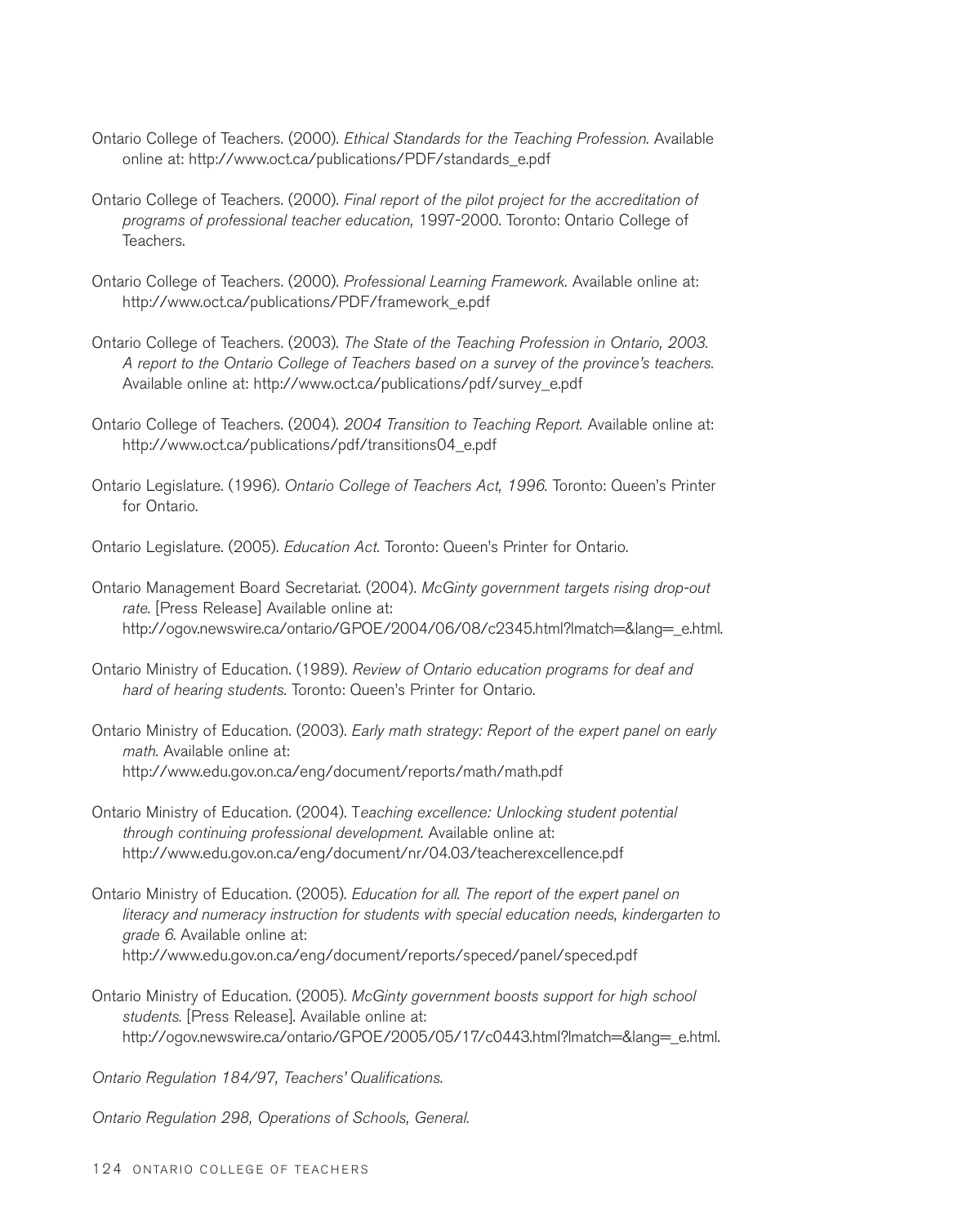*Ontario Regulation 347/02, Accreditation of Teacher Education Programs.*

- Organization for Economic Co-operation and Development. (2003). *Schooling, lifelong learning and the future: Selected insights from OECD analyses.* Available online at: http://www.oecd.org/dataoecd/11/56/2498958.pdf
- Organization for Economic Co-operative and Development (OECD). (2004). *Policy brief: The quality of the teaching workforce.* Available online at: http://www.oecd.org/dataoecd/17/9/29478720.pdf
- Organization for Economic Co-operative and Development (OECD). (2005). *Teachers matter:* Attracting, developing and retaining effective teachers. Paris: OECD publishing.
- Parliament of Victoria. (2003). *Inquiry into the suitability of current pre-service teacher training courses. Discussion paper.* Available online at: http://www.parliament.vic.gov.au/etc/main\_frameset.html
- Parliament of Victoria. (2005). *Step up, step in, step out: Report on the inquiry into the suitability of pre-service teacher training in Victoria.* Victorian Government Printer. Available online at: http://www.parliament.vic.gov.au/etc/fs\_inq\_pre-serv.html
- Royal Commission on Aboriginal Peoples. (1996). *Report of the Royal Commission on Aboriginal Peoples.* Ottawa: Canada Communication Group – Publishing.
- Royal Commission on Learning. (1994). *For the Love of Learning.* Toronto: Queen's Printer for Ontario.
- Society for the Advancement of Excellence in Education. (2005). *Moving forward: National policy roundtable on aboriginal education K-12.* Available online at: http://www.saee.ca/movingforward
- Szuminski, K. (2003). *Teacher development in career and technical education. Fast facts for policy and practice in brief.* National Dissemination Centre.
- Teacher Education Council, Ontario. (1992). *The review of pre-service programs: Report of the teacher education council, Ontario to the Minister of Education and the Minister of Colleges and Universities.* Toronto: Teacher Education Council, Ontario..
- The Copenhagen Declaration. (2002). *Declaration of the European Ministers of Vocational Education and Training and the European commission on enhanced European cooperation in vocational education and training.* Available online at: http://www.bmbf.de/pub/copenhagen\_declaration\_eng\_final.pdf
- The National Academies: Advisors to the Nation on Science, Engineering and Medicine. (2000). *K-12 and postsecondary educators must forge stronger ties to enhance teacher education and professional development in science, mathematics and technology.* [Press Release]. Available online at: http://www4.nationalacademies.org/news.nsf/isbn/0309070333?OpenDocument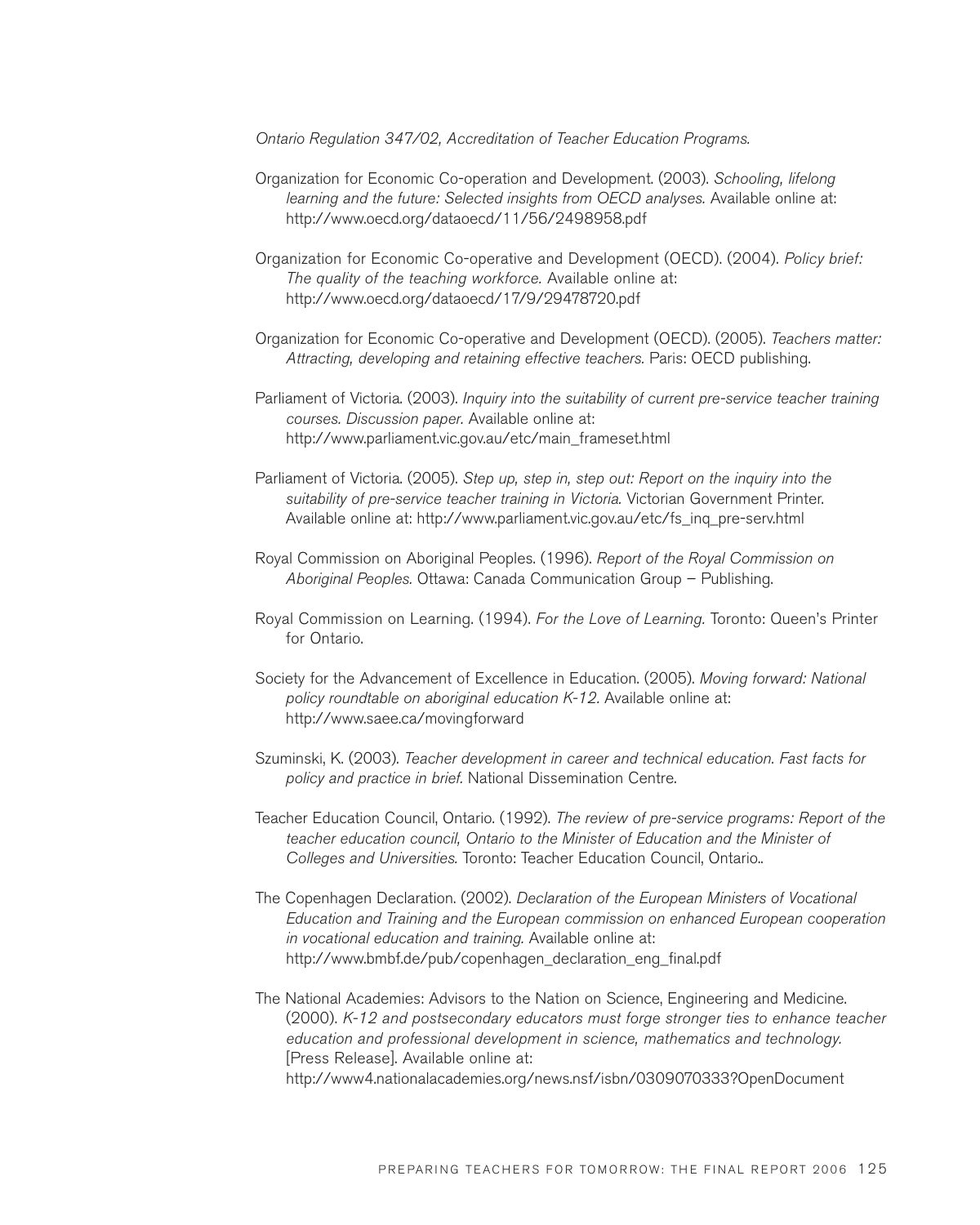- UNESCO and ILO. (2002). *Technical and vocational education and training for the 21st century.* Available online at: http://unesdoc.unesco.org/images/0013/001310/131005e.pdf
- UNESCO. (2005). *Education for all global monitoring report 2005 The quality imperative .* Available online at: http://portal.unesco.org/education/en/ev.php-URL\_ID=35939&URL\_DO=DO\_TOPIC&URL\_SECTION=201.html
- UNEVOC. (1997). *Training of teachers/trainers in technical and vocational education.* Available online at: http://www.unevoc.unesco.org/publications/studies/Studies-11e.pdf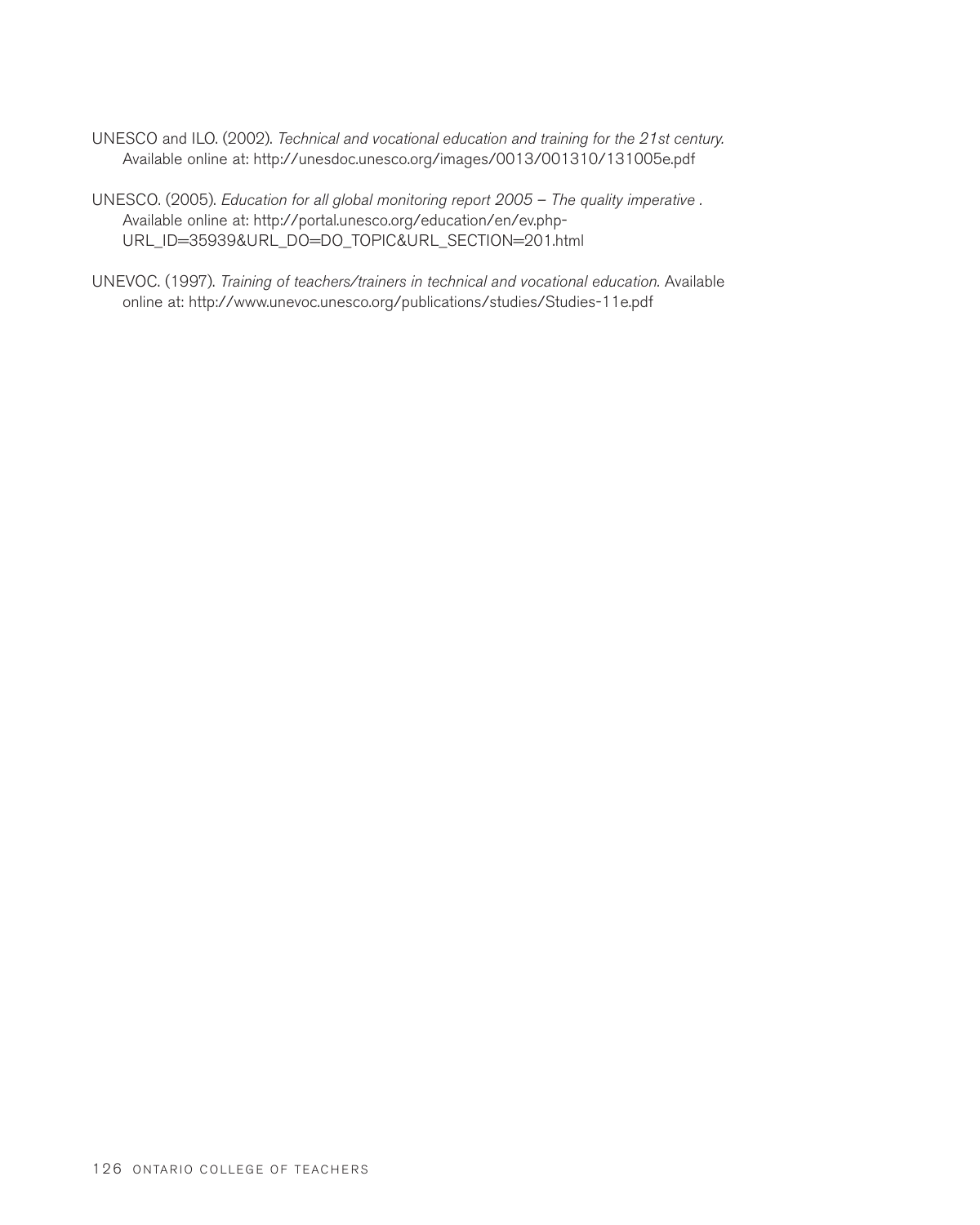# Appendix G External Advisory Committee Members

Allen Pearson, Ontario Association of Deans of Education Barbara Gough, Ministry of Training, Colleges and Universities Brian P. McGowan, Ontario College of Teachers Cynthia Roveda, Association des gestionnaires de l'éducation franco-ontarienne Geoff Williams, Council of Ontario Directors of Education Lou Rocha, Catholic Principals' Council of Ontario Margaret Aubé, Ontario College of Teachers Paul Anthony, Ministry of Education Ruth Baumann, Ontario Teachers' Federation